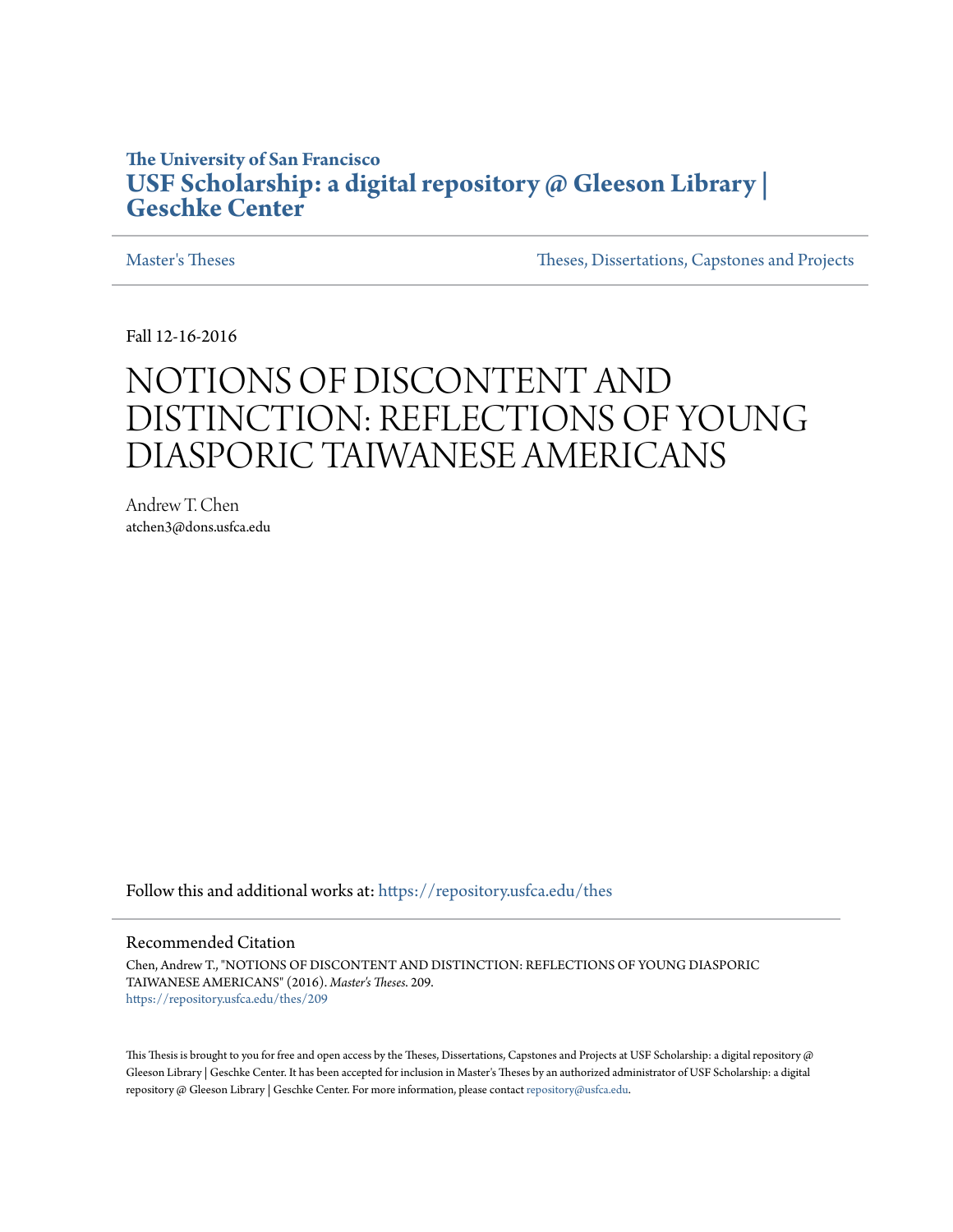## **NOTIONS OF DISCONTENT AND DISTINCTION: REFLECTIONS OF YOUNG DIASPORIC TAIWANESE AMERICANS**

In Partial Fulfillment of the Requirements for the Degree

## MASTER OF ARTS

in

## INTERNATIONAL STUDIES

## by **Andrew T. Chen**

November 23, 2016

UNIVERSITY OF SAN FRANCISCO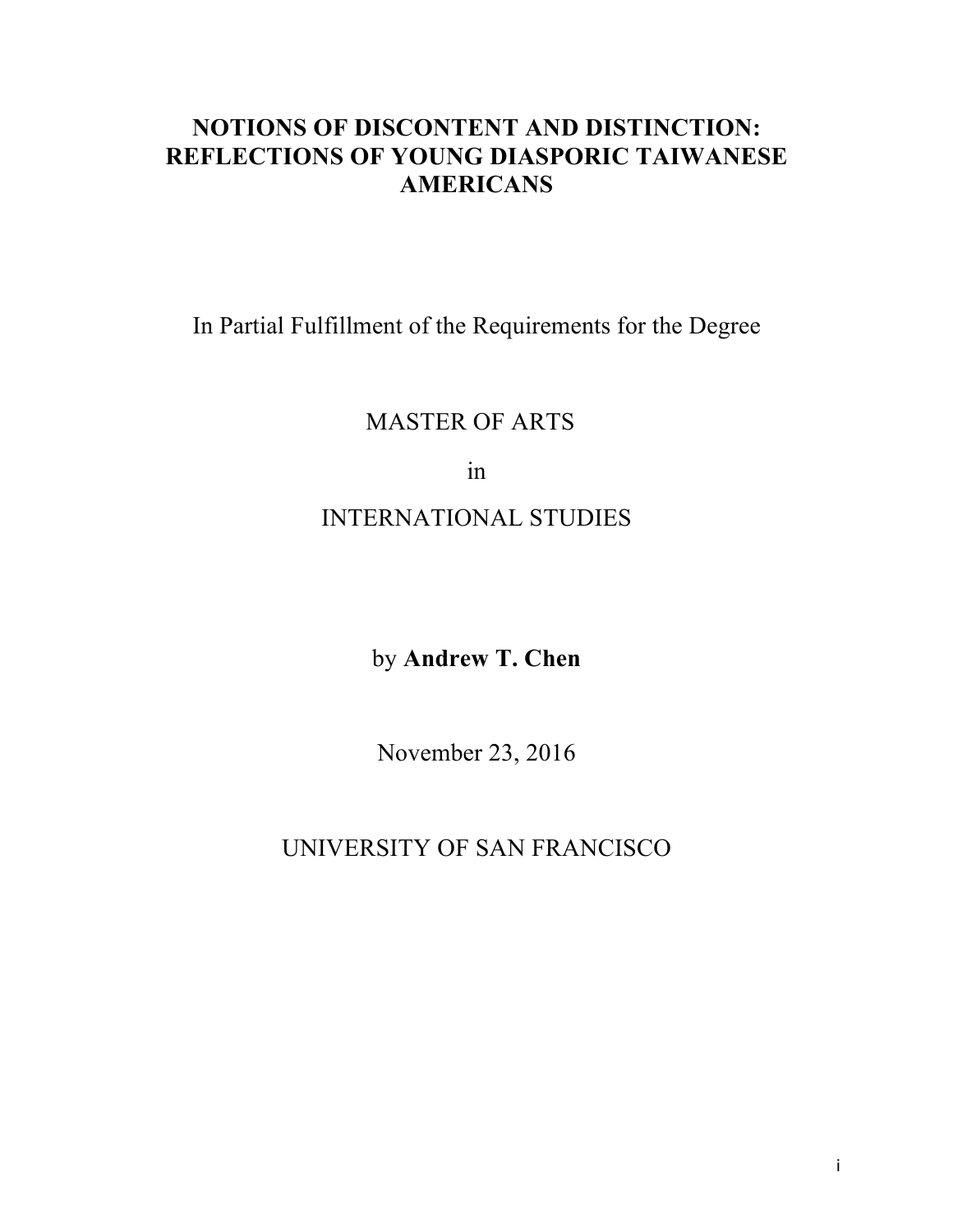#### **NOTIONS OF DISCONTENT AND DISTINCTION: REFLECTIONS OF YOUNG DIASPORIC TAIWANESE AMERICANS**

In Partial Fulfillment of the Requirements for the Degree

#### MASTER OF ARTS

in

#### INTERNATIONAL STUDIES

#### by **Andrew T. Chen**

November 23, 2016

#### UNIVERSITY OF SAN FRANCISCO

Under the guidance and approval of the committee, and approval by all the members, this thesis project has been accepted in partial fulfillment of the requirements for the degree.

 $\mathcal{L}_\text{max}$  and  $\mathcal{L}_\text{max}$  and  $\mathcal{L}_\text{max}$  and  $\mathcal{L}_\text{max}$  and  $\mathcal{L}_\text{max}$ 

\_\_\_\_\_\_\_\_\_\_\_\_\_\_\_\_\_\_\_\_\_\_\_ \_\_\_\_\_\_\_\_

\_\_\_\_\_\_\_\_\_\_\_\_\_\_\_\_\_\_\_\_\_\_\_ \_\_\_\_\_\_\_\_

APPROVED:

Advisor Date

APPROVED:

Academic Director Date

APPROVED:

Dean of Arts and Sciences Date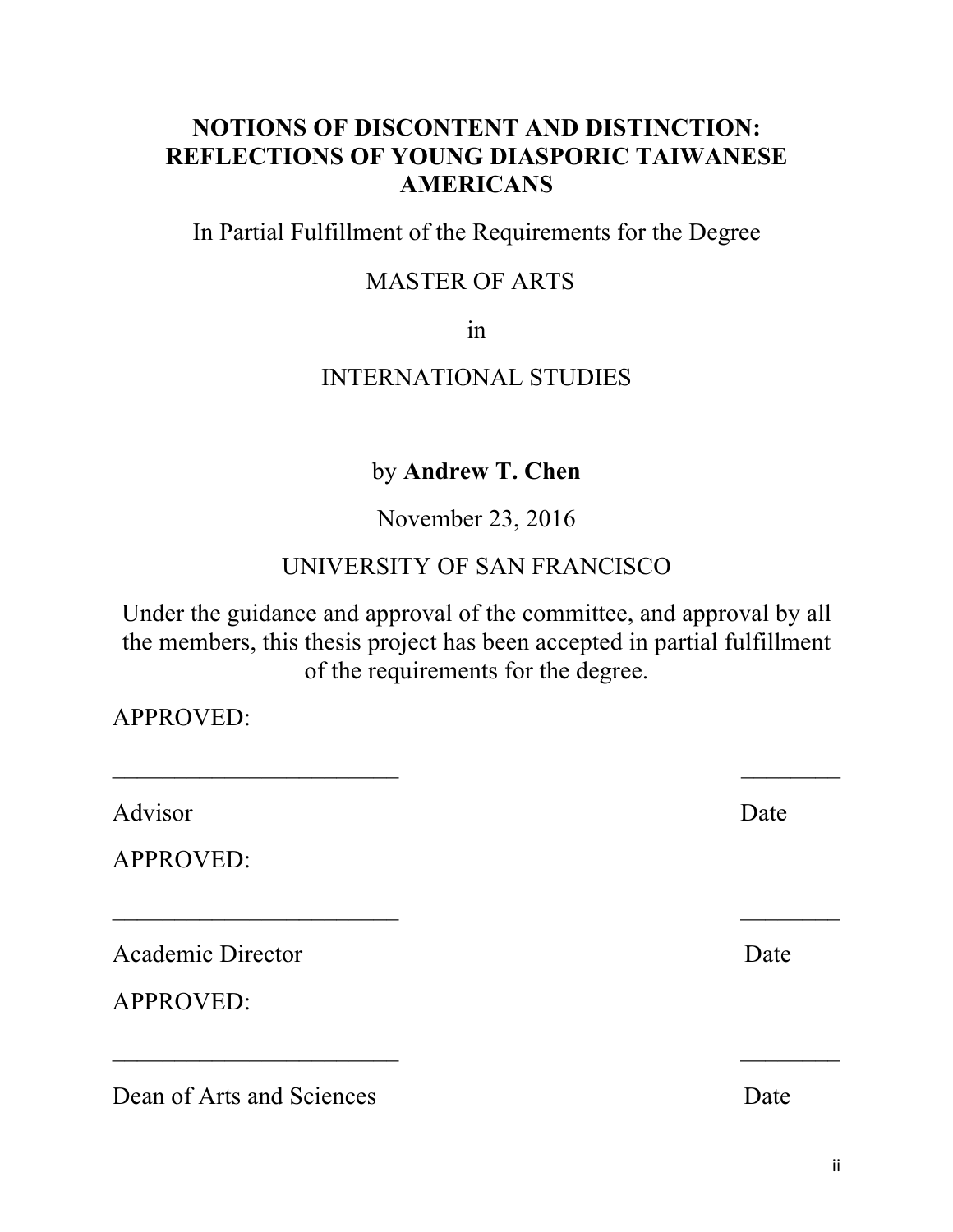#### **Abstract**

In 1971, Taiwan lost its seat in the United Nations and has been vying for international validation ever since. The Kuomintang's (KMT) loss and the development of Taiwan's democracy has left millions with varying opinions pertaining to the status of Taiwan. It also brings up the importance of what it means to be Taiwanese and how Taiwanese people identify and distinguish themselves from China. For much of the Republic of China's (ROC) existence in Taiwan the independence movement for the de facto nation-state has lived outside of its borders, making achievements and enduring hardships for Taiwan and Taiwanese Americans throughout Taiwan's continuous struggles to find its place in our globalizing world.

It brings into question the sense of Taiwanese identity in Taiwanese Americans, especially those raised outside of martial law and whose parents have lived in both the martial law era and post-martial law era. For young professionals and students of Taiwanese American descent, what do they vie for when retaining intergenerational beliefs on language and independence, their attachments and thoughts about the island, their transnationality, and the commonalities and differences that Taiwanese Americans and Taiwanese inhabitants have? This thesis aims to contribute to discourse on Asian Americans, specifically addressing Taiwanese Americans, their identity in America and in Taiwan, issues pertaining to Cross-Strait relationships, its effect on Taiwanese Americans, and to help understand the importance of Taiwanese people in America. Taiwanese Americans point out several historical, ethnolinguistic, and political differences when talking about their identity and relationship with Taiwan.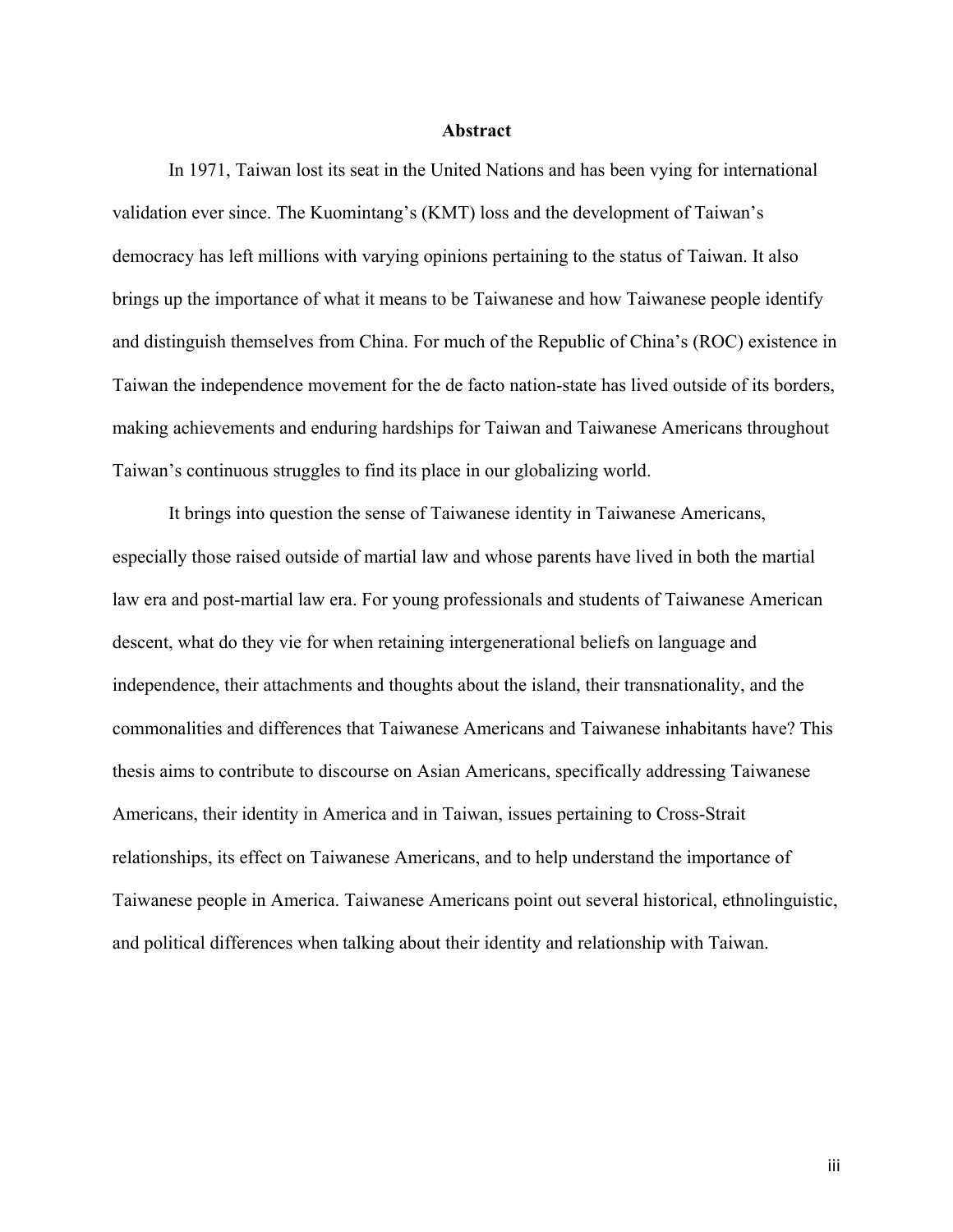## Table of Contents

| Taiwanese singularities that have formed out of Taiwanese and American History 4 |  |
|----------------------------------------------------------------------------------|--|
|                                                                                  |  |
|                                                                                  |  |
|                                                                                  |  |
|                                                                                  |  |
|                                                                                  |  |
|                                                                                  |  |
|                                                                                  |  |
|                                                                                  |  |
|                                                                                  |  |
|                                                                                  |  |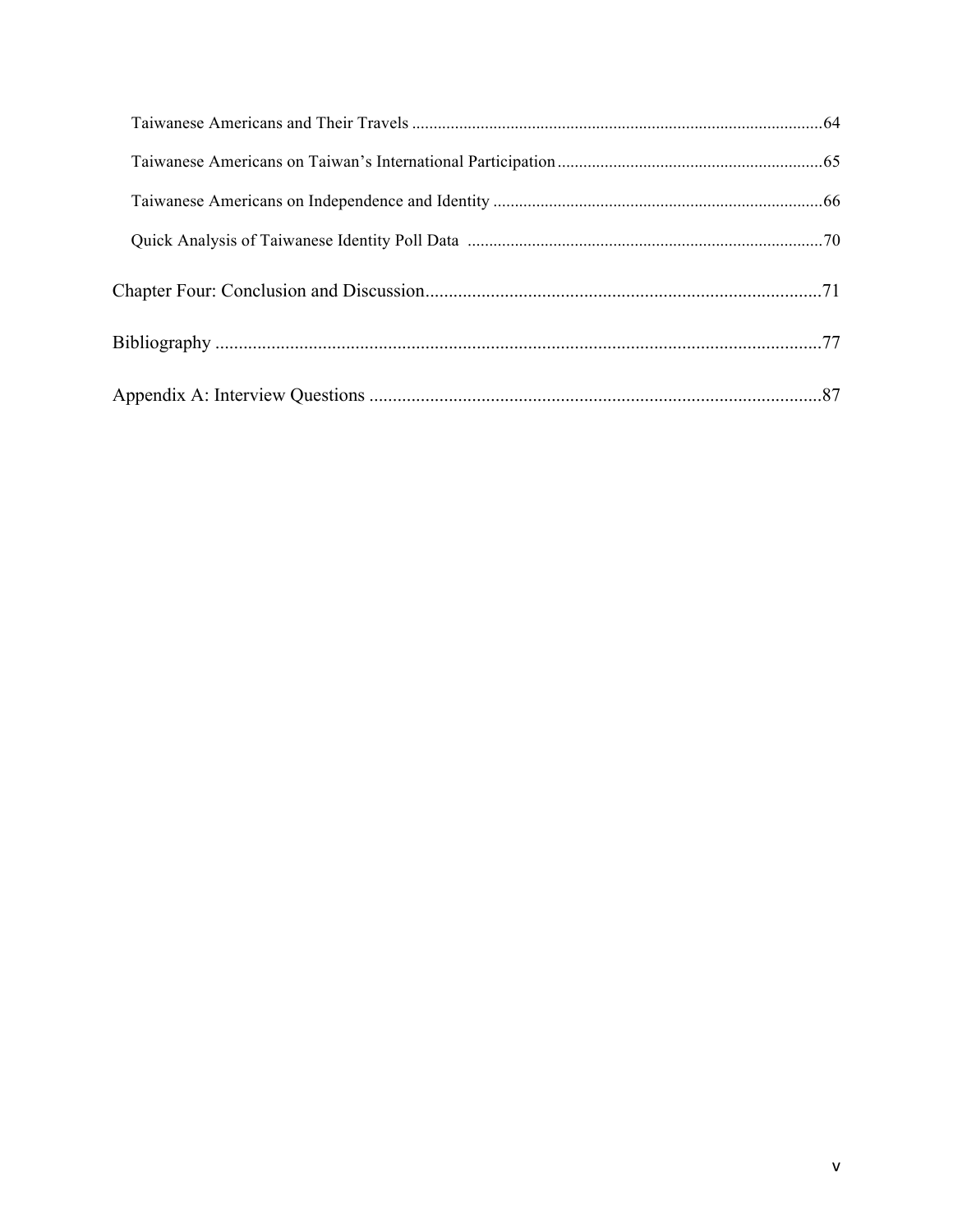#### **List of Abbreviations**

- ACS American Community Survey
- AIT American Institute in Taiwan
- ARCI Aid Refugee Chinese Intellectuals
- CCP Chinese Communist Party
- CEA Chinese Exclusion Act of 1882
- CSSTA Cross-Strait Service Trade Agreement
- DDP Democratic Progressive Party
- FAPA Formosan Association for Public Affairs
- ICAO International Civil Aviation Organization
- IIE Institute of International Education
- KMT Kuomintang
- PRC People's Republic of China
- ROC Republic of China
- TECRO Taipei Economic and Cultural Representative's Office
- TRA Taiwan Relations Act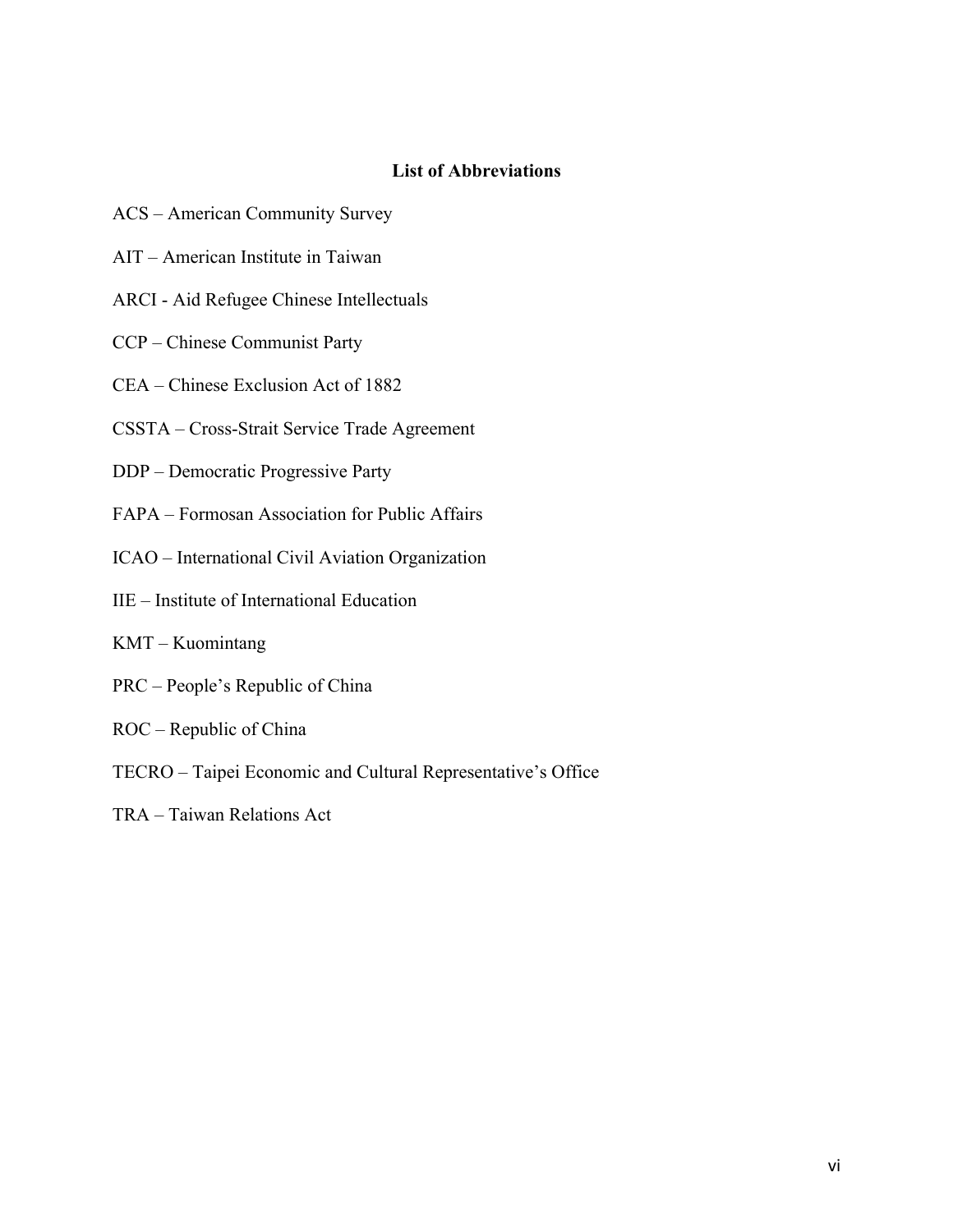#### **Acknowledgements**

First, I would like to send a sincere thanks to my advisor, Prof. Genevieve Leung. Without her knowledge, patience, and guidance throughout this process and without whom this project would not be possible. I would also like to thank all of my participants for their insights and verbal contributions to my project by providing me with their time and opinions, without them, none of this would have been feasible.

I would also like to thank the professors in the Master of Arts in International Studies program (MAIS), who have been integral in helping me better understand the fundamentals of international studies and the significance of social justice. A specific shout out to two MAIS professors. To Prof. Lucia Cantero, who helped me find my advisor and all for her counsel during all of our impromptu office hour chats, and to Prof. Lindsey Gifford, who's guidance has helped me decide on various personal, professional, and academic choices. I would also like to thank two School of Education professors, Walter Gmelch and Noah Borrero, for helping me better conceptualize the meaning of transnationalism and global citizenship.

To my friends, thanks for all of the laughs, the cries, and the endless cups of coffee, but most importantly for the support you have provided. I want to thank my family in the U.S. and in Taiwan. They are my inspiration behind my project and have helped and supported me every step of the way. I want to specifically thank my Parents, who gave up everything they had in Taiwan to move to the U.S. in order to provide my brother and I better life opportunities.

Lastly, I would like to thank my soon-to-be wife, Emily Jordan Carlson, for all of her endless love, support, and understanding throughout the duration of the MAIS program. She continues to challenge me to become a better writer, critical thinker, and better person overall. Without her, I never would have started this journey and pursued this dream.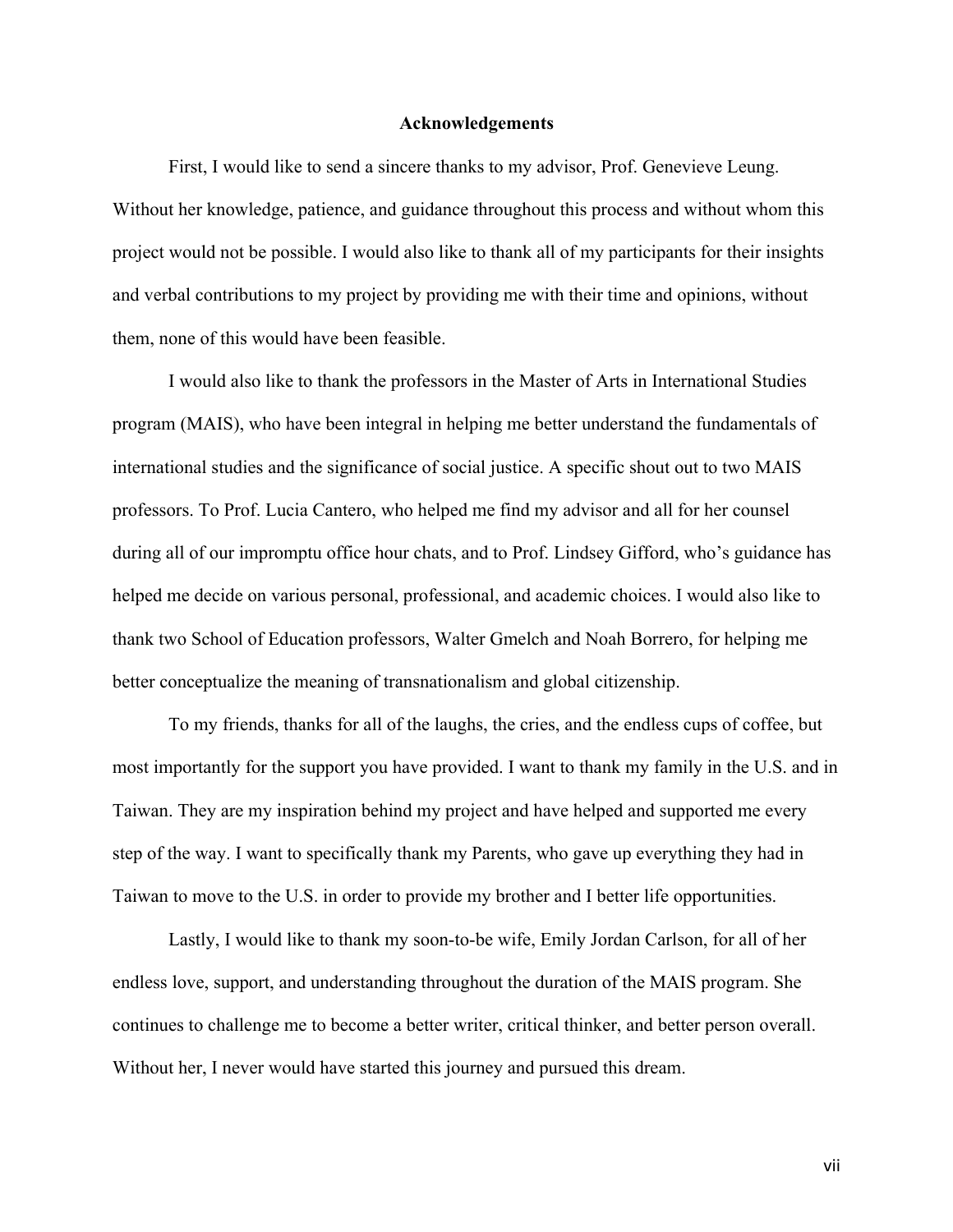## **Chapter One: The Development of Taiwan, the Diaspora, and its Identity The Broad Importance of Asian Americans, Specifically Taiwanese Americans**

Before exploring the dilemma that Taiwan and Taiwanese Americans face, one must look at the larger context of Asian American history and their importance in American society, then more closely look at the historical impacts of Taiwanese Americans. Often forgotten in talks about race and ethnicity, Asians and Asian Americans are the fast growing minority group in the U.S. and play a vital role in America's political, economic, and social atmosphere. Former Florida Republican governor Jeb Bush once called the Asian Americans a "Canary in a Coal Mine" for the republican ticket (Chow, 2016). It puts into focus that Asian Americans have often been overlooked in American society even though they are an important bloc of people. With Asian Americans in general being over looked, Taiwanese Americans are even more underrepresented in American society. The growth of the Asian American population has been exponential in recent years. According to the 2010 U.S. Census, since 2000 there has been a 43 percent increase in those who identified as Asian alone while there was another 46 percent increase in those who identified as Asian and another race. Even though Asian Americans are a growing group, compared to other minority groups, studies and research on Asian Americans is lacking, especially on young Asian Americans (Kiang, Tseng, & Yip, 2016). The stories and identities of Asian Americans are often lost to American society as these different ethnic groups are often lumped into this larger Pan-Asian idea, a detriment to pan-ethnic development of America. Being bunched into a general Pan-Asian identity leaves out the important historical backgrounds in which these different ethnic groups came under. It is also unpleasant for Taiwanese Americans as they are often mistakenly generalized with Chinese identity. The blind combination of these identities also lead to a lack of understanding in the differences in various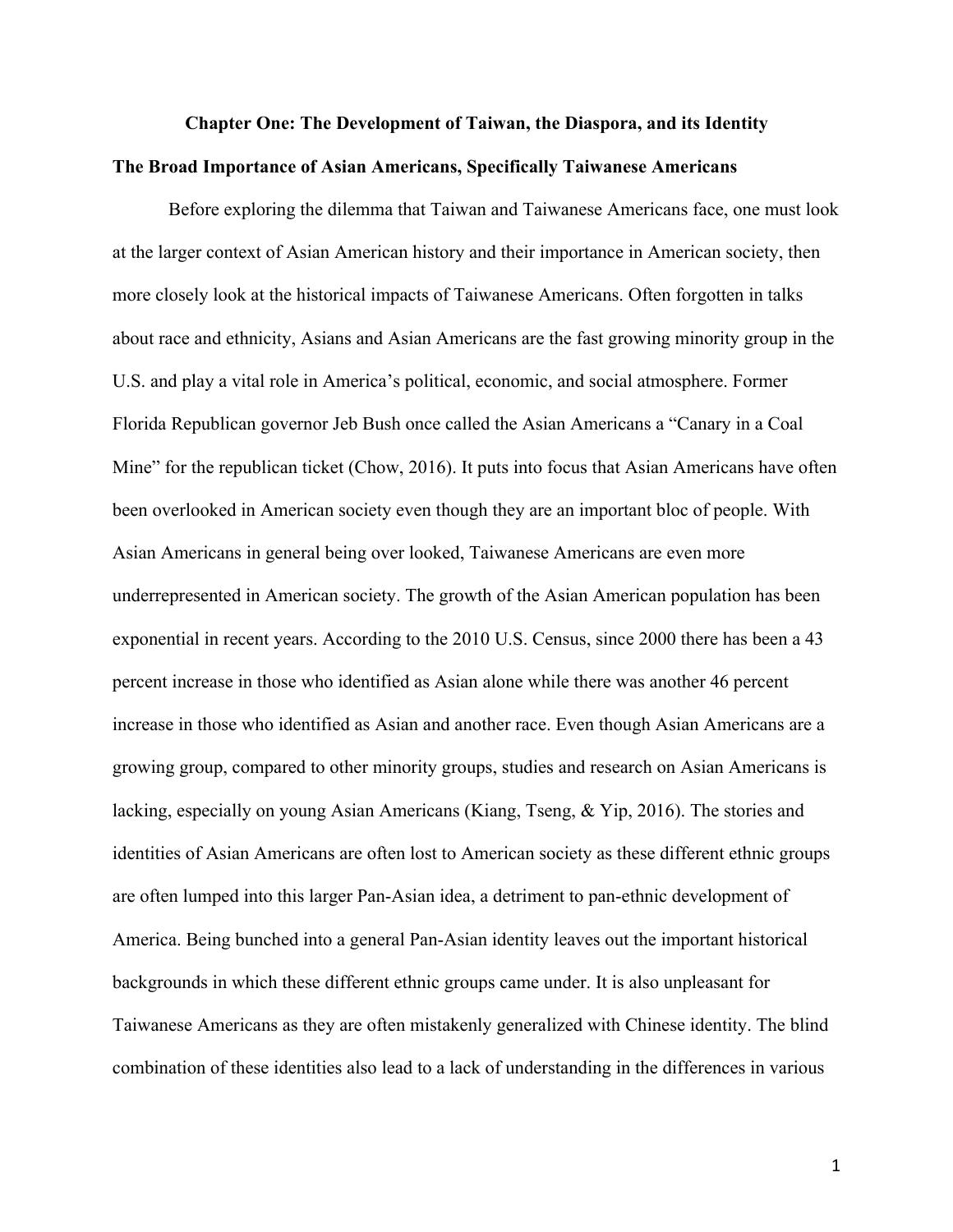Asian groups. Though often generalized, Asian Americans hold a unique place in America's racial hierarchy.

Asian Americans and Asian immigrants are often seen as ethnically assimilatable, tended to be highly skilled workers, and are often compared to their white counterparts in terms of socioeconomic standards, but are still often looked at as foreign and inferior in America's racial hierarchy (Kim, 1999; Jimenez & Horowitz, 2013). Asian Americans and their ancestors are becoming an interesting subject of study as they diverge from the ideas of white and black America and are just one of many reminders of the pan-ethnic diversity instituted in the U.S. Asian immigrants and Asian Americans are an interesting group of people due to their place in America's racial hierarchy, the groups extensive population growth, and their contribution to the U.S. economy as many are highly educated and highly skilled. Often stereotyped in the U.S. as the "model minority," a term conceived in 1966 by University of California, Berkeley sociologist William Petersen to describe Japanese Americans, Asian Americans have maintained an intriguing socioeconomic status in a place where racial tensions continue to escalate. Asian Americans in the past have not always had this "model minority" narrative placed on them as the U.S. has a history of discriminating against Asians in America. Though often forgotten about in racial issues and school textbooks, Asian Americans have a long history in U.S. society. Asian Americans challenge the idea of white America, the superiority of "whiteness," and the socioeconomic class status often placed on minorities, while also changing the standards in terms of academics and success (Jimenez & Horowitz, 2013).

Specifically, Taiwanese Americans have a special place in Pan-Asian identity and diasporic community. Taiwanese Americans are one of the most educated minority groups in America with 67% of Taiwanese Americans having received their bachelors, and are a key factor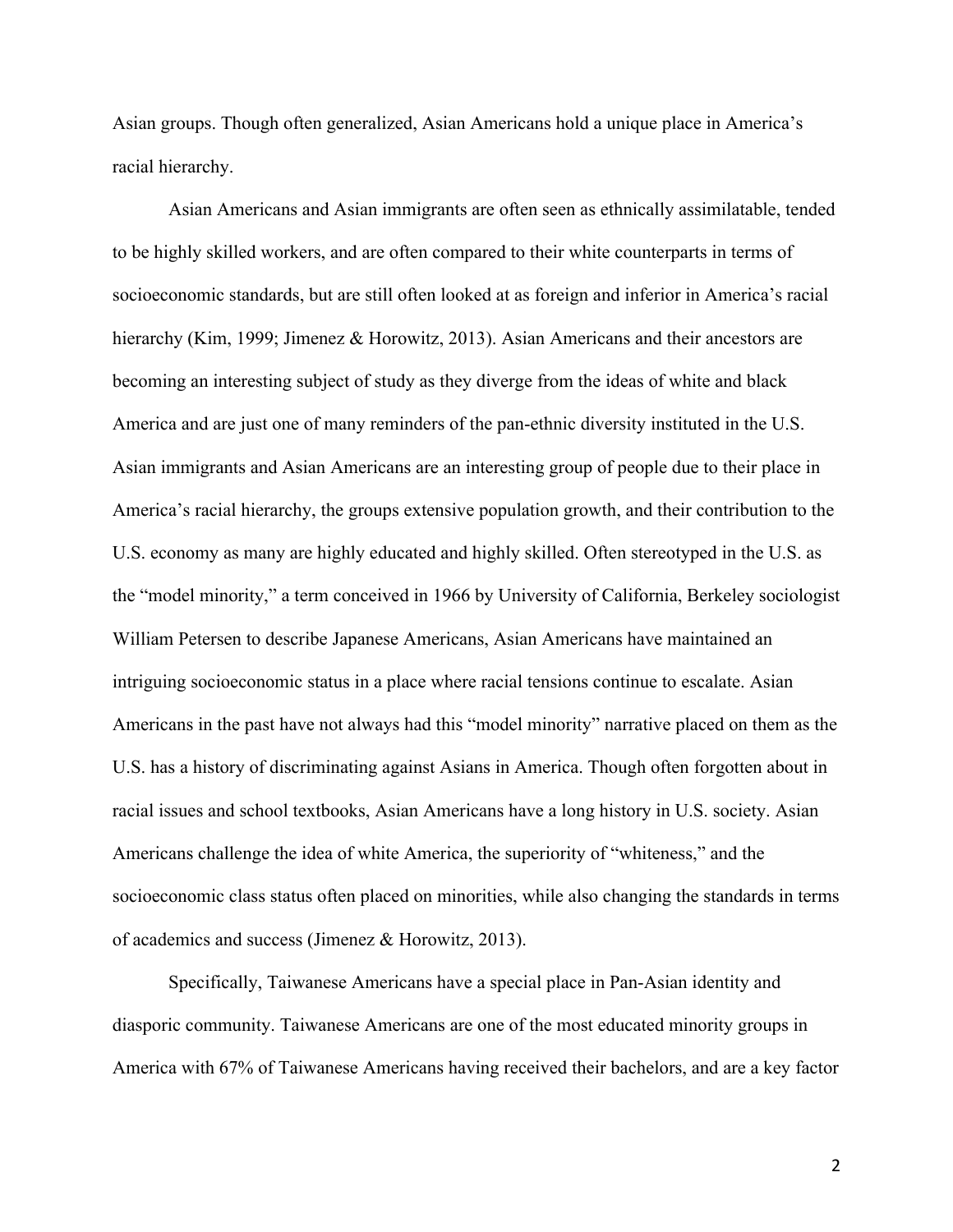in the narrative of Asian American acceptance in the U.S (Kiang et al., 2016; Hsu, 2012). It is impossible to know who exactly was the first Taiwanese person to enter the U.S. since Taiwanese people share parts of their history with the Japanese and Chinese, though they are a major factor in the change in U.S. immigration laws because of the ROCs former diplomatic relationship with the U.S. as will be explained in a later section. Taiwan's relationship with the U.S. takes many turns and is unique in its identity development as native Taiwanese and Taiwanese Americans try to distinguish themselves from China. As history has displayed and past activists are aware, Taiwanese and Taiwanese Americans must continue to push for selfdetermination, independence, and seek out recognition, whether formal or informal, from various avenues as the Taiwanese government continues to pursue active participation in global affairs. The status quo of Taiwan and China's currently peaceful but tense political relationship will not hold forever. China has already made its intentions clear that I will attempt to take Taiwan by force if necessary. If and when that day comes, will America really be there to aid in Taiwan's struggle, or will the nation once again be subject to America's own strategic interest, a topic that will be touched on in this chapter. Taiwanese Americans will continue to have a hand in shaping the Taiwanese diaspora and the multiple layers of identity in Taiwan. To help understand the geopolitical issue Taiwan faces and the historical development of Taiwanese identity, the remainder of this chapter will focus briefly on Asia American history then more broadly on Taiwanese and Taiwanese American history, culture, and their collective relationship with the U.S. Following the end of this chapter will be a chapter on methods. The subsequent chapter explores data gathered on Taiwanese Americans. And final chapter of this thesis will focus on discussions and possible future research. In order to understand the scope of Taiwan's place in America, one should be reminded of Asian American history and its development.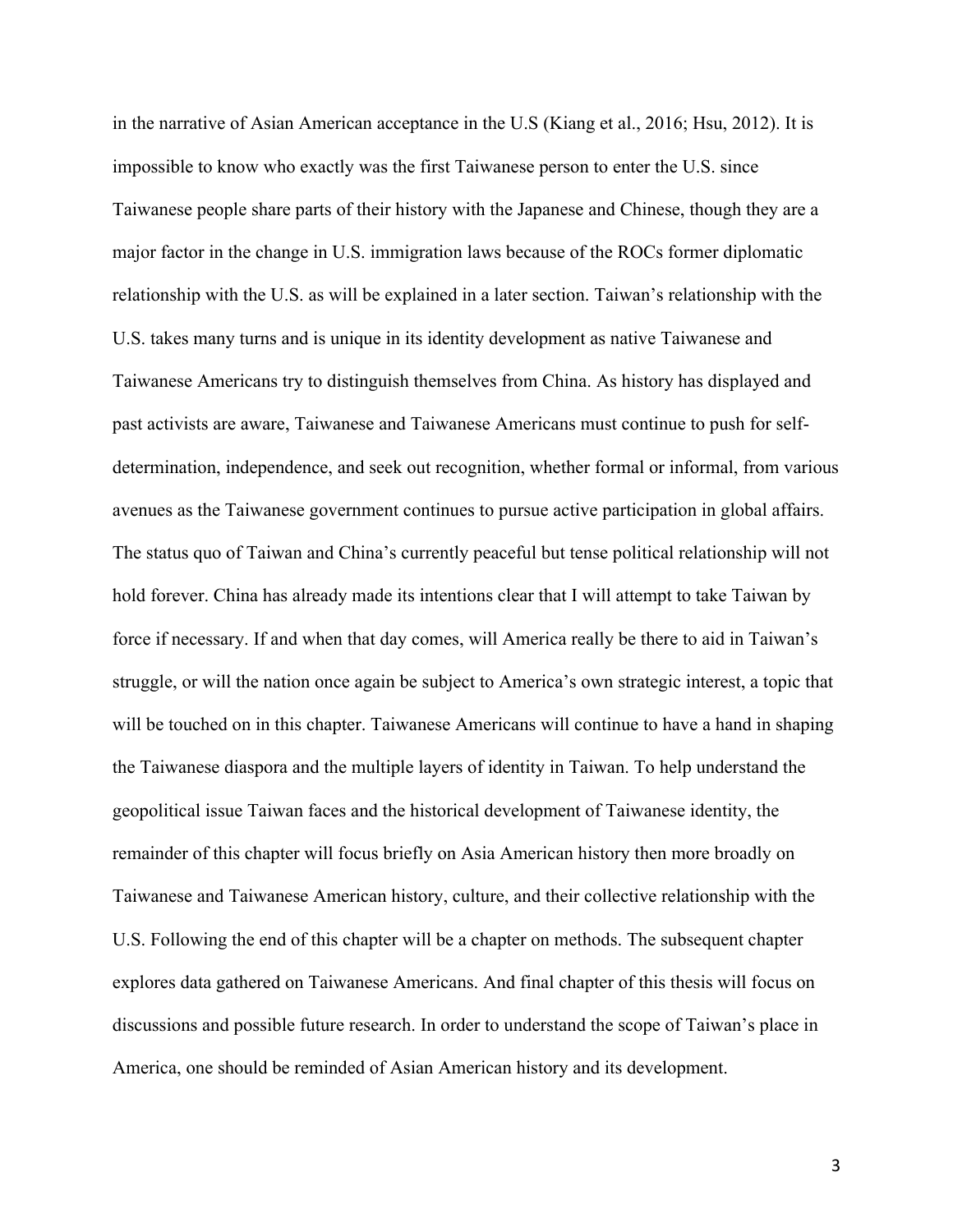#### **Taiwanese singularities that have formed out of Taiwanese and American History**

The Pan-Asian diaspora throughout the world is large as many Asians have left their ancestral homelands in order to evade conflict and persecution, to pursue better opportunities for themselves and their families, or were forced to leave as slaves and indentured servants. Different waves of Asian migrants have come to the U.S. through numerous channels and for various reasons, and until recently the history behind their moves to the U.S. and the challenges that Asian Americans faced were hardly mentioned and in many cases still underexplored or misrepresented (Ngai, 2006; Kiang et al., 2016; An, 2016). Asian American stories vary from one ethnic group to another and is often part of what defines them when their ancestors left their homeland. In a nation where race continues to be a sensitive issue, it is crucial to understand the history of the issue and unpack the embedded problems that have caused continuous hardship so that others may build a more inclusive society for the future. In this context, the hardship is between Taiwanese Americans and their Chinese counterparts. The Cross-Strait relationship is a historical issue that implicates the lives of Taiwanese Americans on international and domestic scales. In order to understand the embedded struggle for Taiwanese Americans we must consider the seldom explored history of Asian Americans and Taiwan's own history in comparison to China.

Taiwan has gone through the hands of multiple colonizers throughout its recorded history. Taiwan is an interesting case of multi-faceted development from a score of different actors that have left their imprint on the islands identity. This leads to distinct characteristics in Taiwan that are unique from the Chinese narrative that is given to the island nation. The layers of identity in Taiwanese and Taiwanese Americans are many as they incorporate a multi-colonial past, ethnolinguistic differences, and continual political development. In looking at Taiwanese history,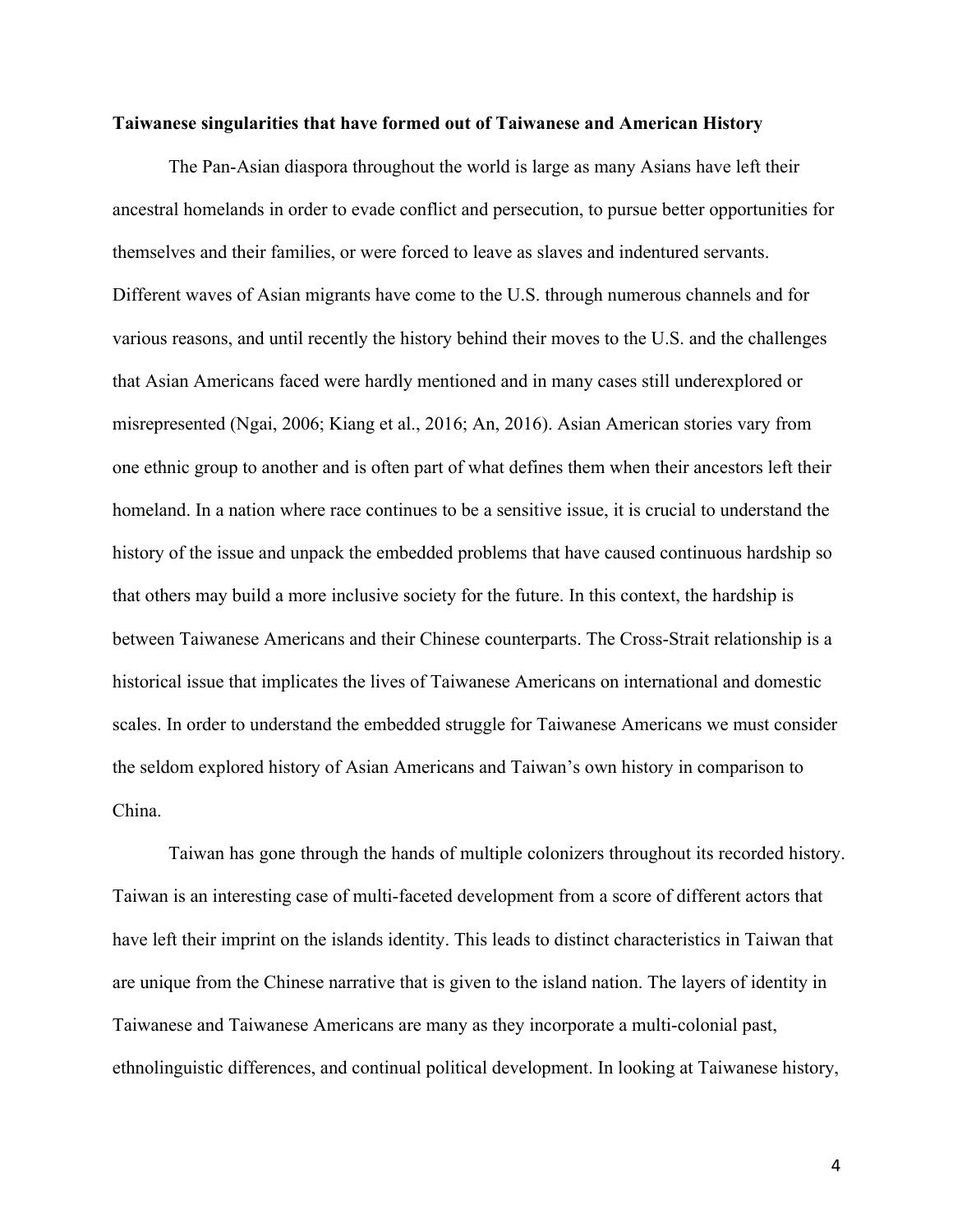the original inhibitors of the island were not primarily of Han Chinese decent.<sup>1</sup> The original inhibitors of the island were heavily effected by Western influence in East Asia. The first dominant form of Western influence came to Taiwan in 1624 at the hands of the Dutch empire, though the Spanish were briefly there as well. Initially named Formosa by the Dutch, Taiwan was set up as trading post for Chinese silk with the vast potential of becoming a colony to produce sugar, deer hide, rice, and venison (Andrade, 2006). After the great maritime expedition conduct by Zheng He during the Ming dynasty was over, the Ming government was not keen on maritime trade and travel, but was more focused on protecting its harbors (Huang, 2016), therefore China's government at the time was not heavily interested in overseas colonies. Though this was the case, Dutch occupation was essential to the initial Sinification of Taiwan as the Dutch government needed cheap labor to capitalize on the islands economic potential.

Though Taiwan is about 100 miles from China's Fujian province, the Chinese did not effectively colonize and annex the island prior to Dutch occupation. Though small amounts of Chinese people from Fujian and Guangdong had migrated to Taiwan since the  $13<sup>th</sup>$  century (Zhong, 2016), Taiwan was mainly inhabited by a diverse array of Austronesian aboriginal societies. One of the biggest deterrents for migration to Taiwan at the time was due to the fact that all of the aboriginal tribes ritualistically practiced headhunting (Simon, 2012). Though the Dutch knew this was a problem, they still needed a labor force to tend to the land they were trying to cultivate. In order to solve this problem, the Dutch recruited poor famers out of Southern China to work in Taiwan with the promise of land, four years of tax-free harvest, and protection from Taiwanese aboriginals (Andrade, 2006).

<sup>&</sup>lt;sup>1</sup> Han Chinese are one of the 56 ethnic groups found in China and have several sub-ethnic groups. The Han ethnic group accounts for with of 91.6% China's population (CIA World Fact Book, 2016). A majority of Taiwan's population is ancestrally of Han decent. Other often mentioned ethnic groups in China are Tibetans, Uighurs, and Manchurians.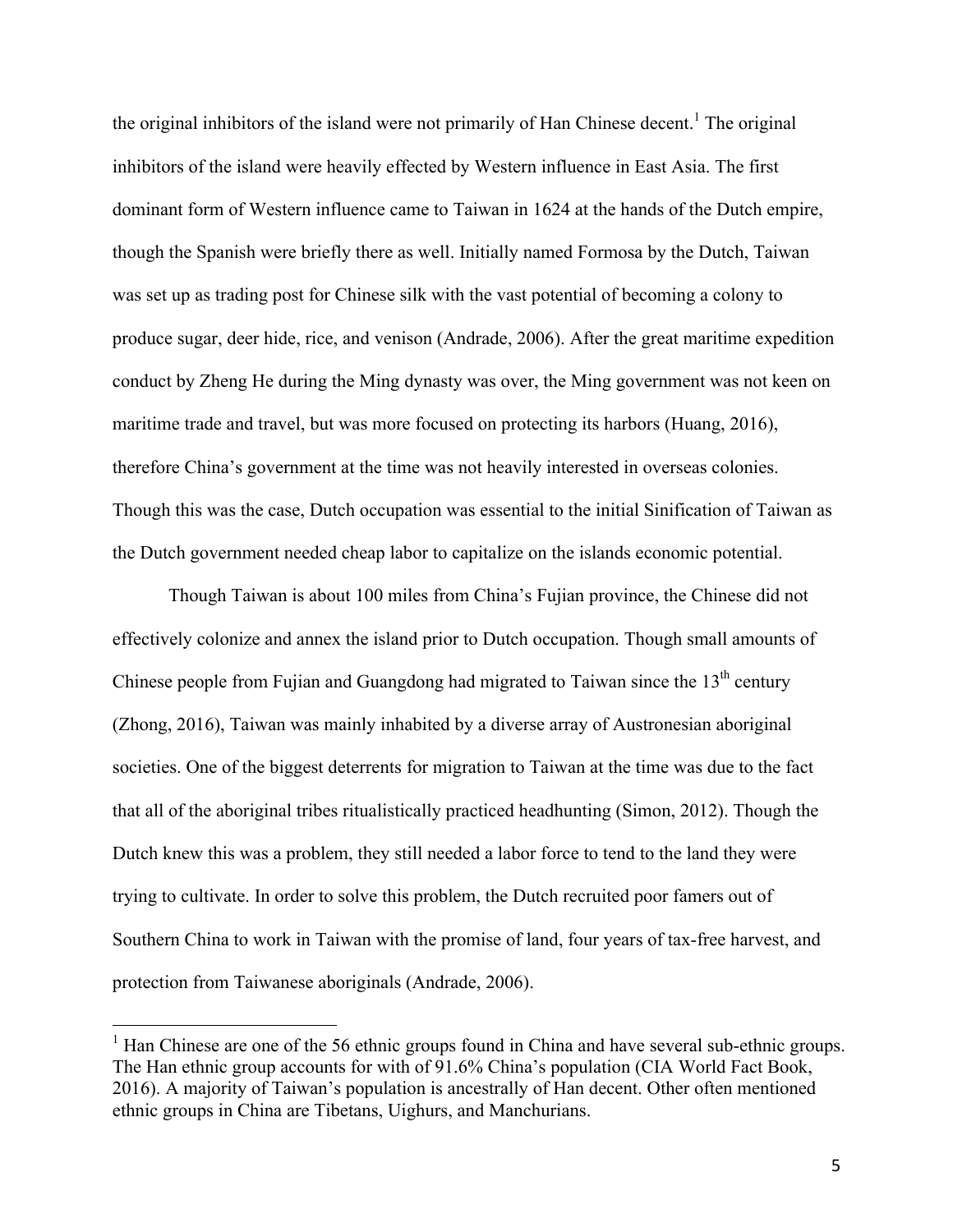Without much interest and interference from China or Japan and the help of cheap Chinese labor, the Dutch were able to successfully establish their trading post and held their position on the island from 1624 until they were driven out by Ming Dynasty loyalists in 1662 (Gao, 2010). The Ming loyalists had fled to Taiwan after losing power to the ethnic Manchu people from northern China and the rulers of the Qing dynasty. The Ming loss led to the flight of thousands of Chinese, mainly from Fujian and Guangdong, to Taiwan and effectively removed the Dutch colonizers in 1662 (Andrade, 2006). From 1662 until 1683, Taiwan was a Ming loyalist stronghold controlled by the Zheng family. Led by a half-Japanese half-Chinese man, Koxinga was a powerful sea lord who used his father's network to gain control of Taiwan and coordinated attacks on the coast of Fujian (Ho, 2013).<sup>2</sup> The influx of Ming loyalist also altered the language ecology and cultural landscape of the island as Chinese Confucianism, traditions, customs, and Holo was firmly established on the island through their establishment of schools.<sup>3</sup> Holo, the linguistic predecessor of modern Taiwanese, has its origins in southern China and was spoken by Koxinga and many of his followers, but it, like Taiwan's history, bifurcated as it incorporated bits of the Dutch and Aboriginal lexicon (Wu, 2009). It was only when the Ming loyalists gave way to the Qing dynasty did Taiwan and China converge. The historical context of these events make Taiwan's ancient history different from that of China's.

Taiwan, for the first time in its history, was annexed by China and the Qing dynasty in 1683 and was set up as a subsidiary of Fujian (Ho, 2013), thus divulging from the common history often mentioned when incorporating Taiwan into China. It was not until the establishment of China's last dynasty did Taiwan ever become part of China. Mandarin Chinese

<sup>&</sup>lt;sup>2</sup> Koxinga was known as also known as Zheng Chenggong.<br><sup>3</sup> Holo is also known as Hokkien, Hoklo, or Southern Min. The language and origin of these people are from the Southern Chinese province of Fujian.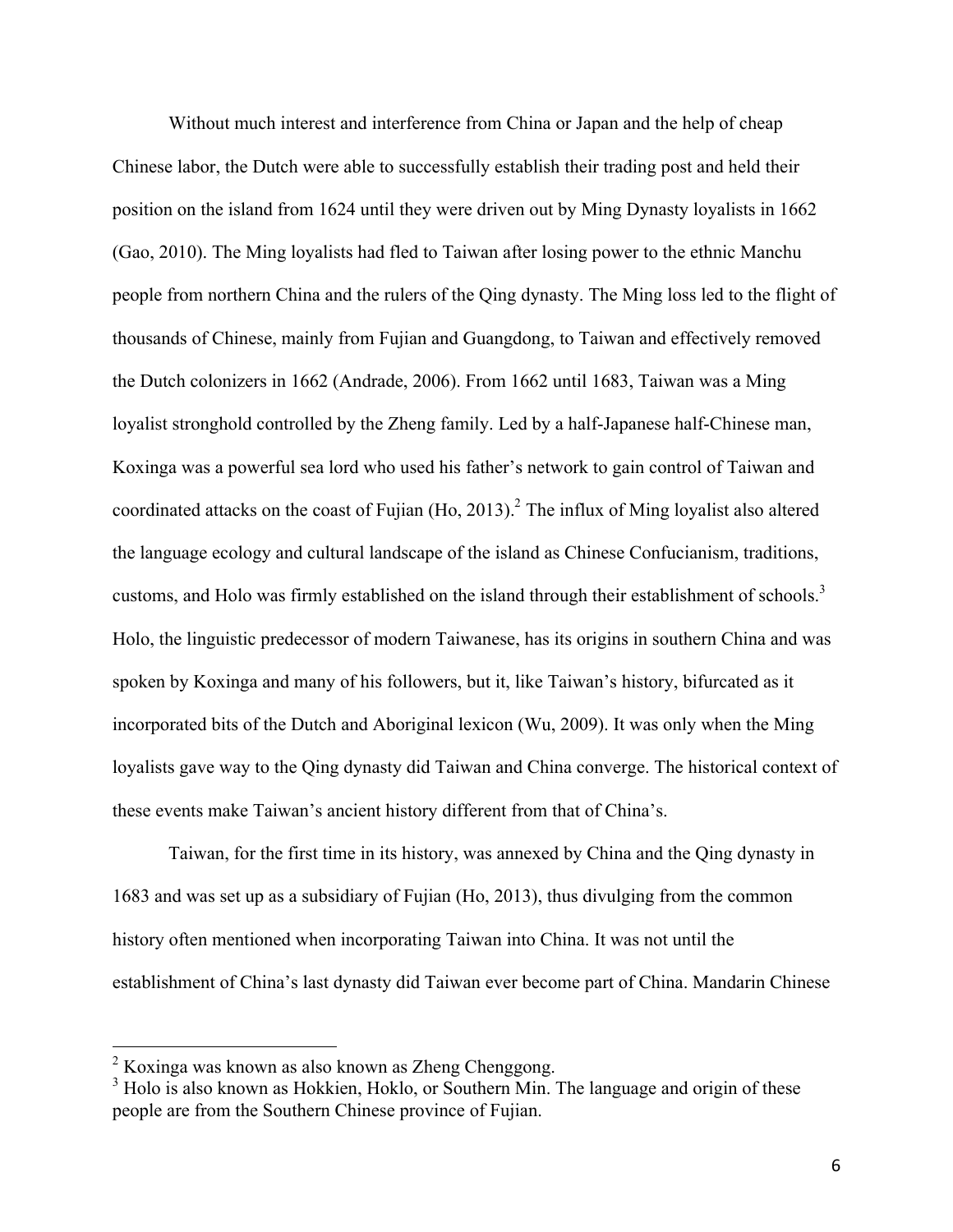was introduced to Taiwan by the Qing dynasty but the language never took a strong hold on the island during Qing control as language and emigration policies to the island were not strongly enforced. This allowed many migrants from Fujian and Guangdong to move to Taiwan and the eventual establishment of Holo (now to be referred to as Taiwanese or *Tai-yü*) to be the dominant language and ethnic group on the island (Chen, 2006).

For a majority of the Qing dynasty's rule, Taiwan was ignored due to its physical separation from mainland China. Eventually, Taiwan started receiving interest and attention for its natural resources by neighboring countries, mainly Japan, causing the Qing dynasty to make investments on the island and made it a province in 1885 (Wu, 2009). Though Taiwan was part of China for little over two centuries, the island received relatively little attention from China before being transferred to the Imperial Japan in 1895 and a subject that is explored further later in this chapter. In less than two decades after Japan's acquisition, the Qing dynasty fell which ushered in a new era in China. The Kuomintang (KMT) and the Republic of China (ROC) was established in China in 1911 after the fall of the Qing dynasty (Dirlik & Prazniak, 2011), at which point Taiwan was a Japanese colony. The most celebrated figure, prominent in China and Taiwan, to come out of its establishment was Dr. Sun Yat-sen, who has also been called "the father of the nation" (Dirlik & Prazniak, 2011). He was an essential part to overthrowing the Qing dynasty in the 1911 Chinese Revolution and served as the KMT president. While Taiwan and China were going through historical changes, America was beginning to establish its dominance as a Western power, a component in the narrative of Taiwan's history and people.

In understanding Taiwan's position in history we must also explore the history of Asians in America up until WWII and the Cold War, which is when Taiwan and the U.S not only become intertwined in a geopolitical quagmire that is still a flashpoint today, but a shift in the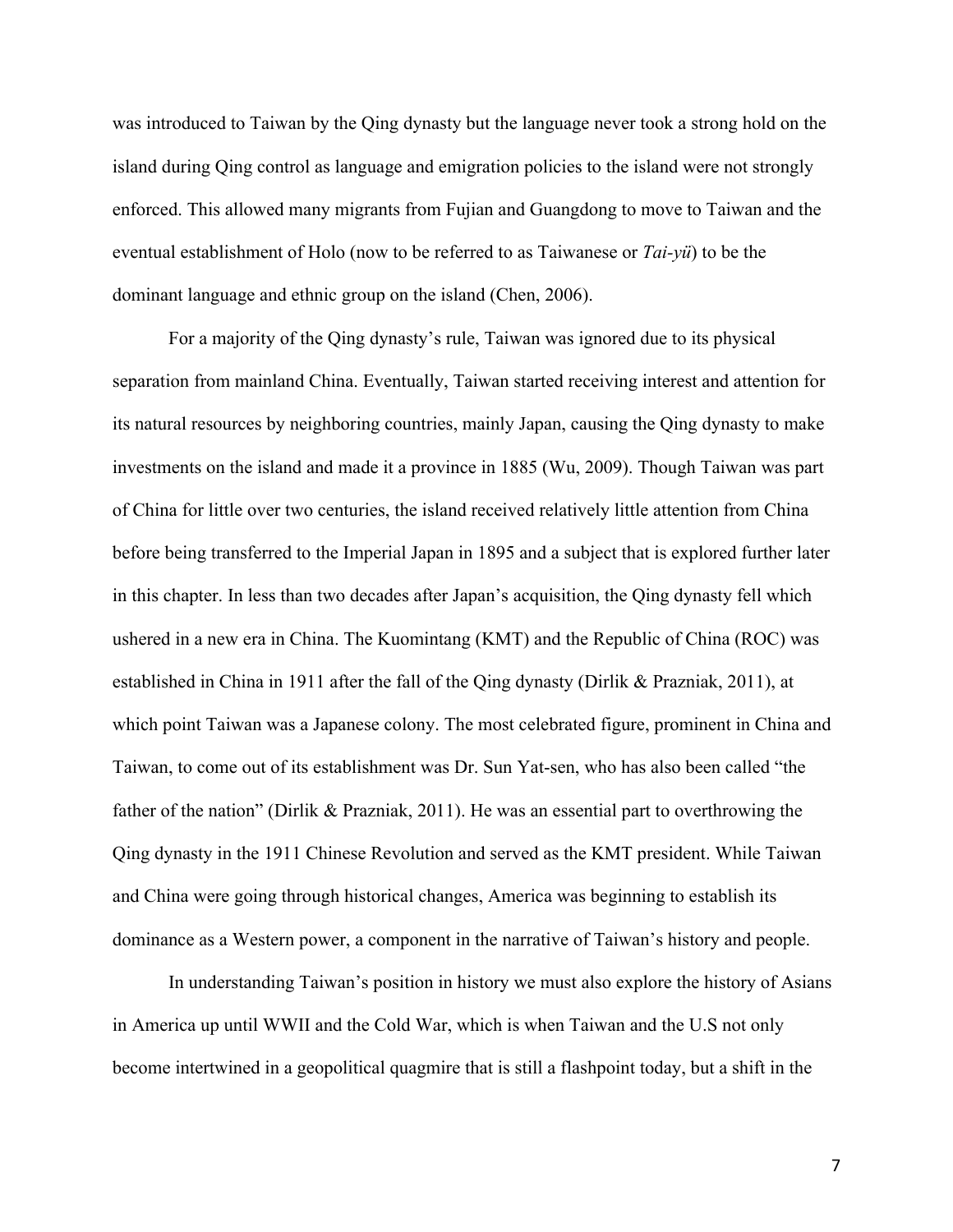way the U.S. viewed and treated Asian Americans. The Western world has long had an interest with the East but the treatment of Asians by their Western counterparts had hardly been reciprocal when Asians came to America. Tales of Eastern riches and wonder are recounted in the stories of Europeans such as Marco Polo and it was Christopher Columbus who mistakenly stumbled upon North America as he searched for a route to Asia. Only when Asians came to the West in hopes of better economic opportunities were Asians shunned or exploited. The Pan-Asian diaspora dates back before the establishment of the U.S. The Spanish had a large hand in spreading people and goods throughout their empire with Manila, Philippines at the center of their Pacific network and connecting their trans-Pacific empire. Thousands of Asian sailors' slaves were transported to Spain's empire in Mexico through channels in Manila to maintain its labor force. Collectively known as *Los Chinos*, these were the first recorded Asians to reach the Americas (E. Lee, 2015). Throughout the next several centuries a variety of Asian ethnicities will have joined the Pan-Asian Diaspora, reaching various places in the world. It is important to understand this because Asian migration to the America's can be traced back to the colonial era and the history of Asian Americans is often confused or associated with the wrong group.

Interest in China and the Eastern world was also evident in the U.S. when it became an independent nation in 1776, beginning trade with China and the rest of the Eastern world quickly after their declaration. In America's early stages of development, the government had clear interest in establishing trade with China, sending boats full of ginseng, coats, and furs and returning from their mission successfully yielding Chinese silk, tea, porcelain, amongst other goods from Asia (E. Lee, 2015). Chinese immigrants began to arrive in the U.S. during the early 19th century in search of better economic opportunities. Known as *coolies,* unskilled labors from China and South Asia were brought to the U.S. and the East Indies for cheap labor (E. Lee, 2015).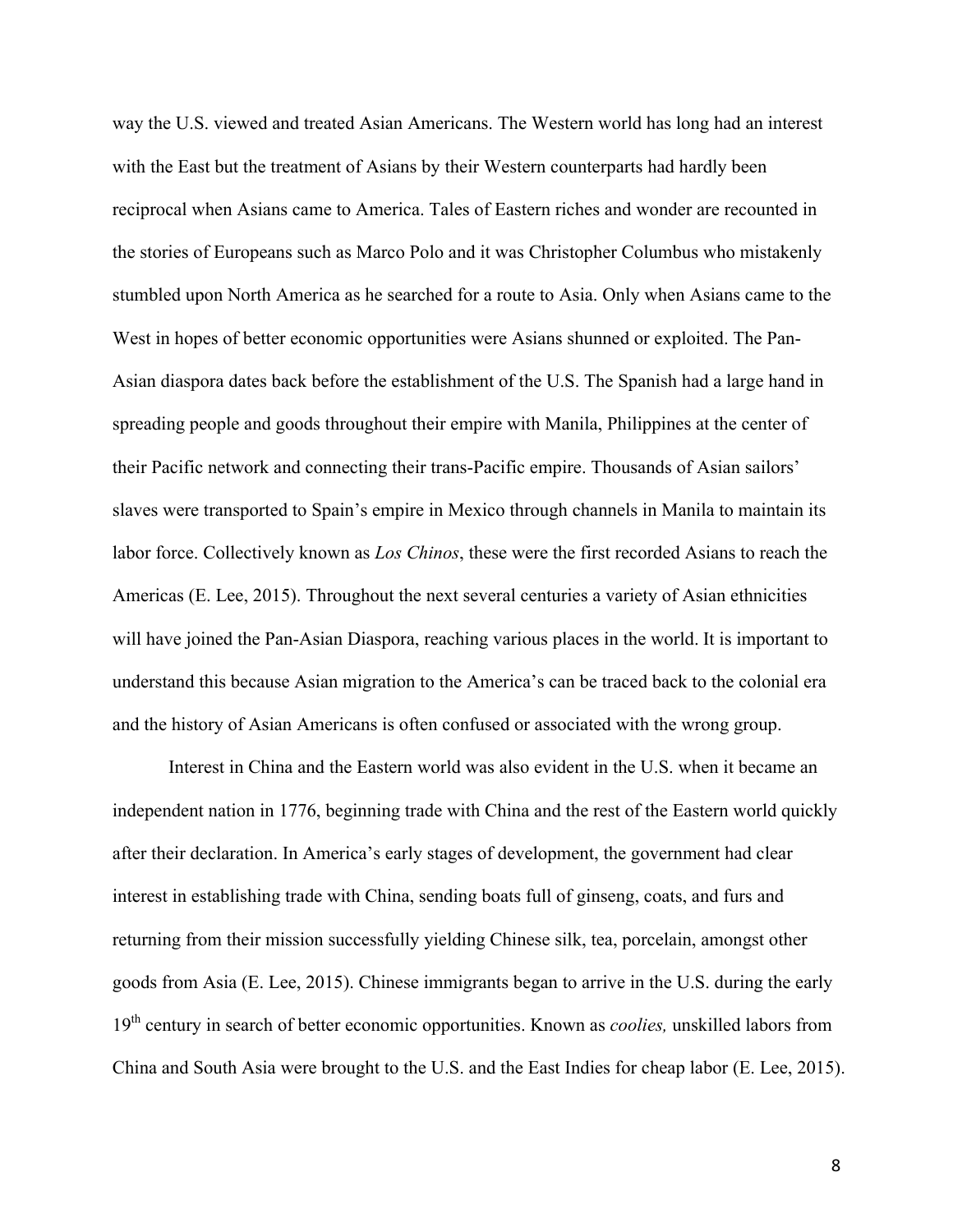Records of these labors were not well kept and many did not make the journey across the Pacific. The first recorded Chinese person in the U.S. was a woman, Afong Moy, who arrived in 1834 (E. Lee, 2015). Not long after her arrival, China was going into an era of disarray causing millions to flee for better opportunities. At this time, China's military was weak, the state had been battered by numerous natural disasters, refused embrace the advancements and technologies of the Industrial Revolution, felt pressure from the West and Japan, and the population was growing at a Malthusian pace. These issues led to a Chinese state that was crippled by opium addiction, a slew of futile wars, poverty, sociopolitical unrest, and semi-colonization; all of which helped contribute to the eventual fall of the Qing Dynasty in 1911 (J. Lee 2015). This time period is important for Taiwanese Americans because the recorded migration of people who possibly came from Taiwan to the U.S. prior to the KMTs lose in the Chinese civil war could be categorized under Chinese immigration or Japanese immigration when it was the countries colony. Taiwanese immigration history is shared with Chinese and Japanese Americans until the end of WWII, which will be explored later in this section

Chinese immigrants started to flee China in large numbers during the 1840s in pursuit of better economic situation and in a span of six decades, about two and a half million people left China to establish lives throughout various regions of the world. A majority of the Chinese that came to America at this time hailed from China's southern provinces of Fujian and Guangdong and settled in the states of California, Oregon, Idaho, and Washington in their quest to find "Gold Mountain" during the U.S. gold rush. The Chinese were allured by the potential of finding gold and riches, but many subsequently found themselves working labor intensive jobs, such as railroad construction, coal mining, and fishing. Regardless, the amount of Chinese coming to the U.S. increased and the establishment of Chinatowns began to arise (J. Lee, 2015). Large Asian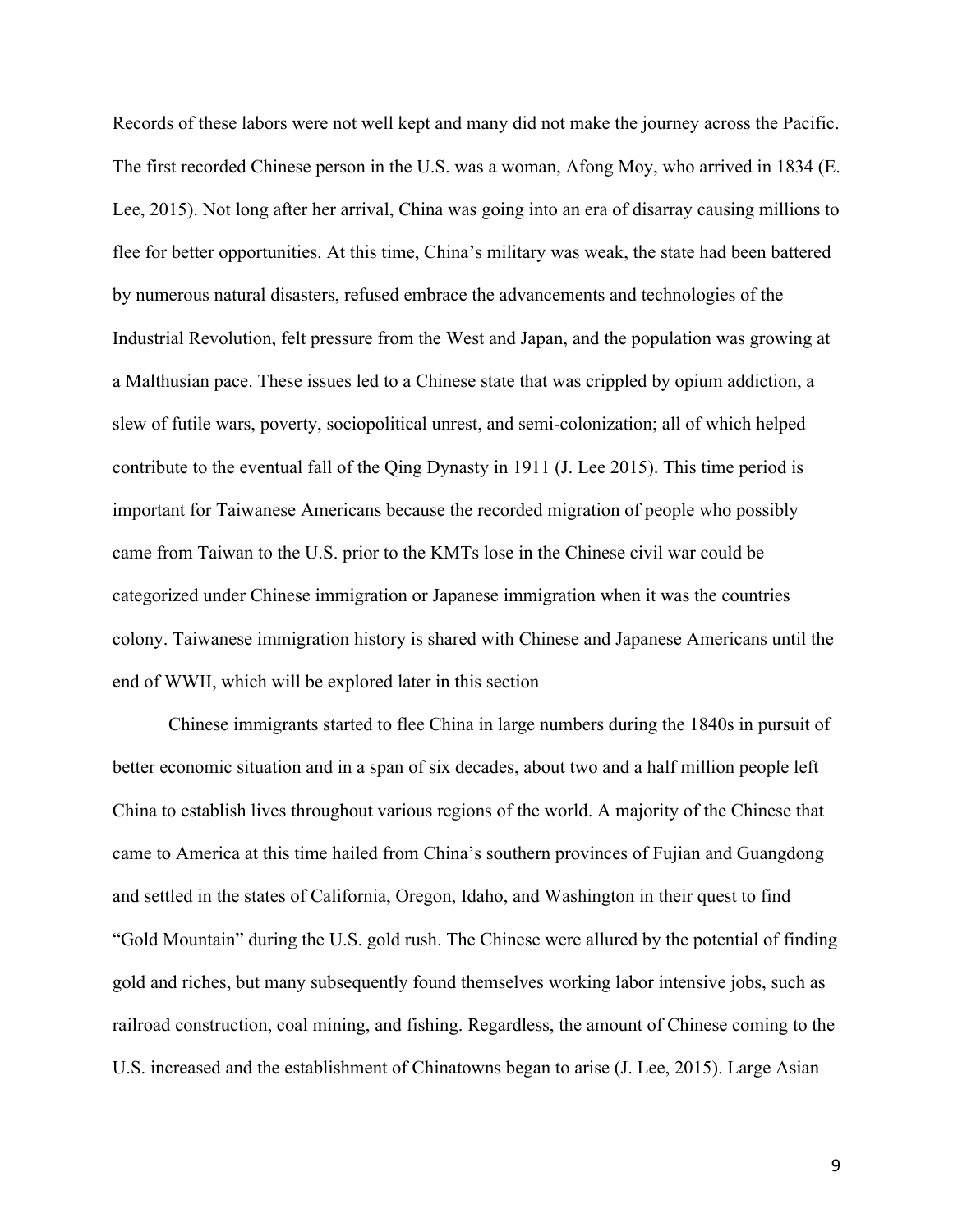populations in the U.S. have traditionally been found in cities such as San Francisco, Chicago, and New York City, where Asian groups came and settled, but this is changing as pockets of Asian American populations are emerging in cities that they did not traditionally inhabit, such as Las Vegas, Atlanta, Houston, and Minneapolis-St. Paul, but are home to other large, diverse immigration populations (E. Lee, 2015).

Though Asians have been living and working in the U.S. since the late  $18<sup>th</sup>$  century, they have not always been welcomed in the U.S. It is no secret that America has implemented oppressive laws since its colonial period that have fundamentally constructed a racial hierarchy that still proves to be a problematic affair in today's society (Ngai, 2004). Like many other racial groups in the U.S., Asians were discriminated and marginalized by Whites in the 19<sup>th</sup> century and throughout half of the  $20<sup>th</sup>$  century and still face racial issues today, though not as blatant and exclusive as the past. Racially biased laws limited and barred the Asians of America from entering, participating, and qualifying for the benefits of U.S. mainstream society. In 1790, the U.S. implemented its first Naturalization Act, which excluded rights to many immigrants by only granting citizenship to free whites (J. Lee, 2015). These disparities were exacerbated even further for Chinese immigrants and later placed on other Pan-Asian immigrants as well. Anti-Asian sentiment had risen in the U.S., unfortunately similar to how there is anti-Muslim sentiment now. Discriminatory laws, such as the Foreign Miner's Tax of 1852, and duel wages system were implemented because white men in California did not like the presence that the Chinese had in the job sector, leading to the unfair taxing and lower wages for the Chinese laborers (J. Lee, 2015). Laws and practices such as these only became worse as Chinese immigrants began moving to urban centers and taking on industrial jobs.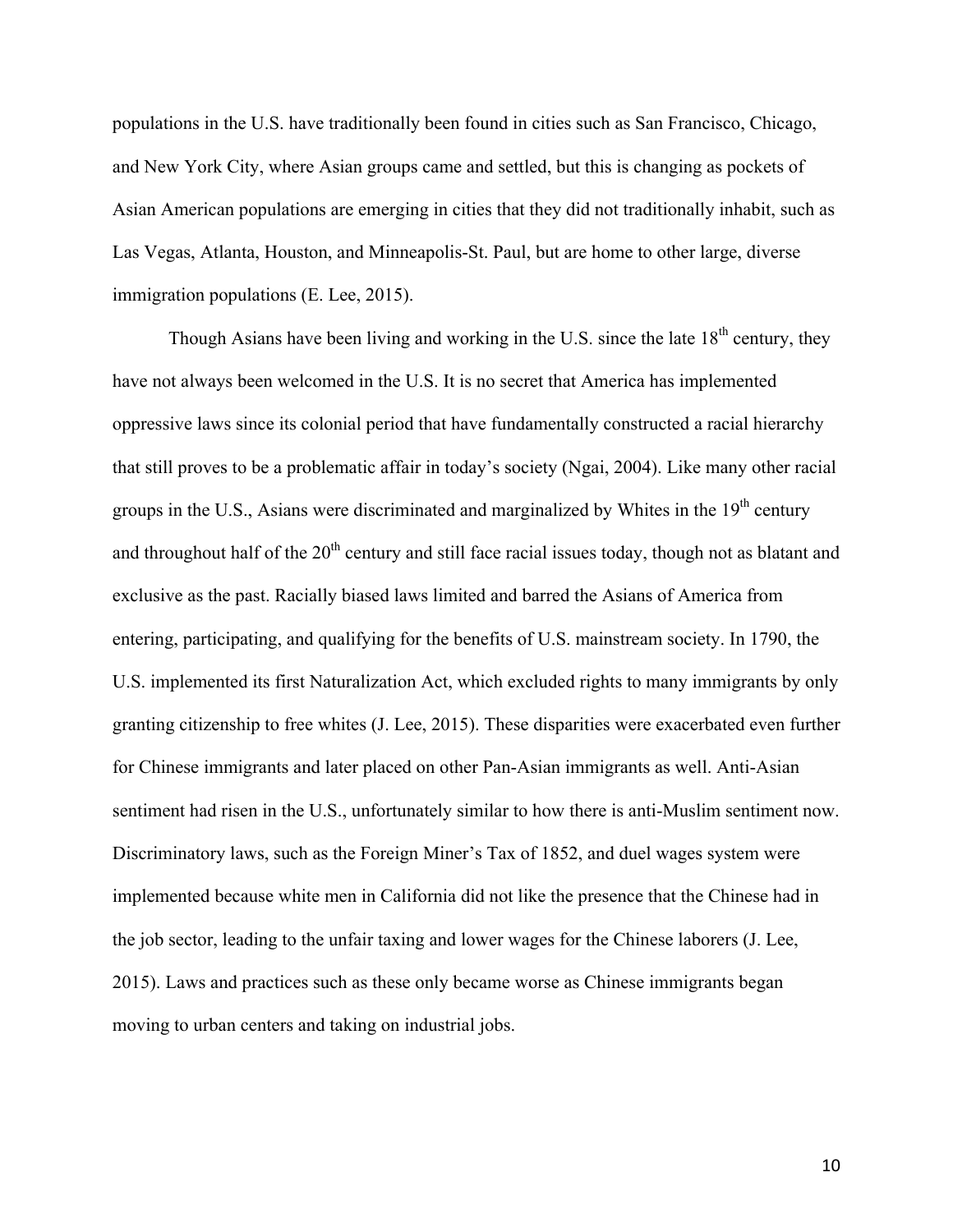Anti-Chinese sentiment had escalated to a new low that further alienated the Chinese in the U.S. Those who were anti-Chinese perceived the Chinese to be unassimilable and also believed "that Chinese men were seen as working too hard for less pay than white labor and saving too much and spending too little for the benefit of China over the USA" (Kil, 2012, p. 664) and were blamed for taking white American jobs. Chinese women were also specifically targeted because they were seen as immoral and lewd and were eventually barred from coming into the U.S. through the Page Act passed in 1875 (Lee, 2010). Less than a decade later on May  $6<sup>th</sup>$ , 1882, U.S. President Chester A. Arthur passed the Chinese Exclusion Act (CEA). The CEA prevented the entrance of Chinese laborers, regardless of their skillset. For the first time in U.S. history a whole category of immigrants was denied entry solely based on their race and required the Chinese living in the U.S. to register with authorities and carry identification at all times (Kil, 2012). The CEA was only meant to last 10 years but was extended for an additional 10 years when Congress passed the Geary Act in 1892 and was indefinitely extended in 1904. In addition to the CEA, Congress had passed the Immigration Act of 1917, which in effect created a "barred Asiatic zone" (Ngai, 2004, p. 18). Though it was illegal for Chinese immigrants to come to the U.S. it did not stop them. An estimated 17,300 Chinese came to the U.S. through illegal channels in Mexico and Canada between 1882 and 1920 (Lee, 2002).

The U.S. quota system was implemented in 1921 under the Emergency Immigration Act, which limited immigration admission to 355,825 people that year. Allotment of the quotas was based on the U.S. populations national origin, with each group receiving 3 percent of what their population numbers were in the 1910 U.S. census (Ngai, 2004). The combined 1921 and 1922 allotment of quotas for "other Asia" only totaled out to be 152, a mere .0002 percent of the total quotas given (Massey, 2015). This system was continued under the Immigration Act of 1924,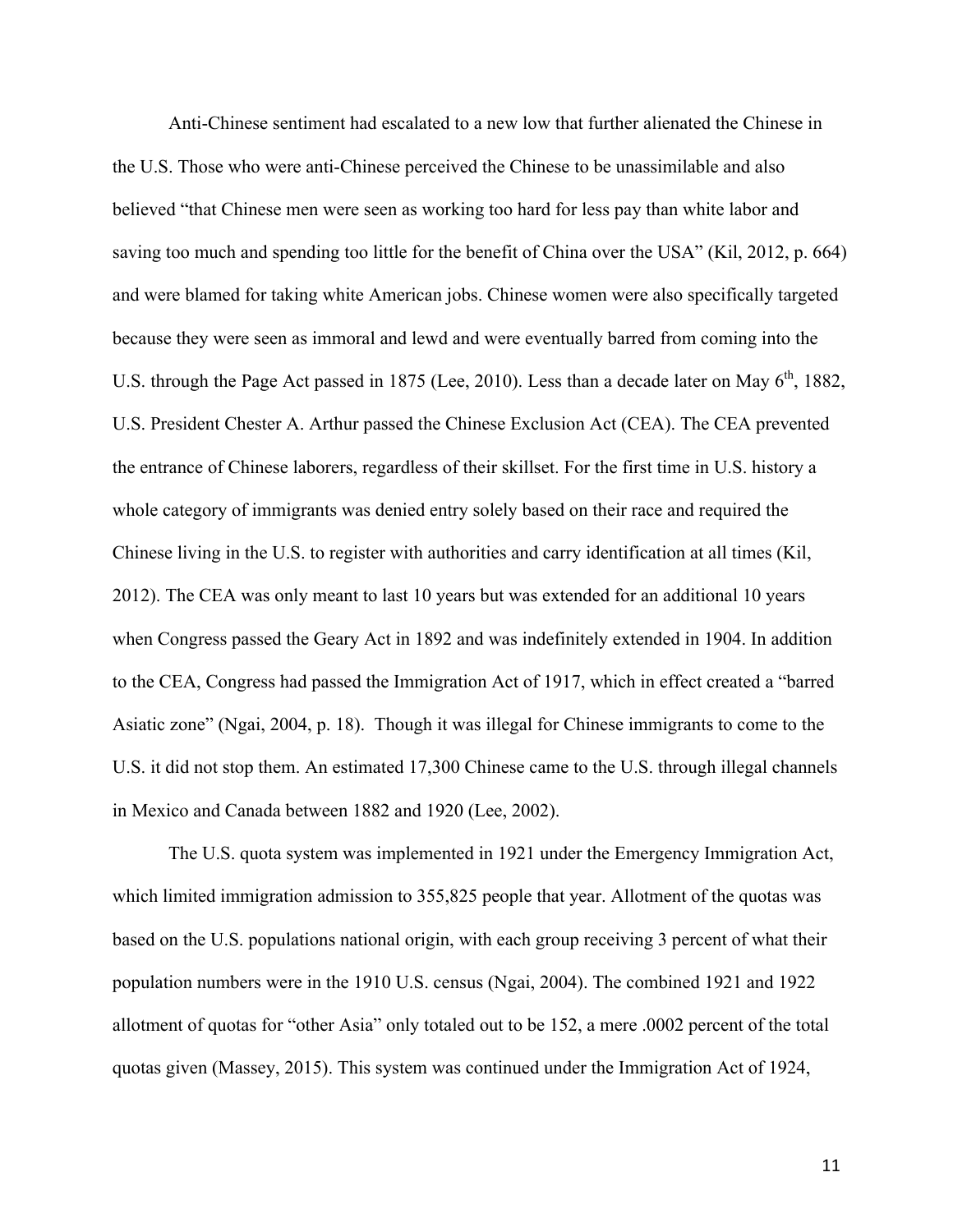which further constructed a racial bias for Western and Northern Europeans and the exclusion of any population the U.S. thought was unfit (Ngai, 2004). Immigration laws that were discriminatory toward Asians and Asian Americans would continue to be upheld until WWII when the U.S. and ROC were allies in war, but changes in law were most noticeable when the Cold War between the U.S. and USSR started and where Taiwan emerged to become a shrouded topic in the discourse pertaining to immigration in the U.S.

The immigration history of Chinese and Taiwanese people to the U.S. vary, along with the history of Taiwan during America's CEA era. During the CEA era and prior to and with the establishment of the Republic of China, Taiwan's history has been one of divergence. Since the Opium Wars took place in China, Taiwan's history takes a turn from the history shared with the rest of China. Taiwan's shared history and identity with China begins to change significantly in 1895, per the terms of the Treaty of Shimonoseki, China ceded Taiwan to Japan after China had lost the first Sino-Japanese war. Interestingly, local leaders in Taiwan had attempted to declare independence when Japan won by establishing the Republic of Taiwan, which only lasted ten days (Copper, 2003). For 50 years, Taiwan was incorporated into Imperial Japan as one of its colonies and through time became loyal subjects to the Japanese empire. It was also a period where immigration from China to Taiwan had been halted and Taiwan had been cut off from the political and cultural developments taking place in China (Gold, 1985). During this time of revolution and KMT establishment in China, the people of Taiwan were being turned into subject of Imperial Japan through the enforcement of various policies. During Japanese occupation, Taiwan went through a transformation that was both beneficial and detrimental to those inhabiting the island. With ideas of modernization and free education in mind, Japan had even been wary about keeping Taiwan as a colony so much so that it was rumored to be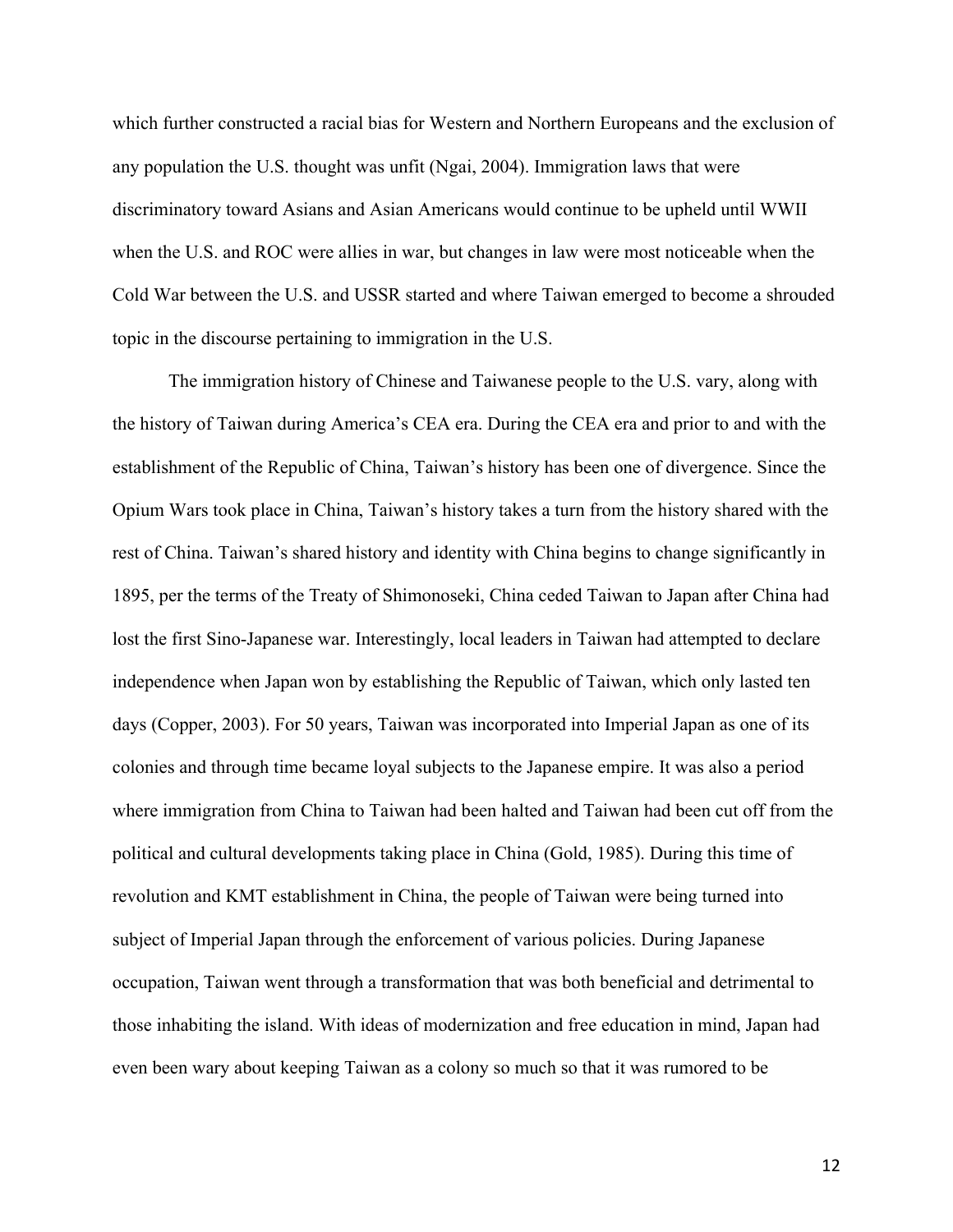interested in selling Taiwan to France (Noruma, 2010). Though financially burdensome for Japan, the rumor remained a rumor and Taiwanese people benefited from Japanese colonization. Japanese policy helped launch Taiwan towards modernization and made Taiwan a more economically productive, sanitary, and educated colony (Copper, 2003).

Though beneficial for Taiwanese people, these policies would also create problems in the future when the KMT established control of the island. Though lenient at first with the Taiwanese language (Wu, 2009), the Japanization policies would leave a whole generation of Taiwanese to be solely educated in the Japanese language, with about 70 percent of those in school speaking Japanese towards the end of colonization, and an upbringing in Japanese culture (Weis & Dolby, 2012). Even though the Taiwanese-Japanese were treated unequally, feelings towards Japan are still deep, especially amongst the elite who had spent time in Japan and received their education in Japan. One of Taiwan's former president, Lee Tung-hui, is an example of an elite class of Taiwanese who cherish the relationship Taiwan and Japan had (Zhang, 2009). A form of Japanese identity is embedded in Taiwan as highlighted by the fact that the Japanese identity that was imposed on Taiwanese people had covered all socioeconomic statuses in Taiwan, as found in the political elite, such as President Lee, and in commoners who were educated under the Japanese system. It also serves as a differentiation in Chinese and Taiwanese identity and the identity differences in *benshengren* and *waishengren*, two terms that will be explained later in this paper.

Japan's colonization was unlike the European form of colonization in Africa and Latin America. At the time, Japan was the only imperial power in the East, but it was still not as economically influential as its Western counterparts. Taiwan was not left with the same problems that many European colonies had, such as ethnic conflict, dire economic hardships, and post-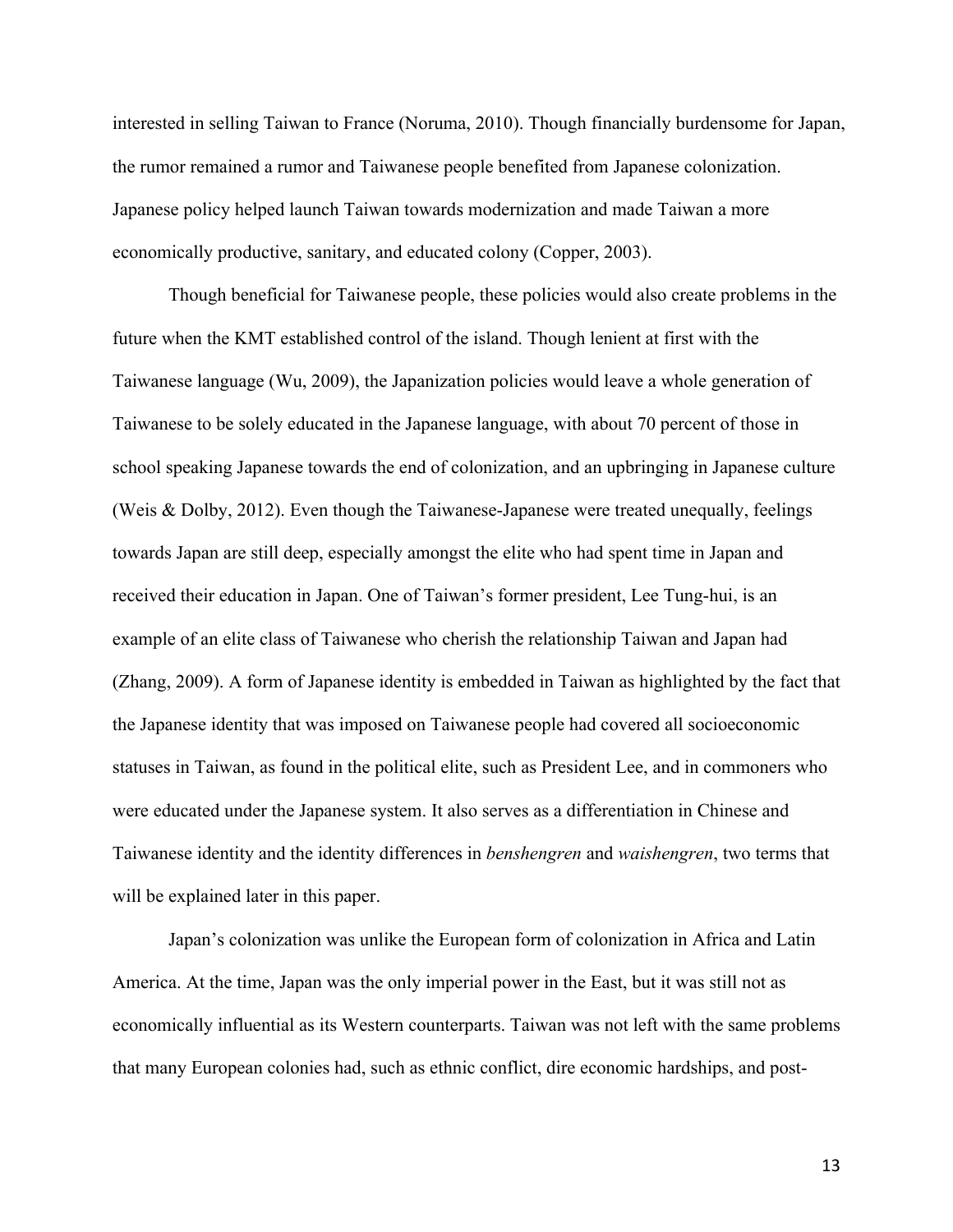colonial relationships between the colonized and colonizer. This may be due to the fact that Japan was rapidly removed from Taiwan after their defeat in World War II and the fact that the KMT had installed an authoritarian regime soon after Japan's departure. The KMT also garnered support from the U.S. government as they confronted communism. It was not until the end of World War II did China regain possession of the island. As pointed out by George Kerr (1965), a former U.S. diplomat to Taiwan, the ROC had acquired the island through the Cairo Declaration, signed by allied forces towards the end of WWII. At the time, Japan had modernized Taiwan's economy and raised the standard of living to a level that surpassed many of those living in China. The reunification between the China and Taiwan was short-lived as China's internal political issues escalated into a civil war between the Nationalist KMT party and the Mao Zedong led Chinese Communist Party (CCP). The KMT had controlled China from 1911 until 1949, when the KMT was ultimately forced out after losing the civil war. With the loss came the establishment of the communist led People's Republic of China (PRC). The KMT fled to Taiwan to re-establish its government and prepared for the day they would retake China, though this day never came.

Not long after the KMTs acquisition of Taiwan but prior to the KMTs exodus from China, the 228 Incident occurred. During this incident thousands of Taiwanese people were killed or injured as they protested KMT governance. The U.S., who agreed to the Cairo Declaration, did nothing to stop this from happening, which was a detriment to Taiwanese people as scores of people would later die from the proceeding results of martial law in a new era of Sino-American diplomacy. The 228 incident and martial law were never stopped by the U.S. because of their relationship with the KMT government and the ROCs geopolitically significant effort to contain communism. The ROCs relationship with America developed as they became allies during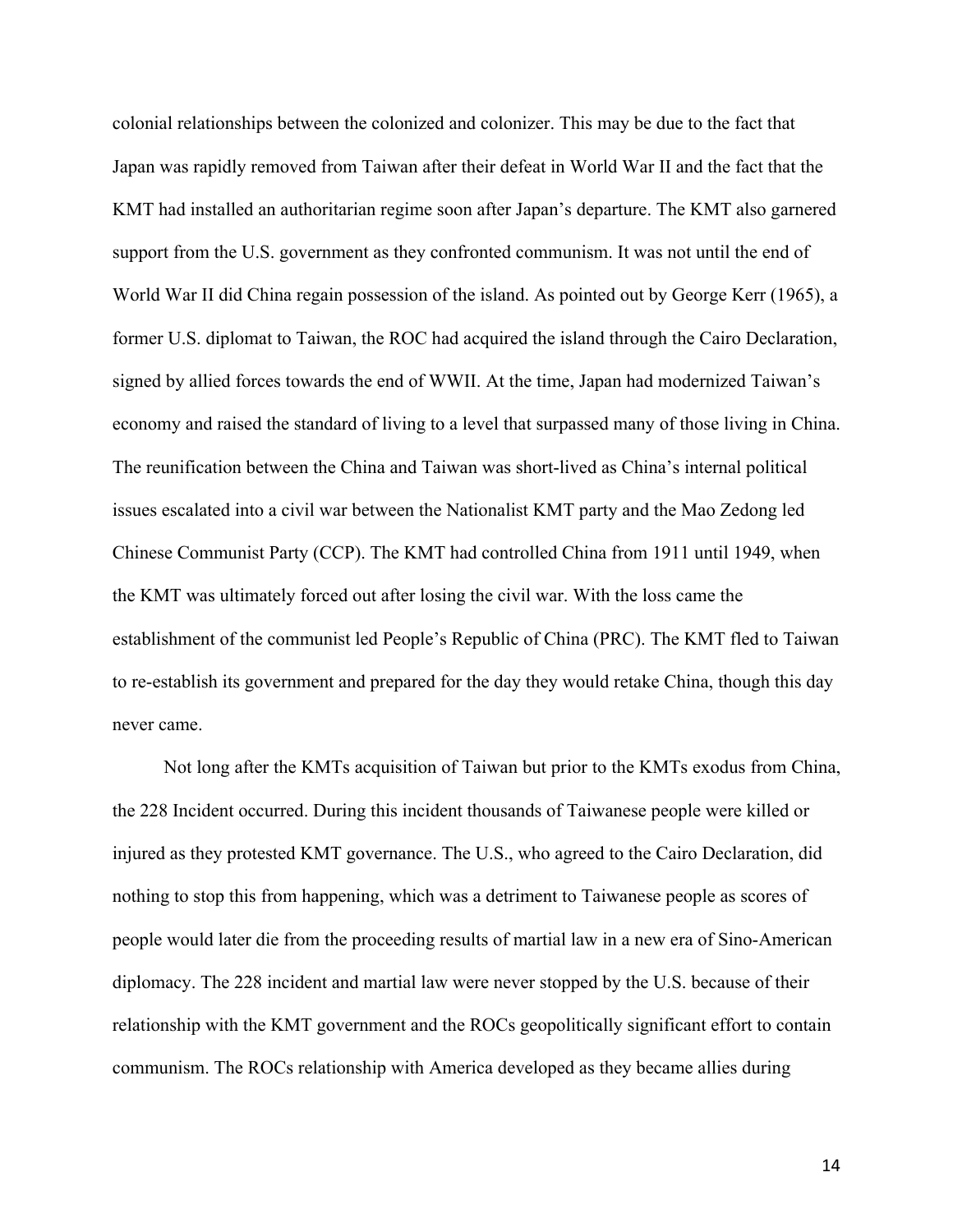WWII, which subsequently led to the end of the CEA in 1942. After the CEA was lifted the U.S. had allowed the KMT to send students, technical trainees, diplomats, and military personal from various parts of China to universities throughout the U.S., which would become an avenue for Taiwanese people to come to the U.S. after the KMT lost the Chinese Civil War. This would leave thousands of students left to pursue their careers in the U.S. instead of China.

The KMT did not only leave thousands of students stranded in the U.S., but also caused shift in Taiwan's population. As mentioned earlier, the KMT lost the Chinese Civil War in 1949, causing Chiang Kai-shek and his followers to flee to Taiwan. Millions fled to Taiwan and caused a fourth category in Taiwan's population. The three original categories were Hokkien, Hakka, and Aboriginals and were in Taiwan for many generations (benshengren), and the fourth category being post-1949 Mainlanders (waishengren) from China. The literal translation of benshengren is 'this province people' and is associated with native Taiwanese people who came from the original three categories. Waishengren on the other hand literally translate into 'foreigner' or 'outside province people' and is associated with the post-1949 immigrants. The Hokkien ethnic group are historically from Southern China and make up a majority, about 70 percent, of the population in Taiwan and are the ethnic group typically associated with being Taiwanese and the Taiwanese language. The Hakka ethnic group, also known as *Kejia ren* or 'guest people' migrated from Northern to Southern China throughout different historical time periods, often speaking their own language and Taiwanese as well, they make up about 15 percent of Taiwan's population. The post-1949 Mainlanders make up about 13 percent of the population, while the aboriginal population makes up about 2 percent of the population (Wilson, 2009). It is important to distinguish between the various ethnic groups because KMT policies effected them all as the KMT imposed their idea of what they believed China should be.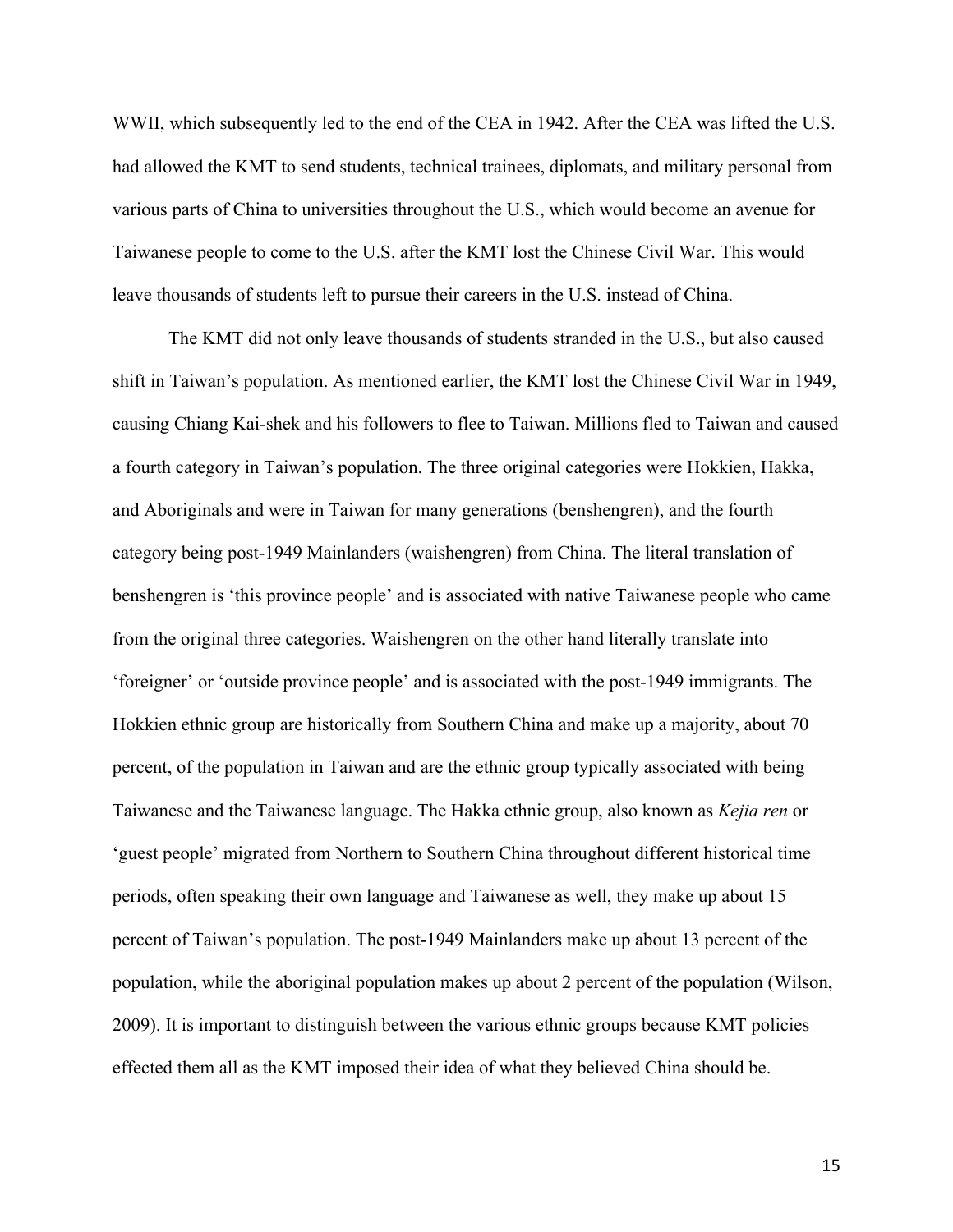Multiple identities are found in the Taiwan, specifically when it pertains to ethnolinguistic and political differences, which is still relevant in Taiwan now. The overall identity of Taiwan began to shift again as the KMT established their monopolistic power on the island. The KMT was keen on the Sinification, or the incorporation of Chinese culture and loyalty, of Taiwanese people (Lynch, 2008). Since the KMT focused on a Chinese identity, language became one of the central identity markers and became a significant part of the KMTs policies. The KMT had made it a point to make Mandarin the national language of the ROC. This was due to the fact that KMT members came from various regions of China, speaking different dialects depending on which region they hailed from, so though Mandarin was not every KMT members first language it serves as their common language (Liu, 2012). It should be noted that the written Mandarin used in China differs from that found in Taiwan. Chinese Mandarin uses simplified characters whereas Taiwanese Mandarin uses traditional characters.<sup>4</sup> Knowing that Japanization was firmly embedded in Taiwan, the KMT used language to de-Japanize Taiwan while also promoting a Sinification of the island. Those who used languages other than Mandarin were often punished for using these languages in public. Former Taiwanese president Lee Tung-hui, who was also Taiwan's first Taiwan-born leader and also of Hakka decent, has voiced his concern over this issue in the past stating in an interview:

Having lived under different regimes, from Japanese colonialism to Taiwan's recovery, I have greatly experienced the miseries of the Taiwanese people. In the period of Japanese colonialism, a Taiwanese would be punished by being forced to kneel out in the sun for speaking Tai-yü. The situation was the same when Taiwan was recovered: my son,

<sup>&</sup>lt;sup>4</sup> For instance, the word for dragon is lóng. In traditional character it is  $\frac{2}{3}$  while the simplified character is 龙. They have the same meaning but different characters. Traditional Chinese characters are also used in Hong Kong, Macau, and can also be seen in older Chinatowns throughout America.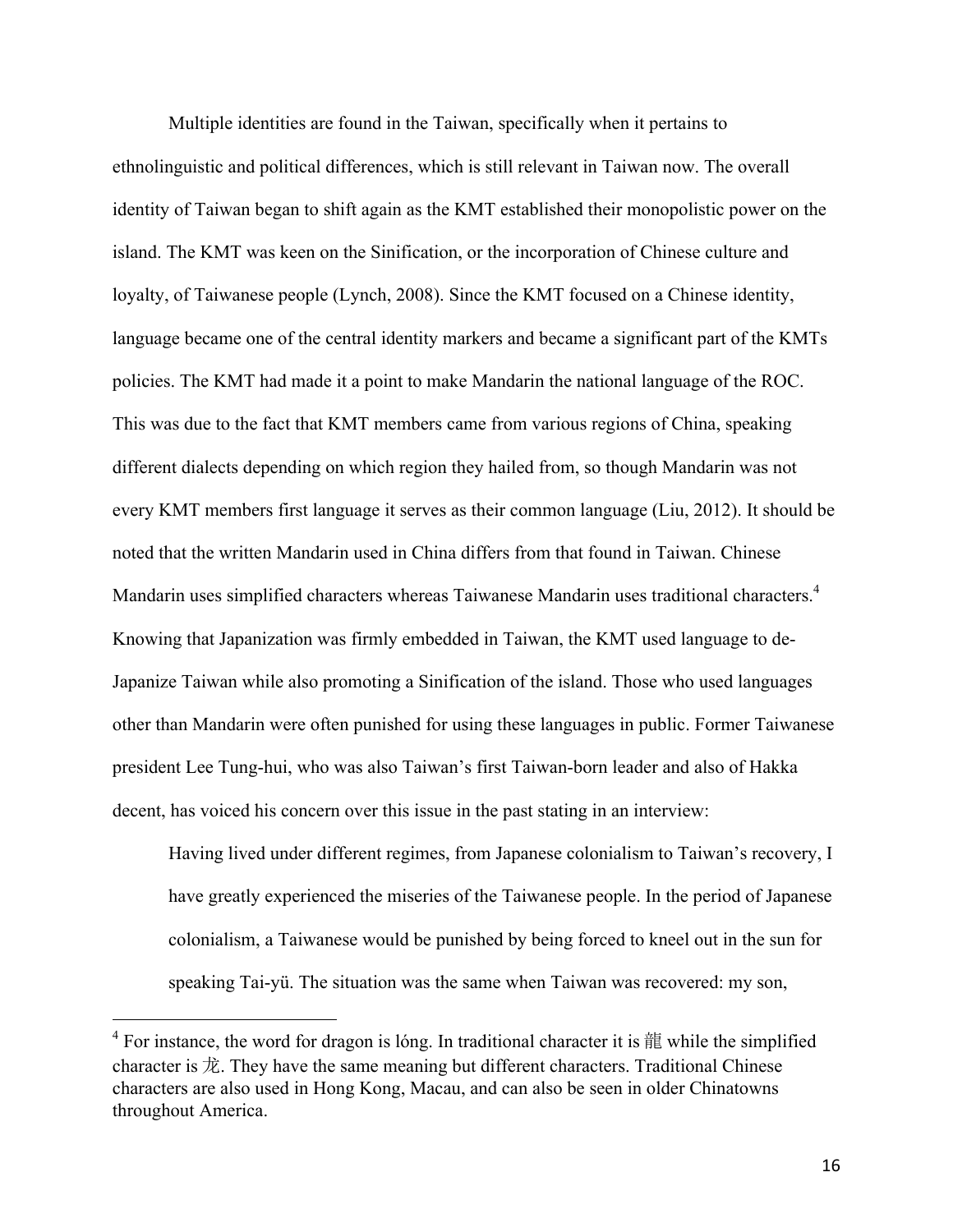Hsien-wen, and my daughter-in-law, Yüeh-yün, often wore a dunce board around their necks in the school as punishment for speaking Tai-yü. I am very aware of the situation because I often go to the countryside to talk to people. Their lives are influenced by history. I think the most miserable people are Taiwanese, who have always tried in vain to get their heads above the water. This was the Taiwanese situation during the period of Japanese colonialism; it was not any different after Taiwan's recovery. I have deep feeling about this. (As quoted by Hsiau, 1997 p. 302 from Lee Tung-Hui, Central Daily News, April 16, 1994)

It must be remembered that Mandarin became the national language of Taiwan after the KMT established its rule there and that it was never the dominate language in Taiwan until the KMT established an authoritarian presence. The KMT required use of Mandarin changed with Taiwan's liberalization and democratization.

Since the liberalization of Taiwan's government, there has been a push for the use of Taiwanese and the continual development of a multi-lingual state as seen by the implementation of mother tongue classes in elementary and middle schools in Taiwan (Wu, 2009). Language, again, is central to the sense of Taiwanese identity and freedom. The localization of the Taiwanese identity coincides with Anderson idea that the nationalism can be controlled through print capitalism and media. In the 1990s, the stronghold that the KMT had on Taiwan's media production was loosened and grassroots organizations were able to produce and distribute media focusing on Taiwan's multi-ethnic identity (Wilson, 2009). The liberalization of Taiwan's political atmosphere also meant the resurgence of the Taiwanese language after the ban on the use of local language was lifted by former President Lee Teng-hui. Taiwanese has been an effective tool in awakening the ethnic conscience in Taiwan. It has continued to make strides in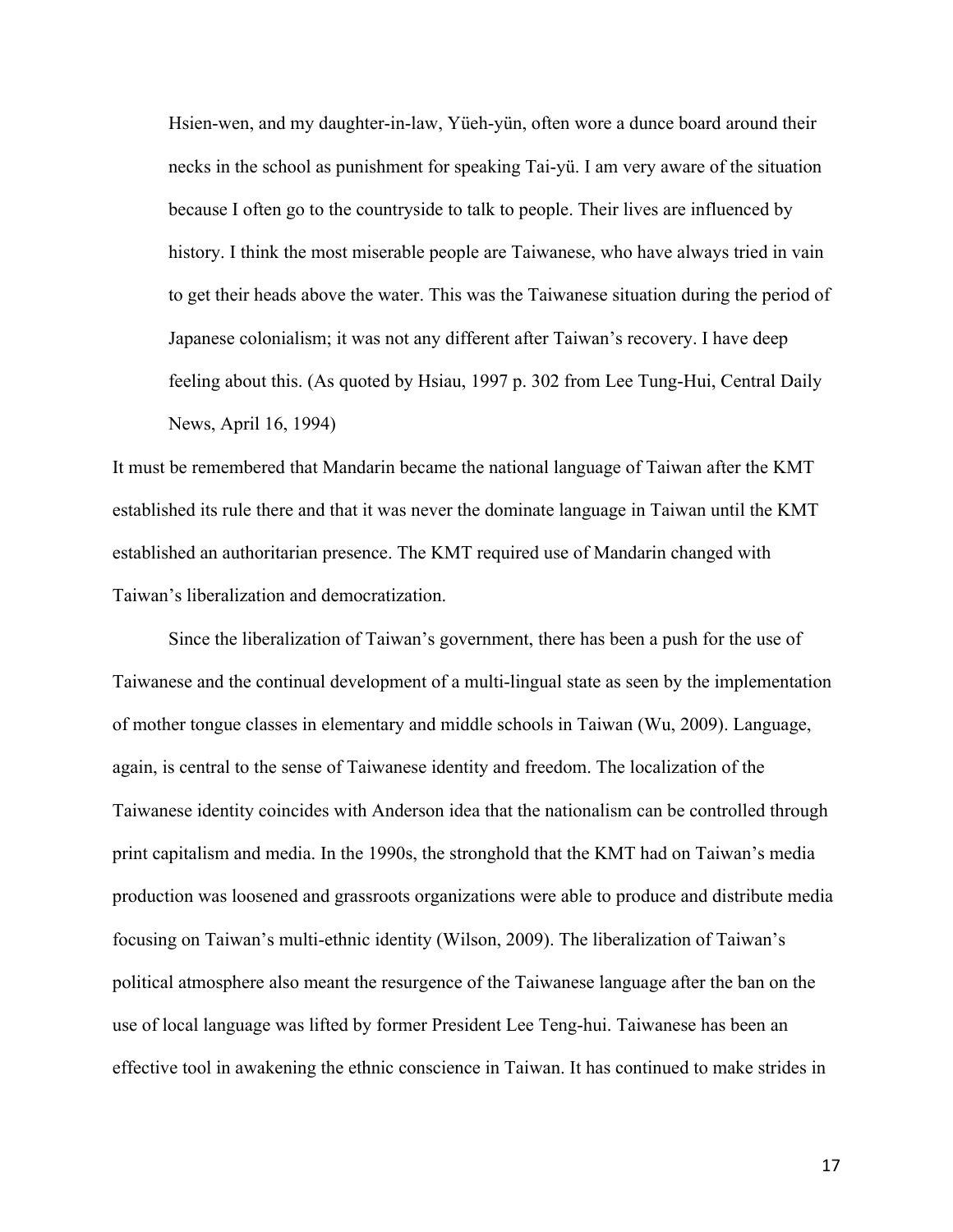garnering more media and educational resources to insure the preservation of the native language for future generations (Dupré, 2014). Prior to the Lee Teng-hui's presidency, Taiwanese identity heavily suppressed, but with the liberalization of Taiwan's government has helped in the progression of the indigenization of Taiwan.

As mentioned, the sense of Taiwanese identity, for a long time, was under pressure from the KMT. The implementation of martial law, better known as the White Terror in Taiwan (1947-1987), was an era of suppression and secrecy for those who sought a Taiwanese identity and Taiwanese independence. Implemented to prevent the spread communism and suppress Taiwanese independence, thousands of people who wished for independence were black listed and exiled, imprisoned, or executed by the KMT in the name of anti-communism. Those who were exiled and the students abroad who also identified Taiwanese were the keepers of Taiwan's independence movement. The liberalization and democratization of Taiwan, which was rooted in American educated Taiwanese people, took swift hold once martial law and White Terror ended in 1987 (Lynch, 2008). The lifting of martial law plays a pivotal role in the avocation and indigenization of Taiwanese identity because Taiwanese people no longer had to live in fear for expressing their own sense of identity and could begin to express themselves in a way that wasn't fully controlled by the KMT. The lift on martial law was also advantageous for the growth of Taiwan's flourishing democracy, which saw its first free election in 1996 and first party transition from the KMT to the DPP in 2000.

As Taiwan's government and relationship with the U.S. has changed over time, so has Taiwan's educational materials on the meaning of Taiwanese identity. Between 1945 and 1988 was the KMTs most dominant presence in Taiwanese school systems as they promoted their own national identity, ideas on governance, and the notion of reclaiming Mainland China (Lien, 2014).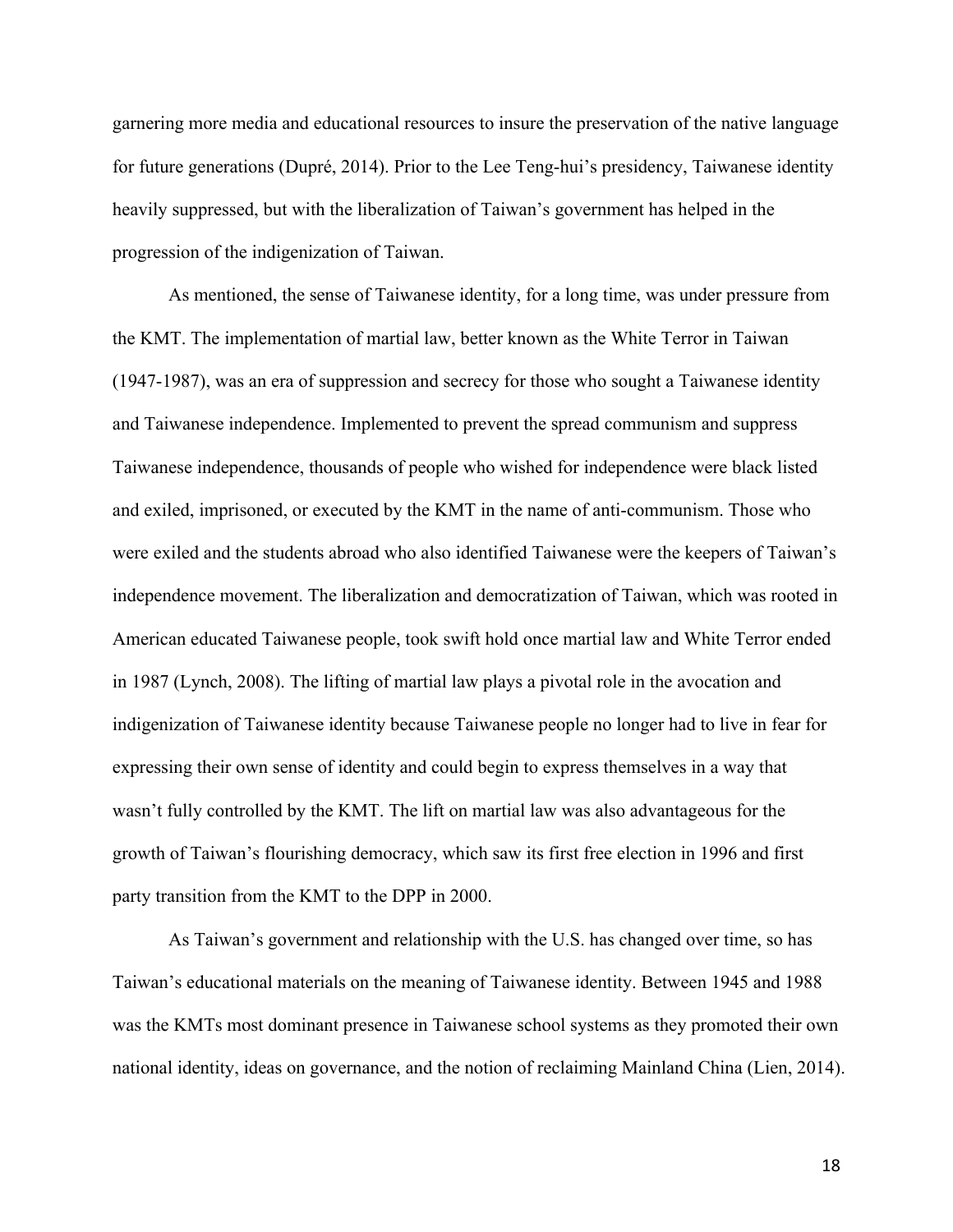It was not until martial law was lifted in 1987 did Taiwanese people begin to revisit their unique relationship with Japan and education was starting to be reformed. This begins another shift in the identity of Taiwanese people as they are given the chance to explore the history and culture that was hidden from them without threat from the KMT. According to the Japanese Tourism Marketing Company, there has been a rise in Taiwanese visitors to Japan. In 1990, when the statistics were first recorded, there were a total of 607,721 visitors from Taiwan. That figure has grown to 3,677,075 visitors in 2015, six times the amount of Taiwanese visitors in 1990 (Japanese Tourism Marketing Company, 2016). This rise in Taiwanese tourist can be related to the populations interest in their colonial past and the partial Japanese identity that was buried during the KMTs rule. For the post-marital law generation, it is important to mention that this generation is exploring materials that aren't provided by the state and are learning lessons from other countries (Zhang, 2009). The Japanization, Sinification, and the liberalization of Taiwan has had a profound impact on the identity of the island. Through education, many are able to explore the identity they have and it is through students that many political movements have come alive, coming to the protection of democracy and independence.

The historical development of Taiwan's independence movement, though not overly extensive, is also linked to Japan and extensively links the U.S. to Taiwan. The proposition for independence has been entrenched outside of Taiwan in its diasporic community. The Taiwanese diaspora is linked to Taiwanese students during Japanese occupation. Many Taiwanese people went to Japan for education or had gone to Japan after China regained possession of the island due to their loyalty to Japan. The early independence movement was pioneered by a pair Taiwanese brothers, Thomas and Joshua Liao, who were educated in the U.S. They had established the Formosan League for Reemancipation in Hong Kong in 1947 and later took their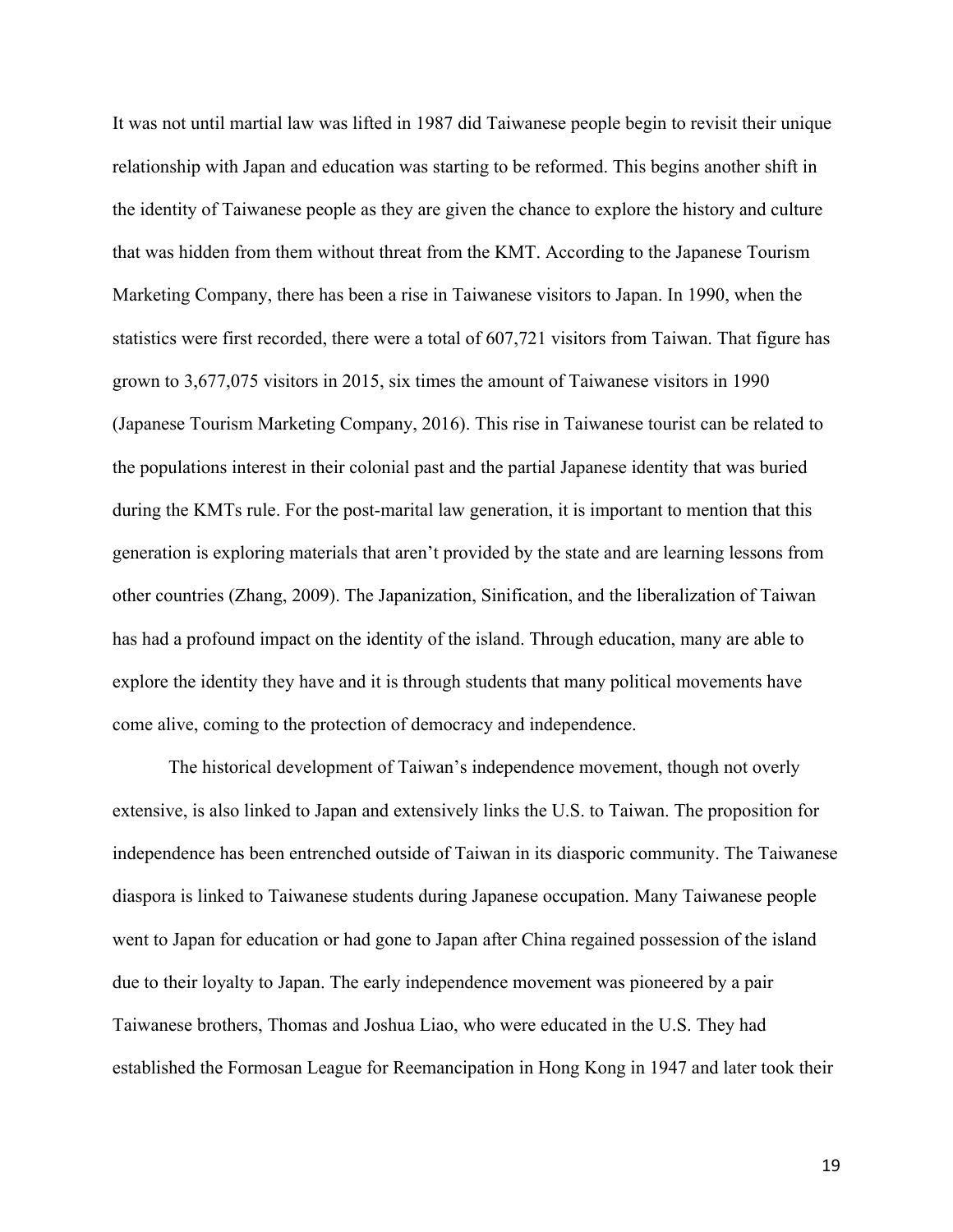ideas of independence for Taiwan to Japan. It was in 1955 when Thomas Liao was elected to lead the now defunct Republic of Taiwan, established in Japan with the help of Taiwanese supporters and Japanese sympathizers. Though America was interested in the independence movement, the U.S. ultimately succumbed to KMT pressure by supporting their Cold War ally instead of recognizing Liao as a foreign head of state (Wang, 2013). Though the provincial government was unsuccessful, it does prove that parts of the Taiwanese nation sought independence for their country. This brings to light the fact that there is a Taiwanese American identity that has long been in the U.S. that vies for independence. Similar to the movements that have taken place in Taiwan in recent times, the independence and democracy movements for Taiwan by Taiwanese Americans has been led by students and has grown into a powerful force in the U.S. government (Wang, 2013). The lift on martial law and liberalization of Taiwan's government has been beneficial for Taiwanese people who advocate and support eventual independence, giving activist open space to advocate freely. Only since the end of the Cold War have Taiwanese people really been able to openly protest without authoritarian ramifications and has been an integral part of Taiwanese identity.

In relation to Taiwanese identity during and after the Cold War, Taiwanese American identity has and continues to be synonymous with independence for Taiwan and differentiation from their Chinese counterparts. It was Taiwanese Americans who helped push for Congress to pass the Taiwan Relations Act in 1979, prior to the establishment of the Formosan Association for Public Affairs (FAPA). Due to Taiwan's international political status, mentioned in the next paragraph, the establishment of Taiwanese American identity and the hope for freedom for Taiwan is evident in the work that the independence movement and FAPA had done in the past. In 1982, independence activist successfully lobbied for Congress to allocate an annual quota of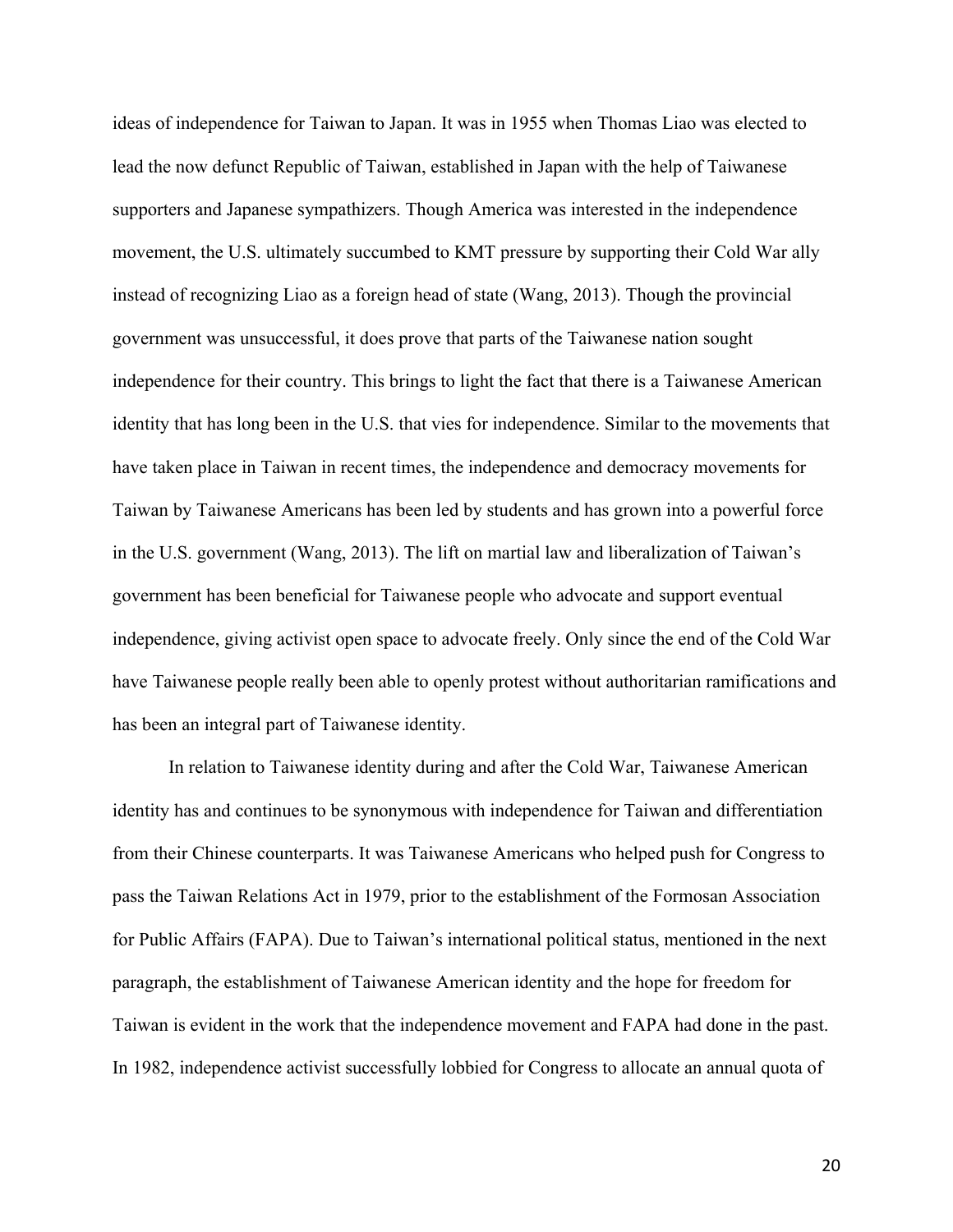20,000 immigrants for Taiwan specifically, detached from having Taiwan's numbers fall under China's quota count. FAPA has also been successful in their lobbying efforts, getting Congress to pass the Birth Place Act in 1994, which allowed foreign born U.S. citizens to put Taiwan down as their place of birth instead of China (Wang, 2013).

The importance of Taiwanese Americans is ever more present when political issues come to mind. Those living in the diaspora are an integral part of the development of Taiwan's international status. Since Taiwan, or more accurately the ROC, was removed from the U.N. in 1971 and replaced by the PRC, the island nation has been denied formal statehood. America does not take a firm stance on the status of Taiwan as exhibited since the KMT fled to the island. In 1949, when U.S. President Harry Truman was asked about Taiwan at a press conference he stated, "that is not a free country. It is a part of Nationalist China, and we still recognize Nationalist China as the government of China" (The Presidents News Conference, 1949). His status on Taiwan was further complicated when he said, "the future status of Formosa [Taiwan] must await the restoration of security in the Pacific, a peace settlement with Japan, or consideration by the United Nations" following the outbreak of the Korean War in 1950 (Statement by the President, 1950).

President Truman and his administration are not the only U.S. government officials to have mixed messages about the status of Taiwan. The U.S. State Department stated, "sovereignty over Taiwan and the Pescadores is an unsettled question" (Roberts, 1971) in 1971 prior to Taiwan's removal from the U.N. and in 1990, the Department of Defense said that Taiwan, along with the contested Parcel and Spratly Islands as an "unresolved territorial issue" (United States, 1990). There has also been instance in the past two administrations that indicate that there is still a mixed feeling about Taiwan's status. The Bush Administration had urged Taiwan to participate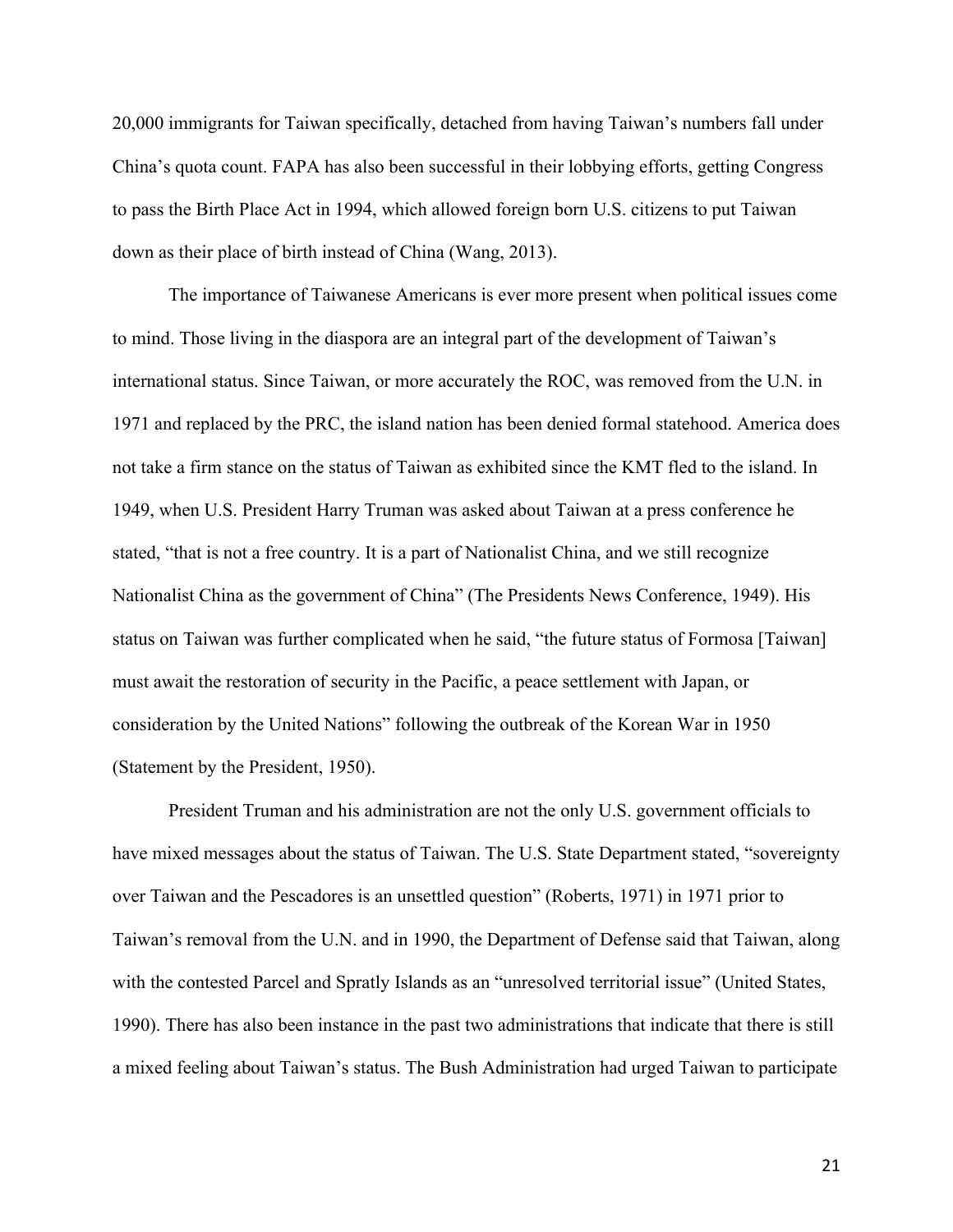in the World Health Organization under "Taiwan, China" while the administration also called for the U.N. and the Secretary General to stop using the phrase "Taiwan is a part of China" (Hickey, 2013). Since the ROCs expulsion from the U.N., America continued to be an influential actor in the development of Cross-Strait relations. It must be noted that the U.S. has stressed that it does not support independence for Taiwan, but it has never mentioned that the U.S. would be opposed to independence for Taiwan, more rather remaining as candid as possible about the situation (Hickey, 2013).

Taiwan's international status, amongst other international issues, stems from U.S. strategic interest during the Cold War. Wang quotes Robert Scalapino in describing Taiwan and its quest for self-determination as a "great American dilemma" and goes on further to say that:

the Taiwanese desire for self-determination was foreclosed by the global conditions of the Cold War that favored the KMT anticommunist campaign on the right and championed communist China as a hopeful alternative on the left. . . in which America's political-ethical principles have often been compromised for the sake of its interests. The

Cold War froze the Taiwanese aspiration for independence. (Wang, 2013, p. 94) Aspirations for independence still grew in the U.S. due to the rising population of Taiwanese students. The rise of the independence movement in the U.S. started in the 1956 and grew even larger throughout the 1960s and 1970s. The independence movement is still alive today as Taiwanese and Taiwanese Americans still talk about the subject, evident in the development and support of laws pertaining to Taiwan, continual cross-cultural exchange, and ongoing efforts of pro-independence organizations in the U.S.

Since 1971, Taiwan has been looking for international legitimacy due to its removal from the U.N. and replacement by mainland China. This has left Taiwan without any access to the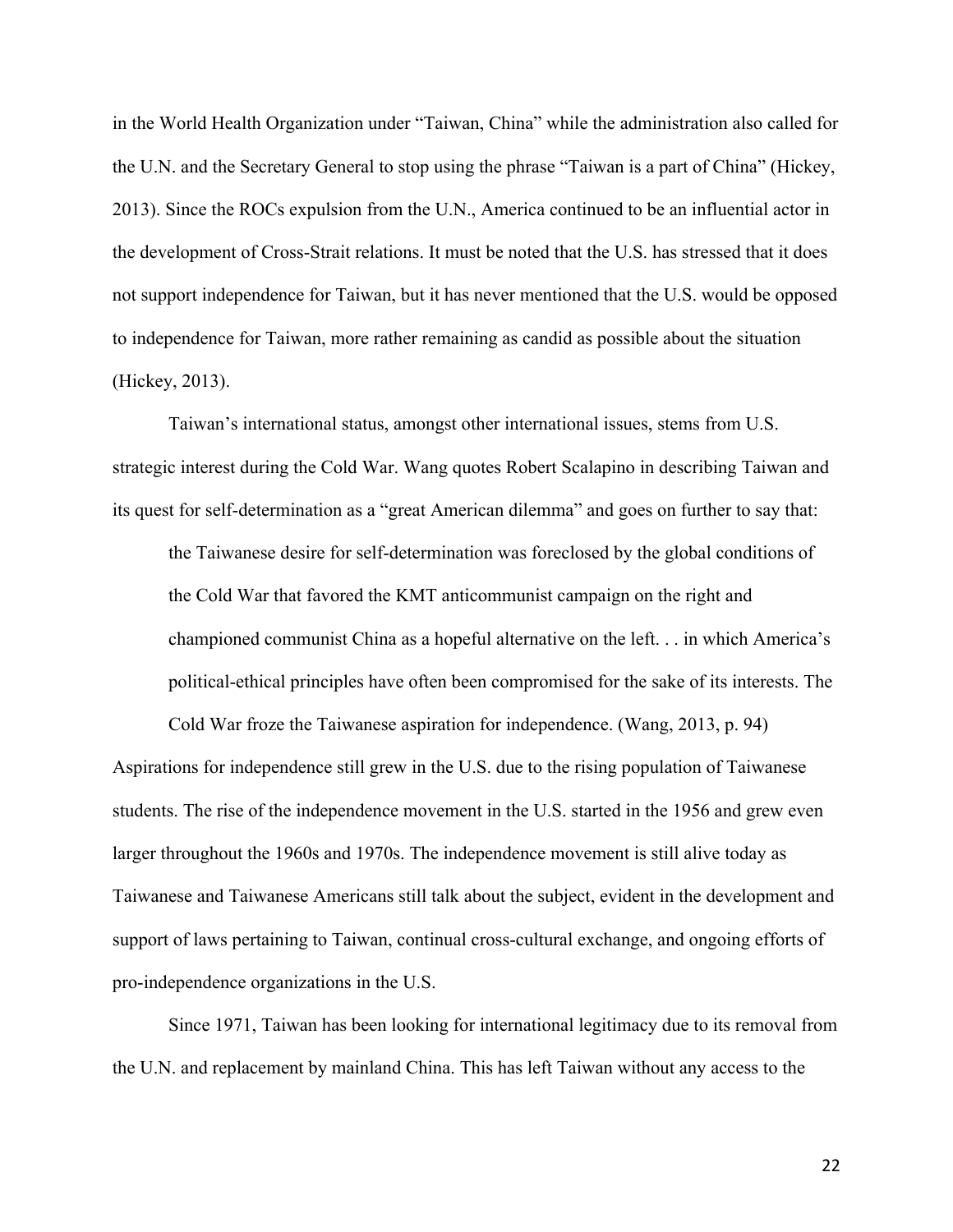U.N. and its affiliated organizations, such as the World Health Organization, UNESCO, and the Economic and Social Commission for Asia and the Pacific. The U.N. was created to prevent conflict and promote inclusion in the world. Such goals have not been met as Taiwan is rarely mentioned due to China's "One China Policy," which states that there is only one Chinese state with two different government systems. The policy was initially recognized in 1972 as U.S. President Richard Nixon had begun normalizing ties with the PRC (Huang & Wang, 2013). This prevents other nation-states from forming formal diplomatic relations with both the ROC and PRC. Though this is currently the case, the ROC is officially recognized by 22 nation-states across the world, 12 of whom are from Latin America, six from Oceania, three from Africa and one official Western ally, The Holy See (Ministry of the Interior of ROC).

Though Taiwan's formal diplomatic allies are scarce, the state has been able to establish informal relationships with various countries, most importantly the U.S. The political relationship between Taiwan and the U.S. is unique in nature due to the fact that Taiwan is not recognized as a de jure nation-state. Taiwan was rattled by the United States' sudden and unexpected move to denounce their relationship with the ROC. On December 15, 1978, the U.S. announced that it would be effectively establishing full diplomatic relationships with the PRC on January 1, 1979. In order for that to happen, the U.S. had to sever official ties with the ROC, the nullification of the 1954 U.S.-R.O.C. Mutual Defense Treaty, and the U.S. had to remove all of their troops from Taiwan. Though this is the case, the U.S. has been able to maintain relations with Taiwan through the Taiwan Relations Act (TRA) signed by former President Jimmy Carter. The treaty has been mutually beneficial for both the U.S. and Taiwan as the acts purpose is to:

help maintain peace, security, and stability in the Western Pacific and to promote the foreign policy of the United States by authorizing the continuation of commercial,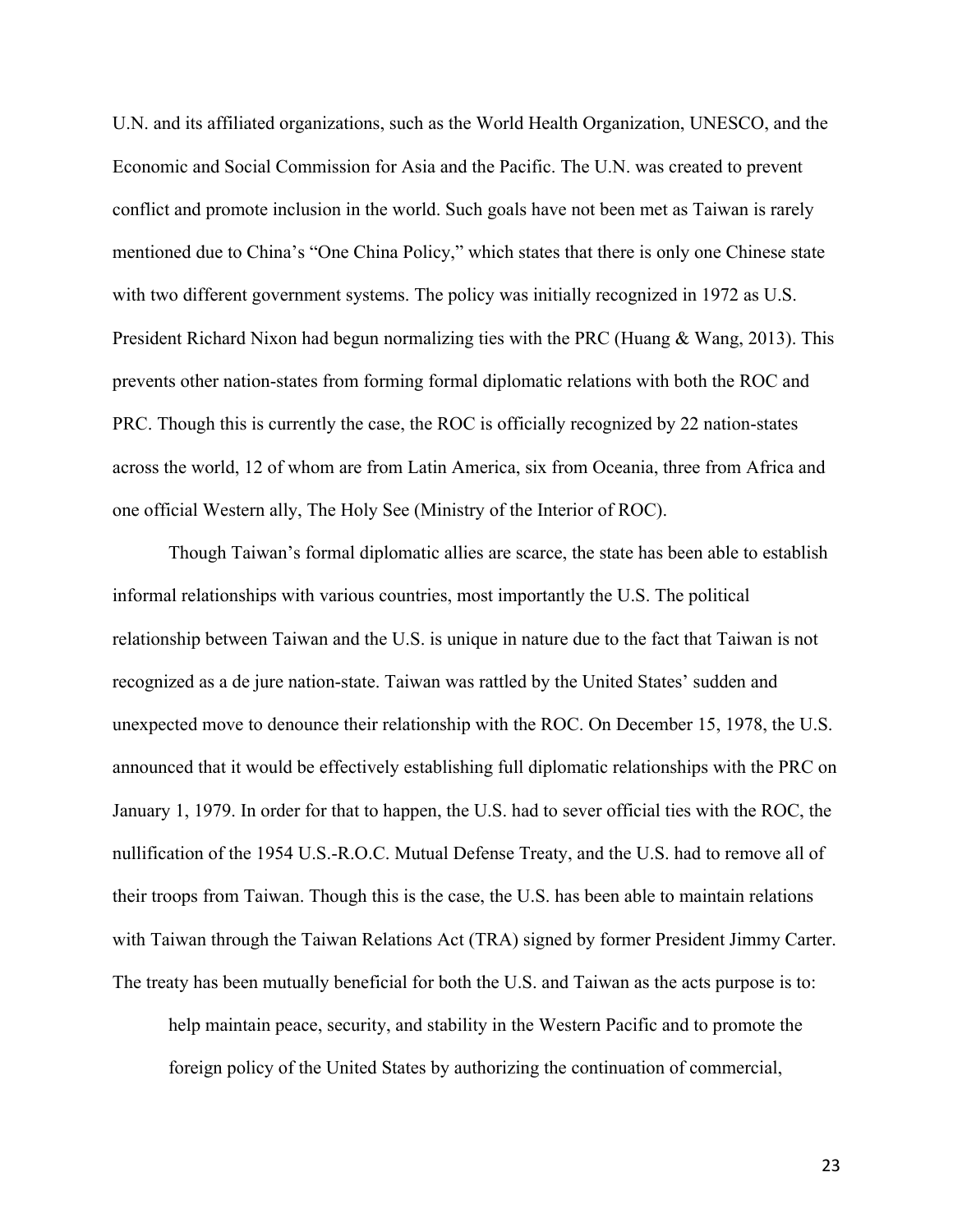cultural, and other relations between the people of the United States and the people on

Taiwan, and for other purposes. (Taiwan Relations Act, 1979, p. 1)

The TRA has led to the sale of billions worth of military equipment to Taiwan for defensive purposes. The most recent transaction approved by the Obama administration was worth 1.83 billion-dollar in military equipment (Cohen, 2016). The U.S. has also been directly involved in the military defense of Taiwan against China. From July 24, 1995 through March 1996, the Cross-Strait conflict almost became volatile as Taiwan's President Lee Teng-hui took a visit to the U.S. and gave a speech at his alma mater, Cornell University. This, amongst other Taiwanese political matters, outraged the PRC since high ranking Taiwanese officials were not supposed to be able to enter the U.S. other than for short transit stops. This notion was defied as both houses in Congress and subsequently President Clinton approved President Lee's visa. Soon after President Lee's visit, the PRC began conducting military exercises with some as close as 30 miles away from Taiwan, ran underground nuclear arms test, and launched missiles over and around Taiwan with some being as close as 19 miles away from Taipei. In an attempt to deescalate the situation, President Clinton deployed two air craft carriers, the Nimitz and the Independence, to the Taiwan Strait to monitor Chinese military exercises and missile launches (Thies & Bratton, 2004). The effects of this relationship continues to influence U.S. foreign policy as the U.S. government continues to maintain relations between the PRC and the ROC. Due to the informal relationship that the U.S. has with Taiwan, they are not able to firmly aid Taiwan in formal independence, therefore it has been up to Taiwanese Americans to maintain the relationship between the U.S. and Taiwan.

The TRA provides Taiwan with an unofficial line of communication with the U.S. and the means to protect itself from the threat of invasion, which China has stated it would use in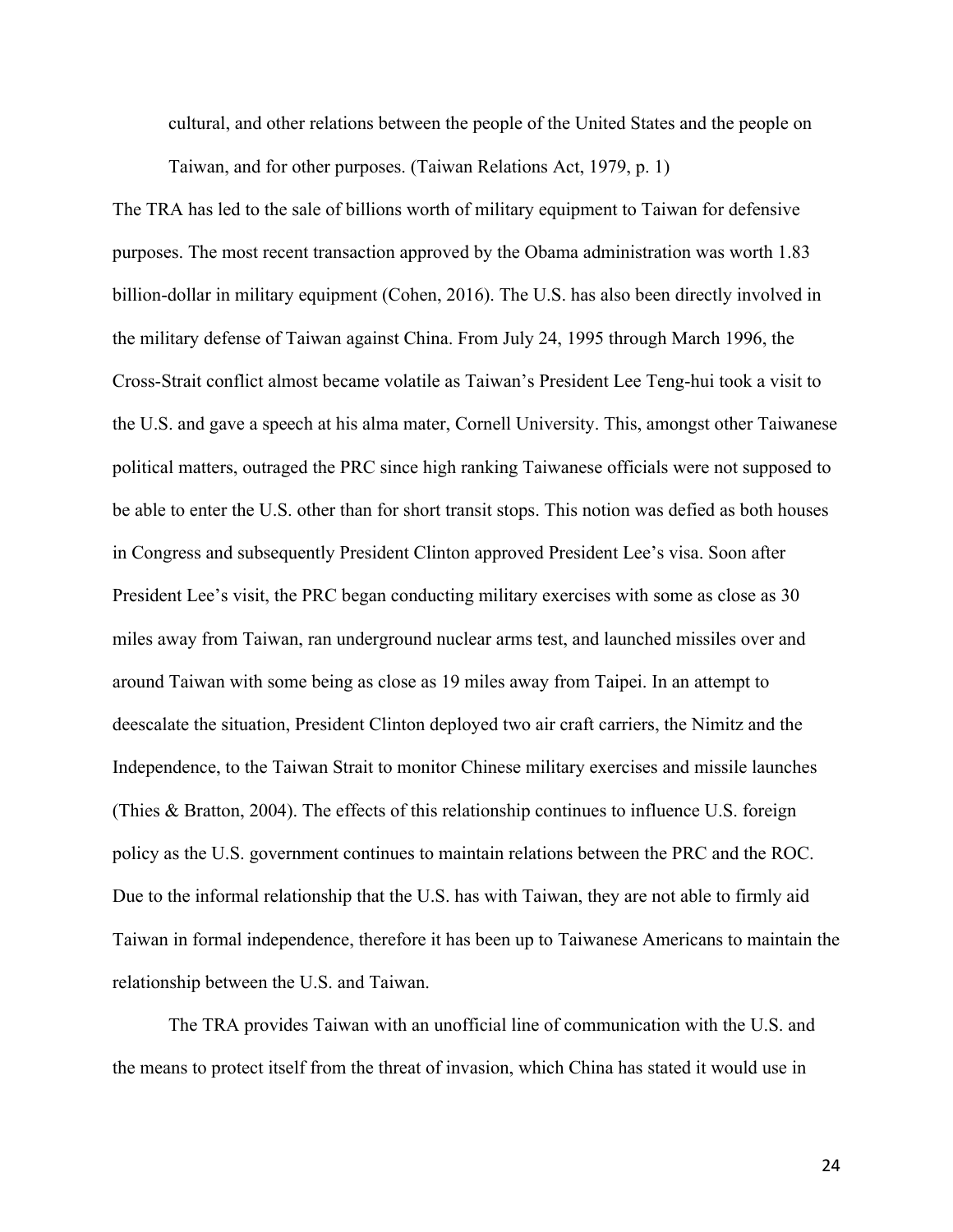order to take Taiwan. The TRA has led the U.S. to establish the American Institute in Taiwan (AIT), which acts as unofficial U.S. embassies and consulates to Taiwan. In similar fashion, the Taiwanese government established the D.C. based Taipei Economic and Cultural Representative's Office (TECRO), which serves as an unofficial embassy, and Taiwan Economic and Cultural Offices, serving as consulates scattered throughout 12 U.S. cities (Dumbaugh, 2009). The continual cross-cultural exchange in economics and education between the two nations is an important factor in maintaining this informal relationship. As China continues its economic rise it becomes even more present that the U.S. must tip-toe around the fragile line that is the Cross-Strait relationship and play to both sides of this potentially volatile geopolitical issue. America's original interest in Taiwan was to prevent the spread of communism in the East. Though this is no longer the case, America still has a vested interest in Taiwan and its diasporic community. Taiwan has been known as one of the Four Asian Tigers for its strong economy and has been lauded by the U.S. as a fine example of democracy in East Asia. The U.S. is one of Taiwan's most coveted allies. Though the relationship between the two is unofficial, it is a prominent relationship for both countries. According to the Institute of International Education (IIE), Taiwan has consistently sent students abroad for their education with thousands of students coming to the U.S. for a higher education every year. Statistics provided by IIE states that the peak of Taiwan's output was the 1993-1994 school year with 37,581 students in the U.S. Though numbers have been dropping over the past nine years, the country has consistently placed in the top 10 in terms of students sent to the U.S. since at least 1999. Taiwan was also the leading contributor of foreign students to the U.S. from 1987 until 1989, when China overtook Taiwan's spot. The statistics also show that there is an escalating interest in Taiwan by Americans as there were only 144 Americans studying in Taiwan in 1996, which has grown to 801 in 2014.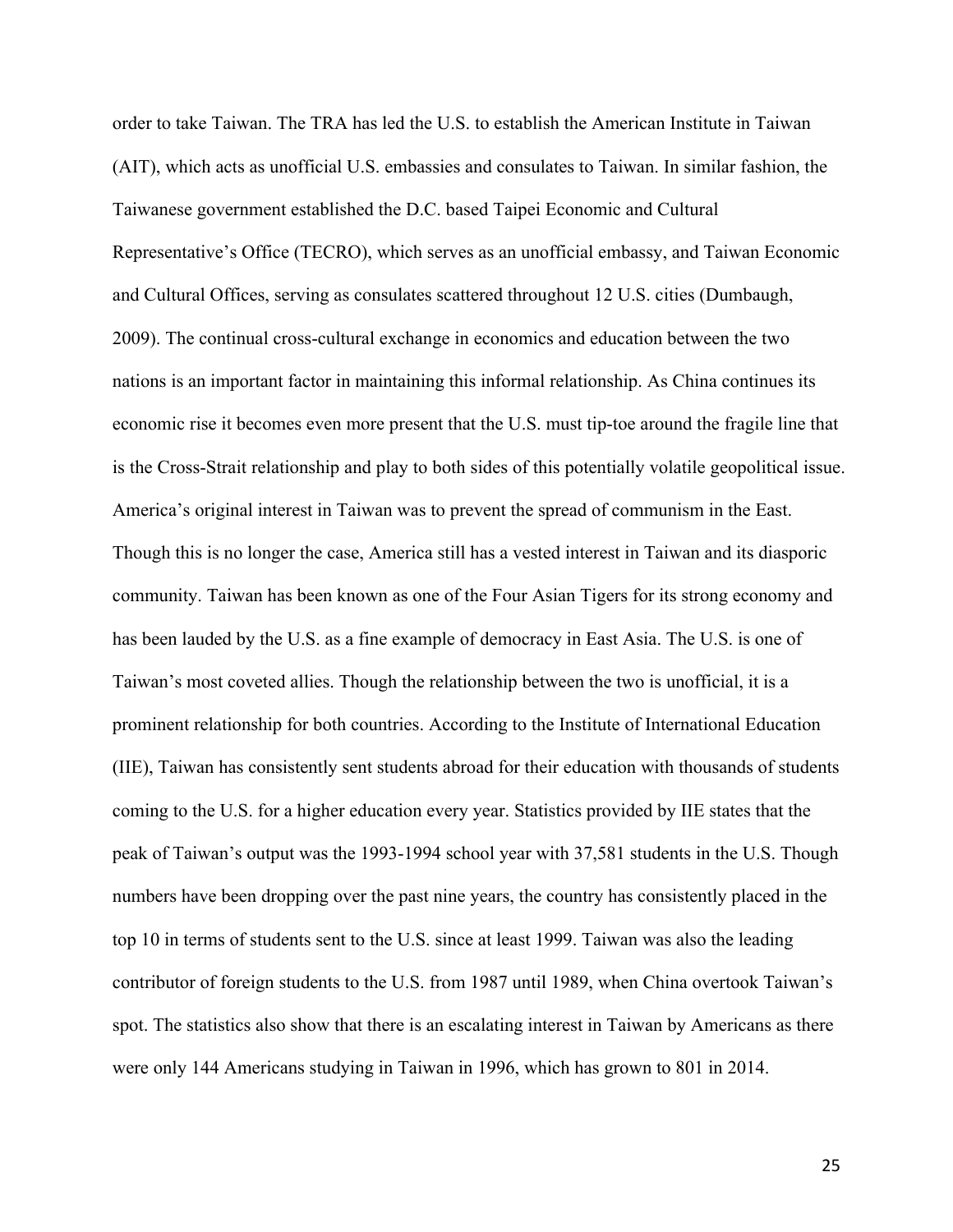According to the U.S. Census Bureau, Foreign Trade, Taiwan has ranked among America's top trading partners, ranking in the top 15, for several years.

Taiwan continues to be a topic of discussion in the White House and both U.S. legislative houses with the Senate established Senate Taiwan Caucus, and House of Representatives establishment of the Congressional Taiwan Caucus. Recently, the importance of U.S.-Taiwanese relations was highlighted in the media as U.S. President-elect Donald Trump took a congratulatory phone call from Taiwanese President Tsai Ing-wen, a feat that has not occurred since the U.S. severed official ties with the ROC. Though this phone call has angered China, Mr. Trump stated that the call from President Tsai was to congratulate him on his presidential victory while also talking about "close economic, political, and security ties" (Wall Street Journal, Paletta, Lee, & Browne, 2016). In terms of the legislative houses, Taiwanese Americans are also still involved with Taiwan's quest for formal independence and continues to educate those who may not know much about the Cross-Strait issue. Now headquartered in Washington D.C., FAPA, which was mentioned earlier for their previous work, was formed in 1982 in Los Angeles with the goals of promoting international support for the rights of the people of Taiwan, to establish an independent and democratic country, to join the international community, promote relations and cooperation between Taiwan and the United States, protect the right of selfdetermination for the people of Taiwan, promote peace and security for Taiwan, and advance the rights and interests of Taiwanese communities throughout the world (FAPA.org). The organization also established the FAPA Young Professionals Group in 2003, which aimed to bring together second and third generation Taiwanese Americans in an effort to promote the same goals and provide an annual conference for this group to discuss and advocate for issues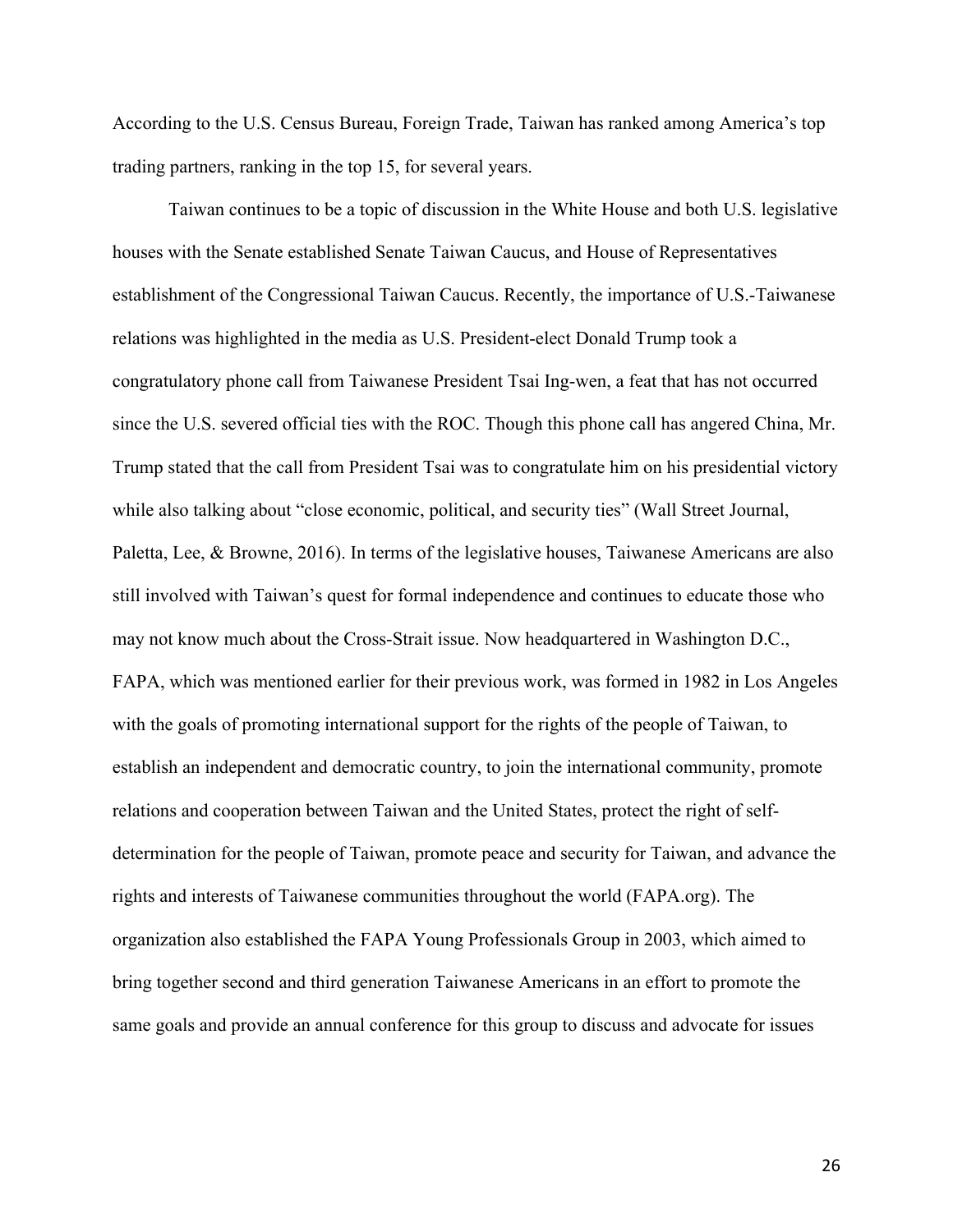pertaining to Taiwan. FAPA acts as the largest pro-Taiwan lobby in Washington D.C. and is the Taiwanese equivalent to the Israeli led American Israel Public Affairs Committee (Wang, 2013).

In most recent efforts, FAPA has made statements for the support of the Taiwan Travel Act, introduced to the House of Representatives in September 2016. This is the second attempt for the Taiwan Travel Act to be tested in the House, with the first attempt taking place in April 2013. The passage of such a law would grant high ranking Taiwanese officials the legal means to visit the U.S. for diplomatic purposes, specifically stating, "To encourage visits between the United States and Taiwan at all levels, and for other purposes" (Chabot, 2016, H.R. 6047). Though it may not pass this year, it does show that there is progress to be made on the relationship between Taiwan and the U.S. Future work on the issue is also on the agenda as FAPA has recently released statements in support for the 2020 U.S. census to have a separate column for "Taiwanese" instead of having the Taiwanese population write it in like it has had to in the past. This has been an issue for FAPA, Taiwanese support groups, and Taiwanese Americans for many years. In 1998, former FAPA president Chen Wen Yen took part in a congressional hearing in front of the subcommittee for the 2000 census. A decade later the Taiwanese American Citizens League made a video featuring prominent Taiwanese Americans in an attempt to get Taiwanese Americans to write in Taiwanese in the 2010 Census. In the last census, which was conducted in 2010, FAPA had advocated for Taiwanese Americans to write in "Taiwanese" and continues to do so now for the 2020 Census. Presented by Ed Royce, the California Republican House Representative and Chairman of the Committee on Foreign Affairs, stated in a letter to John Thompson, Director of the U.S. Census Bureau, on October  $27<sup>th</sup>$ , 2016 that: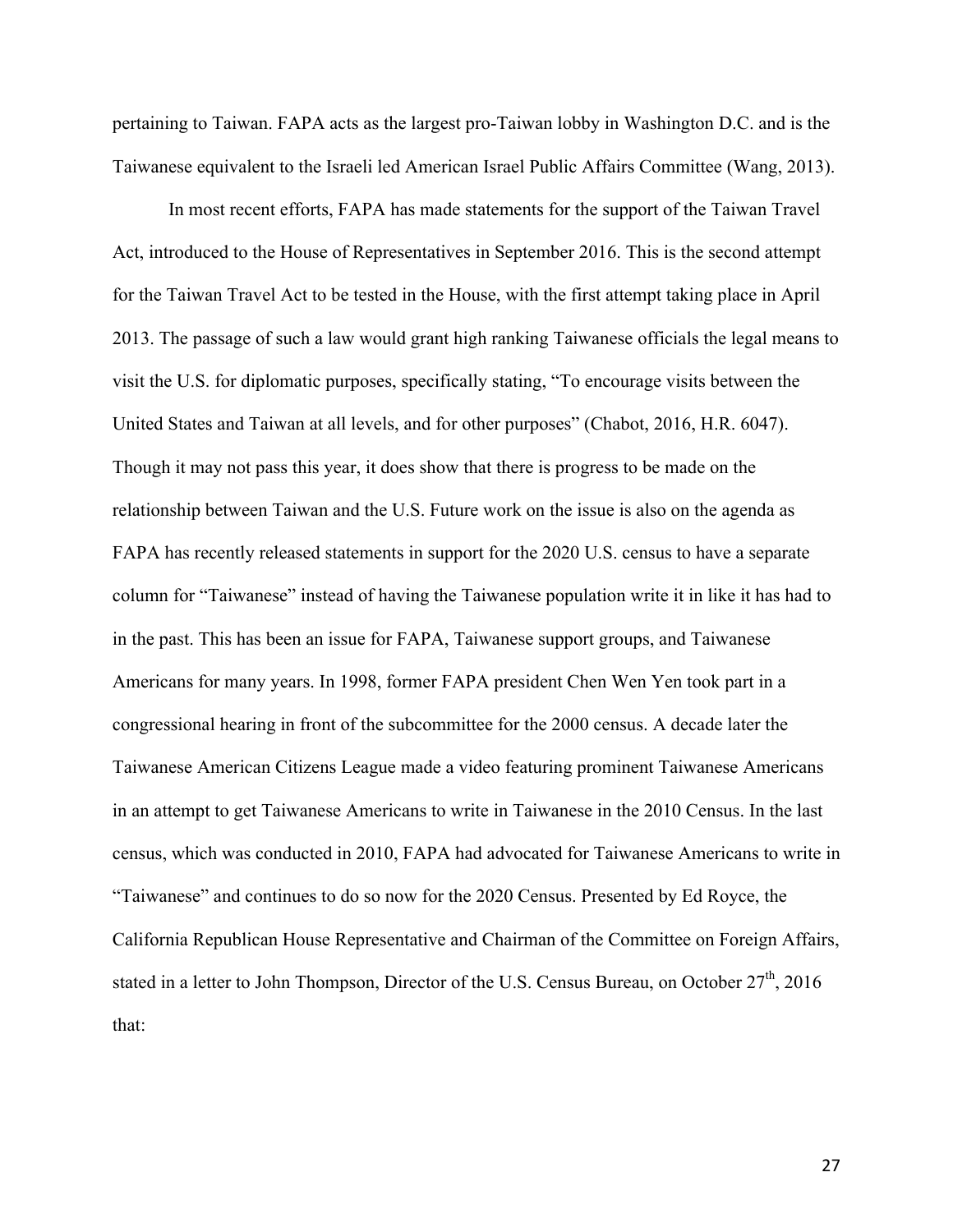Many of my Taiwanese-American constituents have consistently expressed frustration and concern to me over the lack of statistics available on Taiwanese-Americans. . . The Census Bureau must ensure that the 2020 Census is both accurate and reflective of the U.S. population. As Taiwanese-Americans consider themselves a separate ethnicity from Chinese Americans, I believe that it would be prudent to honor and respect their identity. (Royce, 2016, paragraph  $3 \& 4$ )

Taiwanese American identity and its population is one of interest as the group grows larger every year. According to data provided by the Department of Homeland Security, between 1950 and 2014 approximately 472,222 Taiwanese people in America that have become lawful permanent residence in the U.S. Another 65,757 Taiwanese have become naturalized in the U.S. between 2005 and 2014. The American Community Survey (ACS), which is conducted annually and does not affect the electoral college like the 10-year survey, also collects data on Taiwanese Americans. According to ACS data, Taiwanese alone and Taiwanese in combination with another race or ethnicity has grown. In 2005, the ACS only reported 99,344 Taiwanese and mixed Taiwanese. In the same survey, the number grows by almost 50 percent by 2010 with 183,528 Taiwanese and mixed Taiwanese or mixed Taiwanese being reported. According to the 2015 ACS data, most recent available, there was an estimated 187,164 Taiwanese and mixed Taiwanese. According to the U.S. Census that took place in 2010, the estimated Taiwanese American population has seen tremendous growth with an estimated population of 215,441 excluding those who marked both Chinese and Taiwanese, that identify as Taiwanese, a 65 percent difference from just over 130,391 identifiers in the 2000 U.S. Census (Census Data, 2010). Most Taiwanese immigrants live predominately in California with almost half of those that identify as Taiwanese living in the state. The Southern California area has the largest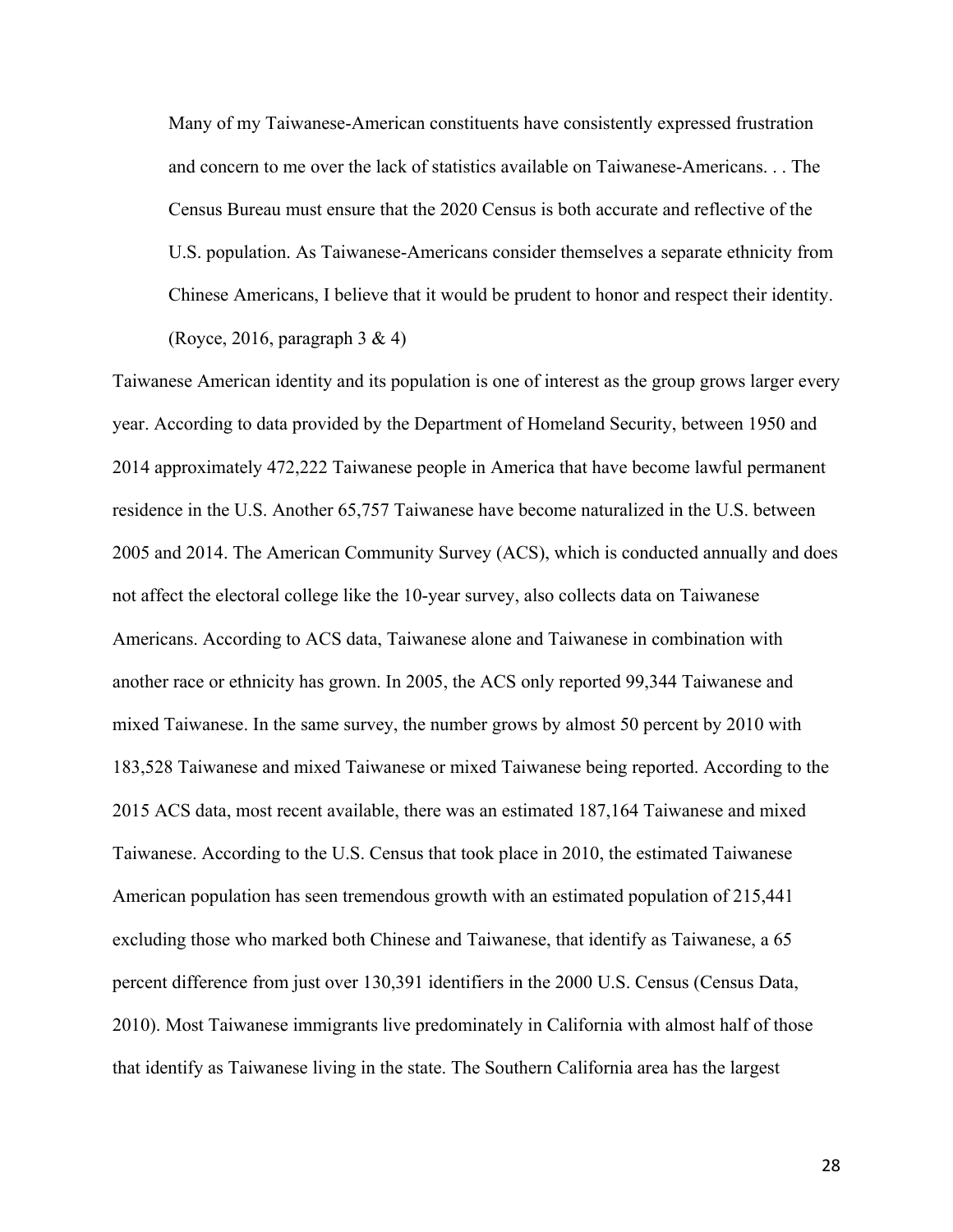population of Taiwanese people with 23.7 percent of the population followed by Northern California with 15.5 percent and the combination of New York and New Jersey with 11.7 percent of the Taiwanese immigrant population (McCabe, 2012). Taiwanese Americans continue to expand and play a crucial role in Taiwan's pursuit for international legitimacy as the population grows.

Though Taiwan's relationship with the U.S. is important and continuously growing, Taiwan is still struggling to gain participation in large international organizations. Recently, Taiwan was denied participation in the International Civil Aviation Organization (ICAO) assembly, which only takes place every three years. A U.N. organization, the ICAO was established after WWII and is meant to bring nations together to discuss aviation safety and regulations. Taiwan had high hopes for participation after its participation in the assembly in 2013 under ex-president Ma Ying-jeou, who is pro-unification. It is an example of how relations between the two sides of the strait are beginning to grow cold again as current independence leaning president Tsai Ing-wen begins her administration. In an age that is dependent on information, connectivity, and globalization, denying Taiwan's participation in the U.N. and its organization denies the island nation and its people the proper participation and rights to organization that aid in the collaboration in economics, health, human rights, education, and global safety (Hsu, 2007).

The demand for U.N. inclusion and state to state recognition is still on the agenda of Taiwanese Americans. Though denied, Taiwan has continuously submitted applications for participation in the U.N. and its subsidiaries since 1993 and has yielded little result, mainly due to the fact that China has a permanent seat on the security council and has continually perpetuated its claim that Taiwan is not a sovereign state. China also has many more formal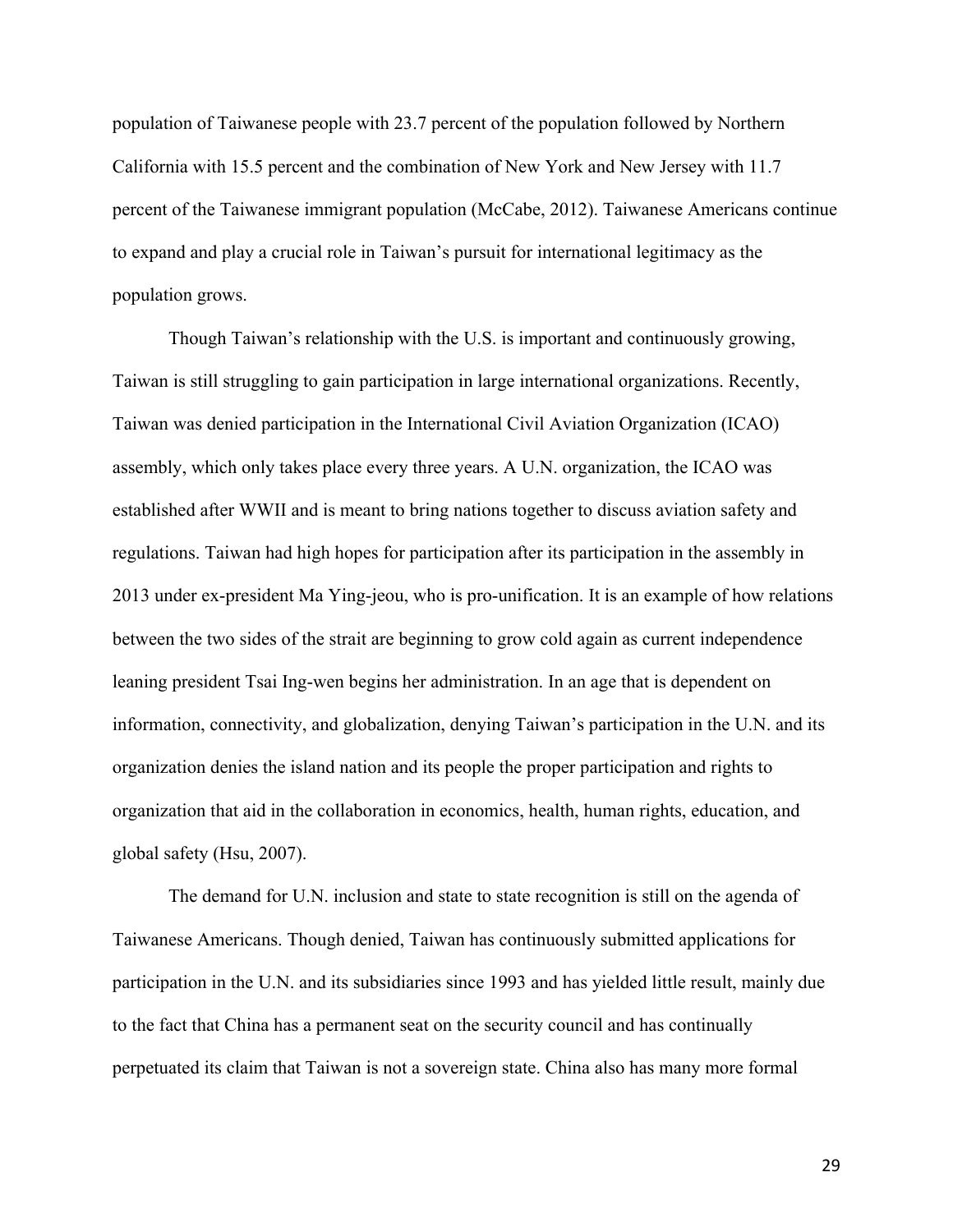diplomatic ties and the economic means to maintain them, making it difficult for Taiwan to be heard. In Taiwan's most recent bid for U.N. participation, which was denied, came with the political support of Taiwanese and Taiwanese Americans as they partook in the Keep Taiwan Free march, which takes place in New York City and promotes membership in the U.N. for Taiwan. For 2016, the rally was able to bring Freddy Lim, a member of Taiwan's parliament and co-founder of a New Power Party in Taiwan, to help advocate for U.N. participation. In an interview with NBC, Lim refers to Taiwan's democratic election and states that, "the result of the election earlier this year means a lot to the Taiwanese community and the whole world, that people of Taiwan want changes and especially want equal participation rights in the international community" (Interview with Lim by Fuchs, NBC News, 2016) indicating that Taiwanese people have spoken and are prepared to take a new direction and ready for participation in the international community, regardless of what China believes. Even though Taiwan's diplomatic allies are few, they can still be heard in conferences inside the U.N. as hours in the past have been spent talking about the admission of Taiwan (Hsu, 2007). Equality in the international community will continue to be an issue for Taiwanese and Taiwanese Americans. Taiwanese Americans who wish to see their nations status flourish firmly take charge in the rise in Taiwanese nationalism abroad (Wang, 2013).

Taiwan's lack of international status and participation also plays out in other international arenas, most notably in the Olympics. The name of Taiwan's Olympic committee has changed from The Chinese Olympic Committee to The Taiwan Olympic Committee, to The Republic of China Olympic Committee and finally to The Chinese Taipei Olympic Committee (Huang & Wang, 2013). Since 1981, "Chinese Taipei," along with a different flag and anthem, has been the name and banner that Taiwanese athletes have had to continue to compete under. The name is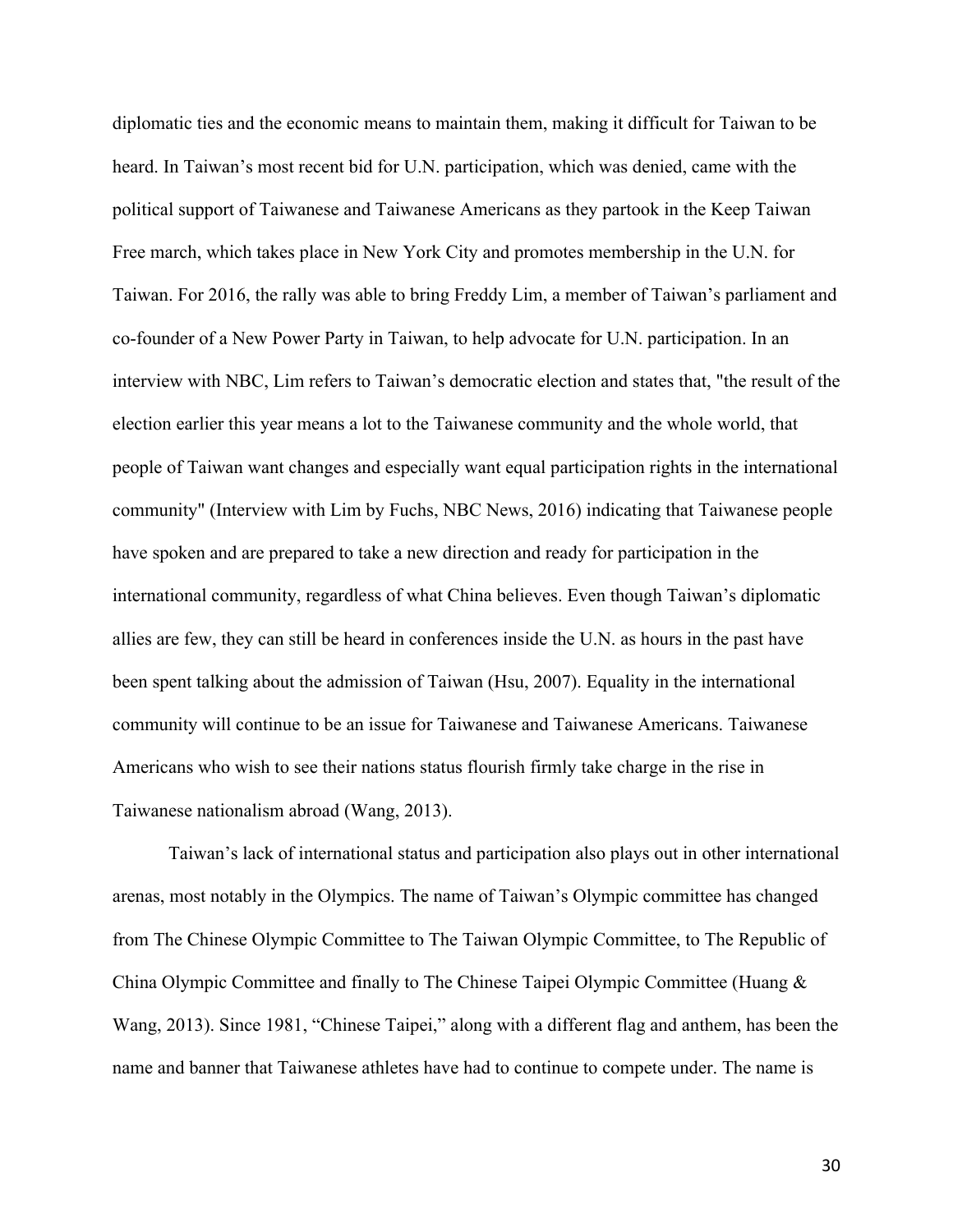also used in international organizations such as the Asian Games Foundation, Asia-Pacific Economic Cooperation, and the World Health Organization when Taiwan was granted observer status. Since the lifting of martial law and the liberalization of Taiwan's political system, the use of the name has been an issues for many Taiwanese people as thoughts of independence still loom and the emergence of Taiwanese identity persist. The heightened focus on Taiwanese identity has also been evident in American sports and entertainment.

Becoming even more localized in sports and entertainment, Taiwanese Americans are relevant in multiple arenas of American life. The most prominent Taiwanese American to recently come under the international spotlight is Jeremy Lin. The Harvard educated NBA player is of Taiwanese decent with his parents immigrating from Taiwan to the U.S. in the 1970s. The international phenomenon known as 'Linsanity' began in February of the 2012 NBA season and ended at the end of the same season when Lin announced that he would need knee surgery before the NBA playoffs took place. This particular season was also a lockout year making the season short than usual, but was a long enough window for Lin to showcase his talents. The unknown, undrafted free agent, became the unlikely hero for the New York Knicks when he was brought off the bench to rattle off a series of wins to save the Knicks ailing season. During his rise to NBA stardom, there was a media firestorm covering him from the U.S., Taiwan, China and various other areas of the world. For the first time, an Asian American and more importantly, a Taiwanese American, was the central focus of the U.S., Taiwan and the sports world. Praised by Taiwanese and Asian Americans in general (Combs & Wasserstrom, 2013), he has served as an interesting flashpoint for Asian American identity and even more so for Taiwanese American identity.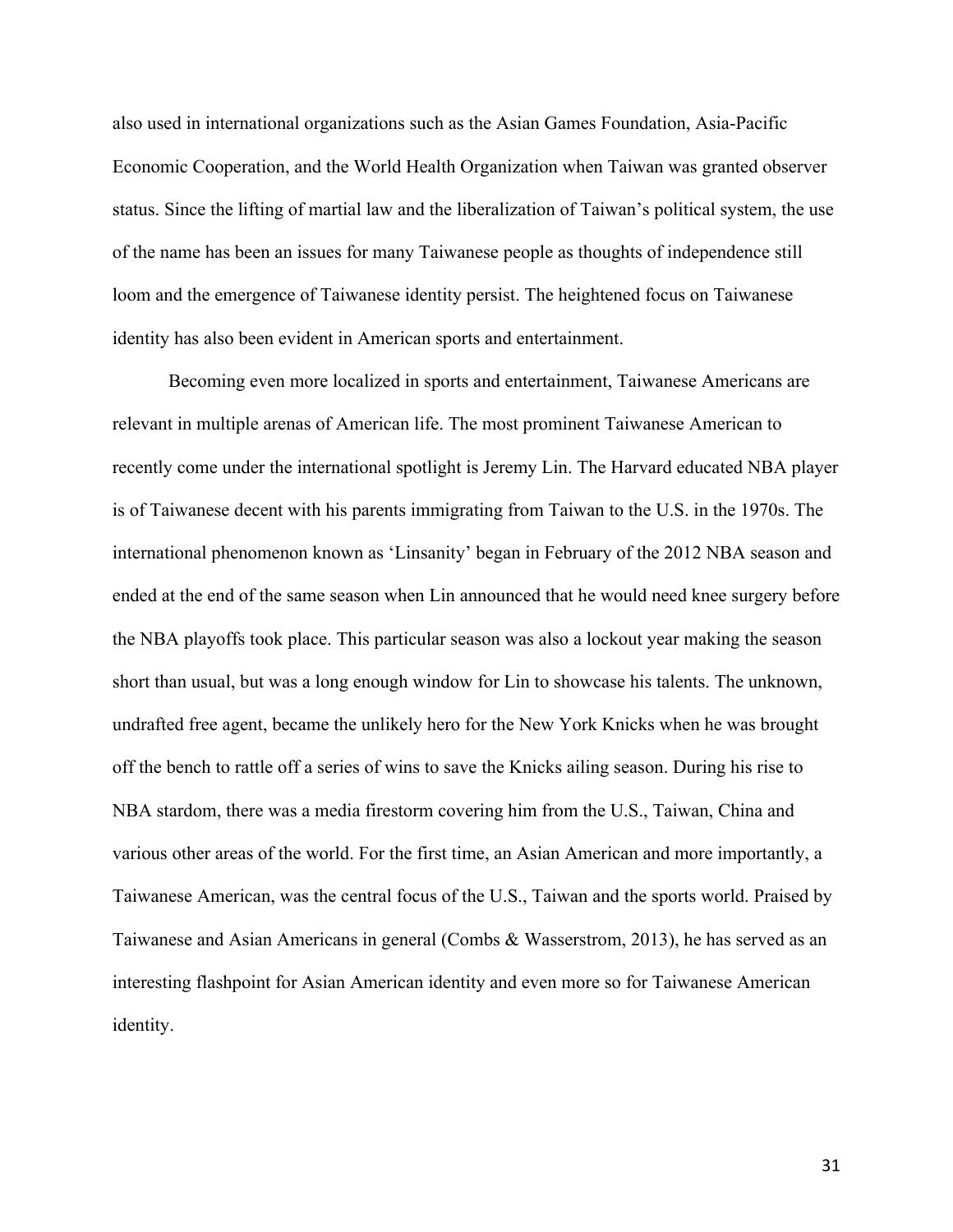Taiwan often seeks positive news coverage since the country does not often get the global attention that it wants. Lin has been lauded by Taiwanese news media for bringing positive global visibility to Taiwan (Su, 2014). Taiwan has produced other stellar athletes and entertainers but what makes Lin different is the fact that he is an American born Taiwanese athlete and his journey to stardom was unlike any other Taiwanese athletes had ever had. Lin sets himself apart from other "Glory of Taiwan" since he is the first Taiwanese American NBA player in history. <sup>5</sup> Even though he is American, his Taiwanese heritage was a focal point in his story, evident in the coverage of Lin in the U.S. and in Taiwan. Taiwan has had a lack of selfassurance in nationalism in the past due to various regime and national identity changes, making the country anxious to adopt foreign identities (Chiang & Chen, 2015). Throughout several confidant games, Taiwan adopted their diasporic NBA player and the Taiwanese American identity as Taiwanese media found various ways to connect Lin to Taiwan. The media got him to speak in Mandarin, talk about Taiwan, and ultimately got him and his family to share his experiences as a Taiwanese American (Chiang & Chen, 2015).

Even though he was born in the U.S., he is portrayed as an iconic sports hero in Taiwan, but as a foreigner in the domain of the sports world and America. News media and coverage was unequal in displaying his identity as American media propped his story with an underdog narrative with an immigration background further focusing on his ethnicity and race that would make him seem less American and thus an outsider, while Taiwanese media propped his story as an underdog that displayed national heroics but neglecting his Americanness (Su, 2014). It is an

<sup>&</sup>lt;sup>5</sup> "Glory of Taiwan" is a saying that refers to Taiwanese people who have gained notable international status, performing well on a global stage, and are especially prominent in the U.S. Some of the most notable "Glory of Taiwan" include Oscar winning director Ang Lee, MLB pitcher Wang Chien-ming, and professional tennis player Lu Yen-hsun, better known as Rendy Lu.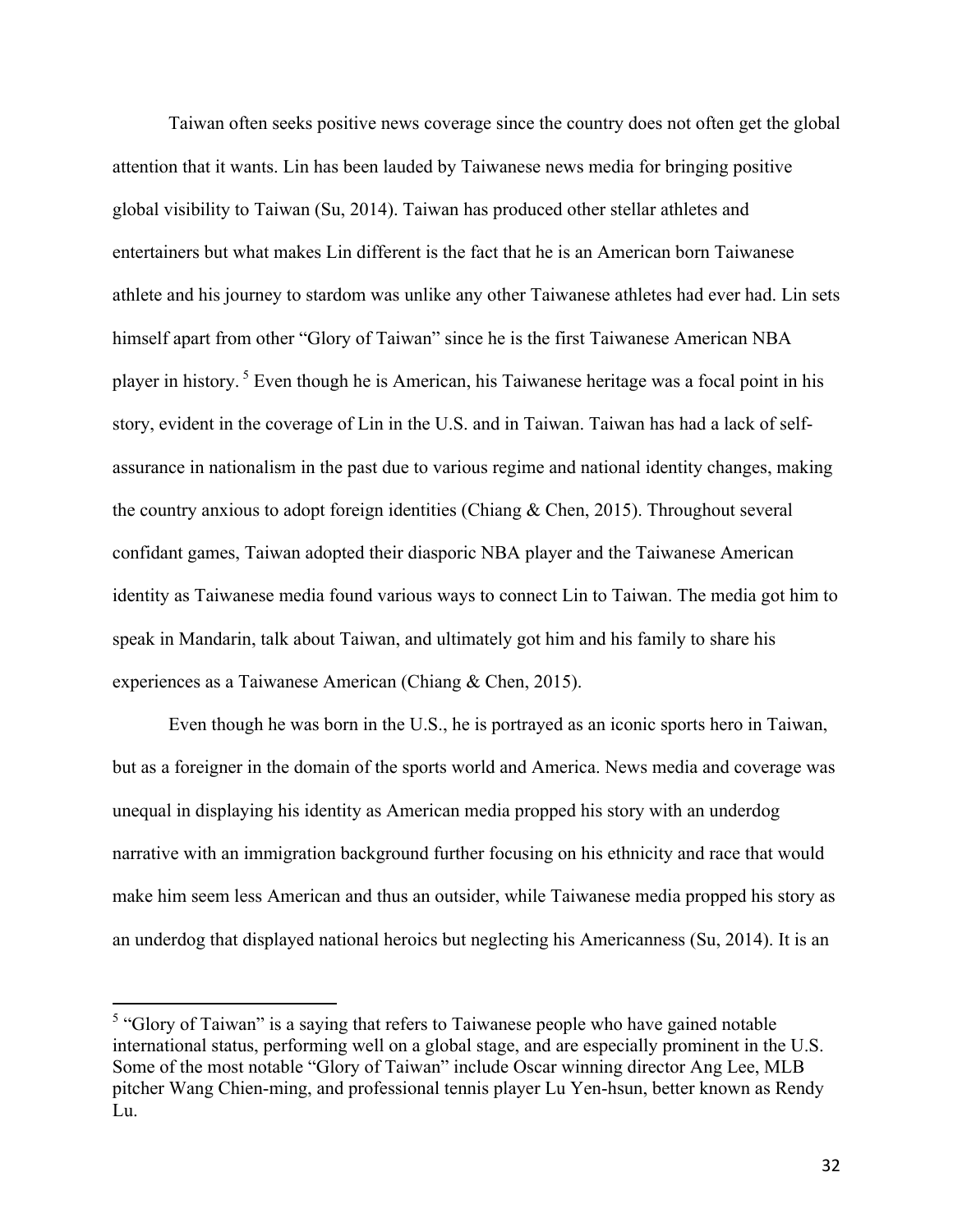interesting case of how Taiwanese American identity is praised, neglected, and confused in U.S. media coverage. He was praised for his underdog story, humble upbringing, work ethic, and skills; neglected as he is portrayed as a foreigner through the media's coverage of his ethnicity and family immigration history; and confusing because, "his identity was constantly confused in media coverage that mentioned the contest between Taiwan and China to claim Lin as their own" (Su, 2014, p. 482). Like many Taiwanese American stories, his story in America focused on his race, ethnicity, and how he didn't fit the norm even though he was born and raised in the U.S. It is a continual tale of how Taiwanese Americans are still an unrepresented, underreported community that serves as an interesting story for media headlines, but are ultimately still seen as outsiders in their own country. To Taiwan, Linsanity was an indication of progression and a desire for the end of diplomatic isolation, marginalization, and opposition under the One China policy (Su, 2014). In a global context, the story of Jeremy Lin is only a glimpse of Taiwanese American identity, especially in an arena that is dominated by whites and blacks. In the U.S., his legitimacy and worth in the NBA has also been linked to his race and the monetary value that an Asian American can bring to a capitalistic operation such as the NBA and challenges the racial binary placed on supposedly colorblind arenas of America (Chang, 2014).

Though he serves as a great Taiwanese American story, his identity was and still is a subject to critique. It has served as a reminder of the racial stereotypes and barriers placed on Pan-Asian American identity and how Taiwanese people are overlooked, confused, or grouped with Chinese people in the context of America's multi-ethnic narrative (Magat, 2015). Asian Americans are also becoming the focus of television as Taiwanese American chef, writer, and former attorney, Eddie Huang's memoir turned television show has become a hit. The book and show, called *Fresh Off the Boat*, focuses on the story of a Taiwanese immigrant couple, their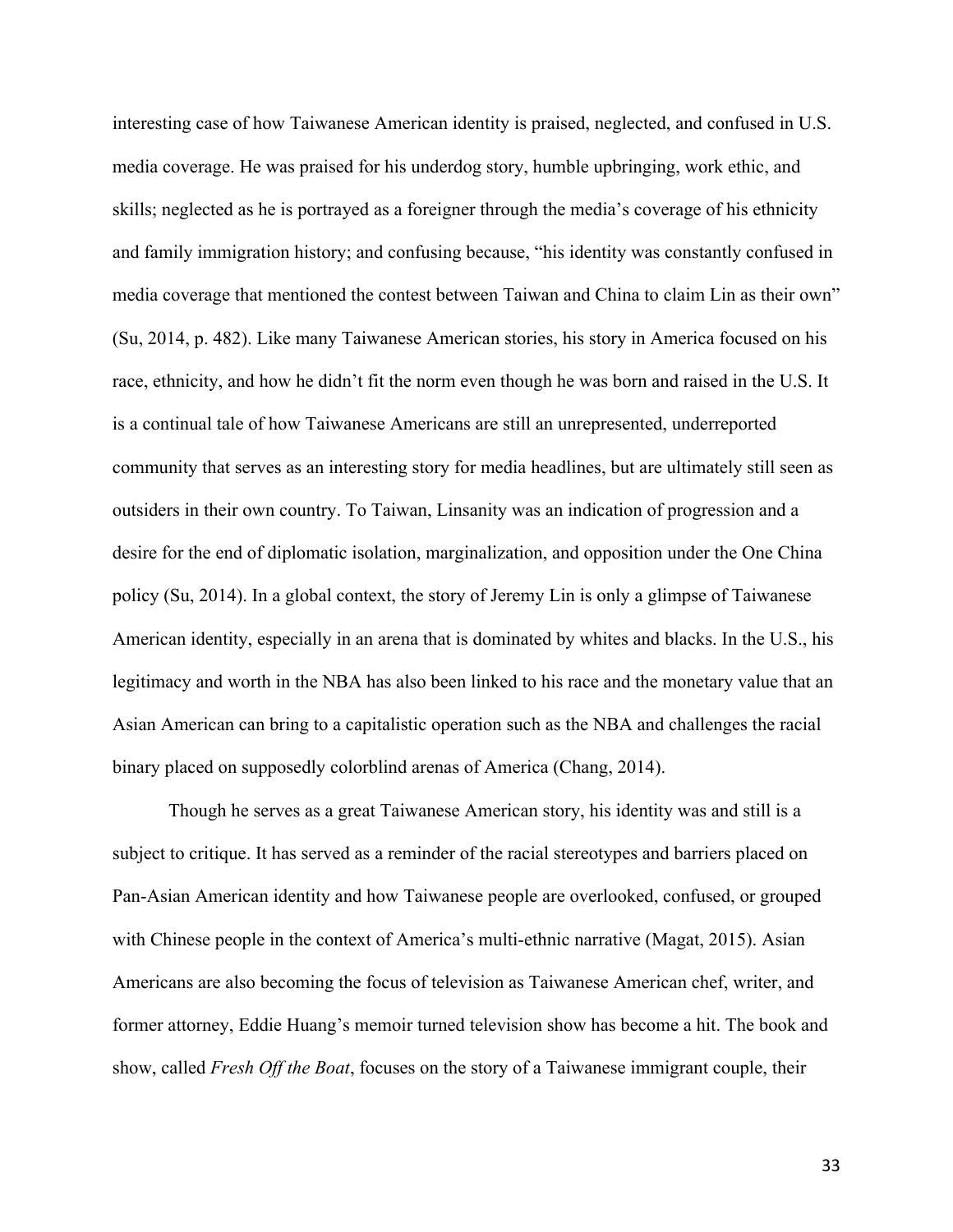American born kids, and the parents struggles as they chase success, maintain their Taiwanese identity, and a kids encounter with assimilation in a predominantly white neighborhood.<sup>6</sup>

Lin and Huang serves as a reminder that Taiwanese Americans are just as American as any other race in the U.S. and share the same struggles that many other immigrant communities face. It also brings to attention how their identity has been under a microscope and how for that moment in time, Taiwanese identity in America has been hyper-focused. Though neither figure formally talks about independence and democracy and avoids expressing opinions about Cross-Strait issues, they do serve as an ambassador for Taiwanese American identity and its place in American society. The emergence of Taiwanese Americans and prominent, famous, Taiwanese Americans such as Lin and Huang calls for a heightened need to explore Taiwanese identity, the experience that Taiwanese Americans have, and the complex social, cultural and political identity issues that many Taiwanese people must continue to face as China vies for Taiwanese acceptance.

#### **Chapter Two: Literature Review and Methodology**

## **Literature review**

**Sinocentric development and past Japanization.** Taiwan's national identity is conglomeration of different ideologies and cultures that has formed out of early colonization, Japanese imperialization, KMT Sinification, and America's Cold War. Sinification and the development of a Sinocentric identity involve the intense embrace of Chinese norms, culture, and language, which came at the expense of Taiwanese literature, arts, and language (Lynch, 2008). The KMT was committed to Sinocentrism and turning Taiwanese people into Chinese nationals. During the KMTs authoritarian rule, the lives of Taiwanese people were centered

<sup>&</sup>lt;sup>6</sup> "Fresh off the boat" is often a derogative term that is used in reference to immigrants who have not necessarily assimilated in the new country they call home.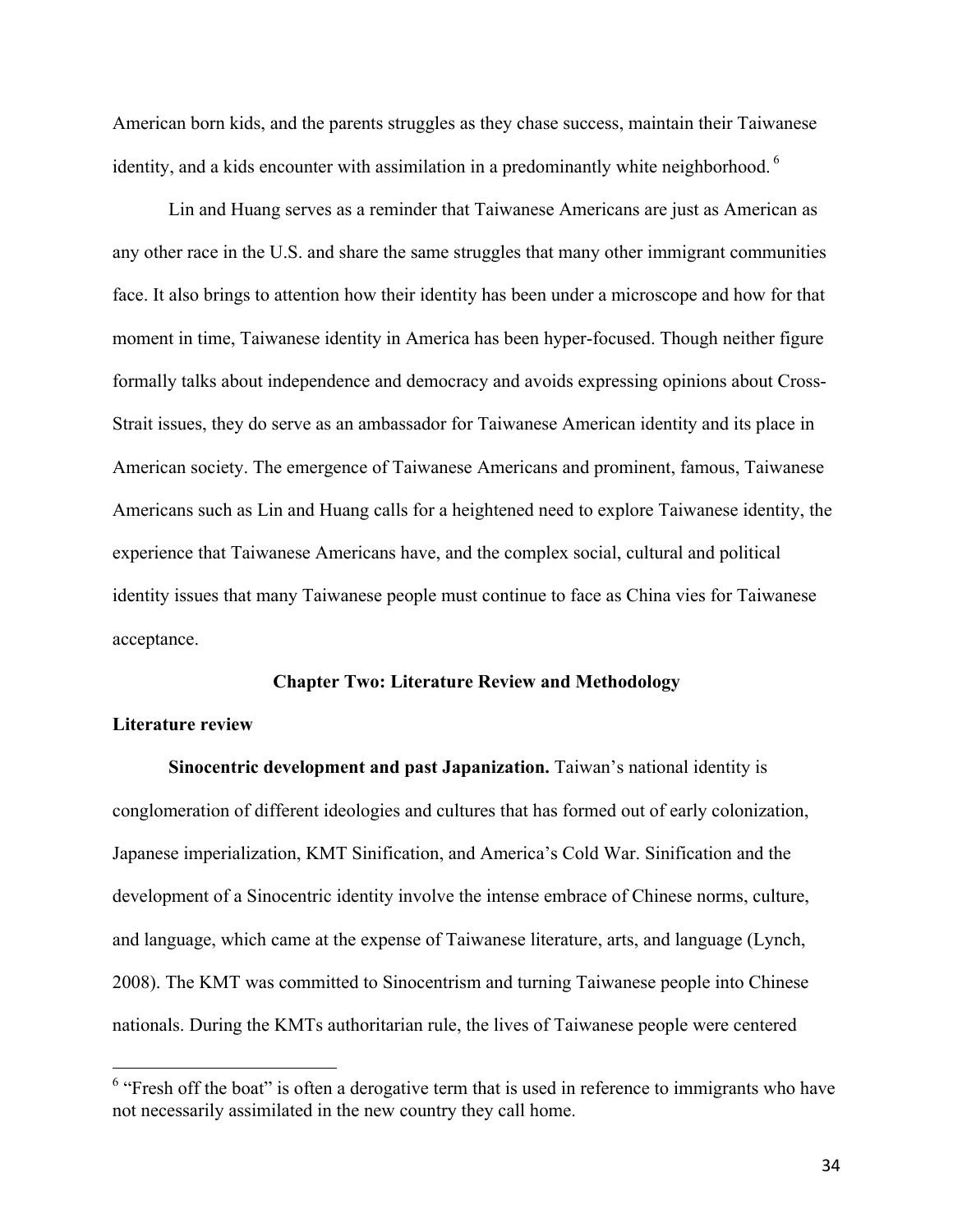around Chinese history, literature, and geography with the intention of sowing feelings of Chinese morality, conscience, and patriotism (Lien, 2014). The KMT further suppressed feelings of Taiwanese independence and identity via the White Terror, and by enforcing a monolingual policy that made Mandarin the prime language of the ROC, excluding the use of Taiwanese from public use. A study done by Chen, Huang, and Liao (2013) indicates that the notion of Taiwanese independence and Taiwanese identity has changed over the course of several decades from one of Sinocentric focus to one that is more rooted in Taiwan's multi-colonial past, ethnic diversity, and shifting polity, thus moving away from a China focused history and identity. Various historical events and the liberalization of Taiwan's government has led to varying ideas about Taiwan's identity. Though there is no denying that many of the ancestors of Taiwanese people are from China, Taiwanese national identity is moving into a direction where they identify less as Chinese and more as Taiwanese (Zhong, 2016). Taiwan has gone through identity shifts in the past that did not focus on China as it was incorporated into different empires.

Prior to the KMTs establishment in Taiwan, the island was controlled by Japan which led to the Japanization and modernization of Taiwan. Chronicled by Leo T.S. Ching (2001), the people of Taiwan were forced to adopt Japanese culture, getting to the point where some in Taiwan began adopting Japanese names, studying in Japan, and speaking Japanese. During Japanese occupation, the people in Taiwan were forced to go through a time of Japanization (Ching, 2001). Japanization was the enforcement of Japanese language, culture, and loyalty on Japanese subjects and overall altered the identity of the subjugated people. Taiwan's identity shifts during the 50 years of colonial occupation as the islands inhabitants become Japanese subjects through Japan's implementation of *dōka* (assimilation) and *kōminka* (imperialization) policies (Ching, 2001). During this time, the colonized in Taiwan were forced to adopt Japanese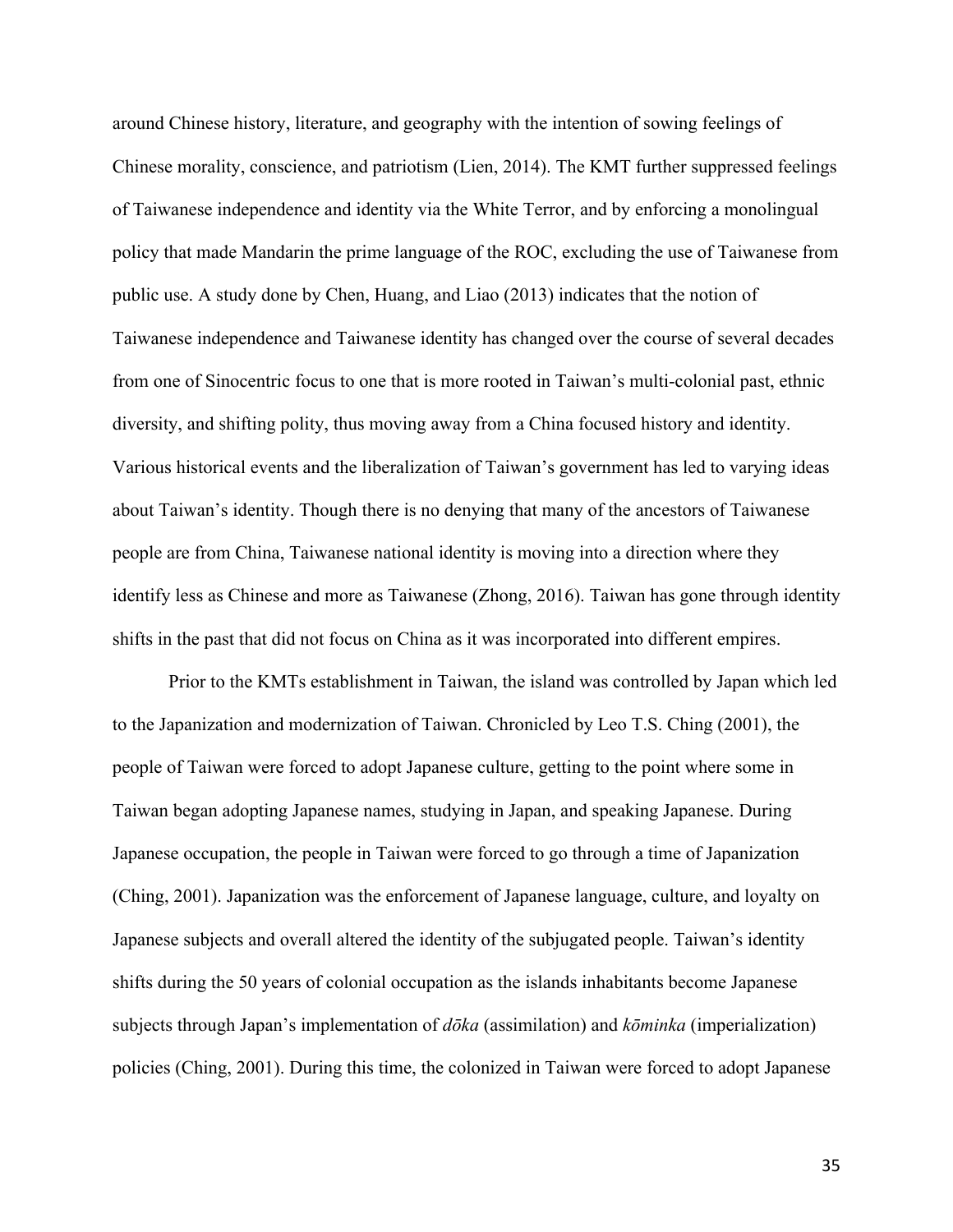customs, forced to learn the Japanese language, and some of the colonized even went as far as adopting Japanese names.

The idea of *kōminka* was instilled in Japanese colonies as World War II was about to begin. Some Taiwanese had joined the Japanese Imperial Army, which also fought against the Chinese. This serves as an interesting point in the formation of Taiwanese identity as Japan pressured the population in Taiwan to become "good Japanese" and sought their loyalty to Imperial Japan. With Japanization came the temporary removal of Taiwan's Sinocentric identity. As Ching points out when he quotes Ozaki Hotsuki:

Under the banner of *kōminka,* the use of Chinese script and the staging of Chinese plays were prohibited. The Taiwanese-Chinese temples and ancestral shrines were abolished, and their religious beliefs suppressed. Speakers of Taiwanese in normal schools were disciplined; even tutorials for classical Chinese were forced to shut down by the police. . . . As far as literature was concerned, after the twelfth year of Shōwa [1937], it has become absolutely impossible to publish in the Chinese language. If one is to publish at all, it must be in Japanese. (Ching, 2001, p. 93-94)

This agenda was pushed as Japan got closer to war and transformed the colonized subjects sense of identity from a sense of living as a Japanese subject to dying a loyal Japanese subject. Though Taiwanese people were Japanese subjects, they were often treated as second class citizens. Though treated as second class citizens both socially and politically, Taiwan did make strides as a colony of Japan, undoubtedly harboring some remnants of Japanese identity. Though the colonization was unlike the European form, it still left a void in the sense of identity for Taiwanese people. Taiwanese people had felt abandoned, left without any help from the Chinese in the beginning of Japan's colonization and how they were left without any help from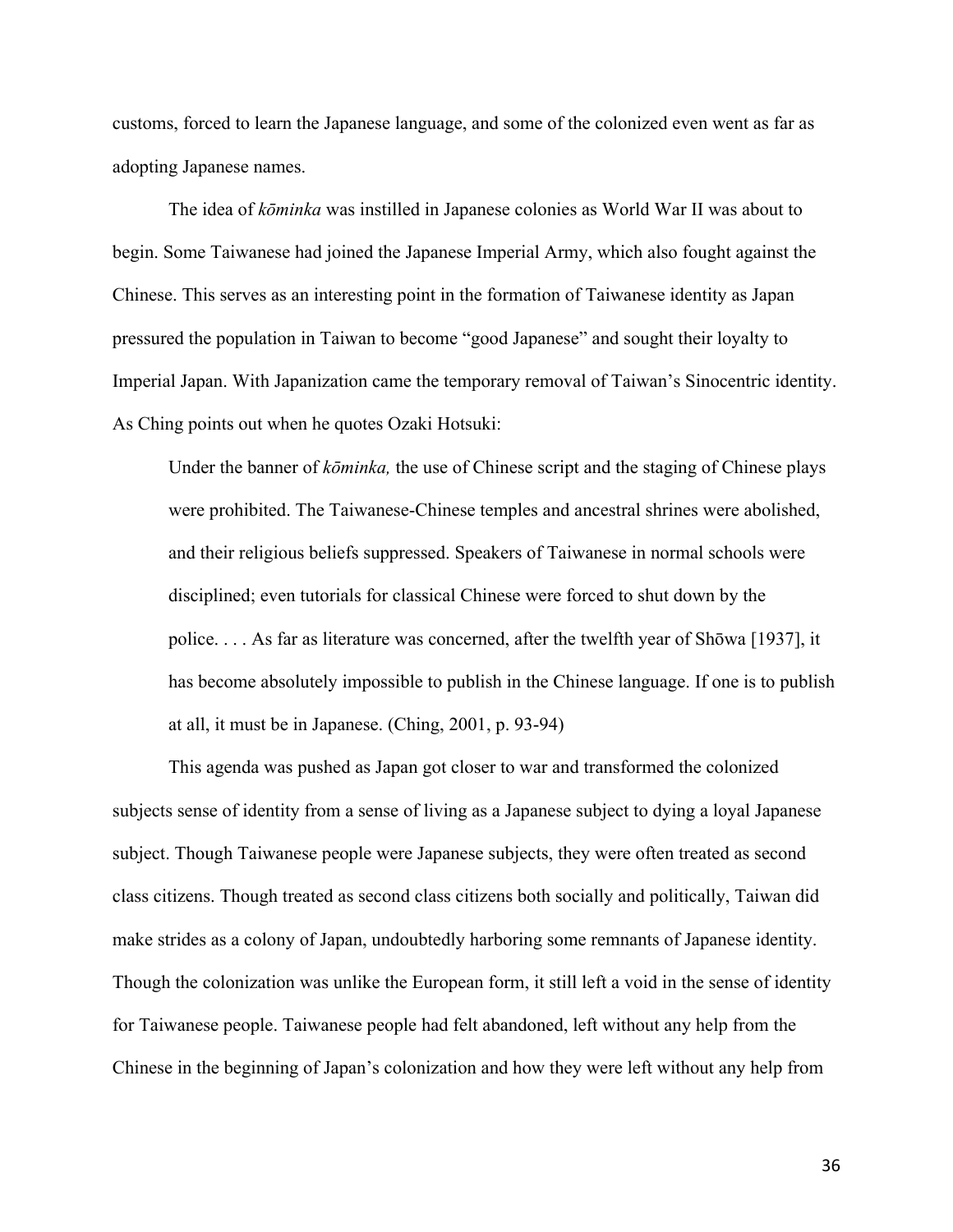the Japanese when the KMT forces came to the island, further compounded later when the U.S. decided to pursue formal relations with the PRC at the expense of Taiwan left Taiwanese people feeling abandoned to construct their own identity (Ching, 2001). Interestingly, Japanese culture can still be found in Taiwan even though the KMT implemented an intense de-Japanization during its rule. Those who received their education during KMT rule usually had anti-Japanese sentiment due to the KMTs push for Chinese nationalism (Zhang, 2009). Again, this raises a question about the shared history that makes a nation.

KMT control forced Taiwanese people to give up their own history and had it replaced with what the KMT wanted, a Sinocentric education (Lu, 2002). The removal of Taiwan's colonial history is crucial to a countries own identity and story. Other countries that have been colonies often teach about their past and address post-colonial issues. For example, the U.S. often talks about the 13 colonies, Aimé Césaire talks about post-colonial issues in his book *Discourse on Colonialism*, and Franz Fanon does as well in *Black Skin, White Mask*. It becomes a reference rooted in nationalism as it is a nations shared history, identity, and interest. Until the KMT relinquished authoritarian power, the island was led by political refugees with the desires of native Taiwanese people essentially being disregarded in their own political atmosphere, replacing Taiwan's history with the history and identity that the KMT desired (Model, 2015). As the KMT eradicated the islands recollection of Japanese colonization, it was those abroad that were able to keep the memory and history alive. Taiwanese people are now exploring these roots that have been long buried and forgotten by the hands of the KMT.

**Local identity and indigenization.** Taiwan as a nation has evolved since its appropriation by the KMT. Benedict Anderson describes a nation of people as an imagined community. Describing it as a large group of people who share a common history, language, and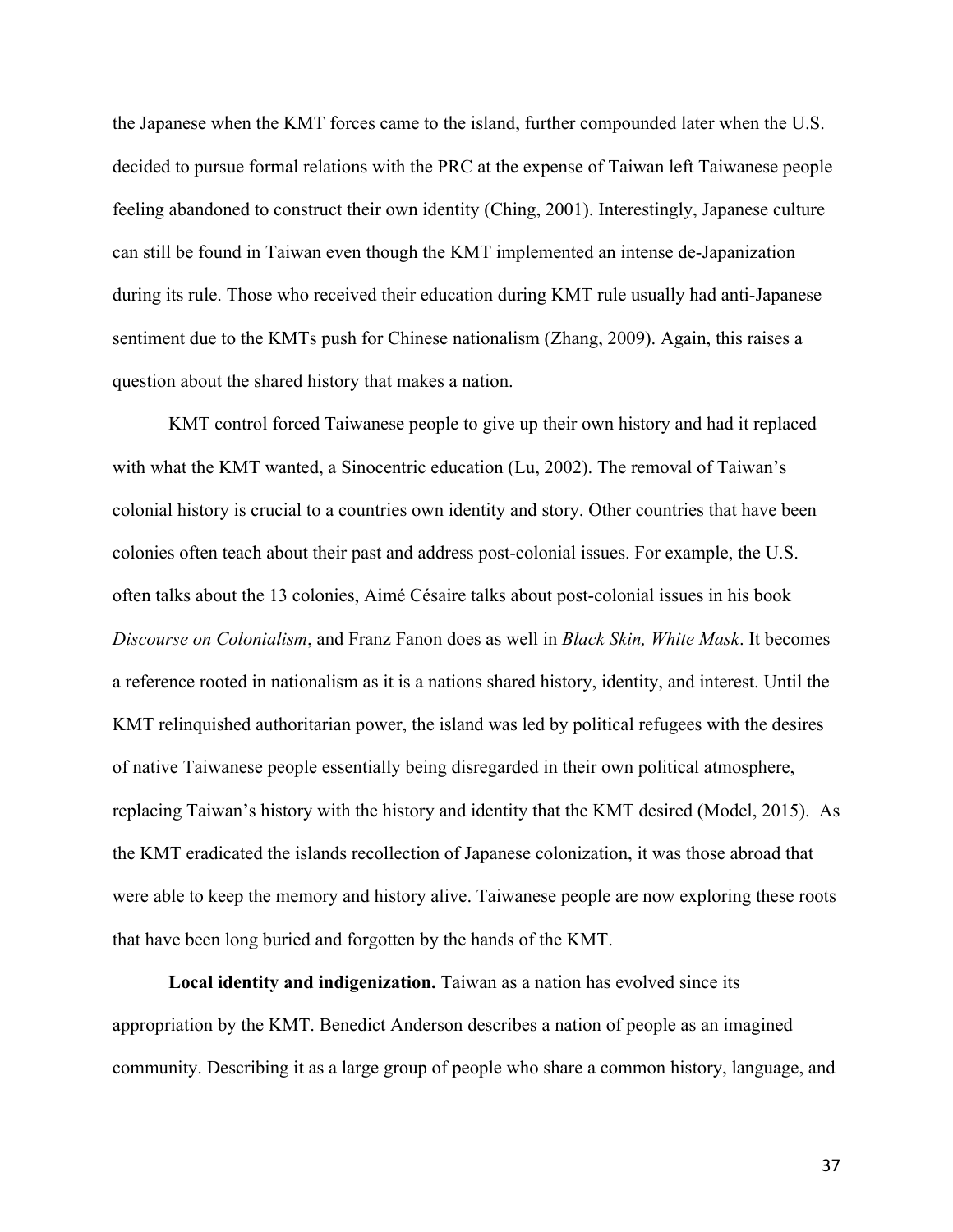culture, while also living in a defined territorial area (Anderson, 1983). In establishing a Taiwanese identity, the Taiwanese nation has the traits Anderson prescribes as Taiwan is ethnolinguistically unique, has a history that varies from China's, confined to a defined territorial space, and a culture that has embodies modernity along with various colonial identities. It must be remembered that it was the KMT that forced a Chinese identity on Taiwan while also causing the nation to harbor anti-Japanese sentiment (Fleischauer, 2007). The KMT came to Taiwan in 1949, after they had lost the Chinese Civil War to Mao Zedong's communist forces. During this time there was a push for Taiwanese independence. Though the KMT was responsible for de-Japanization policy's, it is often forgotten in history that they were also responsible for the loss of 10,000 to 25,000 Taiwanese lives as a result of the 228 Incident (Fleischauer, 2007). The 228 incident took place in February 1947, when Taiwan was being reintroduced to Chinese control after World War II and was not incorporated as a province of China, instead being controlled directly by the KMT government. Many Taiwanese people were fed up with the governance of the KMT as it had lowered the standard of living that they had grown accustomed to during Japanese rule. The incident began when the State Monopoly Bureau injured several civilians while arresting a street peddler selling contraband cigarettes in Taipei. Violence and resistance began as local Taiwanese were feeling suppressed by the KMT government, who at the time were still in control of China and combatting communist. The violence led to the government's crackdown on the resistance, forcing the independence movement to take firmer roots abroad and the beginning of Taiwan's White Terror and soon after the implementation of martial law. Per the example of the 228 incident, Fleischauer also reminds us that Taiwanese felt suppressed by the Chinese and had sought out independence, or at least more autonomy, prior to the KMTs firm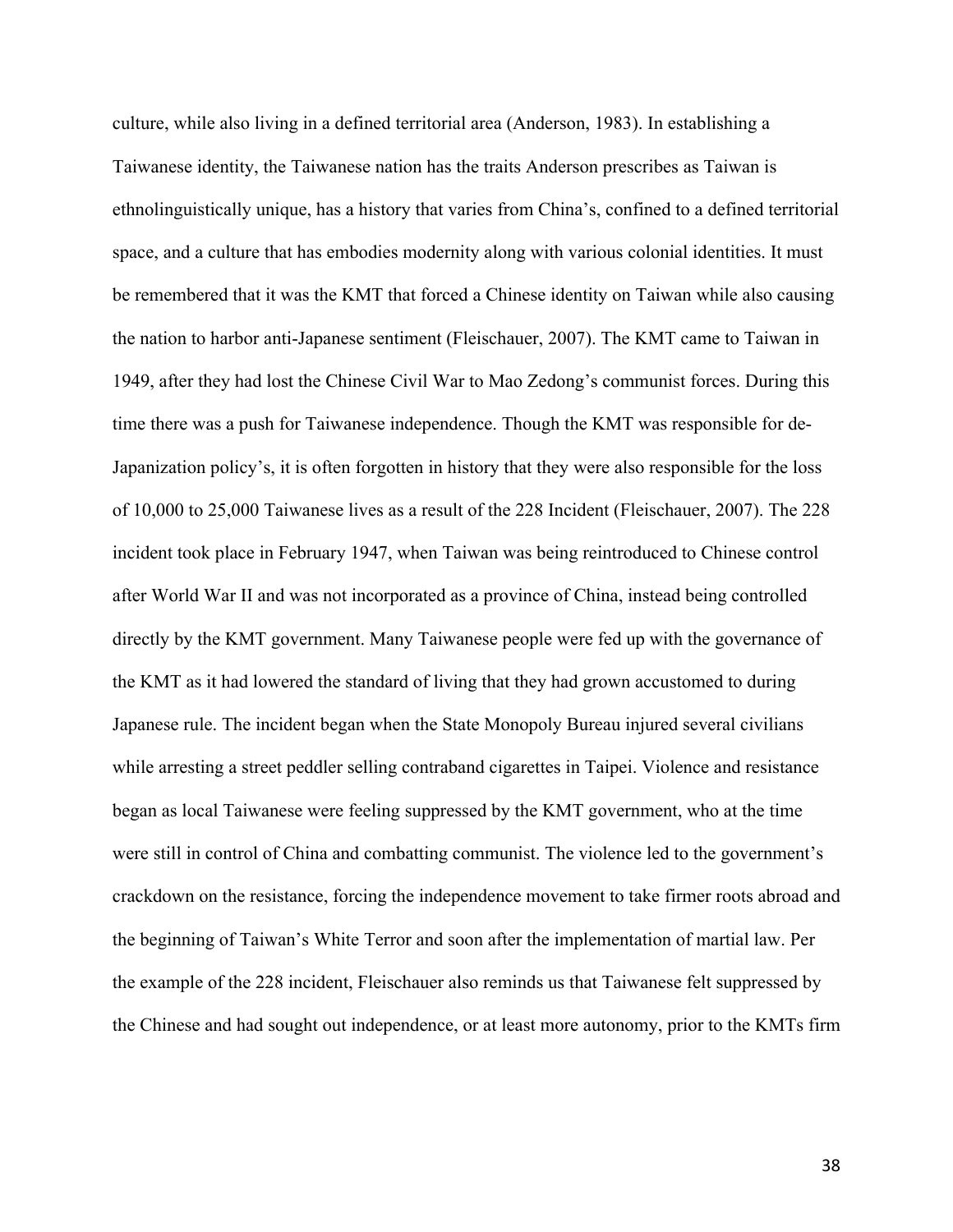establishment on the island and that the incident further served as a rallying point for benshengren.

Due to historical events, time periods, and conflicts, such as; White Terror (1947-1987), Chiang Kai-shek's family's rule on the island, the removal of Taiwan's social and political elite through exile or execution, and the monopoly on power that the KMT elite established did inhabitants on the island not pursue an independence agenda.<sup>7</sup> Instead, independence movements were left to the Taiwanese people living abroad. It should also be noted that there has been a shift in Taiwanese identity from a Japanese identity to a Sinocentric identity to a more localized Taiwanese identity that focused and celebrated on Taiwan's Hokkien roots (Wilson, 2009). The indigenization of Taiwan has taken place over several decades and is due in part to the education system in Taiwan and it continual role in Taiwanese identity development. As Taiwan continues its nation-state building project, it becomes more evident that there is an urge to distinguishes itself though expressions of history and culture, most notably seen in the early 2000s when the Democratic Progressive Party (DPP) pushed for cultural festivals and identifiers (Schak, 2009). Taiwanese people are also transnational in the way they view their status in the world and have developed various ways to distinguish itself from China. John Copper (2003, p. 92) points out that "the large proportion of Taiwan's citizens visiting other countries makes the population quite worldly and affects the population's view of Taiwan's place in the world, including whether Taiwan is part of China or is a separate country" while also laying out the political, economic, and societal differences that make Taiwan unique.

There is no denying the fact that Taiwan is culturally similar to China and that a majority of the ancestors of Taiwanese people are from China as well, but there is also no denying the fact

<sup>7</sup> Chiang Kai-shek's son, Chiang Ching-kuo, succeeded him after his death in 1975. Chiang Ching-kuo ruled until his death in 1988 and was succeeded by Lee Tung-hui.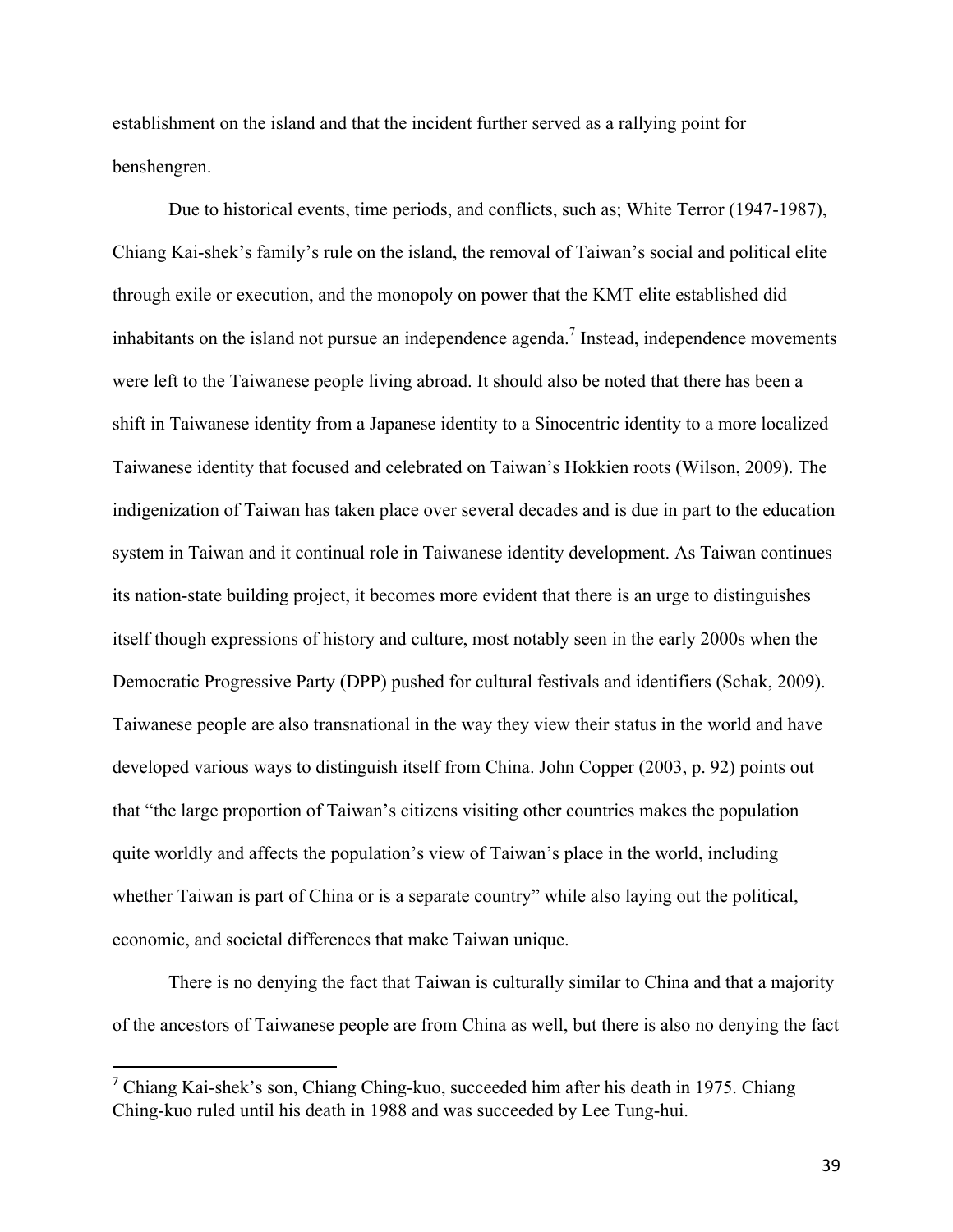that the two states have deviated from each other in their cultural practices. As explained by Robert Weller, Taiwan and China, though similar cultural practices, have developed different spaces and norms in the development of their civil society and customary practices. He points out that there is a difference in the way sociopolitical, environmental, and economic movements between the two states vary, that the liberalization of Taiwan has its history in movements and protest, but also use cultural tools to enhance the Taiwanese agenda (Weller, 1999). Though similar in many ways culturally, Taiwan has repeatedly varied from Chinese history. It should be pointed out that Taiwan was never part of or effected by contemporary historical events in the development of modern China, such as the Boxer Rebellion, warlordism, the May Fourth Movement, and "has never been tightly integrated into any mainland-based political system" (Lynch, 2002, p. 568). Taiwan on the other hand, has had its own historical movements that were unrelated to the development of mainland China. Movements are still happening in Taiwan now, but are often focused on pursuing Taiwan's own agenda, not revolution. An analysis conducted by Malte Kaeding, a lecture at the University of Surrey and member of the Hong Kong Transition Project states that,

the movements in Taiwan and Hong Kong reveals that they are essentially about the reaffirmation of a distinct local identity. This identity is articulated by the younger generation and embraced by large majorities of both societies. It stands in direct opposition to the Chinese identity that the PRC government has promoted and employed in an attempt to bind Hong Kong, Macao, and Taiwan to mainland China. (Kaeding, 2015, p. 210)

Protest have been used as markers of distinct local identity in places such as Taiwan and Hong Kong, both places that have long been separated from China but are facing challenges from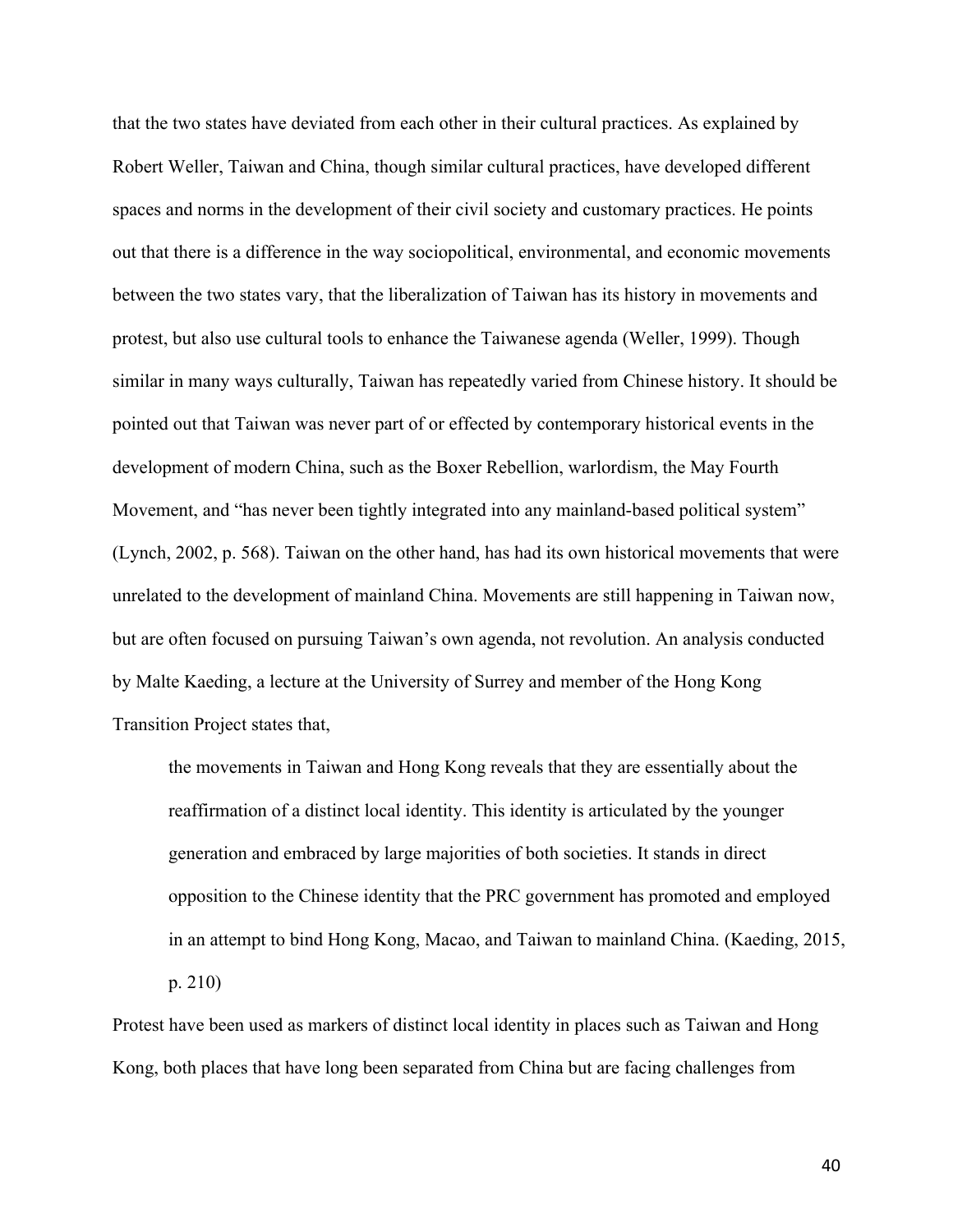China's government.

Recently, Taiwanese people, particularly students, have taken activism into their own hands in seeking civic engagement. Past political protest and movements, such as The Wild Lily Movement of 1990, the Wild Strawberries Movement of 2008, and the Anti-Media Monopoly Campaign of 2012 were all unique to Taiwan, all shared pro-democracy and anti-Chinese sentiment, where all mainly led by students, and all helped form the recent Sunflower Movement, especially since several members of the past movements were involved in the Sunflower Movement.<sup>8</sup> The Wild Lily Movement was led by students and was ultimately successful in pushing President Lee to hasten the reform of democratic institutions (Rowen, 2015). The Wild Strawberry Movement, which aimed to build off of the Wild Lily Movement, while also defying the sweet and beautiful, but weak and easily bruised "strawberry" stereotype placed upon the younger generations in Taiwan, took place in November 2008 when the KMT welcomed a PRC envoy to the island.

This struck a chord with students and activist since the KMT decided to remove any semblance of Taiwanese identity and artifacts that related to the ROC from the envoys sight. Protesters believed that their freedom of speech and expression were being squandered in order to appease a neighbor that was fixated on seizing their home, by force if necessary. Occupying Liberty Square in Taiwan, protesters demanded an apology by the president and police and called for the Assembly and Parades Act to be nullified (Rowen, 2015).<sup>9</sup> This happened to be the first movement to involve and be led by the generation of Taiwanese protesters who did not

 <sup>8</sup> Politics graduate student Lin Fei-fan, sociology graduate student, Chen Wei-ting, and Academia Sinica scholar, Huang Kuo-chang, became connected during the Anti-Media Monopoly Campaign and would later become the spokespeople of the Sunflower Movement.<br><sup>9</sup> The Assembly and Parades Act was enacted by the KMT in 1988. It is used to suppress popular

protest via police force (Ministry of the Interior, ROC).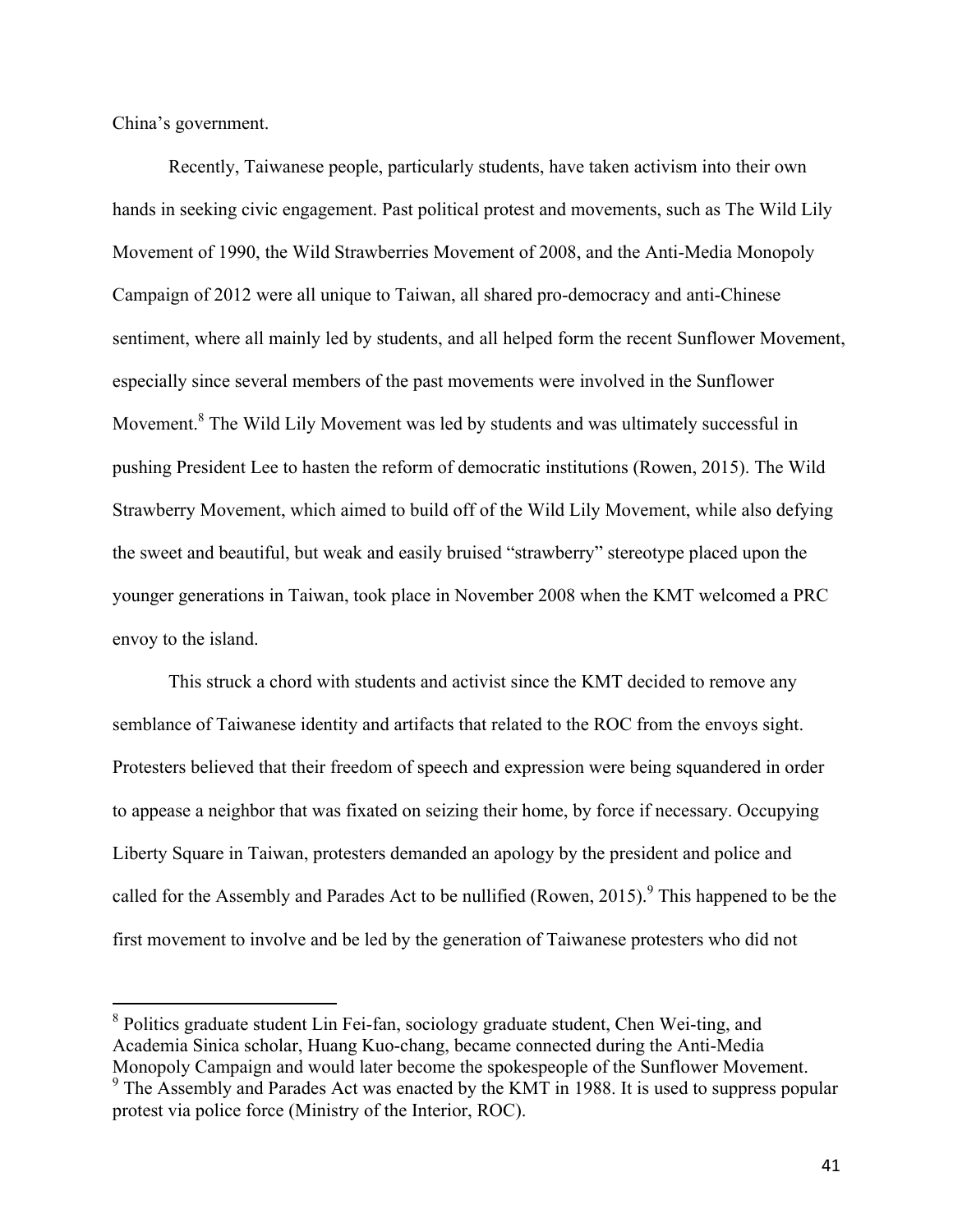experience the authoritarian rule that their Wild Lily Movement predecessors experienced in the past. Though the protest was ultimately unsuccessful, it did test means of communication and strategies and most importantly created a network of young activist who would become leaders in other movements (Kaeding, 2015). The Anti-Media Monopoly Campaign was in protest of the food and media giant, Want Want China Times, from acquiring controlling shares of Apple Daily and Next Media Group, two of Taiwan's major media outlets that often criticized China. Want Want China has a vested interest in China and has extensive ties in the Mainland, it also has a pro-China editorial stance, which would have been problematic for pro-independence news outlets. The campaign was successful in blocking the trade through the connection of civilminded academics, a wide base of support, and a successful social media campaign (Rowen, 2015).

One of the most recent movements that took place in Taiwan that aimed to inhibit further economic dependence and collaboration with China was the Sunflower Movement.<sup>10</sup> The Sunflower Movement, which got its name after a florist handed out sunflowers to the frontlines of the protest, took place in March and April of 2014 during pro-unification leaning President Ma Ying-jeou's last term in office. This movement lasted 24 days, the longest pro-democracy rally to take place in Taiwan's history and the first where protesters actually occupied a major government building. The protest started over the KMTs attempt to pass the Cross-Strait Service Trade Agreement (CSSTA) to the then KMT dominant parliament, without the overview of the DPP, a violation of an agreement made between the two parties in 2013 (Rowen, 2015). The immediate passage of the law would have led to the opening of numerous economic sectors for China's investment in Taiwan and vice versa. The ultimate goal of this piece of legislature,

<sup>&</sup>lt;sup>10</sup> This movement has also been referred to as  $318$  since it started on March  $18<sup>th</sup>$ .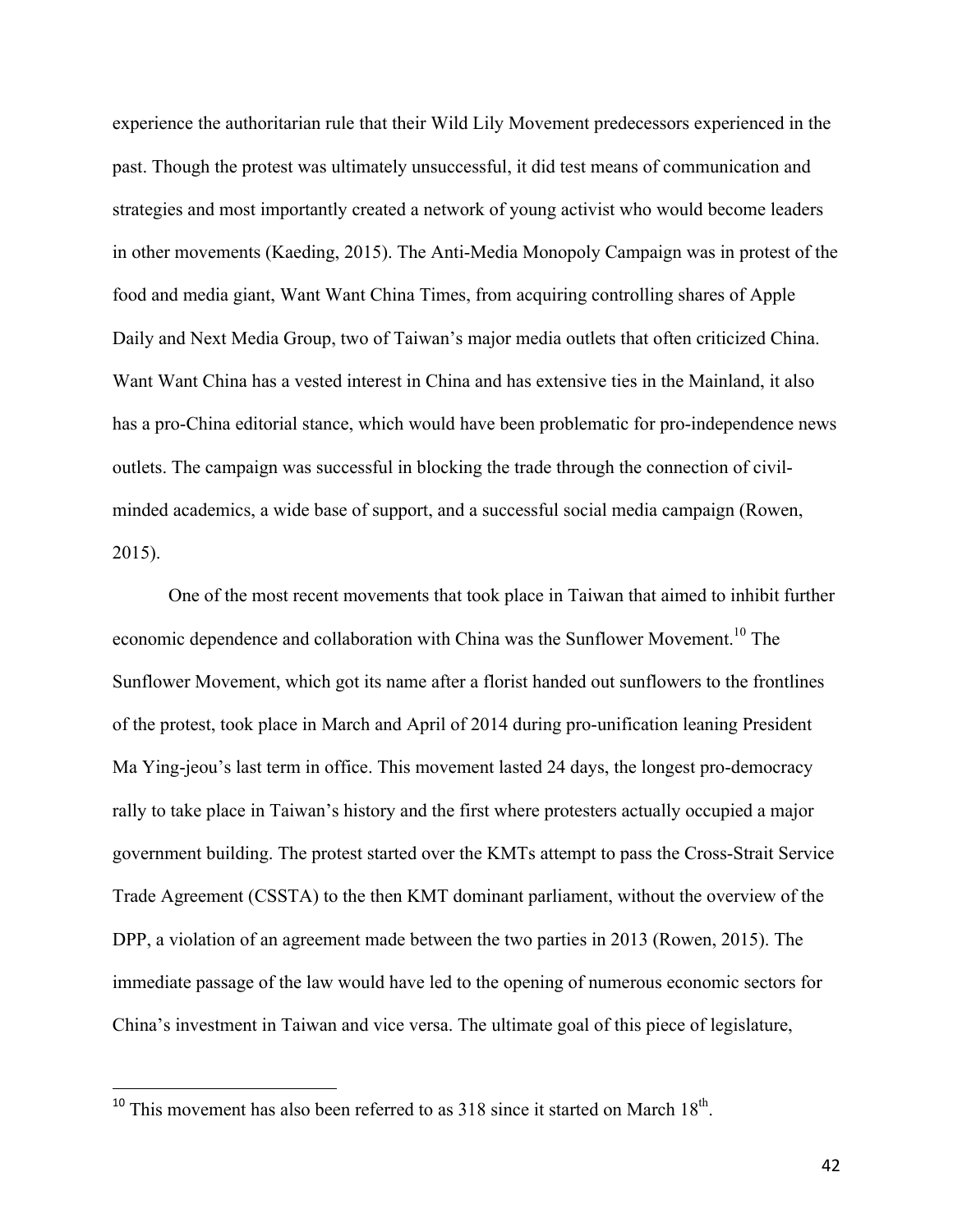touted by President Ma, was for more economic integration with China. Wary of economic integration, the protest was organized and coordinated by NGOs, small and medium business owners, and students that believed the CSSTA would be harmful to Taiwan's economy and independence (Rowen, 2015). In true democratic form it is said "that they [the Taiwanese protesters] were not against trade or globalization per se, but were opposed to opaque agreements advanced by an administration without a popular mandate" (Rowen, 2015, p. 9). Political protest has now become a cornerstone of Taiwan's identity in resistance to economic assimilation with China. These recent political protest are indicative of the distinct identity of Taiwanese people, especially the younger generations (Kaeding, 2015). Prior to these large political protest, activism for Taiwanese rights and self-determination was often left to Taiwanese Americans and Taiwanese students abroad. Past Taiwanese American activism resisted Chinese integration and now is linked to current Taiwanese activism because American educated Taiwanese people were a driving force for the liberalization of Taiwan and without Taiwanese American activism, the island might not have received the support that it needed to move democratically forward (Lynch, 2002).

**Ethnolinguistic adaptation.** There is also a linguistic difference that makes Taiwan different from its cross-strait counterpart. Language use is a main component of ethnic and national identity in Taiwan, especially after the KMT loosened its grip on power in the 1980s and 1990s. This led to the resurgence in the Taiwanese language, as it was replaced by Mandarin as the lingua franca when the KMT came into control. J.F. Dupré refers to the Taiwanese languages and specifically states that "ancestral languages (Taiwanese/Hakka/Aboriginal Languages) appear to be an important aspect of ethnic identities. They do not, however, constitute a particularly important component of national identity for the average citizen" (Dupré,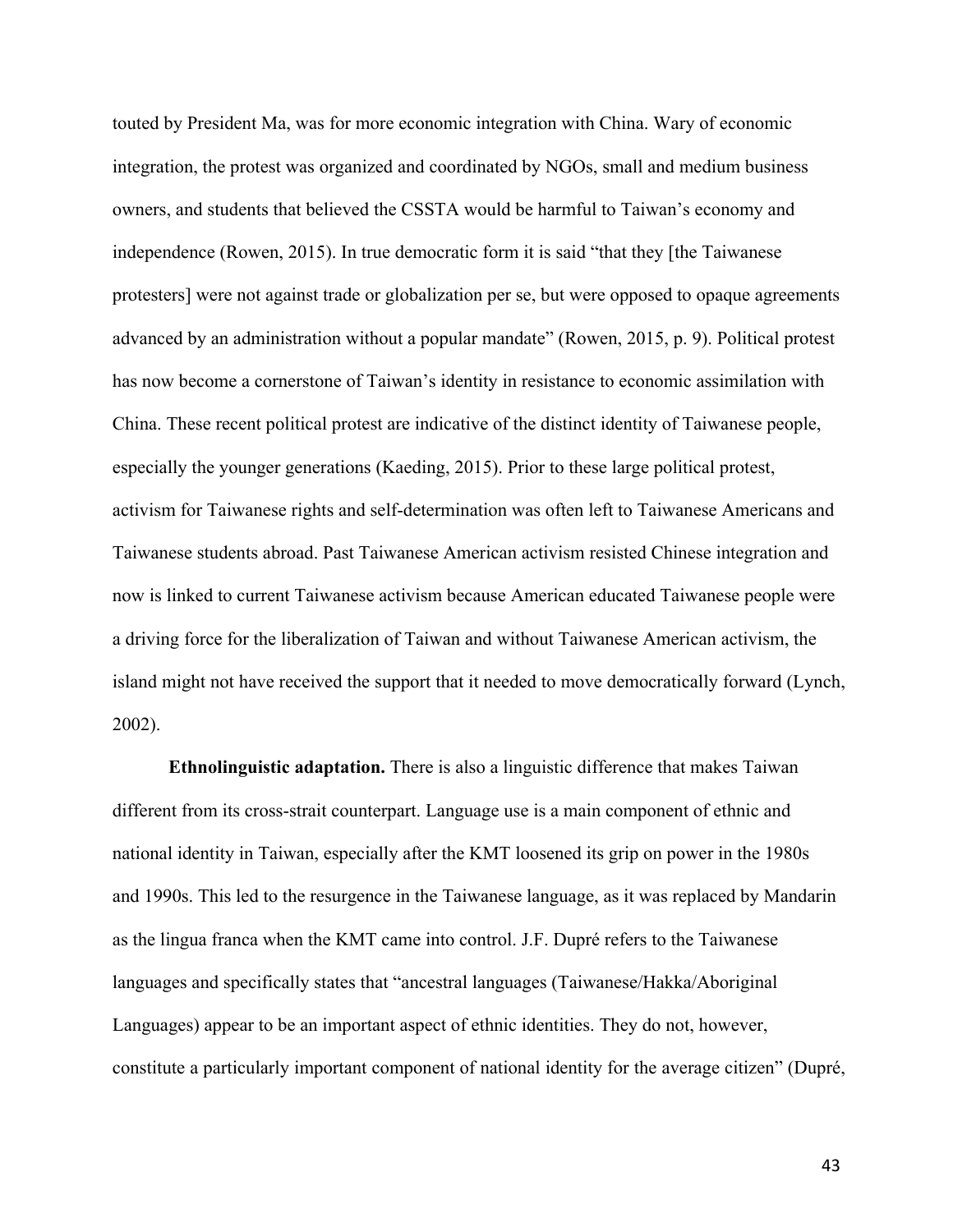2013, p. 440). Though Dupré makes this statement, Hsiau (1997) argues that the use of Taiwanese languages, specifically Tai-yü (the language spoken by Taiwanese of Hokkien ancestry), challenged the ethnolinguistic legitimacy of the KMT and the dominance placed in Mandarin. It should be reminded that Taiwan's population consist of four ethnic groups, all of who have different linguistic practices. Known as the "four great ethnic groups" in Taiwan, the Aboriginal, Hakka, Hokkien, and Mainlanders are all central in dealing with ethnic and national issues and identity development in Taiwanese society (Makeham, 2005). In terms of ethnolinguistic history, the KMT began its Mandarin language policy in Taiwan in 1946 (Hsiau, 1997). The use of Japanese was also forbidden, thus forcing generations of people to partially hide their sense of Japanese identity. This had also posed a problem for a large majority of the people in Taiwan since 70 percent of the population knew Japanese, rendering a large majority illiterate under the KMTs language policy (Hsiau, 1997). Japanese was replaced by Mandarin in schools and Japanese publications where banned, similar to how the Japanese required publications to be in Japanese during their occupation.

Along with Japanese, the local languages found in Taiwan were once again banned from use. The Hakka language, known as *Kejia hua*, was banned from use and was often practiced within the home. The KMT had also limited the use of Taiwanese, also known as Tai-yü, the language used by those of Hokkien background and also learned by many Kejia hua speakers. Though Kejia hua and Tai-yü have their origins in Ancient China, the KMT only recognized Mandarin as the legitimate language for the ROC and officially deemed Kejia hua and Tai-yü as dialects even though the three languages are not mutually intelligible.<sup>11</sup> Supporters of the Taiwanese language movement rejected this notion and its designation as a dialect is another

 $11$  For instance, to say hello in these three languages is very different sounding. In Mandarin it is Nǐ hǎo, in Taiwanese it is lí-hó, and in Kejia hua it is ngi ho.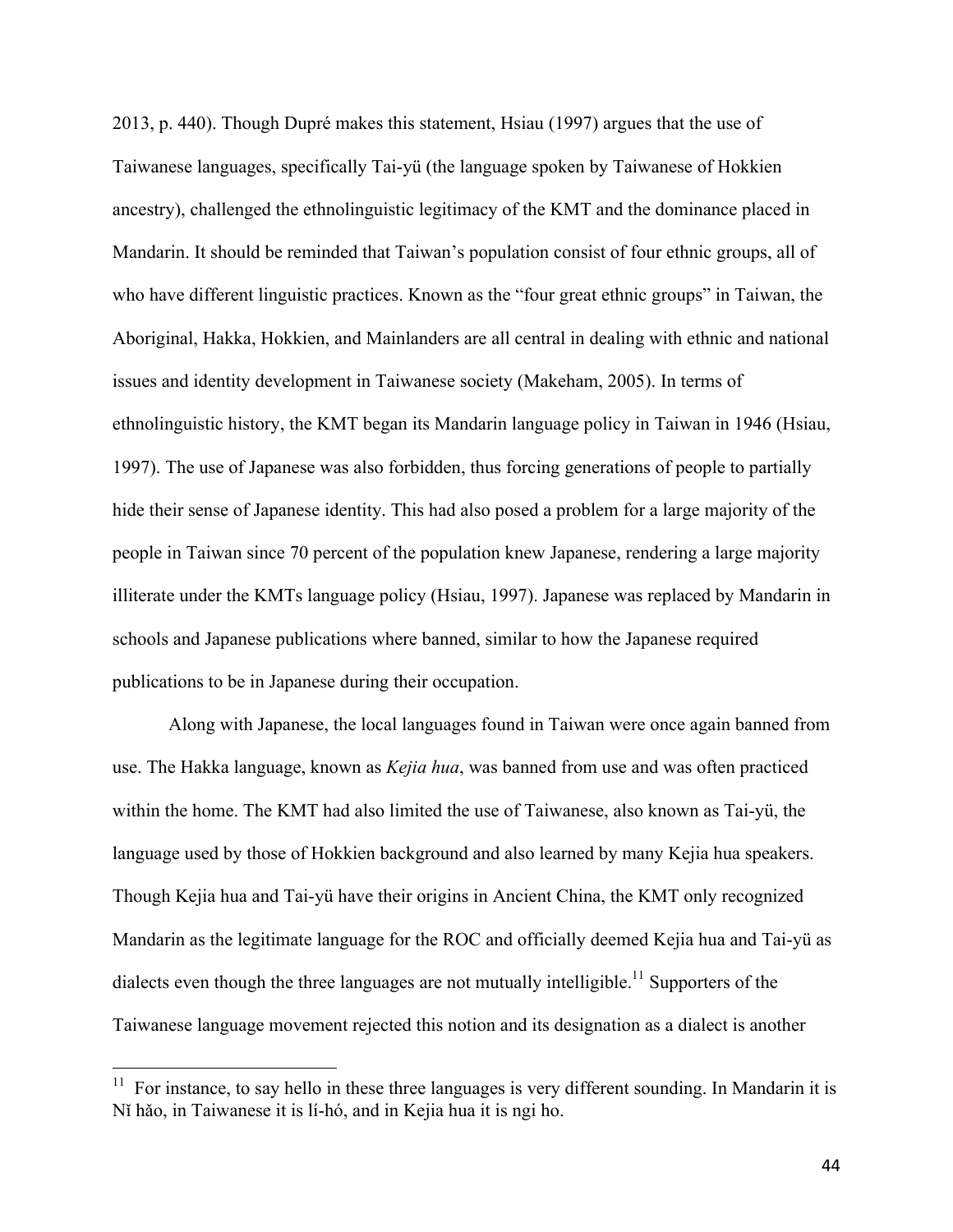topic of debate in intellectual circles. The KMT was successful in establishing Mandarin as the official language of the ROC in Taiwan through various methods of language policy implementation. By 1956, children were not allowed to use "dialects" in school; by 1965, civil servants were only permitted to use Mandarin at the office; and required that all court cases and issues pertaining to the law were to be in Mandarin (Hsiau, 1997).

Amazingly, the Taiwanese languages have survived nearly a century worth of exclusion from Taiwan's public sphere. The Taiwanese language, has seen a resurgence as it has been an essential part of the Tai-yü language movement, Taiwanese independence movement, and ethnic identity as explained by Liu in her explanation on language group identification in Taiwan (Liu, 2012). Language became an intricate part of the local populations resistance to KMT Sinification, that though Taiwanese people were molded to become Chinese, the local population still held onto their mother tongue and historically used it to define themselves, the benshengren, from the waishengren and China itself (Hsiau, 1997). The KMT knew the importance of Taiwanese, especially during elections. It was not uncommon for candidates, both benshengren and waishengren, to speak in Taiwanese to appeal to voters. The political capital of the Taiwanese language holds a strong position in elections on all levels as it has become the 'language of elections' (Hsiau, 1997). Though this is the case, there are still several language policies that are confrontational to the various ethnic groups in Taiwan. The establishment of language regimes often benefits one group at the expense of another. Whereas a majority of people in Taiwan speak Mandarin and a large portion can also speak Taiwanese, the Hakka and Aboriginal Taiwanese want more time and resources dedicated to their languages, especially since the number of proficient speakers are declining and their languages are not often learned by crossethnic groups (Chen, 2010).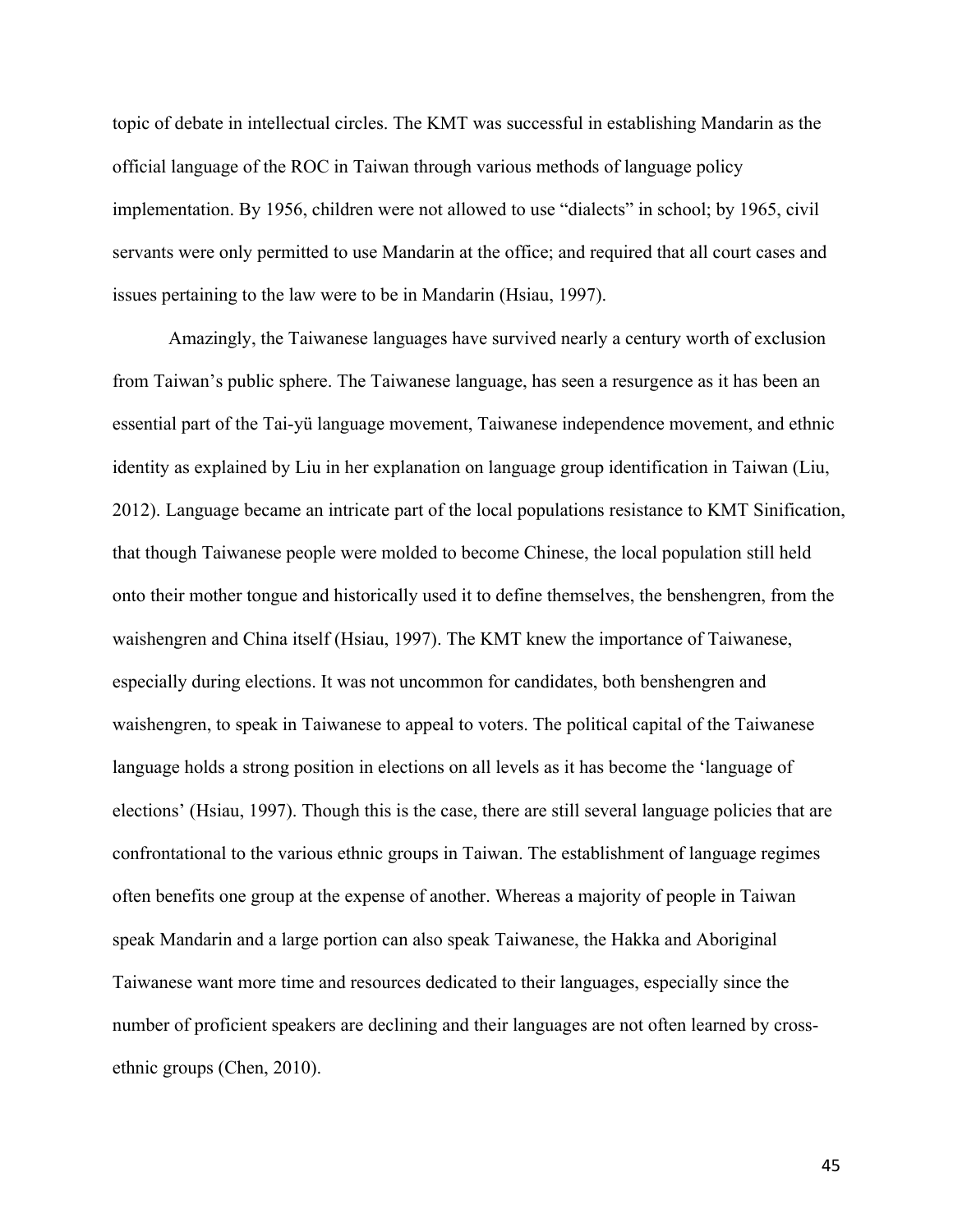The use of language is an important factor in the development and indigenization of Taiwanese people, especially the use of Taiwanese. Language is central to the formation of identity throughout various regimes. Wu (2009) lays out the history of languages in Taiwan and the foundation of language policies and planning that have been implemented to serve the historical elite in Taiwan. Wu's explanation of language policies reveals the importance of language in forming identity in Taiwan as the Japanese and KMT used language as a central part of their Japanization and Sinification projects. Wu also goes on to point out that there have been efforts in the recent past to meet the demands for minority language rights, most notably the Hakka peoples demand for more media coverage and educational assistance through the "Return our mother tongue" campaign, and the DPPs attempt to nationalize Taiwanese, Hakka, and the Aboriginal languages. Though there is a resurgence in the Taiwanese language it is not without societal and politically constructed challenges. There is still a hierarchy that is imbedded in Taiwanese society as Mandarin is now associated with being modern, urban, and high class whereas Taiwanese is associated with the uneducated, rural, and low-class (Su, 2008).

**Taiwanese Americans and global participation.** Language is not the only Taiwanese identifier as Taiwanese identity has also taken root and grown in its diasporic community, especially in conjunction with those desiring formal independence. Taiwan's independence movement has long been associated with the U.S. Though it was started in Japan and Hong Kong, it has its firmest roots in America. George Kerr (1965) brings forth an interesting perspective on the relationship between Taiwan's independence movement, the KMT, and the U.S. Kerr points out that the U.S. was interested in placing Taiwan (at the time still called Formosa) under U.N. trusteeship. That plan was scraped when the KMT forces and anti-communist ally Chiang Kaishek voiced concern over the war effort, reaffirmed their opinion and concern for China's "lost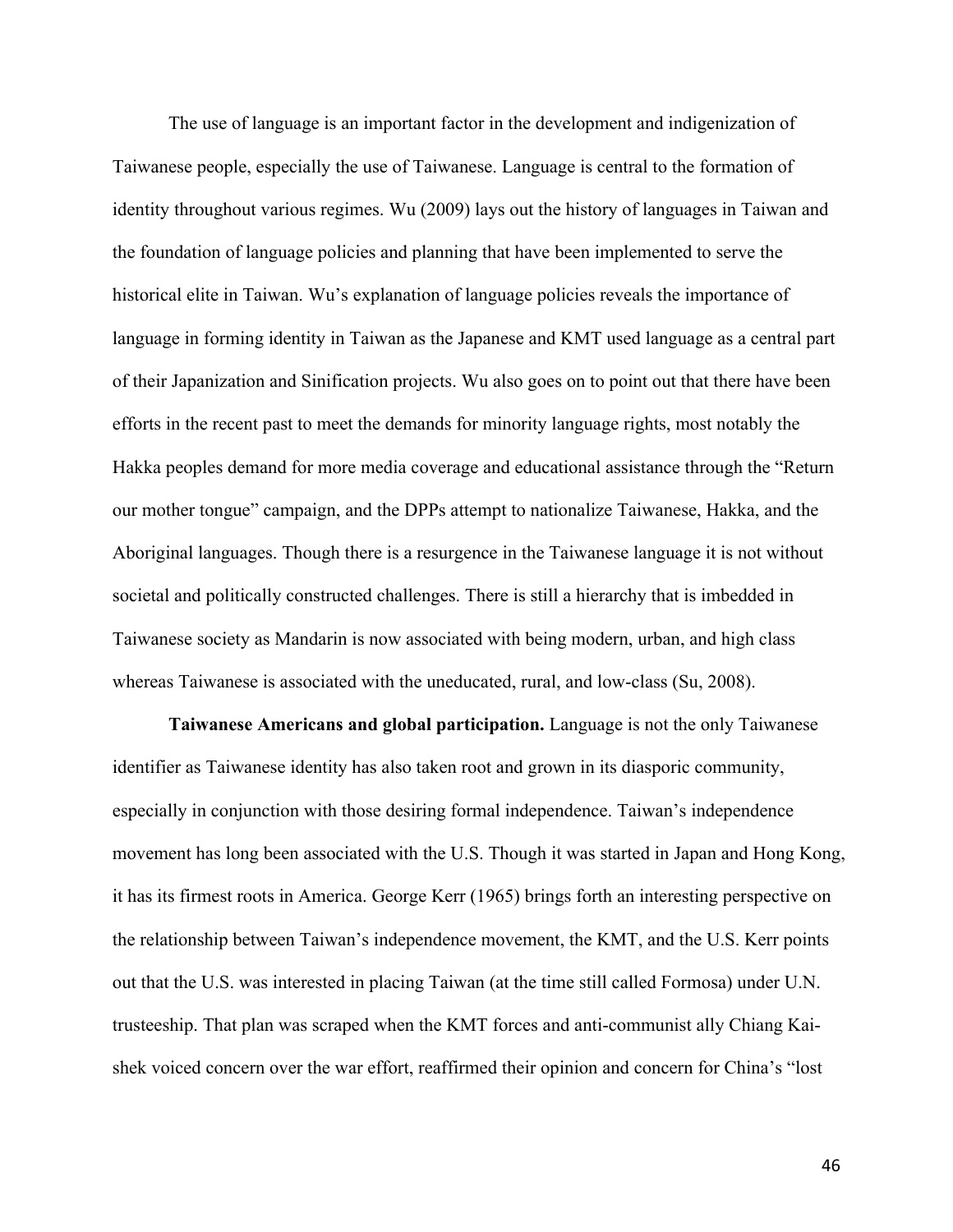province", and essentially made Western powers insure that Taiwan would be the KMTs as a one of their spoils of war through the signing of the Cairo Declaration on November 27, 1943 (Kerr, 1965). These actions solidified the KMTs control of Taiwan for half a century and had jeopardized the sovereign status of Taiwan, the self-determination of Taiwanese people, and the identity that Taiwanese people carry; all of which are still in contention today. Taiwan's relationship to Taiwanese Americans is important to explore as it has been said that "Taiwan's national independence is curiously articulated with the Taiwanese American identity" as mentioned by Wang Chih-ming (2013, p. 91). Taiwanese American history, though important, is not mentioned as often as needed in defining identity. As Wang has mentioned, Taiwanese independence was started by Taiwanese students studying abroad in Japan and the U.S. The activism of these students led to the Taiwanese independence movement (referred to as Taidu). Taiwanese Americans are now an essential part to Taiwan's relationship with the U.S. Wang also addresses the struggle in geopolitics, the Cold War, and national identity, while also focusing on the relationship between migration and its link to modernity in Asia, and Asian Americans link to transpacific modernity.

Based on America's anti-communist policies and the ROCs opposition to communism, KMT members in the U.S. during Chiang Kai-shek's flee to Taiwan became the first "Cold War Refugees", complicating the discourse on Chinese and Taiwanese immigration to the U.S. The Chinese and Taiwanese that came through the KMT are oftentimes forgotten in literature pertaining to Asian American history. This event meant that those "refugees" to be absorbed into America's background and altering the course of America's immigration policies (Hsu, 2012). Many KMT affiliates came to the U.S. to receive their education and were to become the technocrats to help with the modernization of China (Hsu, 2012). When the KMT lost the civil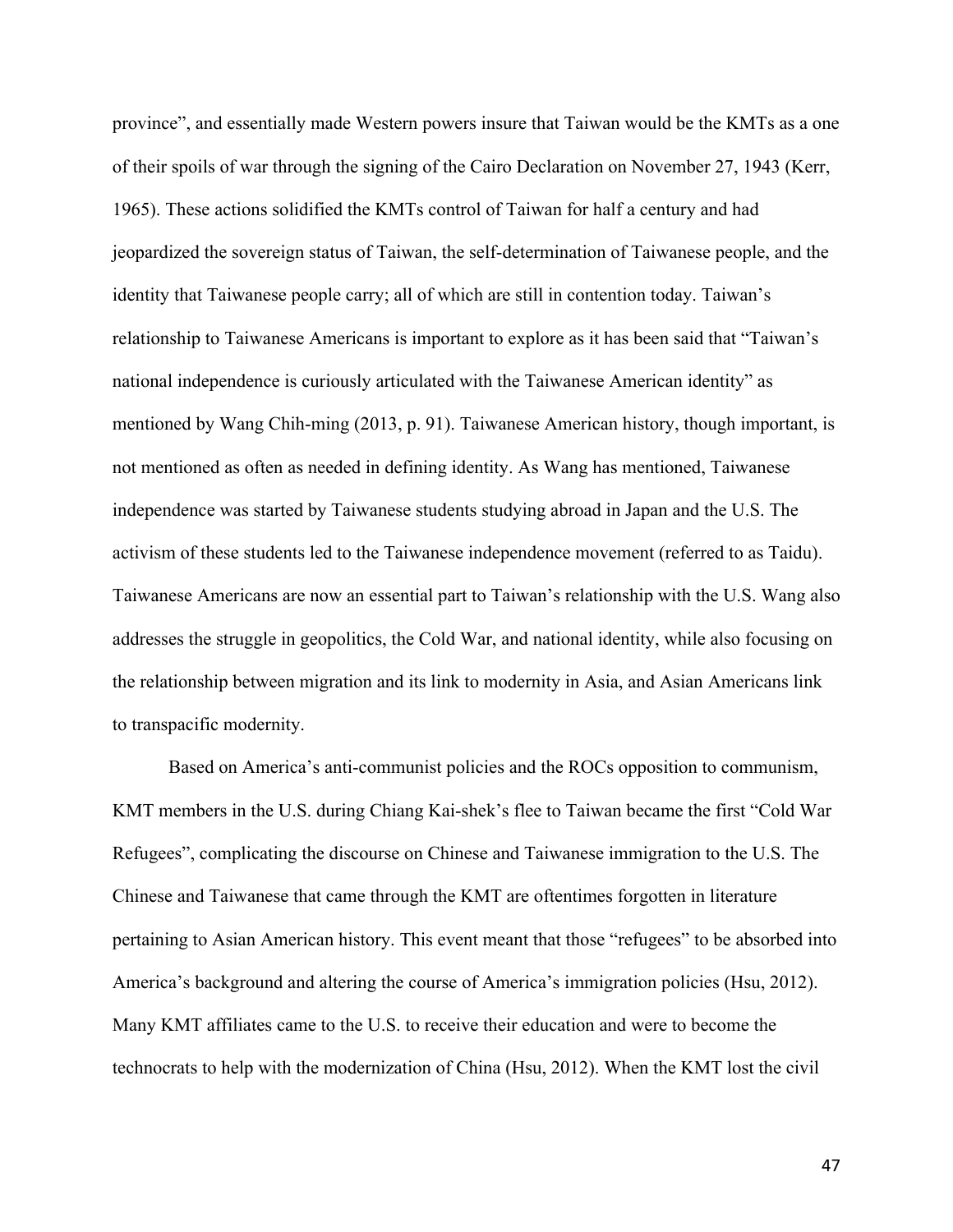war to the CCP, the U.S. was prepared to back their anti-communist ally as the KMT established their government in Taiwan. The loss also proved to be problematic for the U.S. as thousands of highly educated KMT affiliates were left stranded in the U.S. This issue paved the way for new U.S. immigration laws and a unique relationship with Taiwan. Those who came from Taiwan at this time enjoyed the fact that they did not have to abide by the quota system that was in place as their stay was based on political, legal, and ideological circumstances. This unique circumstance also led to the approval of the 1948 Displaced Persons Act, requiring half the quotas provided to a nation go to those who had a skill the U.S. needed and the 1952 McCarren-Walter Act, which recognized Asian rights to migration, providing more quotas to Asians, non-quota immigration for close relatives, and removed the racial barrier for citizenship. Throughout the 1950s and 1960s, the U.S. had passed various laws for these nationalist refugees to use to gain entrance without counting against the quota count. The U.S. government would go on to pass PL 85-316 in 1957, which emphasized the selection of refugees based on "(1) the degree of professional, technical, or other skill, (2) hardships or persecution, (3) sponsorship in the United States, (4) ability to speak English, and (5) unification of close relatives" (Hsu, 2012, p. 19) similar to the criteria used for the Refugee Relief Act of 1953, which had expired in 1956. In 1962, Congress made it easier for the highly educated nationalist to obtain legal entrance and status when laws prioritized immigrants with economically desirable skills. The Immigration Act of 1965 was passed with features focusing on family reunification, which led to an increase in Asian Americans. The number of educated, middle class Chinese and Taiwanese was masked by the implementation of this law (Hsu, 2012). Congress allocated millions of dollars to the KMT affiliates to complete their degrees, many of them receiving their doctorates. With no real home to go to, many of these highly educated were able to transition into white-collar jobs, move into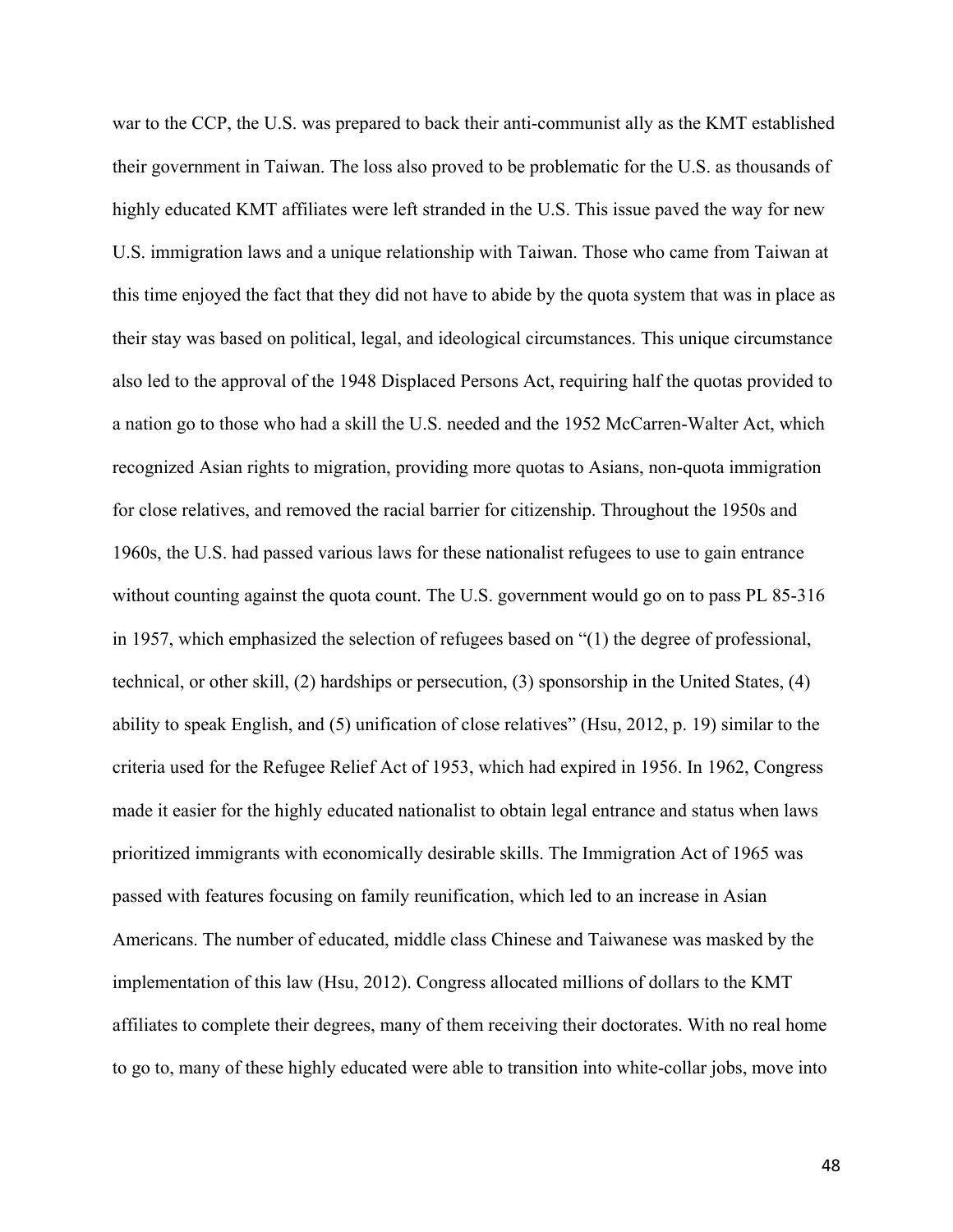suburban America, and were provided citizenship. For decades, the ROC enjoyed sending thousands of students to the U.S., many of whom stayed and integrated with the "uptown" Chinese, those who were who had received their education, white-collar jobs, and suburban life (Hsu, 2012). The Aid Refugee Chinese Intellectuals (ARCI) was also established to help prevent educated Chinese from helping communist by bringing them to the U.S. Though many educated and highly skilled Chinese workers came to the U.S. through these channels, they were not all able to get the white collar jobs that they desired. This established a story associated with early KMT refugees, their prominence in Asian American history, and a difference from the commonly known Gold Mountain and CEA Chinese narrative. It provides a historical relationship that links Taiwan and America together that is significantly different from the stories of the Chinese who came prior to the CEA and during the quota system as they were often poorer, denied citizenship, and where not easily accepted in American society. The current emigrational relationship between Taiwan and American for Taiwanese Americans different.

A study points out that many born in Taiwan that currently live in America have eventual plans to move back to Taiwan, but many end up staying in the U.S. for various reasons (Model, 2015). These Taiwan-born living in the U.S. are also a part of Taiwanese migration and identity as they serve as a link to Taiwan for Taiwanese Americans. There is also an anxiety and struggle that comes with defining what an authentic Asian American identity is, and more precisely in this case, Taiwanese American identity, as Asian Americans encounter transnationalism, globalization, and the potential loss of characteristic distinctions (Cheng, 2004). Character distinction is also of concern when it comes to defining Taiwan and its Olympic team. Taiwan has had to change the name of its Olympic committee numerous times due to the KMTs Olympic involvement before and after 1949, the International Olympic Committees conflicted stance on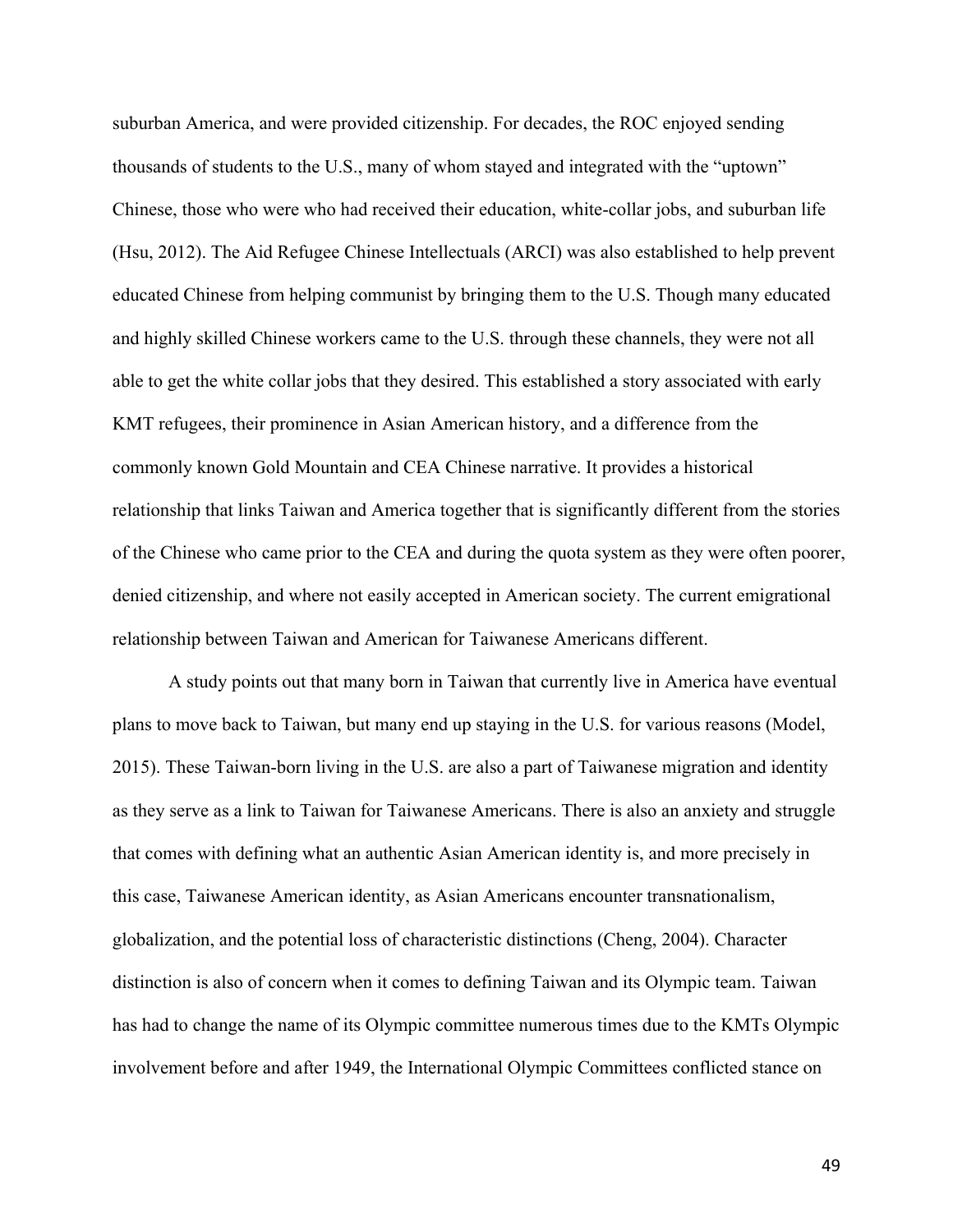the ROC and PRC, and the support and abandonment of the ROC by the U.S. during the Cold War. The name 'Chinese Taipei' is the product of compromise stemming from Cold War politics and the ROCs placating attempt to maintain some semblance of international recognition, the IOCs push to gain the participation of the PRC, and to make Taiwan seem subordinate to the PRC by forcing Taiwan to adhere to the "One China Policy" in an indirect manner (Huang & Wang, 2013). Though this was accepted by Taiwanese people at the time, it is not as supported now as it does not reflect their thoughts on Taiwanese identity. The use of "Chinese Taipei" was initially correct and unchallenged by Taiwanese people during its inception due to the fact that there were two central authoritarian Chinese systems, the CCP and the KMT, but those who support Taiwanese independence are displeased with the continual use of the name. Independence supports are vital in stopping Chinese appropriation in Olympic cooperation with China and call for a change in the use of Chinese Taipei as many Taiwanese people identify with their Olympic team but not the imposed Chinese name, which is not reflective of Taiwanese identity (Xu, 2006). For many of those who support Taiwanese independence and identity, the continual use of this name has caused disagreement as Taiwanese people have had mixed feelings about participation under China. Many Taiwanese people have voiced their opinion on the use of Chinese Taipei with Freddie Lim calling the name "disrespectful," the executive director of FAPA, Coen Blaauw, called it "humiliating," and the resentment towards the name is increasing (Griffiths, 2016). Taiwanese identity in sports and entertainment transcends it participation in the Olympics. Taiwanese American identity has recently gained notable attention with the rise of various prominent Taiwanese Americans, specifically in the entertainment industry with the emergence of NBA star Jeremy Lin and ABC sitcom collaborator Eddie Huang. Taiwanese Americans have recently been a focus of study in entertainment, especially with the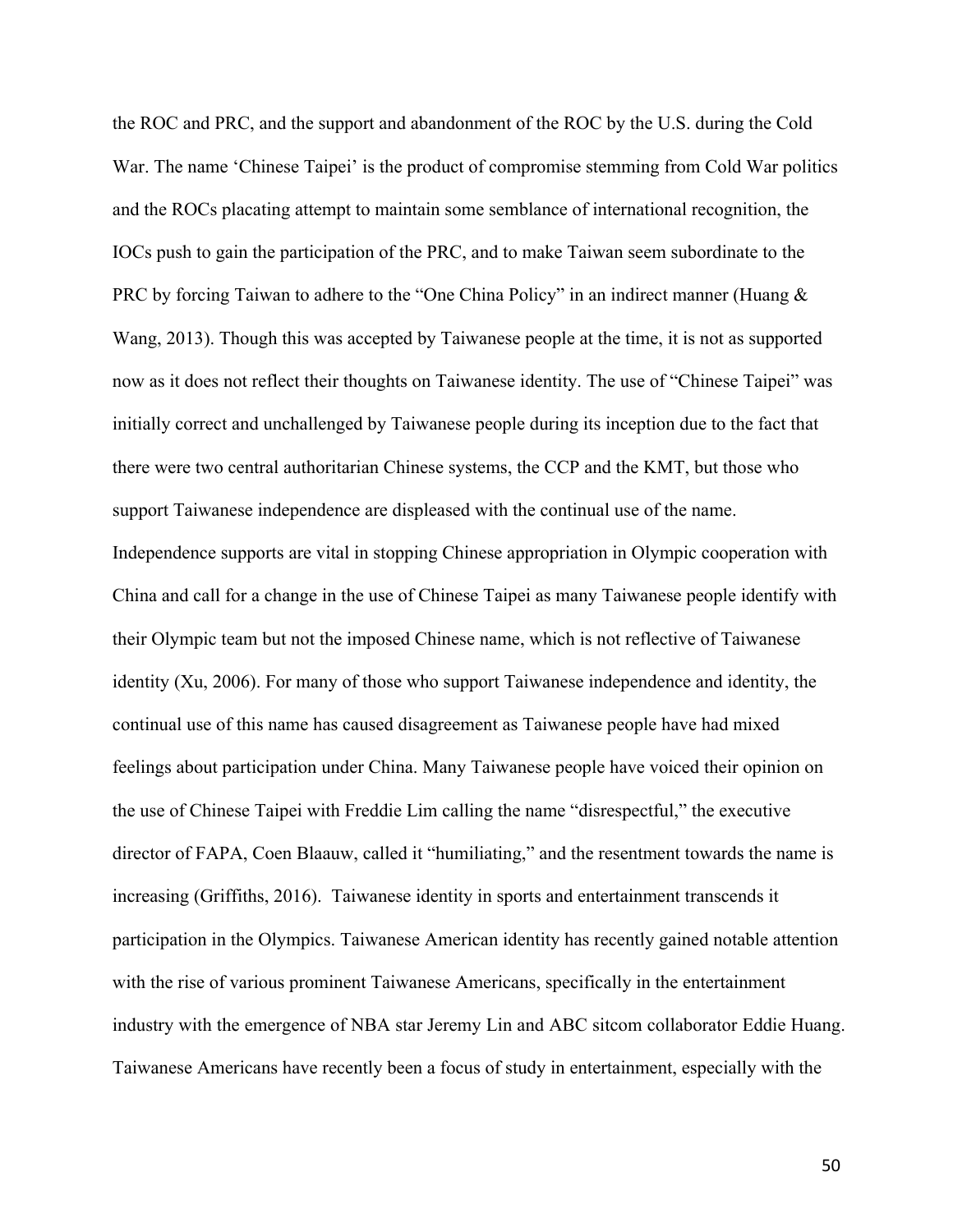media's coverage of Jeremy Lin in both Taiwan and America. As the first Taiwanese American NBA player, Lin's identity as a Taiwanese male is explored by both Taiwanese and American news media, where he serves as both a hero and outsider in both societies (Su, 2014). As Taiwanese Americans gain more spotlight it will becomes more evident that Taiwanese Americans are important to Taiwan's quest for international recognition and nation-statehood as the country continues to seek positive global coverage as seen in the case of Jeremy Lin.

### **Methodology, Research Design, and Data Collection**

Taiwanese and Taiwanese Americans are a unique group of people to inquire about due to their distinct status in the world. In Taiwan, it is often young Taiwanese professionals and students that are involved in pro-Taiwanese movements and language has continued to be a factor in indigenization. Young Taiwanese people are unique because of their upbringing without martial law, which now allows Taiwanese people to freely express their ideas about Taiwanese identity. For Taiwanese Americans, it was important to address questions about Taiwanese identity, specifically pertaining to languages, travels, Taiwan's international status, and family background, which are all addressed in this participating group. The data collected is in the form of short interviews with young professionals and university students. The young professionals are all of Taiwanese and Taiwanese Americans decent and born in or after 1987. This age group and enrollment status is interesting and important because these are the first generation of Taiwanese people born outside of the martial law era, which ended in 1987. The individuals who partook in this project were found through a snow ball effect, the first participant being a family friend who then mentioned other Taiwanese Americans that they knew and that I knew too who they suggested I contact. My advisor also helped me in finding participants who she knew were Taiwanese American. These interview range from 6 minutes to 50 minutes from 9 individuals.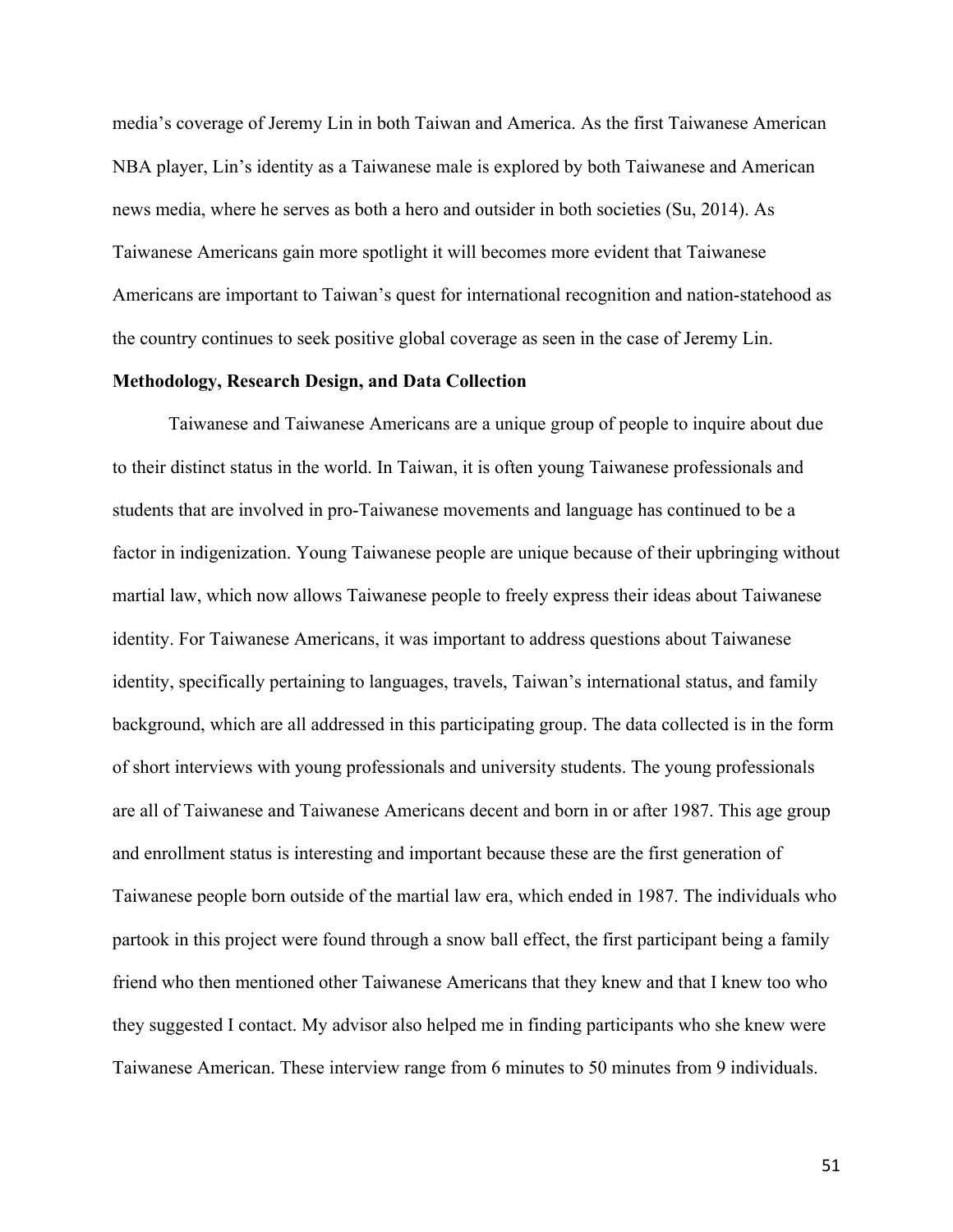Six of the participants are male and the remaining three participants are female. All of the participants live in the United States and are of Taiwanese decent, identifying as Asian American and more specifically Taiwanese American, though there are participants that identify as Taiwanese American along with something else. Some of the participants were born in the U.S. and others were born in Taiwan but moved to the U.S. prior to turning 18 years old. Participants are also all between the ages of 18 years old and 24 years old, fitting into the desired age group. Interviews took place between July  $9^{th}$ , 2016 through October  $27^{th}$ , 2016, seven to ten months after Taiwan's most recent Presidential election and around or after the most recent summer Olympics, both events that have been referred to by a couple of those who were interviewed.

All of the interviews were conducted in English at a place and time of the interviewees choosing and all of the interviews were self-transcribed; some interviews were conducted over Skype or phone call due to time and distance restraints. The interview data will be used to find trends in Taiwanese Americans and focusing on their thoughts pertaining to language, Taiwan's political status, transnationalism, and identity. Specifically, interview questions addressed family migration history, including their family's movement from China to Taiwan and from Taiwan to the U.S. They were also asked if they had been to Taiwan and about other travel experiences they may have had. Other questions in the interviews addressed political identity and their thoughts on Taiwan's political status in the world. Questions were also asked on the subject of language use and maintenance and how its effects on their sense of Taiwaneseness. Questions were also asked about what they thought made Taiwan different from China. All of the standard questions asked during the interviews can be found in the appendix. Demographic information such as age, gender, and ethno-racial identification can be found in the participant profile found at the beginning of the next chapter.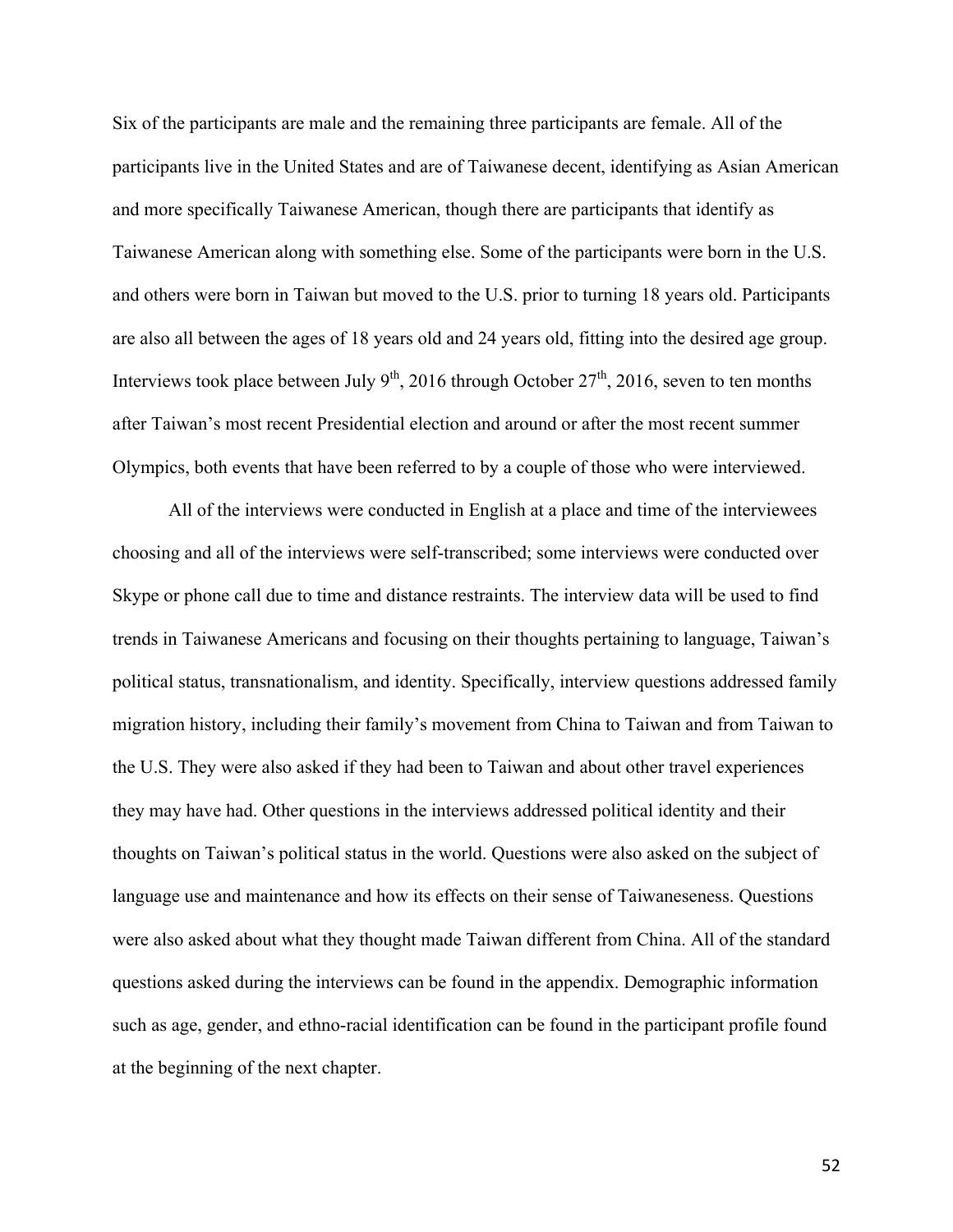## **Flaws and Limitations**

 

In terms of limitations, since all of the research conducted was done so without external funding, all expense, such as travel, printing, equipment, and etc. came from my own personal expenses. Language also becomes a limitation, though all of the questions asked were in English, it may be possible that some of the answers were mentally translated from one language to another, such as a family's migration story. Though all of their information will be anonymous and voluntary, participants might not answer honestly in fear of Chinese criticism. In terms of language and translations, there are two systems used, Wade-Giles (more prominent in Taiwan) and pinyin (more prominent in China).<sup>12</sup> In some instances, there may be the use of both, but I will try to make sure a majority of the spellings are in pinyin. Pinyin is chosen because it is what more widely used and the form of spelling that I grew up with.

Due to my position as a Taiwanese American, those interviewed may have left out information that they believe I already know due to our shared ancestral history. Census data may also be misrepresentative of Taiwanese Americans as they have identified in three ways in the past, specifically as Taiwanese, Chinese, or Taiwanese and Chinese. Per the 2010 U.S. Census, which is conducted every ten years for the total population and the distribution of the electoral college conducted by the U.S. Census Bureau, it must also be noted that Taiwanese Americans had to check "other Asian" then write in Taiwanese, which may have left many without actually writing in Taiwanese. The American Community Survey, on the other hand, does have Taiwan listed as a place of origin, but does not require the total population of the U.S. to respond. Though there is a large Taiwanese American population, my sample size is relatively small with only 9 participants which I acknowledge does not completely tell the story of post-

 $12$  For instance, the Wade-Giles spelling for 李登輝 (Taiwan's first freely elected president) is Lee Tung-hui, whereas the pinyin spelling is Lǐ Dēnghuī.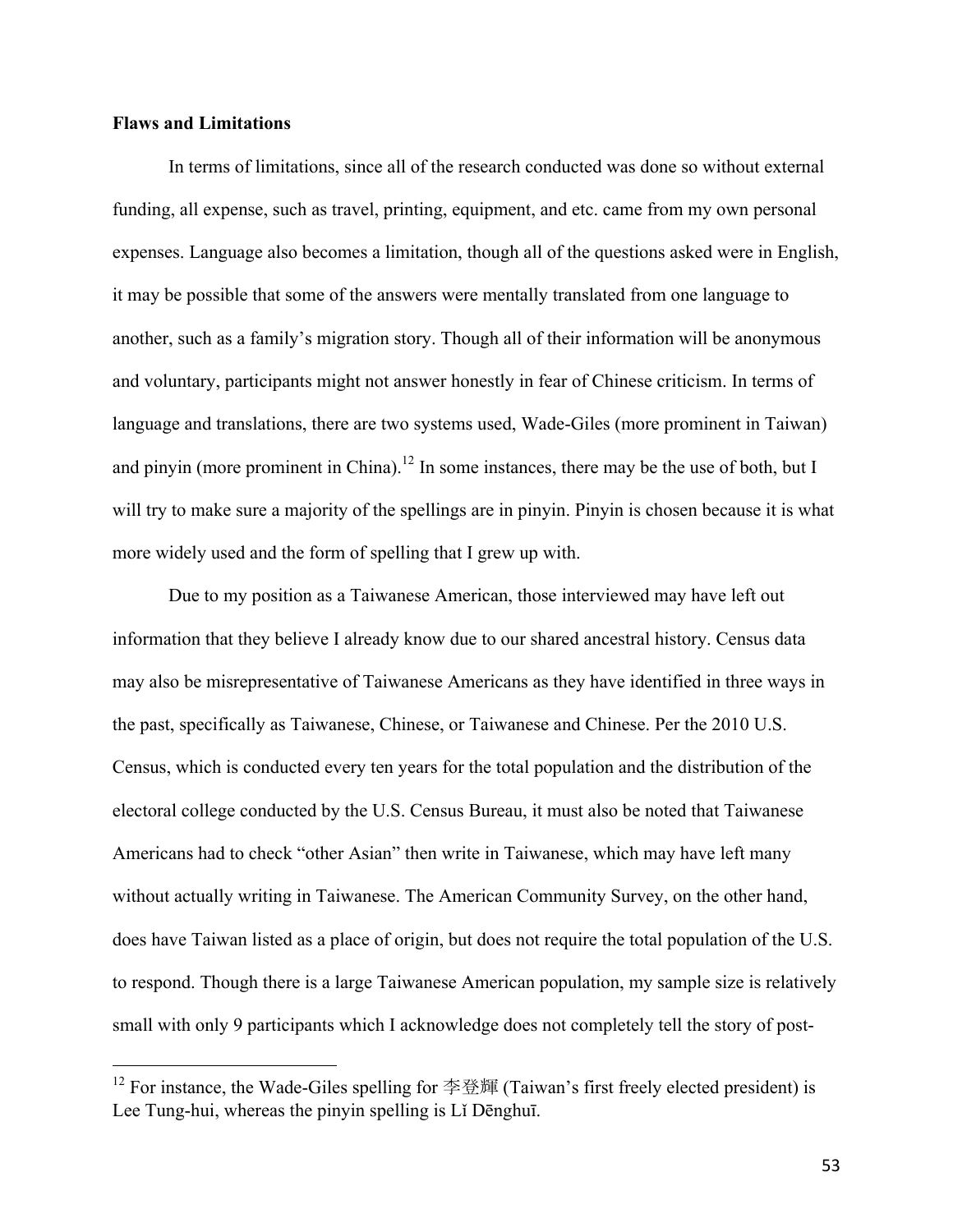martial law Taiwanese Americans. Though there are only a few participants, their voices, thoughts, and opinions are still important in defining Taiwanese American identity.

## **Chapter Three: Data Analysis**

To provide some context about those that I interviewed, I have provided a brief description of the participants' family background and demographic information.

## **Participant Profile**

**Russell** – 22-year old male who was born in America. His parents are both from Taiwan but now reside in the U.S. His mother is Hakka Taiwanese and his father is Hokkien Taiwanese. He is a first generation student who has received his Bachelor in East Asian Languages and Culture and is currently working on his Masters in Public Health. He has spent time in Europe and China for university study abroad programs and has been to Taiwan for family visits.

**Stanley** – 24-year old male who was born in Taiwan but has been living in the U.S. for several years and strongly identifies as Taiwanese American. He states that he is 75 percent Taiwanese and 25 percent Aborigine but does not recall from which tribe. He has attended high school and university in the U.S. He has recently graduated with his Bachelors in psychology and is looking for work.

**Samuel** – 19-year old male who was born in the U.S. and identifies as half Taiwanese and half Chinese with one parent hailing from mainland China while the other comes from Taiwan. He is still in college and working to receive his Bachelors in Computer Science.

**Aaron** – 21-year old male who identifies as Taiwanese. Both of his parents are from Taiwan. His mother's side of the family moved from China to Taiwan during Mao's rise to power while his father's side of the family has lived in Taiwan for many generations. He is currently a student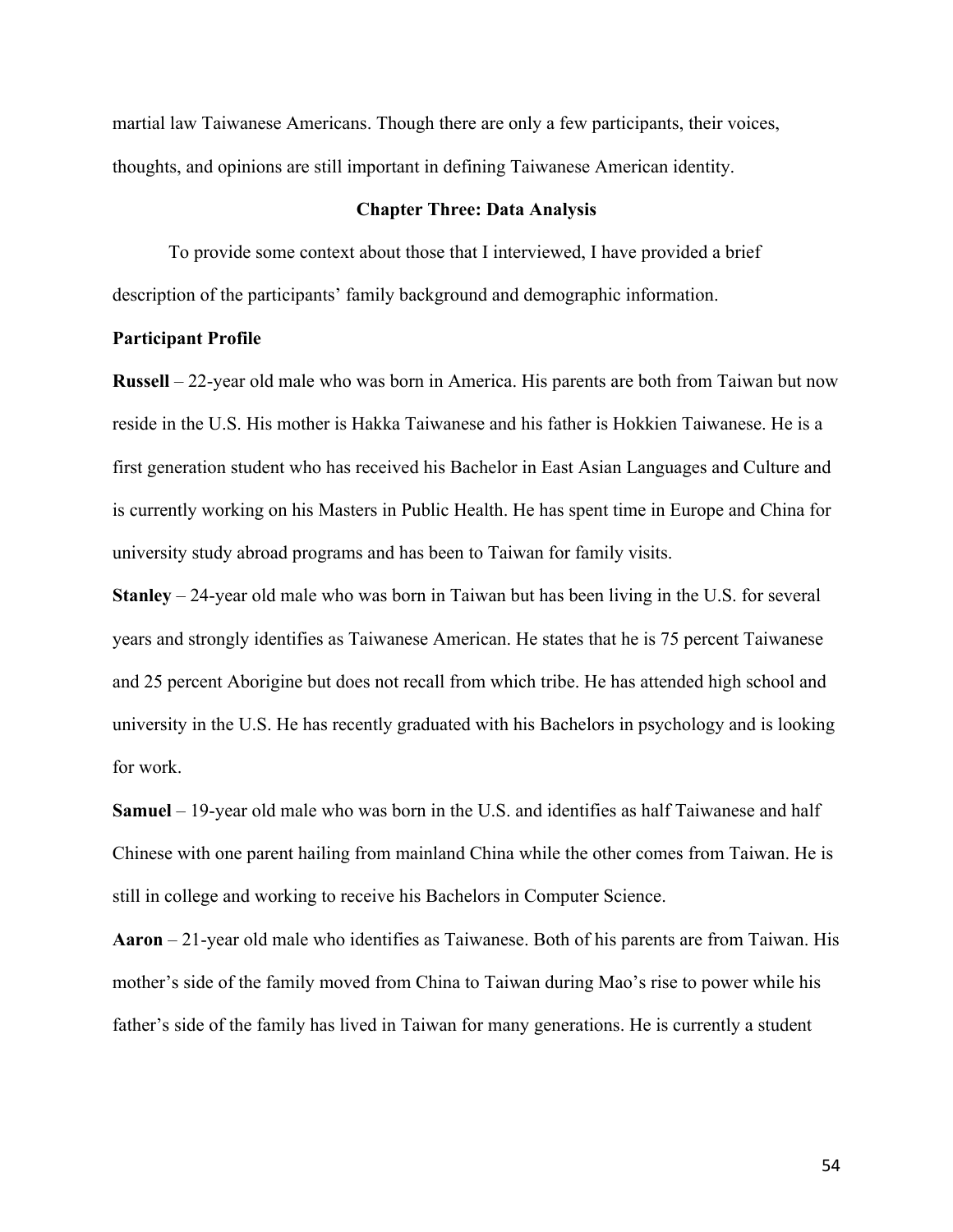working on his Bachelors in biology with the intent of pursuing pharmacology in the future. He has spent multiple summers in Taiwan and has taught English there, but hopes to travel more. **Valerie** – 24-year old female who identifies as both Chinese American and Taiwanese American. She was originally born in Taiwan but has spent a majority of her life in the U.S. Both of her parents are from Taiwan but now reside in the U.S. She has her Bachelors and is currently pursuing her Masters in Nursing. She goes to Taiwan every couple of years with her family for business purposes. She recently went to Taiwan for a summer by herself and has also traveled throughout Southeast Asia.

**Anne** – 20-year old female who identifies as Taiwanese American. She was born in Taipei but has lived in the U.S. since the age of three. Both of her parents reside in the U.S. She is currently pursuing her Bachelor's degree. She has gone back to Taiwan on multiple occasions since moving to the U.S. to visit relatives that still live on the island.

**Emelia** – 18-year old female who identifies as half Taiwanese and half Caucasian. Her mother is from Chiayi County, Taiwan and her father is from the US, both of whom are residing in the U.S. She was born in the U.S., spent one year living in Taiwan as a child, and has been back to Taiwan to visit family. She is currently in her first year of university working on her Bachelor's degree in communications.

**James** – 24-year old male who identifies as Taiwanese American. He was born and raised in the U.S., but has been to Taiwan several times to visit family. Both of his parents are from Taiwan and reside in the US. He has received his Bachelors in psychology and intends to pursue his masters in the near future.

**Daniel** – 27-year old male who was born in the US but spent a large portion of his childhood in Taiwan. Both of his parents are from Taiwan, but his grandparents all have different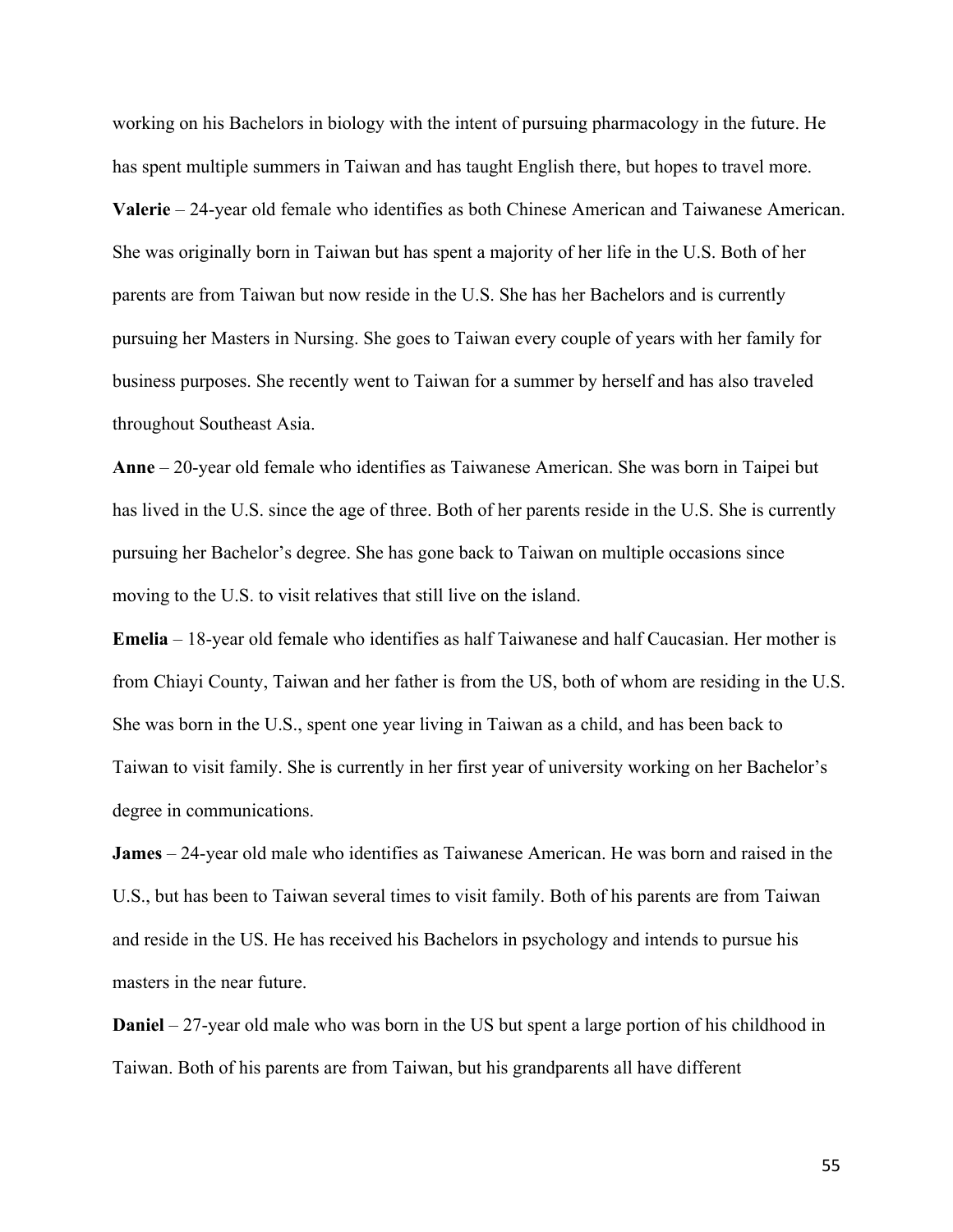identifications. His maternal grandfather comes from China, his paternal grandfather is  $16<sup>th</sup>$  or  $17<sup>th</sup>$  generation Taiwanese, his paternal grandmother is Aboriginal Taiwanese, and he is unsure whether his maternal grandmother is Taiwanese or Japanese. He is currently pursuing his PhD in Linguistic Anthropology.

#### **Taiwanese Americans On Language**

Knowing the Taiwanese language was not necessary when it came to identifying as Taiwanese or Taiwanese American. J.F. Dupré finds that many Taiwanese in Taiwan have not maintained the Taiwanese language and that Mandarin has become the lingua franca of the country due to the KMTs language policies that were in place for so long (Dupré, 2013). Mandarin has also been the dominant language taught to Taiwanese Americans. Anne points out that Mandarin is rather important to maintain. When asked about maintain her knowledge of Taiwanese and Mandarin she said, "Taiwanese not so much, but Chinese and Mandarin in general is important to me because it connects me and my relatives. . . Maintaining a working knowledge of how to speak Chinese at some level is important to me" (Personal Interview, 09/22/2016) which indicates the dominance placed on Mandarin. When asked about his grasp on the Taiwanese language, Stanley stated something similar as he said, "I know the basic words and stuff like that but not that much anymore. . . I mean I can understand it because it's pretty easily understandable but then I would have to respond in Mandarin" (Personal Interview, 10/23/2016). In Stanley's context, Mandarin is again the dominant language featured in his lexicon, with the exception of English. Another difficulty of learning Taiwanese as a Taiwanese American from their parents may be related to the parents' command of the Taiwanese language or their parents' willingness to teach the language as Valerie points out: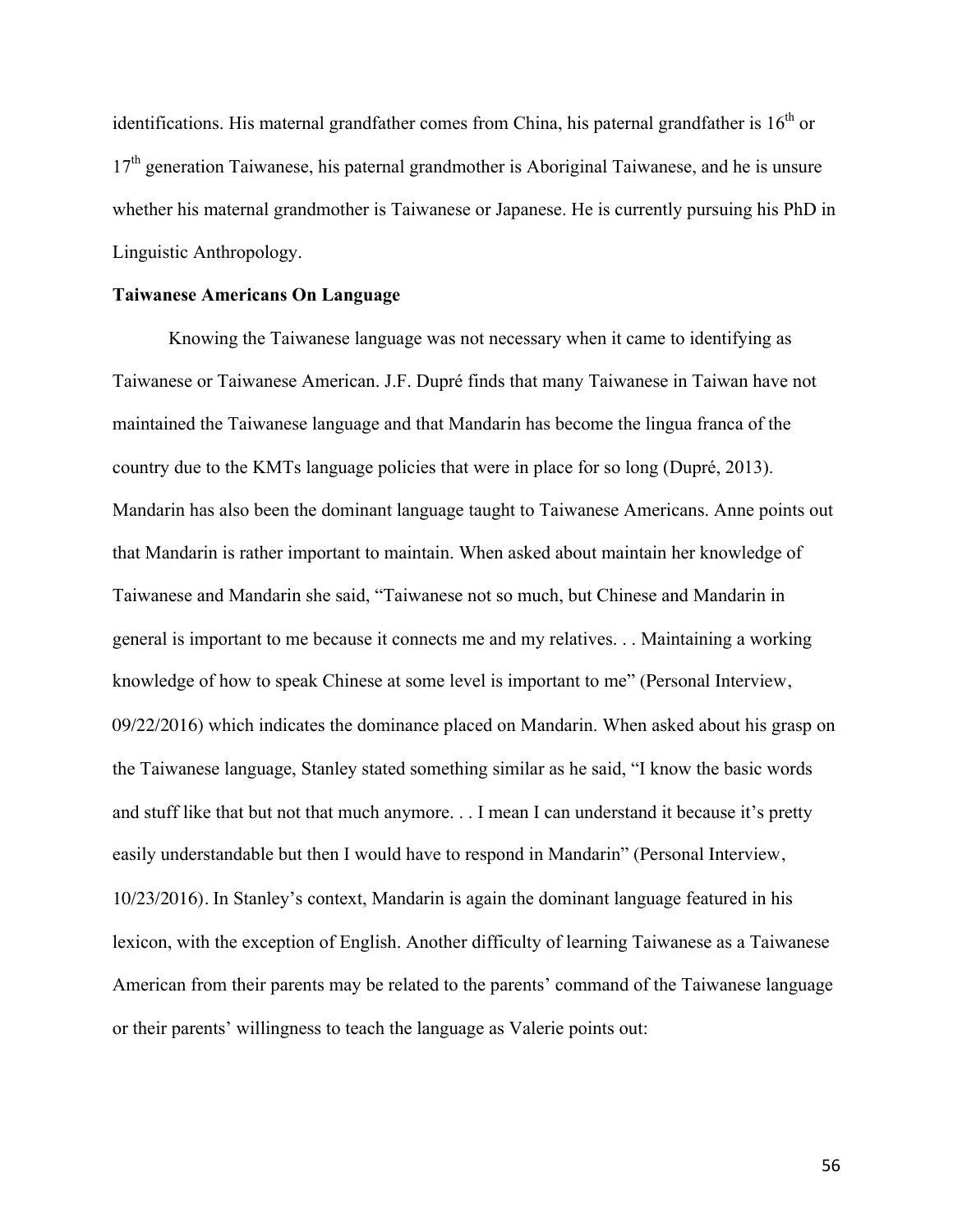I mean, eventually it would be nice to know it but I mean my parents barely know it but they struggle too [sic], you know and if that's the case then I'm just screwed, that's what I think. I don't know how I'm going to do it. Plus, it's like one of those things like where can I find teachers for Taiwanese? (Personal Interview, 08/20/2016)

Other participants have also stated that they would be interested in someday learning Taiwanese, but it is not a need in their life. Another participant, Aaron, in reference to when he speaks with his parents said "Taiwanese is almost impossible for me to understand what they are trying to say but I'm trying to learn a little bit of it" (Personal Interview, 08/20/2016). Like Aaron, Stanley echoed a similar sentiment about the Taiwanese language. When asked about possibly learning Taiwanese in the future Stanley said "I don't see how, I don't see any practical reasons for it but for personal interests, yes" (Personal Interview, 10/23/2016). The participant knows the importance of language but again, the importance of Taiwanese is not a pressing issue, but rather knowing Mandarin was more beneficial even though they identify as Taiwanese. When ask about the importance of learning and maintaining languages Aaron said:

Yeah, of course. Of course it's important to learn about your heritage, where you're from, keep the tradition going on. I mean speaking Chinese it helps me a lot because I can communicate with other people who have difficulty speaking English around me. (Personal Interview, 08/20/2016)

But when asked about the importance of learning and maintaining Taiwanese, Aaron's perspective changes. He goes on to say:

Taiwanese is not as important because it is not as, it's not widely used. It's mostly used by the southerners from Taiwan but I mean I would like to learn a little bit so I can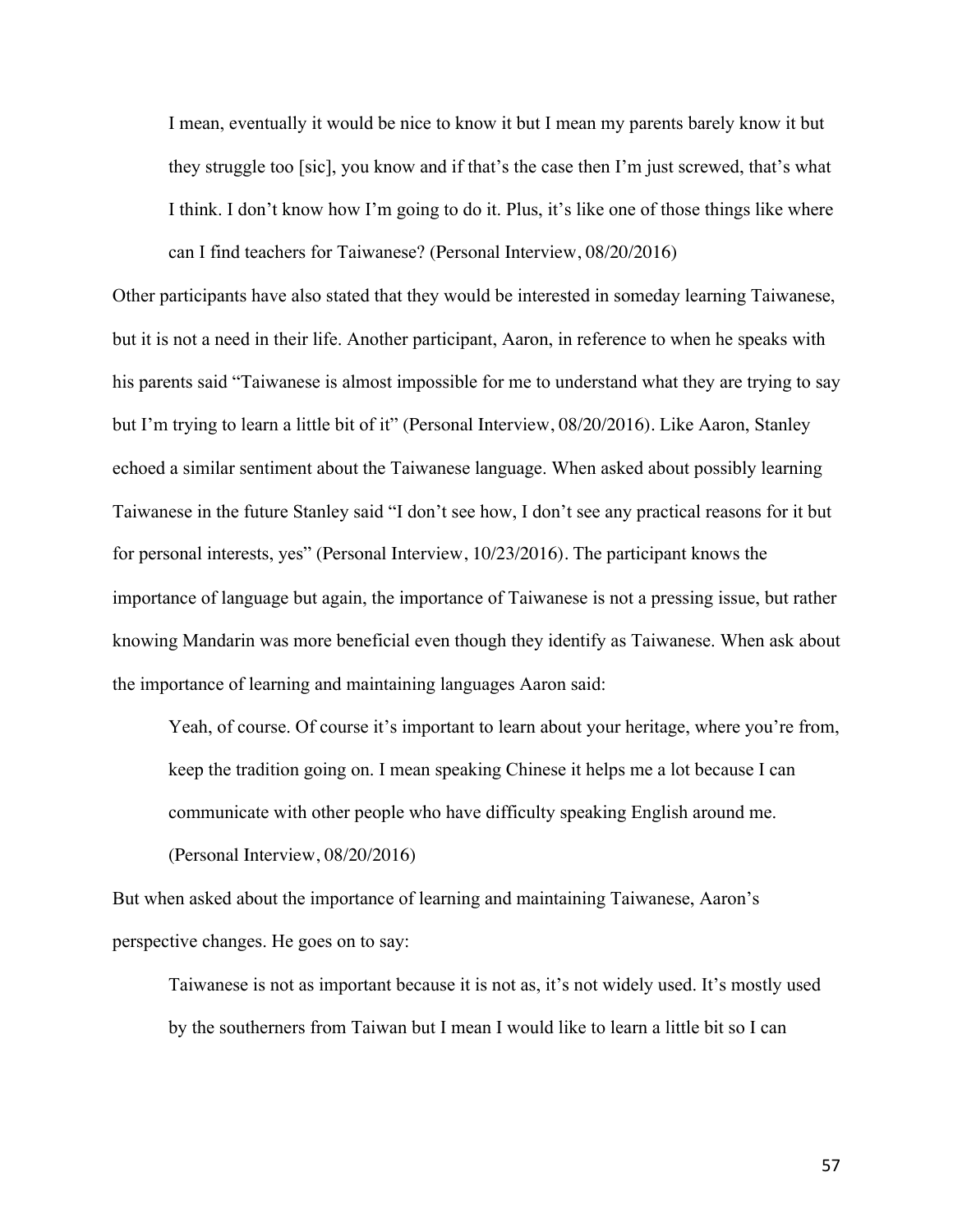understand sometimes what's going on because that's what my dad speaks most of the time. (Personal Interview, 08/20/2016)

It is also associated with the Taiwan's physical demography. Daniel, who prefers to use English and Japanese during his time in Taiwan, also knows Taiwanese and learned it from his father's family. When asked about his use of Taiwanese he said "not that much, unless I am in Southern Taiwan. That would be where Taiwanese is more of a dominant language as supposed to Mandarin. That would be where I would use but only really in this situation" (Personal Interview, 10/07/2016). The Taiwanese language is associated with rural or low-class Taiwanese people or only spoken by people living in southern Taiwan, which Su (2008) points out in her study. Taiwanese was associated with low class when I spoke with Stanley. In my conversation with him about learning Taiwanese he said a couple things, specifically saying:

I learned Taiwanese but that's from watching the TV shows that were in Taiwanese. And then also I guess some of the schools I went to were pretty were in a *pretty ghetto area* [emphasis added] so a lot of people there spoke Taiwanese, mostly . . . well obviously the teacher didn't, but the kids did. (Personal Interview, 10/23/2016)

In this conversation, "ghetto" is associated with speaking Taiwanese. It should be noted that many of the participants have stated that they did not have a firm grasp of Taiwanese, only on Mandarin, though many of them still identify as Taiwanese American. Many of the informants had mentioned that they had learned a hybrid of the two languages, with the Mandarin being the dominant language with Taiwanese words sprinkled in throughout their lexicon.

# **Taiwanese American Participants with KMT Parents or Grandparents**

Many of the participants did not know their family's migration history from China to Taiwan, which might indicate that those families' came to Taiwan before the KMT fled from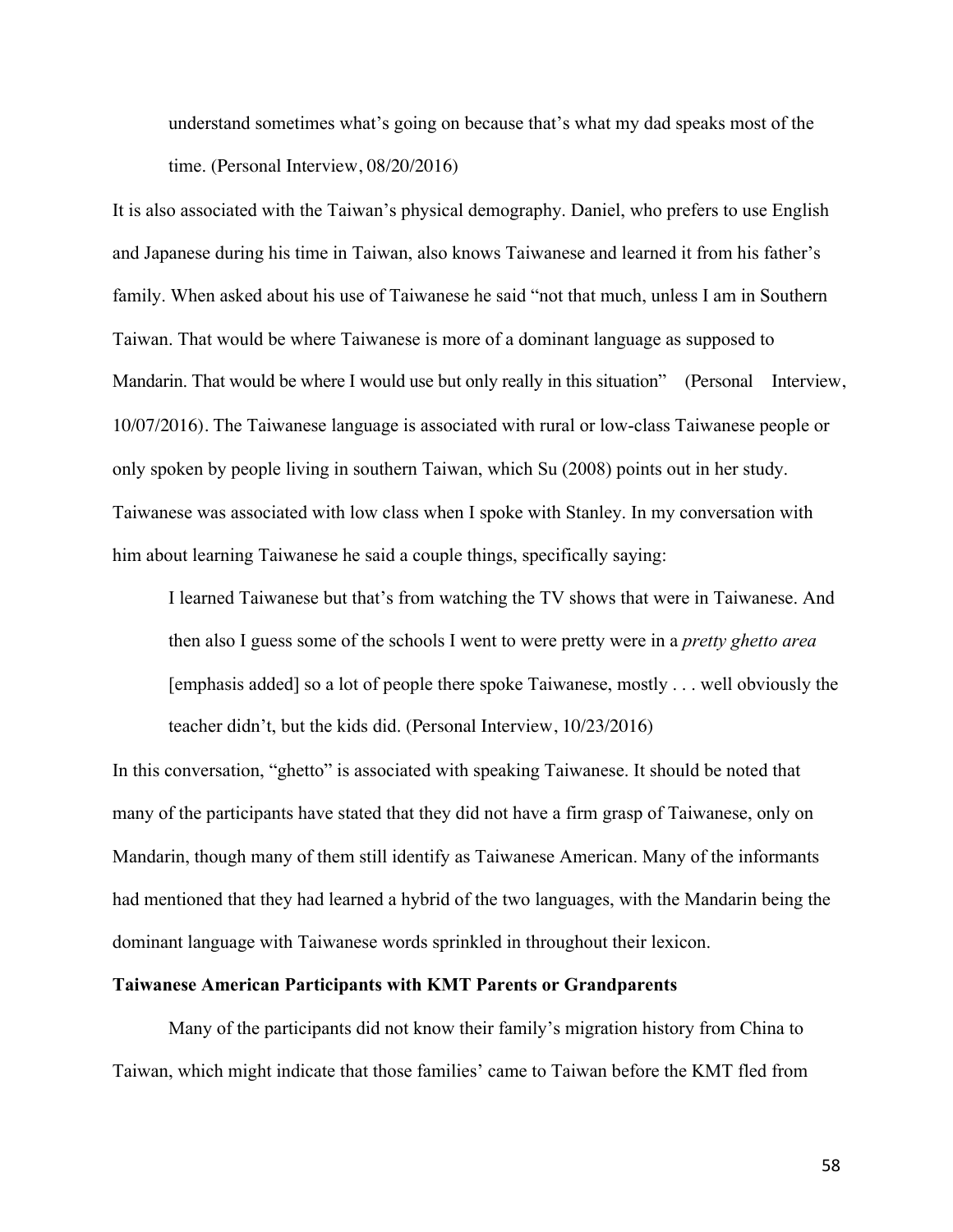China. There were a couple participants who knew part of their families' migration story from China to Taiwan. Those who did know the story all had parents or grandparents that married with the local population. Both of Stanley's grandfathers came to Taiwan with the KMT but both also married women and had kids with women born and raised in Taiwan. This is interesting since Stanley has stated that he is very pro-independence for Taiwan. Looking at intergenerational beliefs, the sense of reunification that his KMT grandfathers most likely had as nationalist did not translate into Stanley's life. A similar situation is present for Aaron. His maternal grandparents also fled to Taiwan when Mao came to power. Similar to Stanley's family, Aaron's mother, whom he did not say supported independence or not, married his father, a local Taiwan man. Again, in terms of intergenerational beliefs, the reunification beliefs that Aaron's grandparents may have had are not an important factor in Aaron's life, especially since he has also talked about international recognition for Taiwan. Daniel, who has one grandfather from China was ambiguous about his stance on unification and independence, more rather he supported what the Taiwanese people wanted as long as there was more consistency saying:

I would go with the one that set up a really clear plan, so I mean that has to be something that the people decide, I mean the Taiwanese people, they decide it. If they decided to have this unification, then it will happen and if it sets a really clear rule then I could support that. And then if they decided to do independence then I would support that as well as they have that clear plan, but then if every four years they are doing this independence thing and then the other four years they are tearing down what the other did,

then there is no way, for me, to invest my time in that. (Personal Interview, 10/07/2016) Daniel's perspective is an interesting one as he isn't outwardly vocal about a side, but rather supports the opinions of Taiwanese citizens, as long as they form a consistent long term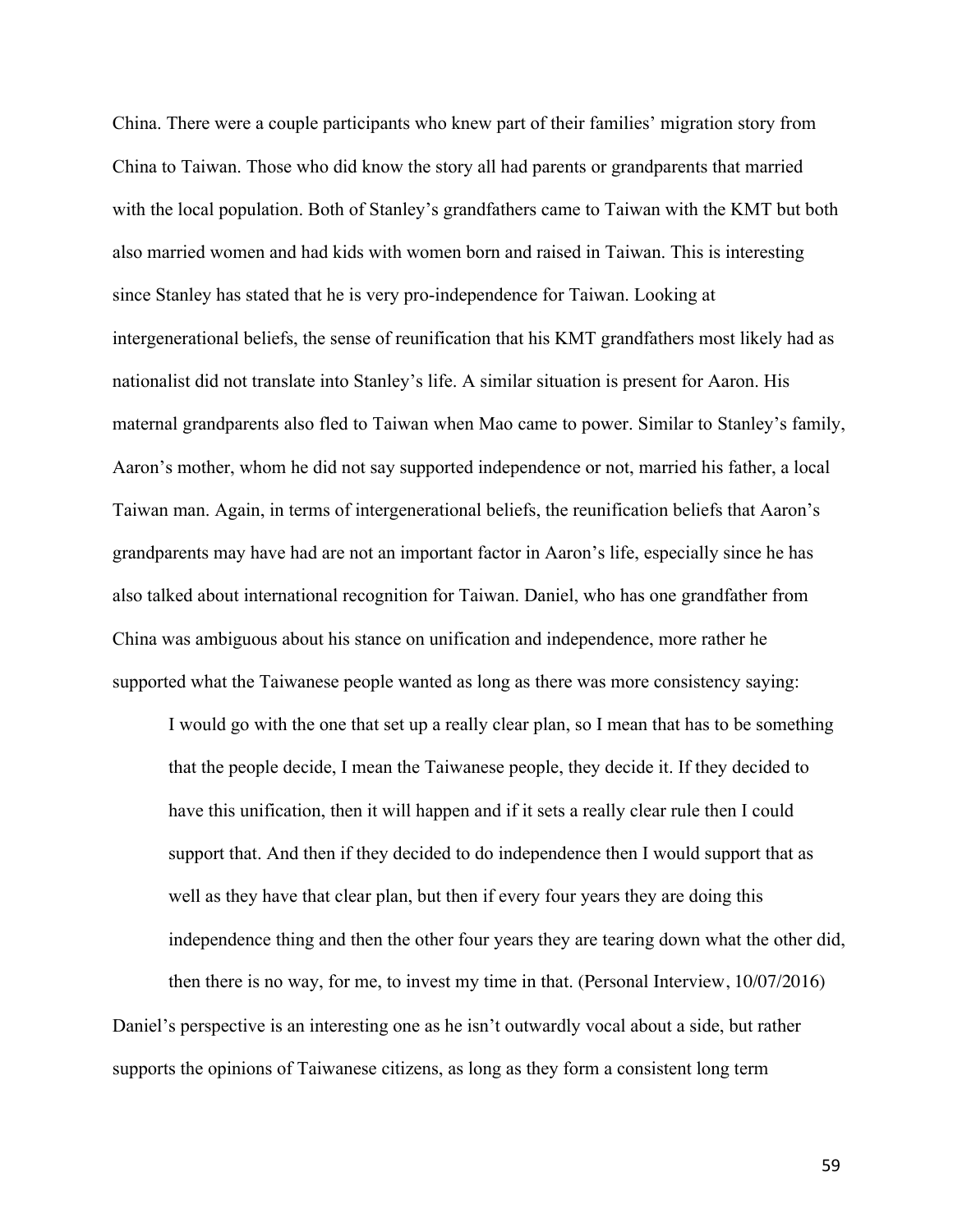consensus. This would be an interesting topic to study in Taiwan and in Taiwanese Americans. Unfortunately, Aaron, Stanley, and Daniel were the only participants who had family who came to Taiwan as post-1949 Mainlanders so it is difficult to further explore the thoughts of the KMT descendants. The variation between KMT and Taiwanese Hokkien migration history challenges the idea that Taiwan and China have a common history and culture seeing that Taiwan had been under Japanese control, where a Japanese identity was enforced for half a century. Taiwan did not really embody Chinese nationalism until the KMT came and implemented a stringent form of Sinification. Taiwan had hardly been a part of China when the KMT arrived.

#### **Taiwanese Americans and embedded relationships with Japan**

Japanese colonization and its imprint on Taiwanese people is also relevant in my discussions with some of those that I interviewed. Reiterating the importance of education in the post-marital law era it is important to mention that "The young generation in Taiwan has departed from the set pattern of the Party and state education in the past and raised the atmosphere to appreciate and learn from neighboring countries" (Zhang, 2009, p. 45). As mentioned, all of the participants had learned Mandarin Chinese at some point in their lives. It's important to note that Japanese language and culture is connected to several participants in a contemporary fashion. Though many of the participants never mentioned Japanese colonization directly, and have spent large portions of their lives in the U.S., several have taken it upon themselves to learn Japanese, partake in Japanese cultural events, and/or travel to Japan. This might exemplify an interest in their embedded colonial past, an important aspect in one's identity. When asked about possibly living abroad Aaron specifically said he would live in Japan. When asked why he wanted to live in Japan he said,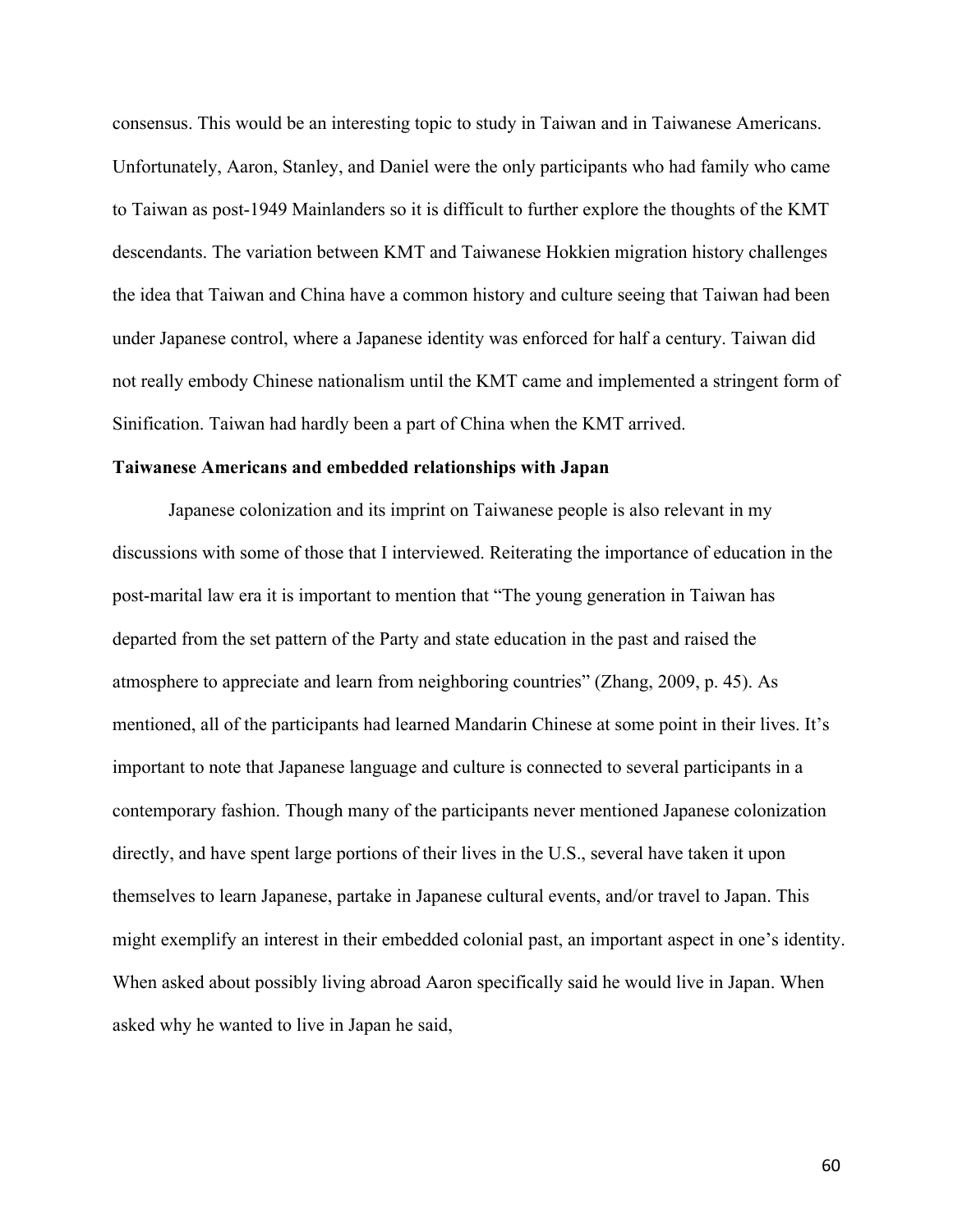Because I've taken four years of Japanese in high school and I really like Japan in general. I'm also taking Japanese again right now this semester, learning new stuff. But I find the culture really interesting and… Yeah it's probably another place that I would want to live in Asia if anything. (Personal Interview, 08/20/2016)

Others have taken Japanese language and culture, have been to Japan, or have done both. Anne had also mentioned that she had been to Japan twice in her lifetime, once on a tour with family from Taiwan and another trip that she went on directly out of the U.S. She had also mentioned that she felt unmotivated to learn Chinese and instead expressed interest in Japanese later in her life. In her words she said:

I had a hard time keeping up in Chinese School, especially towards the end, towards sixth grade. I don't know. I didn't feel motivated I guess so I didn't go anymore. I'm not exactly sure but it was just really hard for me to remember all of the characters and I still speak fluently, conversationally, but now I can't really read or write . . . I ended up taking

Japanese for my language classes in high school. (Personal Interview, 09/22/2016) Stanley also mentioned that he had been to Japan with family for vacations. Stanley also stated that he and his family had been to Japan and had travelled extensively as a kid. When talking about his travels he said "I guess we use to go everywhere like for example, Japan. Taiwanese people *love* [emphasis added] going to Japan, it's like a vacation, get on a plane, two hours and you are there. So we use to go to Japan, Okinawa, Sapporo" (Personal Interview, 10/23/2016) among other places that he had been to. He also brings up the unique Sino-Japanese identity that has manifested in Taiwan. When ask about how he would describe Taiwan to people who know nothing about the country, he said: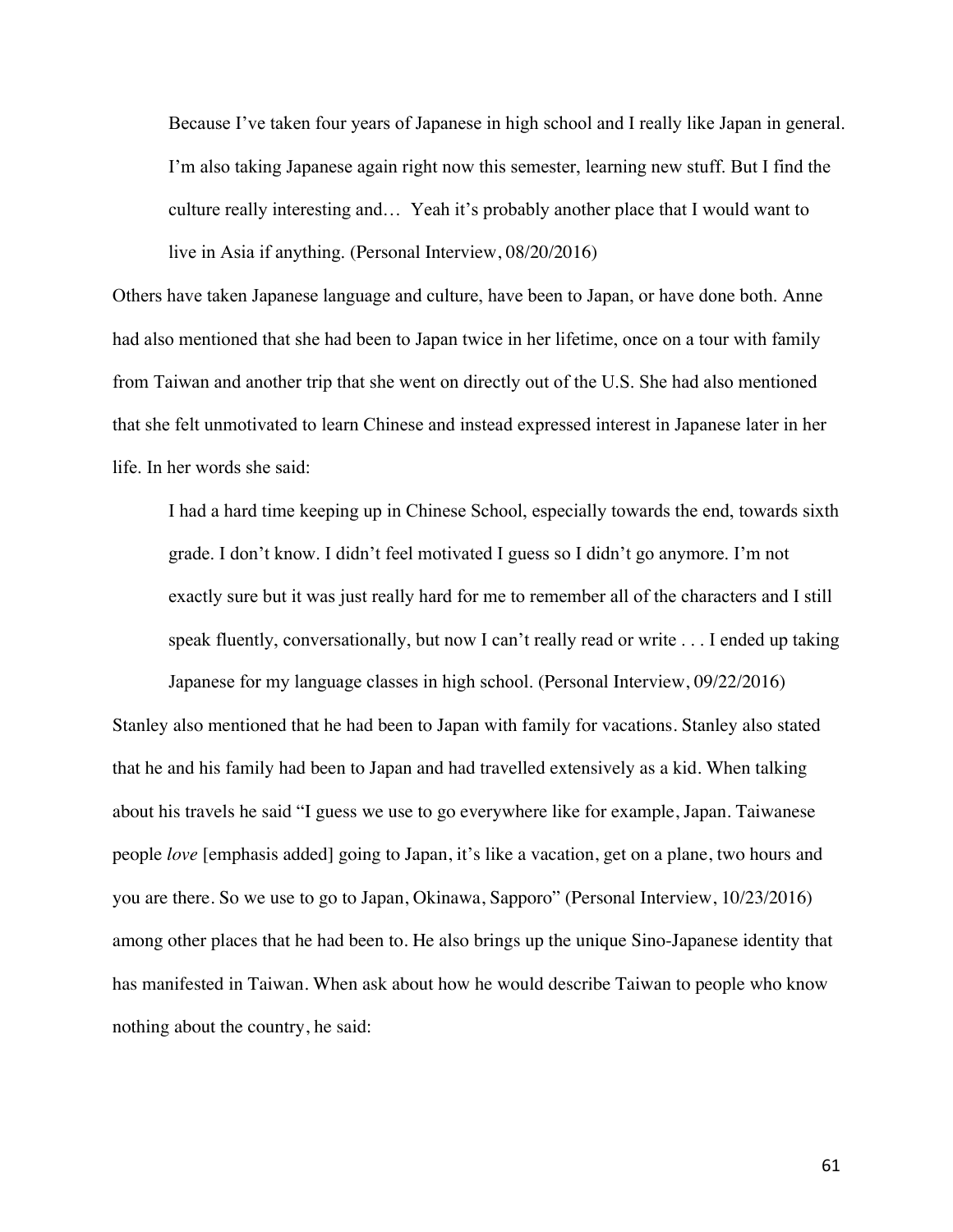I've always described to people who didn't understand who Taiwan was as a lovechild between China and Japan. We have taken obviously the history, the customs, we preserve the Chinese customs better than China itself . . . And we also were able to benefit from a lot of infrastructure investment from Japan. I'm sure that, I mean I'm not that familiar, I guess I'm decently familiar with my history because I care about it . . . but from what I understand they invested a lot of infrastructure and a lot of cultural norms and educations. They invested a lot in the country so in a lot of ways we are similar to Japan and in a lot of ways we are similar to China. I would like to think of us as a pretty cool blend between the two. (Personal Interview, 10/23/2016)

Stanley, who had spent a large portion of his life in Taiwan, reminds us of the importance of education in Taiwan and the need to explore Taiwan's history, how the island benefited educationally from the Japanese, and how there is a definite blend in Sino-Japanese culture in Taiwan. His view also aligns with Leo T.S. Ching's (2003) work as there is some remnants of Japanization in Taiwan and that the indigenization of Taiwanese people incorporates both Chinese and Japanese aspects. The most interesting case of Japanese identity in the participants was in Daniel, who spoke of his grandmother's fluency of the Japanese language and how she was keen on teaching him Japanese as he grew-up. In talking about his family history, he knew that his maternal grandfather was from China, his maternal grandmother was Aboriginal Taiwanese, his paternal grandfather was a  $16<sup>th</sup>$  or  $17<sup>th</sup>$  generation Taiwanese, but was unsure of his maternal grandmother's identity on whether she was Japanese or Taiwanese. In describing his grandmother, he said:

I don't really know about my grandma. She seems to be a Taiwanese but at the same time some of like her, like the name for example, seems to have some sign of that she might be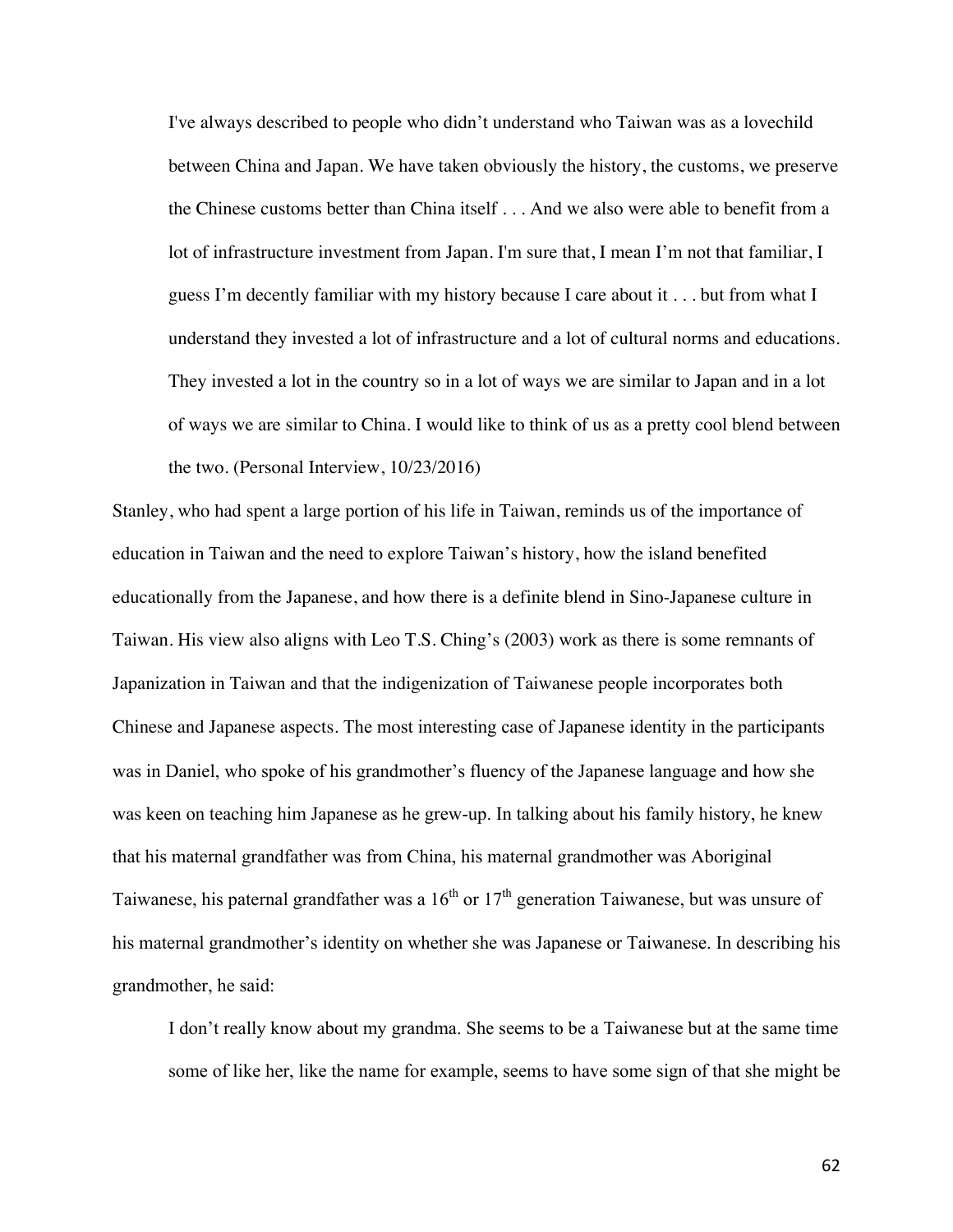a Japanese or something, but I don't know. They don't never talk about that; you know that was in that era. So I would assume like Taiwanese, let's leave it at that. (Personal Interview, 10/07/2016).

When he talked about learning Japanese in the first place he pointed out his grandmother's effort in teaching him the language saying:

my grandma started like giving me some Japanese language books and stuff, trying to get me to know the language or whatever and I didn't really pick up that really fast at all since you know she didn't really even use that but was giving me the instruction books like for the what they would call the beginner level material. So that kind of started my interest in Japanese from a really early age. (Personal Interview, 10/07/2016)

Daniel also went on to talk about his exploration of Japanese as he got older. He eventually declared the language as his official second language in high school and had even considered living in Japan at some point in during his life:

by the time I turned senior I passed the Japanese, the first level test. So basically I was considered a competent Japanese speaker and at the same time back then I was think about going to Japan. First of all, for the exchange program and then I was also back then was [sic] already thinking about working over there instead of coming here and for me back then it was more like maybe I could stay in Japan for a while and eventually come back to the states for good. (Personal Interview, 10/07/2016)

Though the KMT worked rigorously to eradicate the Japanization that took place in Taiwan, it is obvious that Japan is an important part of Taiwanese identity, even in Taiwanese Americans as exhibited in Daniel's case. The Taiwanese-Japanese relationship is of strong interest for Taiwanese Americans, which is evident as multiple have talked about visiting Japan, learning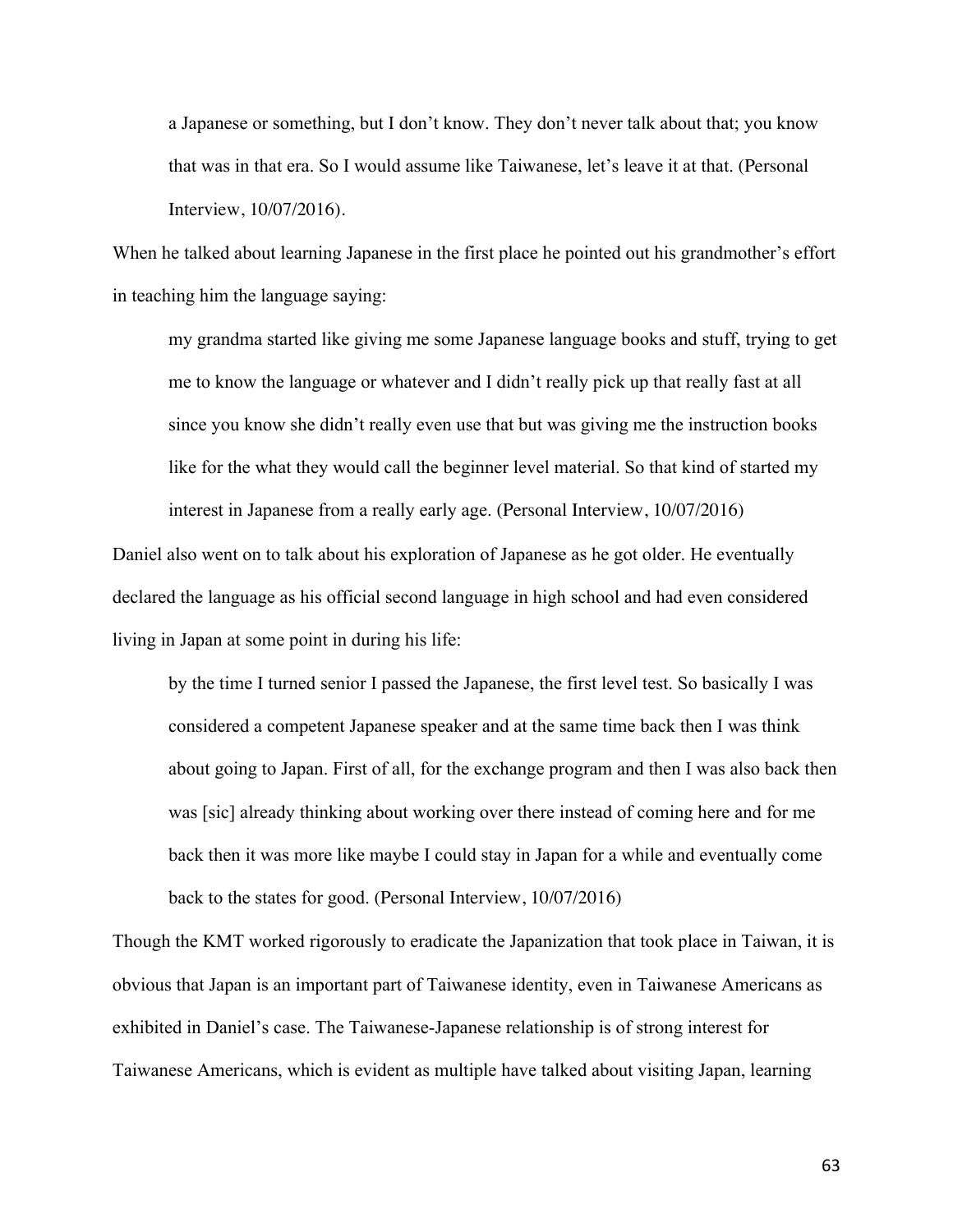Japanese language and culture, and possibly living in Japan. Much like those who live in Taiwan, this is a reminder that Taiwanese American identity still encompasses Sinification and Japanization.

### **Taiwanese Americans and Their Travels**

The participants also affirm that Taiwanese people are well travelled and are very aware of Taiwan's geopolitical situation, which echoes Copper's (2003) findings. Russell, Stanley, Anne, Valarie, Daniel, and Aaron had all talked about their past travels. Every participant has been to Taiwan at least once in their life and all of them still have family ties to the island, which often serves as their reason to visit. There are also multiple participants who have spent an extended (more than three months) amounts of time in Taiwan or were born there. When asked whether they would ever live in Taiwan, multiple had stated that they would someday be interested in doing so, along with living in other areas of the world. When asked about possibly living in Taiwan, Russell was enthusiastic about it and said:

Yes, I have  $\dots$  I know that I would be able to find a job there as an educator, most likely. I know it wouldn't take a great deal of education on my end . . . in combination with working, I would be able to see family that I haven't seen in a long time and experience something different, immerse myself in the language and culture for a longer period of time. (Personal Interview, 08/29/2016)

Russell was not the only who has entertained the idea of living in Taiwan. When asked about living in Taiwan in the future, Aaron said, "Yes and no. Right now I don't have Taiwanese Citizenship and I'd have to apply for a visa. You can't live there for more than 90 days, so yeah, I have considered living there" (Personal Interview, 08/20/2016). Emelia, who lived in Taiwan for a year as a child and has dual U.S. and Taiwanese citizenship, also expressed interest in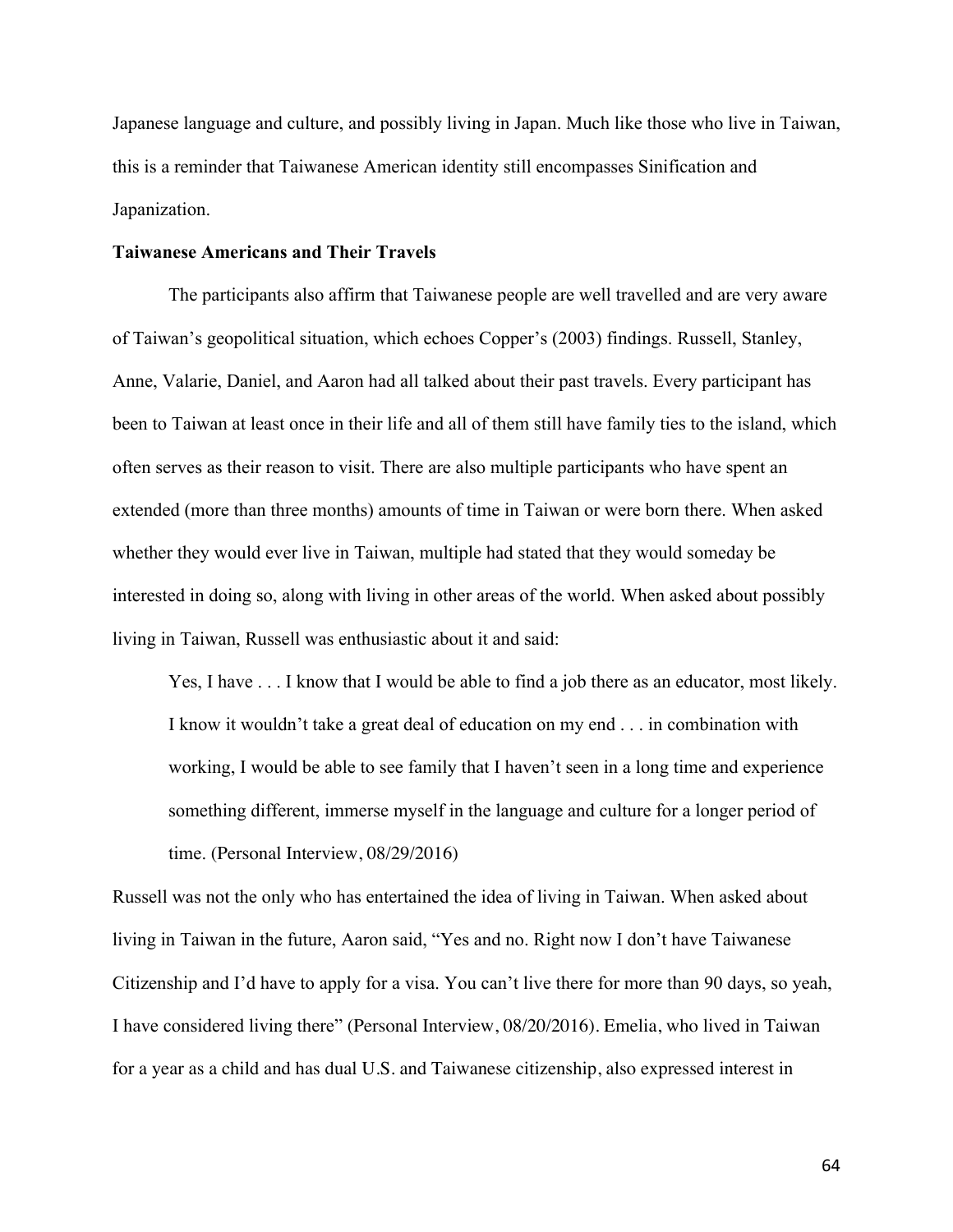living in Taiwan. In her explanation she said, "I kind of want to live there just for a little while just because my dad did and my mom did and I think it would be important for me to go live there" (Personal Interview, 09/19/2016). As per Model (2015), going back to Taiwan for an extended amount of time in their lives affirms for the participants the notion that many Taiwanese eventually go back to Taiwan sometime during their professional career or at retirement. Though Model's study was conducted on Taiwanese born individuals in America, it is similar for Taiwanese Americans as multiple participants expressed interest in returning for more than a vacation.

#### **Taiwanese Americans on Taiwan's International Participation**

Informants also brought up the issue of Taiwan's participation on the world stage and having to compromise Taiwan's name in order to participate in events such as the Olympics. Venting their frustrations, some called the situation "really dumb", "malarkey", and feeling "offended." When talking about international recognition, Emilia said, "I wish it were just more recognized universally as its own place, as its own country instead of like the Olympics with like Chinese Taipei" (Personal Interview, 09/19/2016). For her, it seems like the name Chinese Taipei continues to serve as a reminder of the lack of recognition Taiwan has. Aaron, who called the situation "really dumb" stated various times his displeasures with the Chinese Taipei name and how there is a desire to be properly recognized by the international sports community. Aaron would go on to say:

some of the things in Taiwan like the sports teams called Chinese Taipei. . . I just find that really dumb. We are just called Taiwan. I just refer to us as Taiwan. . . I don't think we should be called Chinese Taipei. . . I think we should just be called Taiwan. It doesn't make sense why we are called that other than because we had some agreement with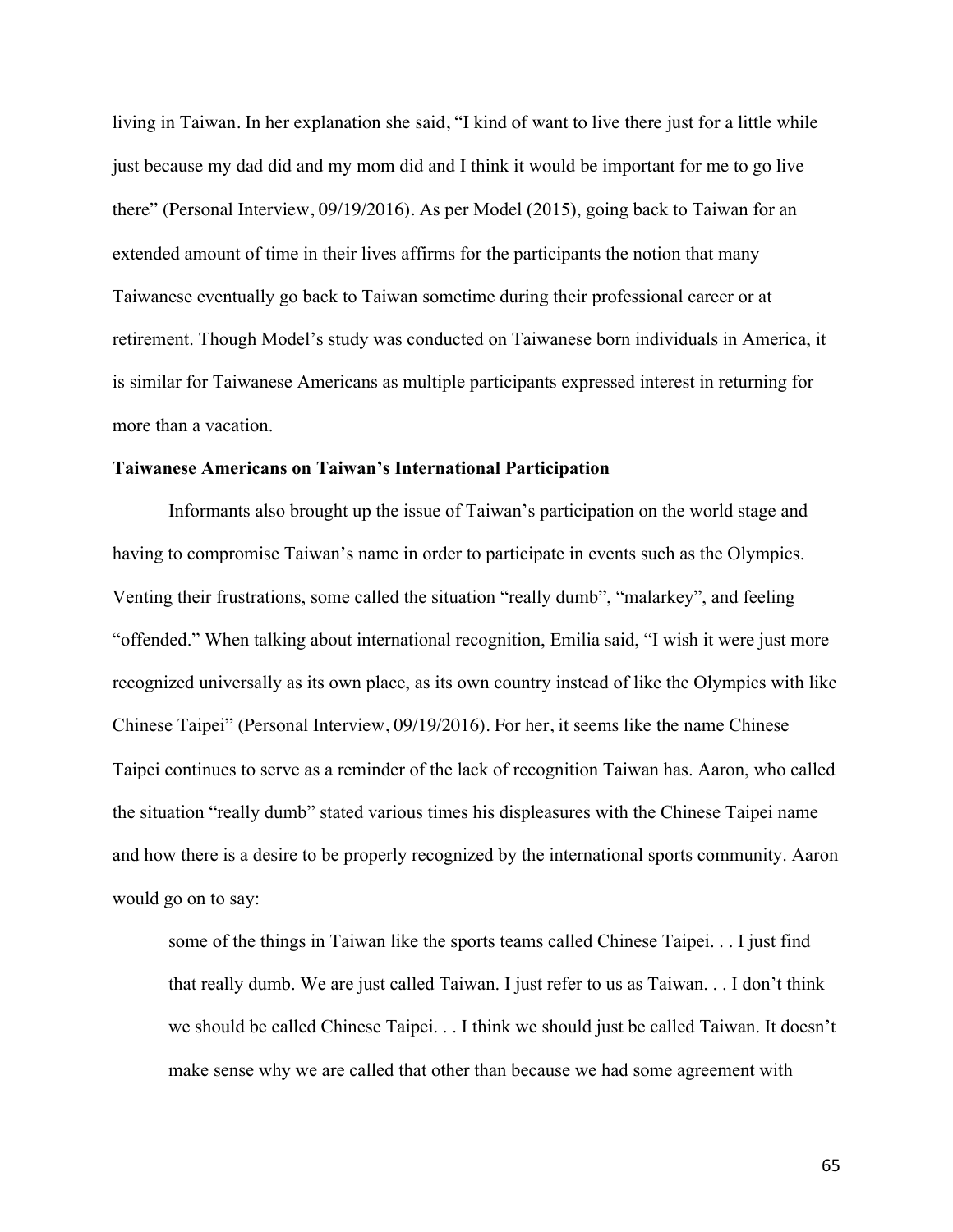China a long time ago about naming our sports teams Chinese Taipei representing as Chinese Taipei. (Personal Interview, 08/20/2016)

When asked about Taiwan's position in the world, Aaron said "I think being part of the U.N. is our next step that we need to take, or the government needs to push forward for it" (Personal Interview, 08/20/2016) which continues the theme for international recognition and participation. Often times participants had also mentioned how they would like to see more recognition for Taiwan. Stanley was the most outwardly vocal participant on the subject. He sounded angered by the subject and thought the Chinese Taipei name was not helpful for Taiwan's international status. During our conversation about Taiwan's international status he was saying:

I want to see countries acknowledging you know Taiwan instead of like Chinese Taipei, you know like the f\*cking Olympics like what the f\*ck is that bullsh\*t? So you know, not Chinese Taipei. Taiwan, the name is Taiwan. You got to make sure all the other countries get that correctly instead of succumbing to the pressure of China. (Personal Interview, 10/23/2016)

The continual use of expletives clearly demonstrates the frustration with the lack of recognition that Taiwan receives. Stanley, like the others, believes that the Taiwanese team should be allowed to compete under the name, Taiwan. This coincides with the development of Taiwanese identity and the disdain associated with the Chinese Taipei name placed upon the nations Olympic team and how Taiwanese identity is a main prohibitory factor in the acceptance of the Olympic name (Xu, 2006).

# **Taiwanese Americans on Independence and Identity**

All of the participants are aware of Taiwan's international political status and the issue of formal independence. Regardless of China's claims, several participants believe Taiwan is an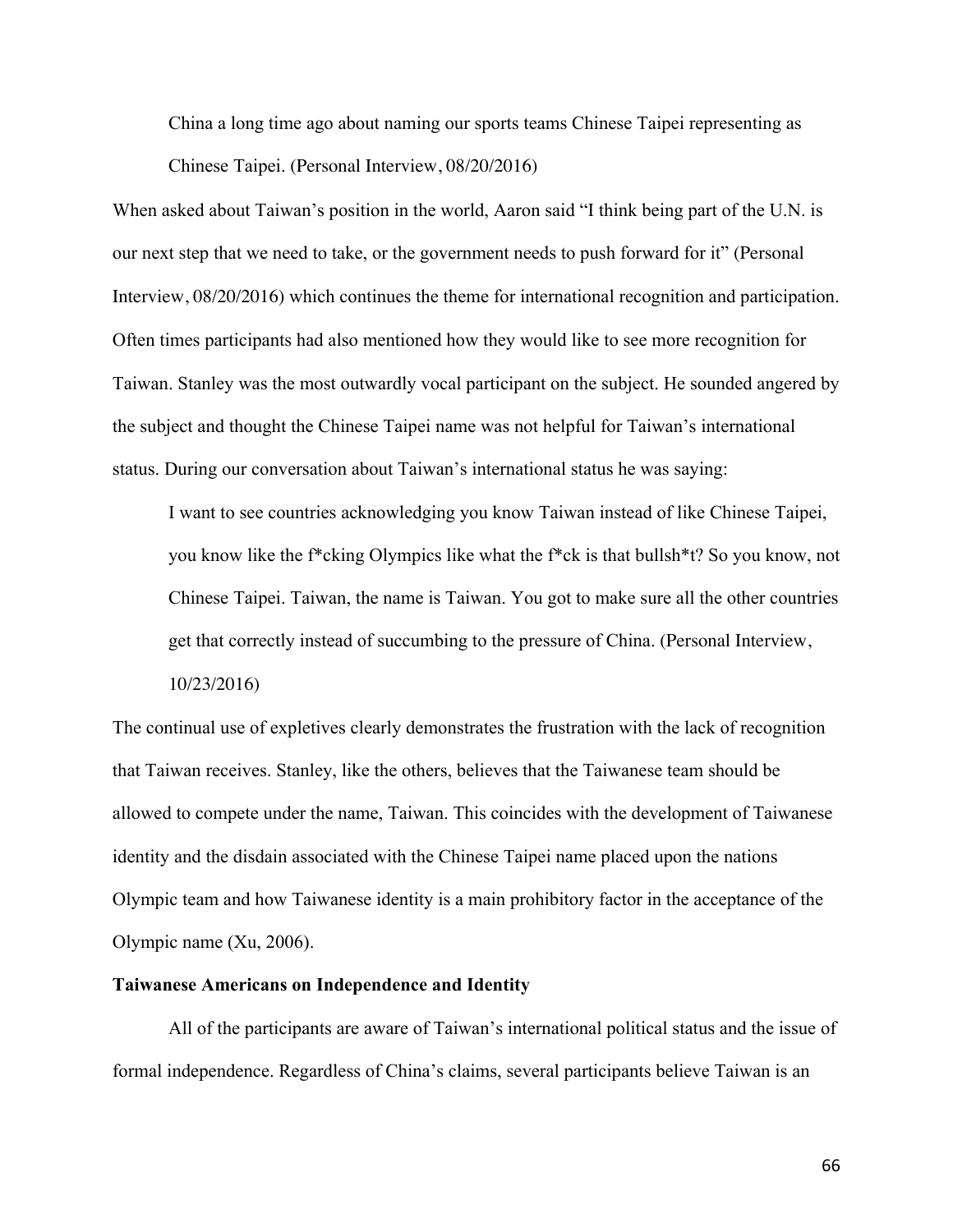independent country and recognize that there are differences between the two nation-states. They also spoke about China's imposition on Taiwan and how they viewed Taiwan as different from China. When asked if she thought Taiwan was an independent country, Anne said yes and followed up saying "I feel like . . . for those of us who think that Taiwan is its own independent country I guess there's more of like a *pride* (emphasis added) in the fact" (Personal Interview, 09/22/2016). Emilia was also vocal on her thoughts about China and Taiwan, she too viewed Taiwan as different from China and wished Taiwan got the recognition that it deserves. Tired of having people placing Chinese identity on her, she said:

With people just assuming that I'm Chinese and then when I tell someone I'm Taiwanese sometimes they are like 'oh that's like pretty much the same.' I wish it weren't like that. I wish it was recognized as a whole different thing . . . like they have their own government, they have their own culture, they have their own history, I think China's view of Taiwan being their own is just not, I don't really view it as being accurate because Taiwan has their own language too, like they have kind of their own everything so I think being Taiwanese is completely different from being Chinese. (Personal Interview, 09/19/2016)

Similarly, James also has to correct people when encountering the generalized Chinese identity that is often placed on Taiwanese Americans. When asked about what he tells others, he says: I will correct them and say that I am Taiwanese because I do see that there is a difference, I recognize the difference between the two and I feel like it is an opportunity to educate people on kind of the politics and the cultural differences between the two. (Personal

Interview, 07/09/2016)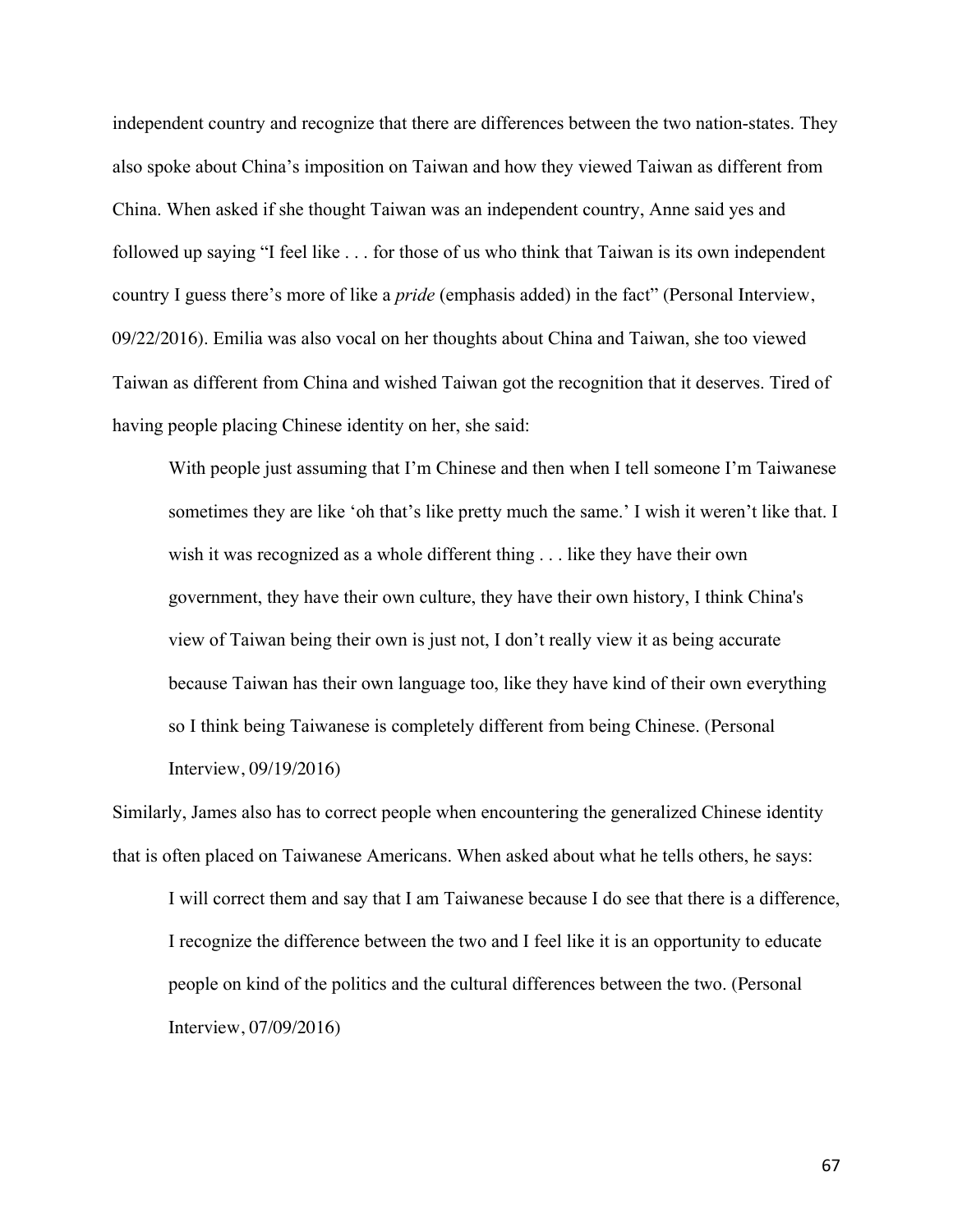Samuel also made a similar statement about the differences between China and Taiwan, mainly pointing to the differences in governance, economics, and cultures. When asked about what he thought was different between China and Taiwan he said:

Taiwanese people are a lot more peaceful, they have a democratic government, and they vote and they have very good relations with the US. . . China, I mean they claim to be like getting to democracy but I mean people that are from there would know that it's not that close. I would say politics, the economy, and even the peoples and the cultures are very different. (Personal Interview, 08/05/2016)

Identity was a topic for a couple of the participants, specifically mentioning the problem they've faced in terms of identity. Russell, who had travelled to China to study Chinese language and culture, specifically recalls issues pertaining to his identity. In talking about obtaining his visa to go to China he recalls being told not to mention that he was Taiwanese and described the statement as a horrible feeling. In response to how he felt about being told not to state that he was Taiwanese he said:

it was odd because it is an identity that you can't hide from people, if you say, say you are a citizen of the U.S., being this (refereeing to his racial composition), that you see like you can't easily hide it from other people. Whereas if you were to hypothetically go somewhere like China and have people that *look relatively similar to you on a superficial standpoint* [emphasis added] you can somewhat blend in. (Personal Interview, 08/29/2016)

He knows that his racial profile makes him look like the others around him in China, but he knows that his physical features are not the only traits that define him or his identity. Though he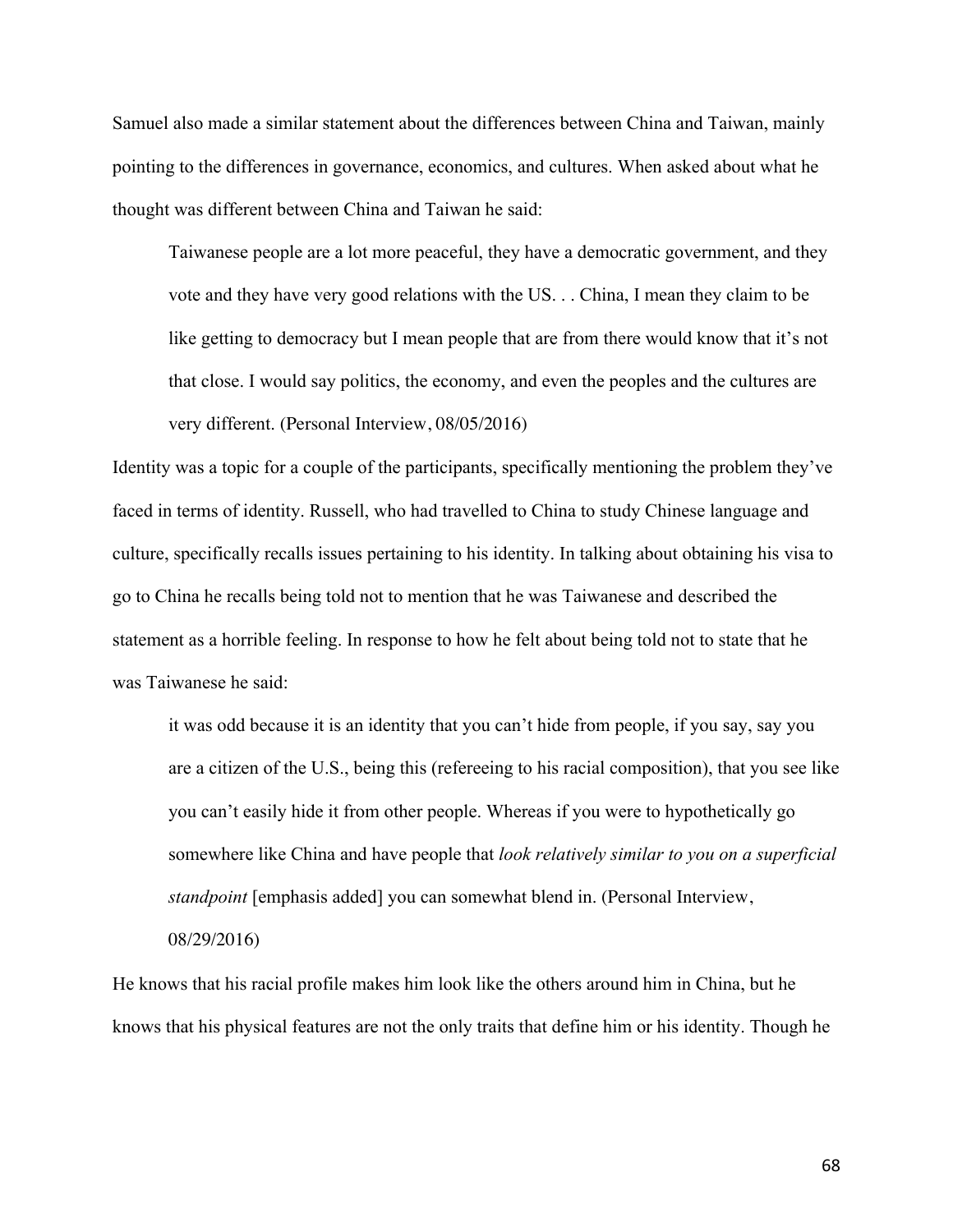knows the difference, he still had to deal with this identity issue in China. Russell continues to talk about his identity in China and expands by saying:

Aside from the superficial standpoint having one of the only things other than size that like make me different from a lot of these people would be family lineage and *my connection* [emphasis added] to Taiwan and having that part of your identity that you claimed and still claim even in areas where you immediately stand out, it's like being stripped of a title, it's like *being stripped of a part of who you are* [emphasis added] when you can't tell people I come from here or my family is here. (Personal Interview, 08/29/2016)

It is obvious in his response that he is uncomfortable with having to deny his identity and Taiwan's relationship with China. He also believes that identity goes beyond how one looks like compared to another, but is much deeper in terms of the identity he gets to claim. He goes further by questioning the Cross-Strait relationship by saying "what good has China served Taiwan aside from trade and the occasional person who runs from China?" clearly displaying discontent with how China views Taiwan. Stanley was also explicit about his opinion on Taiwanese identity and China's stance on Taiwan. When ask about the subject he said:

I feel like the country is underrepresented and we suffer a huge identity crisis . . . I believe that the Taiwanese people deserve to have their identity solidified and not have other people claim them as theirs. I would compare that to how we don't call the United States England just because most of the people speak English and come from there . . . I guess we left to start our own country, to make our own life and we don't want to have too much to do with where we came from. We came here, we have our own ideas, let us do our own thing. Don't claim us as part of you when we are very much different.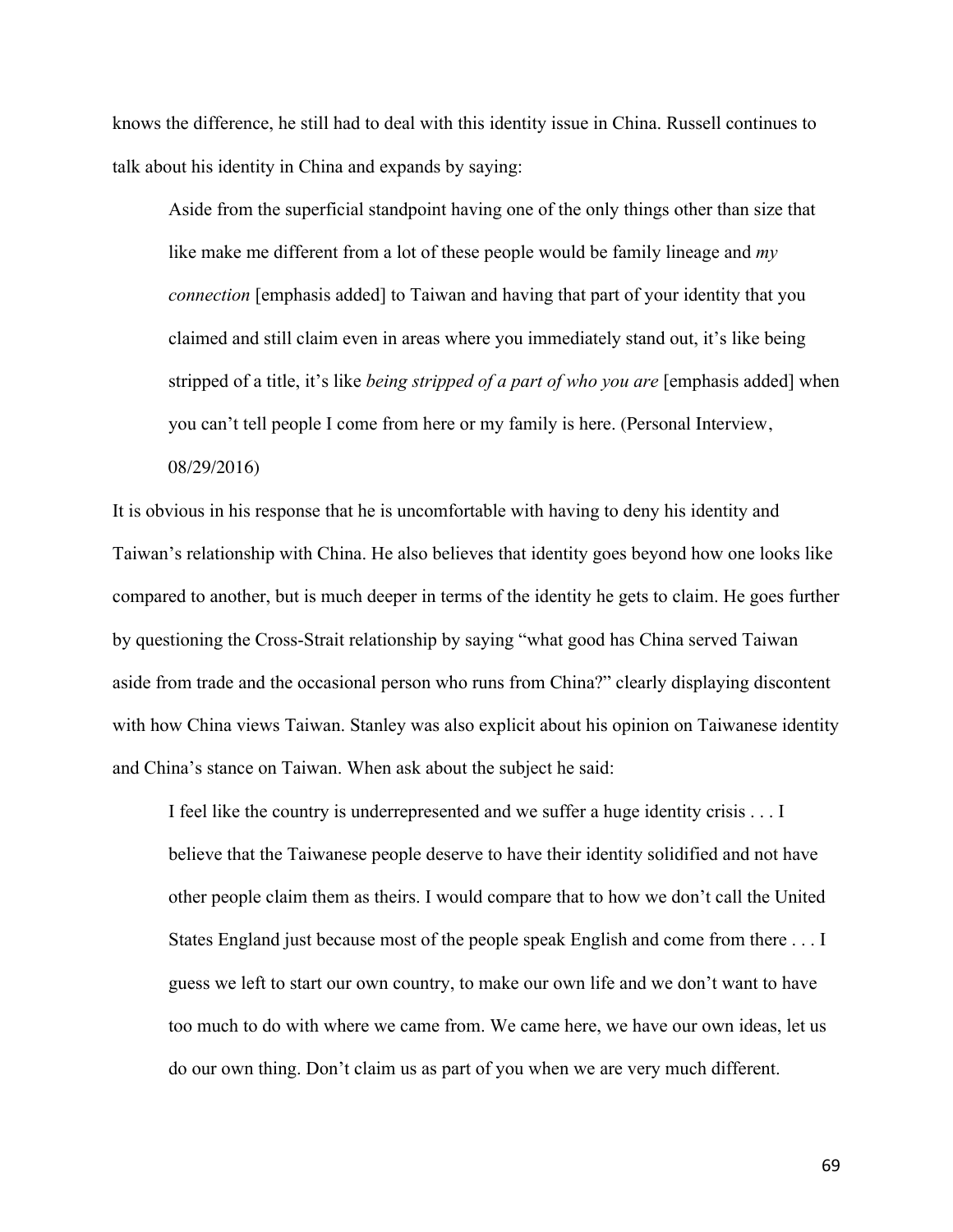Anyone that's been to both places, both China and Taiwan, would be able to tell you that they are very, very different. (Personal Interview, 10/23/2016)

Opinions on identity and differences between China and Taiwan, whether it be cultural, economic, or political, continue to be factors in distinguishing themselves from China and identifying as Taiwanese. For Taiwanese Americans, there is a problem with the recognition of their identity that coincides with Taiwan's international political status. Without formal recognition, particularly by the U.N., Taiwanese Americans continue to suffer from the same identity crisis that Taiwan itself suffers. The issue of identity will continue to be present and serves as an important reason in conducting research on differentiating factors for Taiwan and Taiwanese Americans.

#### **Quick Analysis of Taiwanese Identity Poll Data**

Though it was not collected out of participants, poll data is also reflective of the developing opinions on Taiwan's status. No polls currently exist that targets Taiwanese Americans that look into their thoughts on Taiwan's status with China, therefore information on the subject is taken from those living in Taiwan. In supporting the opinions of the participating Taiwanese Americans and their thoughts on future calls for independence and personal identification, poll data indicates a rise in support of future independence in Taiwan and a rise in those calling themselves Taiwanese. It should be noted that Taiwanese people, according to an annual poll conducted by the National Cheng Chi University in Taiwan, are steadily moving towards maintaining the status quo while favoring formal independence for their state at a later time with 19 percent of those who were polled vying for this option in 2016, two times larger than 1996, when the first democratic elections took place in Taiwan. The inverse has occurred in those who wish to maintain the status quo while favoring unification with China at a later date.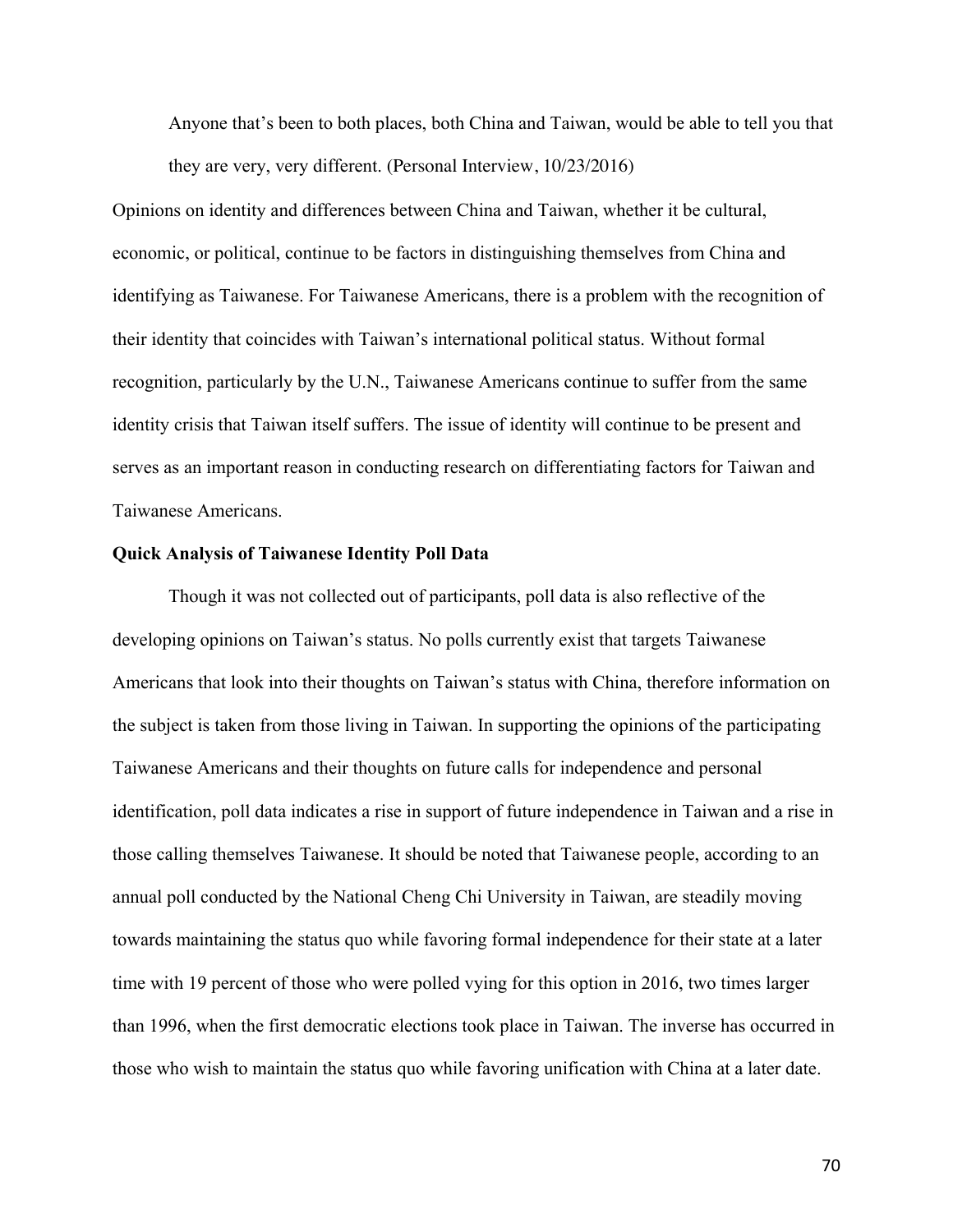Of those polled in 2016, only 8 percent responded in favor of maintaining the status quo while favoring unification with China later, down from 19.5 percent that favored this option in 1996. In another poll conducted by the same university, since 1996 there has been a rise in those who identify as Taiwanese and a drop in those who identify as Chinese or both Chinese and Taiwanese. Political opinion along with thoughts on Taiwanese independence amongst different generations becomes even more interesting as those living during the White Terror (1949-1987) get older, with half of Taiwan's current population were born during this era (Census.gov).

#### **Chapter Four: Conclusion and Discussion**

The future of Taiwan will continue to be an interesting topic to broach as a majority of the islands inhabitants remain wary about the future direction that their nation-state should go in. When combining the "maintain status quo, decide at later date" and "maintain status quo indefinitely" it makes up 59.6 percent of those polled (NCCU, 2016). Many of the participants also voice concerns about the future wellbeing of Taiwan and how they hope that independence will someday be achieved. Bound by history, politics, and economics in the U.S., Taiwanese Americans will continue to be an integral part for the fight for Taiwanese rights as they bridge the relationship with America and Taiwan. History, language, culture, and politics are all subjects that Taiwanese Americans use to distinguish themselves from the Chinese identity that is inadvertently placed on them.

The history of Taiwan and China and Taiwanese Americans and Chinese Americans vary to the point where they are not necessarily shared histories. Taiwan has been through the hand of Dutch and Japanese colonizers, swift Sinification by the KMT, and the development of a democratic government. China, on the other hand, went through their own revolutions, the fall of the Qing dynasty, the inception of the KMT, and the rise of communism, none of which Taiwan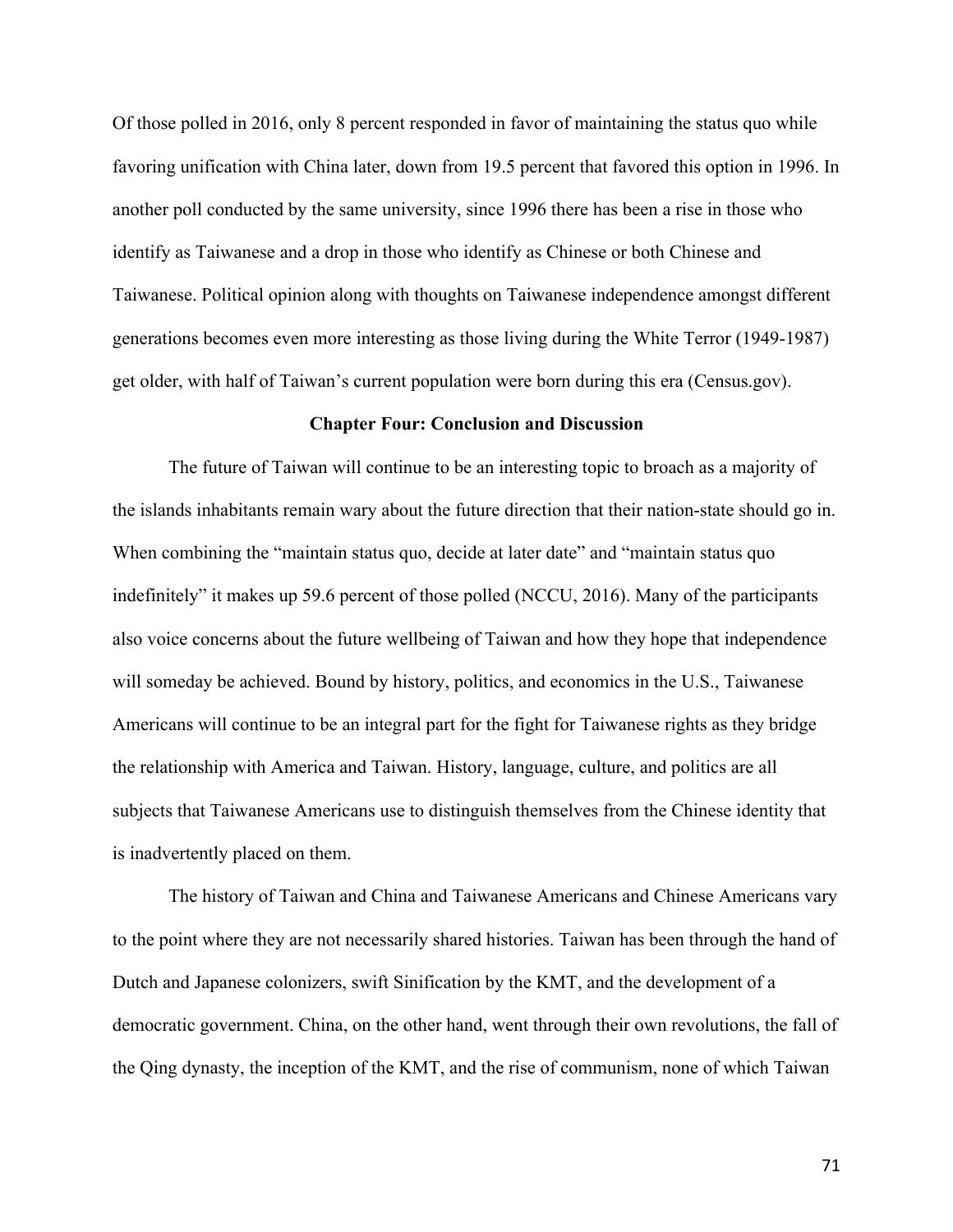was originally involved with. Though the KMT did eventually establish their control in Taiwan, it was not without losing mainland China and the eventual loss of international legitimacy. Taiwanese Americans came to the U.S. under political circumstance, unlike the economic narrative that many Chinese people came under in their search for Gold Mountain.

Taiwanese Americans hold a unique place in Taiwan's independence, democracy, and identity, while also hold a unique place in the space of America's history. They served as one of the driving forces for immigration reform in the U.S. and continues to make an impact on U.S. society, especially through their work in organization such as FAPA. The relationship between the U.S., Taiwan, and China will continue to be a sensitive issue for the foreseeable future, particularly since Taiwanese people recently elected a pro-independence leaning president, Tsai Ing-wen. The relationship will also grow to become more sensitive as the first generation prounification KMT members begin to die off and the second and third generation KMT get older. As China's government and economics becomes more powerful and Taiwanese people become more vocal, it will be compelling to see how Cross-Strait relationships will develop as both sides pursue their own agendas. It will also become even more important for Taiwanese Americans to maintain their identity as China continues to attempt to force its identity and ideas on Taiwan.

Several trends were evident in the thoughts of Taiwanese Americans. One of the most riveting were the opinions of those who are decedents of people who came to Taiwan with the KMT and their thoughts on independence. As mentioned before, there were only three participants who had relatives who came to Taiwan with the KMT, making the sample size small. From an intergenerational perspective, they are interesting because they do not hold onto the same pro-unification stance that their parents or grandparents had. Two out of the three support eventual independence for Taiwan, while the third was more concerned about the consistency of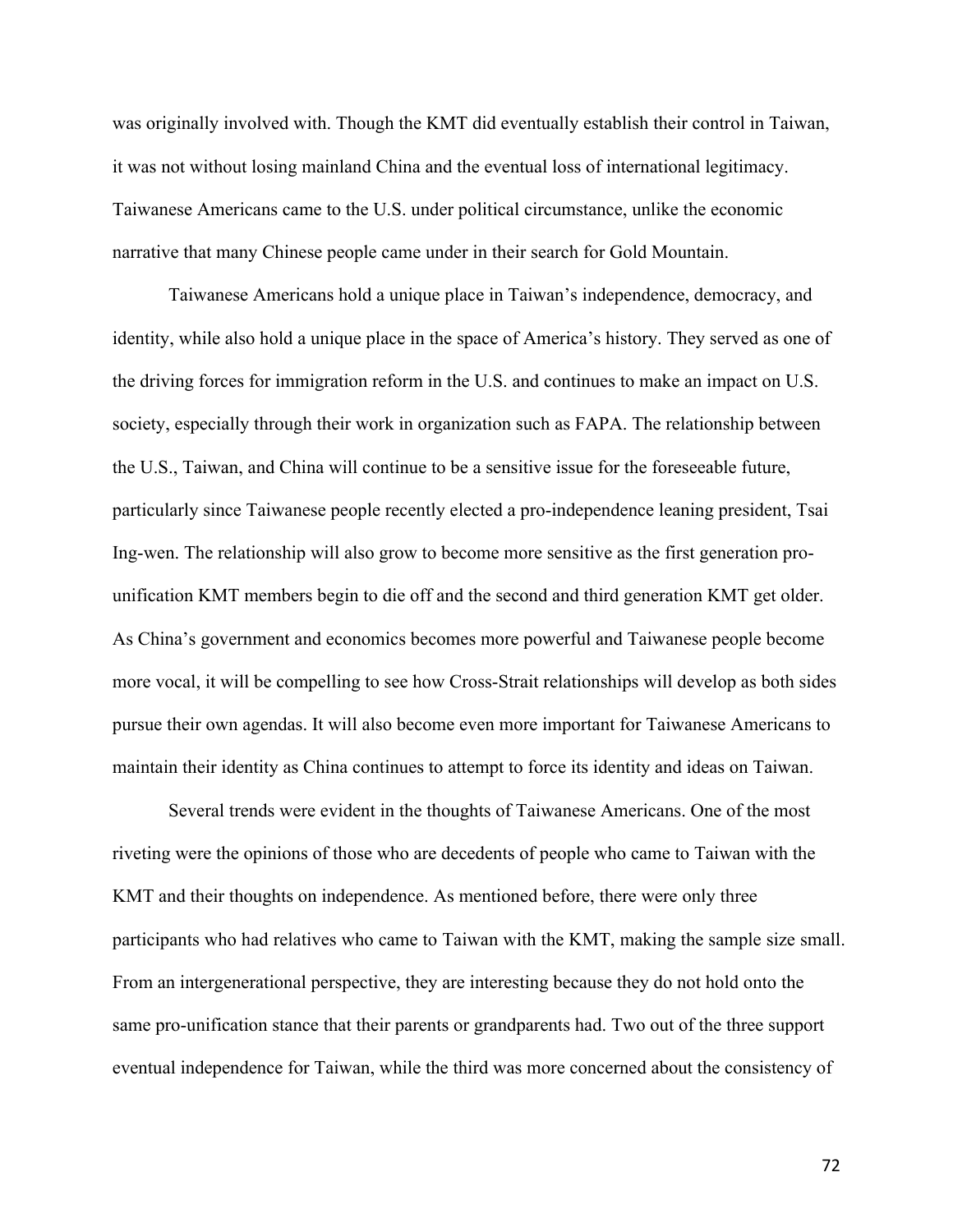Taiwan's political planning. It is an interesting observation as indigenization in Taiwan has taken root even though Japan and the KMT for a century enforced the identity that they wanted to see. The policies that the KMT implemented during their rule have had a lasting impact that is evident in Taiwan's society, but the colonization of Taiwan by Japan can also be found Taiwanese American identity.

Embracing Japanese culture, whether it is through education or travel, continues to be an important topic for a multitude of Taiwanese Americans and Taiwanese people all together. Taiwan's relationship with Japan also holds a unique place in Taiwan's history and development as Japan helped modernize Taiwan during the former empires rule and serves as a launching point for Taiwan's diaspora. It was the KMT that attempted to eradicate any traces of Japanese identity and sentiment, but since the end of martial law, many Taiwanese people have gone to explore this embedded identity. As a reminder, since 1990, the amount of Taiwanese people going to Japan for business or leisure has continued to increase. Many of the participants also talked about Japan, mentioning their travels there and their practice of Japanese language and culture. Some have talked about living there and working there, while others have talked about how their respective families would often visit Japan. Though most never directly mentioned Japanese colonization, it is evident that Japanese culture is imbedded in the identity of these Taiwanese Americans. At the expense of the native languages in Taiwan, the development and implementation of language policies were central to controlling identity in Taiwan's population for the Japanese empire and the KMT government in Taiwan.

Language continues to be an identifier for the different ethnic groups in Taiwan, but it does not necessarily find importance in Taiwanese Americans. Many of the participants knew Mandarin and saw Taiwanese as a language to be learned out of personal interest, not necessity.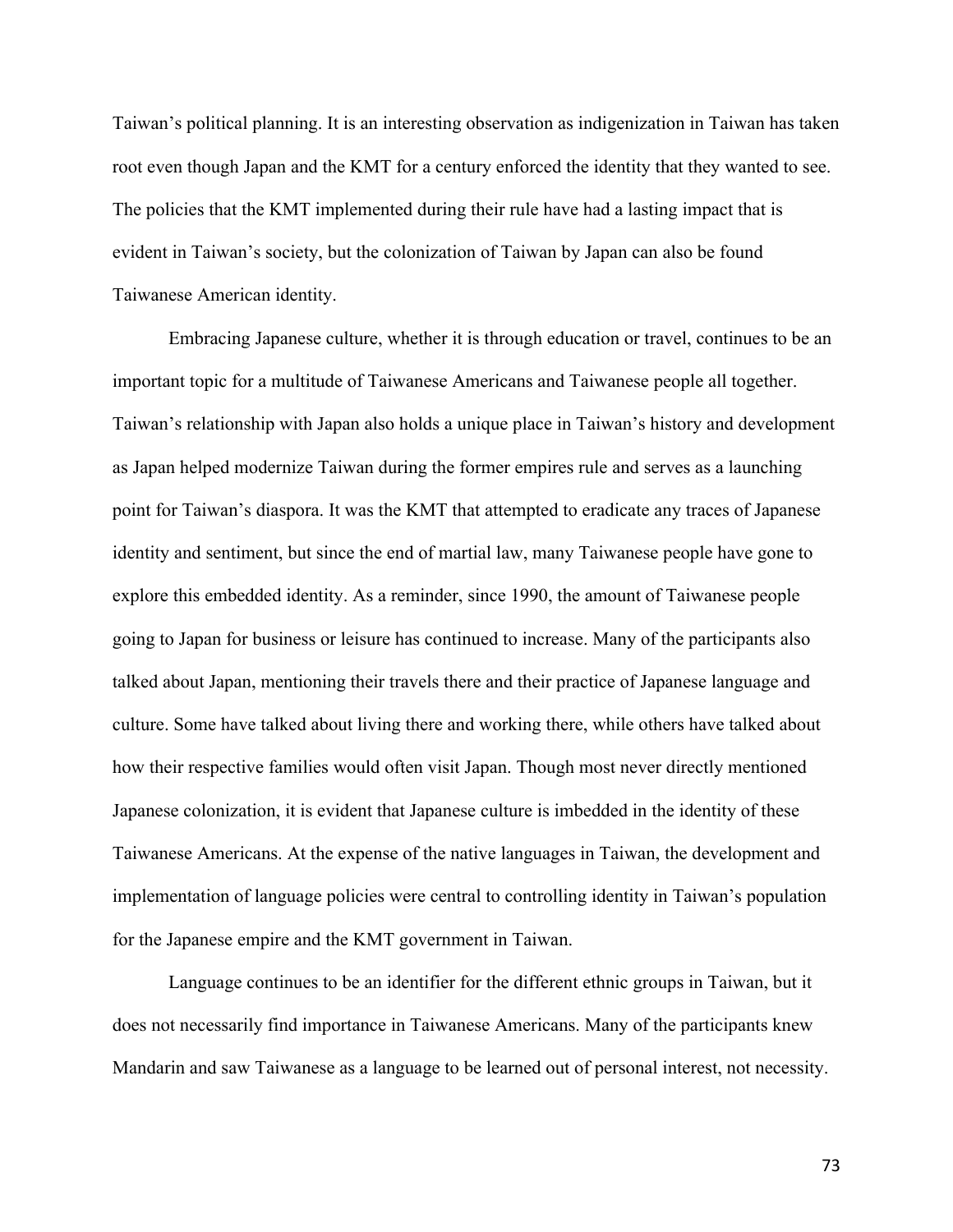Though the Taiwanese language has historically been one of the ways to distinguish between benshengren and waishengren, it does not do so for Taiwanese Americans. Many of those interviewed stated that they did not have a firm grasp on Taiwanese, though they are interested in learning it in the future. There are several reasons as to why the Taiwanese language is not often spoken by Taiwanese Americans. The parents of Taiwanese Americans might not have a firm grasp of Taiwanese, as showcased by Valarie's explanation, making it difficult for Taiwanese Americans to learn the language outside of Taiwan. Another reason may be due to the fact that Taiwanese Americans do not have a strong, vested interest in learning the language. Multiple participants stated that they were interested in learning it for personal reasons but it did not take precedent in their lives. It may also have to do with the fact that Taiwanese is still seen as a lowclass language only spoken by the rural, poor, and uneducated. Though there is a resurgence in the language, there is still a negative stigma connected to it, a consequence of the KMTs nationalization of Mandarin.

Outside of the use of Taiwanese, another trend that was evident in the Taiwanese American participants was the concern for Taiwan's international reputation and future. It is important to note that many have openly expressed their concerns for Taiwan's future and what they would like to see their ancestral home country become. One of the topics often mentioned was the Olympics and the name Chinese Taipei in place of Taiwan. Many participants voiced their displeasure with the name and found it to be irritating. Some found the name used to appease China as demeaning and harmful to Taiwanese people and the nation-states reputation in the world. Concern over Taiwan's international status is also of concern for Taiwanese Americans, especially in Taiwan's quest for U.N. recognition, international participation, and the development of formal relationships with other nation-states. Often vexed by being categorized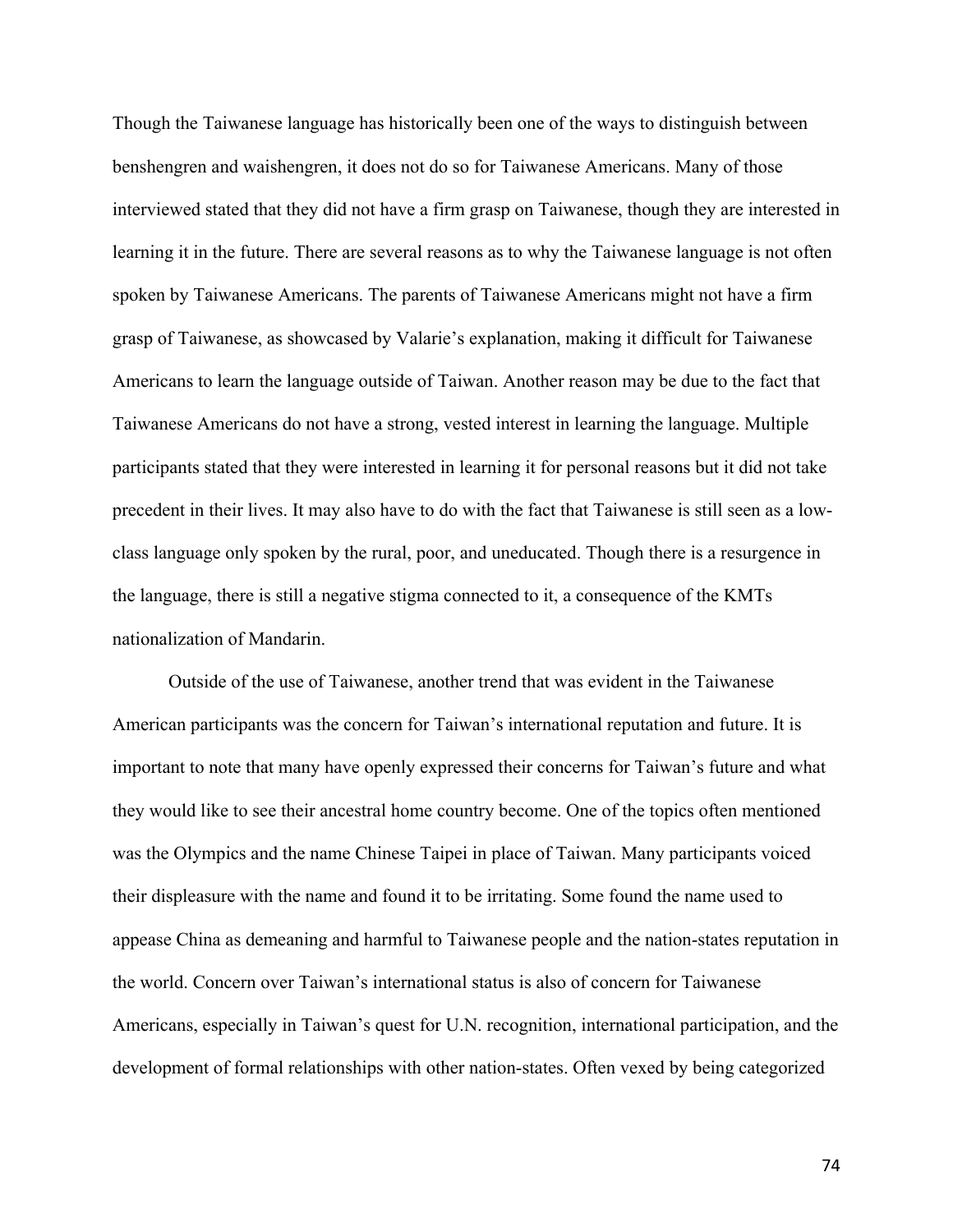as Chinese, many have also outwardly spoken about their Taiwanese identity and how they someday hope for Taiwan's formal independence. For many Taiwanese Americans, their sense of Taiwanese identity does not have to do with language or physical appearance, rather it is correlated with their connections to the island, whether that be the sense of historical belonging due to multigenerational lineage on the island, relatives living in Taiwan, or the memories they have of their time spent on the island.

With more time and resources, more Taiwanese Americans could have been interviewed. More interviews could have also included other age groups to compare perspectives, and asked additional questions about generational and familial practices, like languages, holidays, and religion, and how they translate from one generation to another. For future studies, it would be compelling to gather the unique perspectives of KMT decedents and their views on Taiwan's political status and future. It would also be captivating to look into the resurging interest of Japan for Taiwanese people and their history with Japanization, how culturally Japanese traits have been maintained, and the thoughts of those who lived during Taiwan's era of Japanization. The use of the Taiwanese language in the U.S. and the preservation of the language by successional generations of Taiwanese Americans would also be an interesting topic to broach in the future, particularly because the language is reemerging in Taiwan.

In conclusion, Taiwanese American identity needs to be further explored as they bridge the relationship between Taiwan and America. All Taiwanese Americans bring unique stories, perspectives, and voices that shape Taiwanese American identity and what it means to be Taiwanese American. Triangulated between the U.S., Taiwan, and China, Taiwanese Americans continue to ponder and balance their position in the world while also reflecting on Taiwan's geopolitical predicament and the development of Taiwanese identity. As Taiwanese and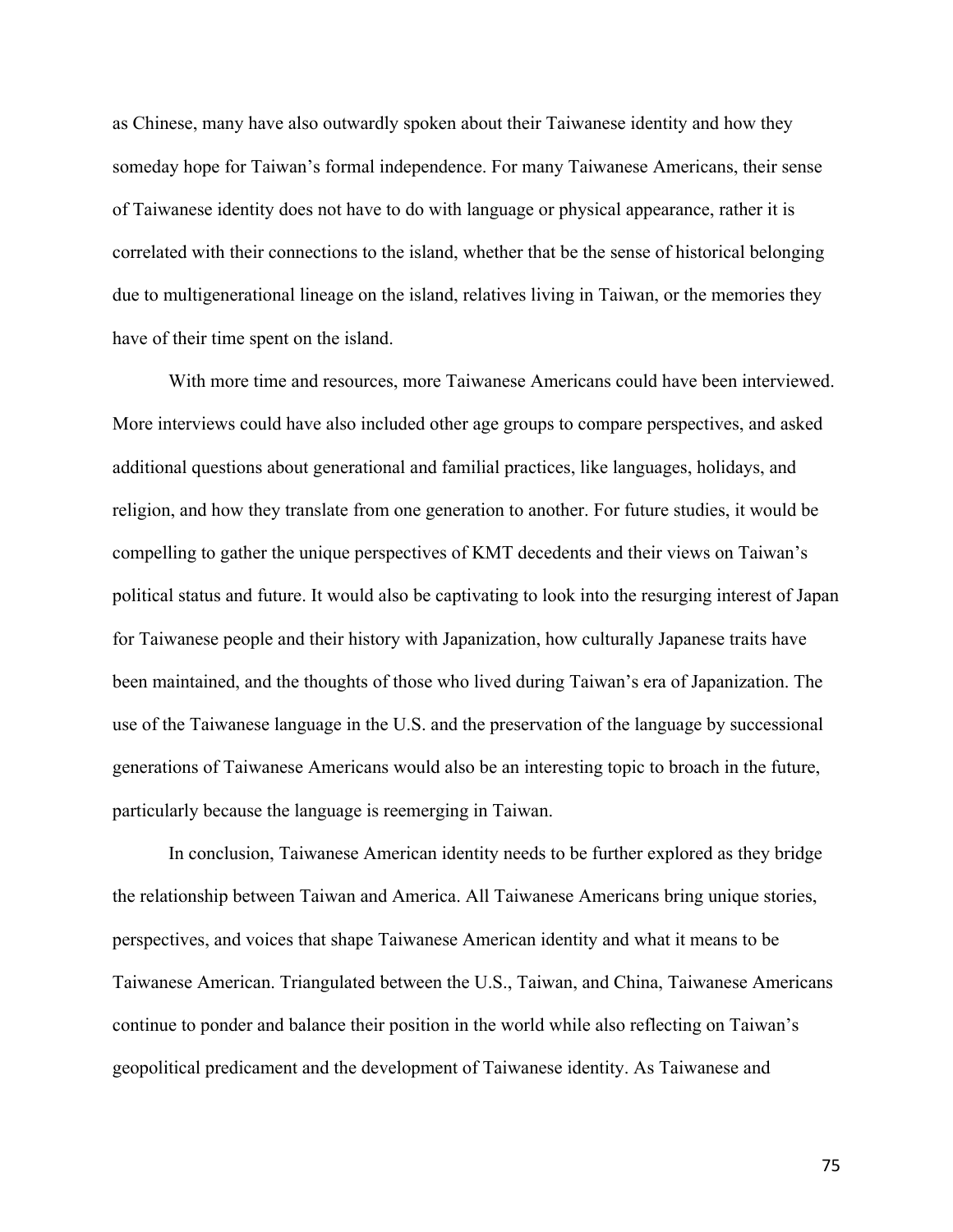Taiwanese Americans use language, economics, and politics as means to demarcate themselves from China, Taiwanese Americans also use their memories and relatives as their source of difference in defiance of Chinese identity. In terms of commonality, both parties are concerned about the future of Taiwan and the future development of Cross-Strait relationships. Both groups are aware of the ongoing issues of recognition that Taiwan continues to face and have been outspoken in their opinions. Taiwanese American history and identity serves as just one reminder of the varying ethnic groups found in the U.S. and should be continued to be explored in order to understand American history, Taiwanese history, and international relations between the U.S., Taiwan, and China. Taiwanese Americans have historically played a role in defining their sense of separation from mainland China, attachments to Taiwan, and the fight for Taiwanese rights and will continue to do so as Taiwan continues to define itself in a world where their sovereignty is not formally recognized.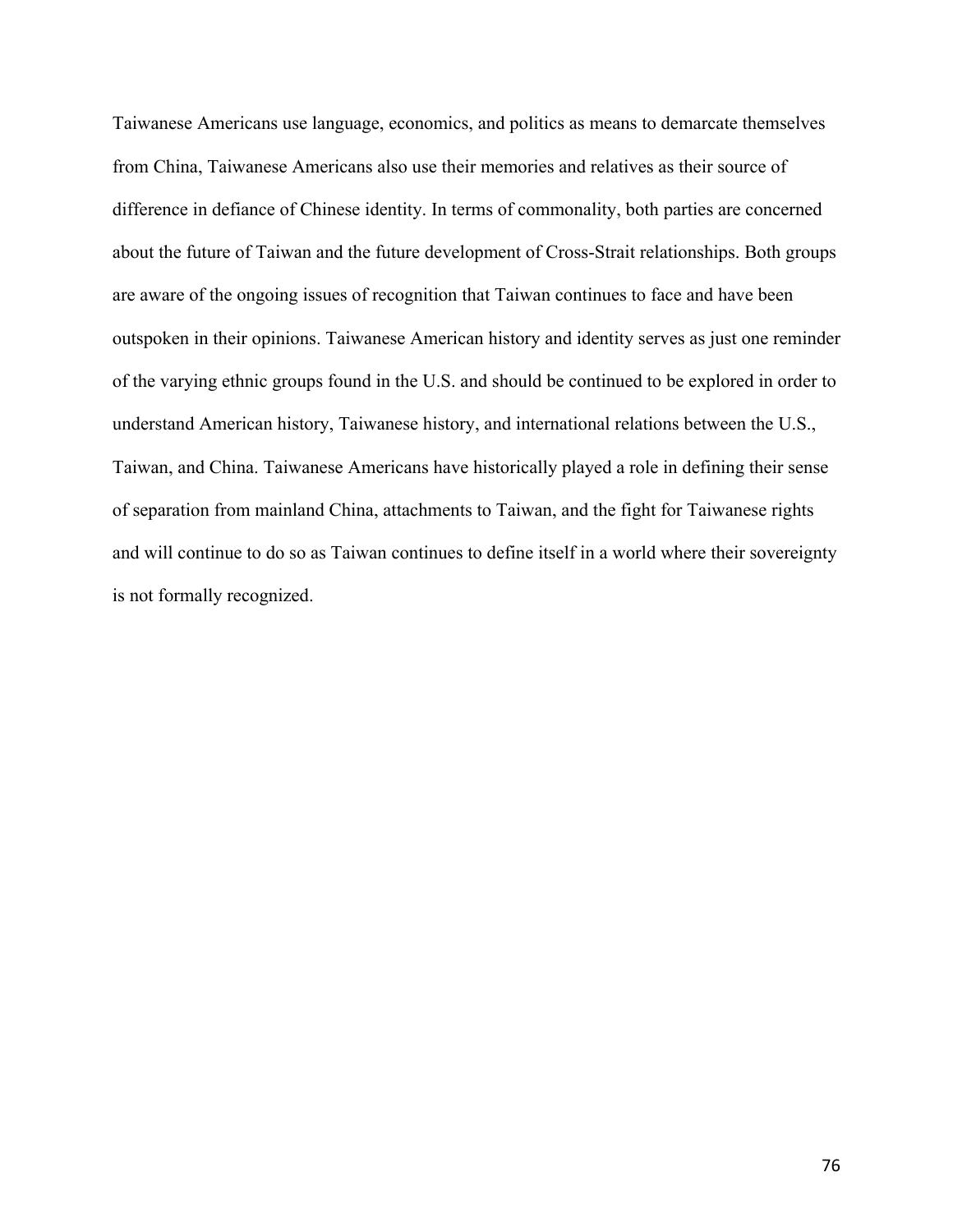### **Bibliography**

- 2014 Yearbook of Immigration Statistics. Office of Immigration Statistics. Department of Homeland Security. - ois yb 2014.pdf. (n.d.). Retrieved from https://www.dhs.gov/sites/default/files/publications/ois\_yb\_2014.pdf
- An, S. (2016). AsianCrit Perspective on Social Studies. *The Journal of Social Studies Research*. https://doi.org/10.1016/j.jssr.2016.06.002
- Anderson, B. R. O. (2006). *Imagined communities : reflections on the origin and spread of nationalism*. London ; New York : Verso, 2006.
- Andrade, T. (2006). The rise and fall of Dutch Taiwan, 1624-1662: cooperative colonialization and the statist model of European expansion. *Journal of World History*, *17*(4), 429–450.
- Chabot, S. (2016, September 15). Text H.R.6047 114th Congress (2015-2016): Taiwan Travel Act [legislation]. Retrieved October 26, 2016, from https://www.congress.gov/bill/114thcongress/house-bill/6047/text
- Chang, S., 2. (2014). Racial Upside: Deconstructing the "Merits" of Jeremy Lin's NBA Contract. *Virginia Sports & Entertainment Law Journal*, *14*(1), 1–12.
- Chen, S.-C. (2006). Simultaneous Promotion of Indigenisation and Internationalisation: New Language-in-education Policy in Taiwan. *Language & Education: An International Journal*, *20*(4), 322–337. https://doi.org/10/2167/le632.0
- Chen, S.-C. (2010). Multilingualism in Taiwan. *International Journal of the Sociology of Language*, *2010*(205), 79–104. https://doi.org/10.1515/IJSL.2010.040
- Cheng, V. J. (2004). *Inauthentic. [electronic resource] : the anxiety over culture and identity*. New Brunswick, N.J. : Rutgers University Press, ©2004. Retrieved from http://0-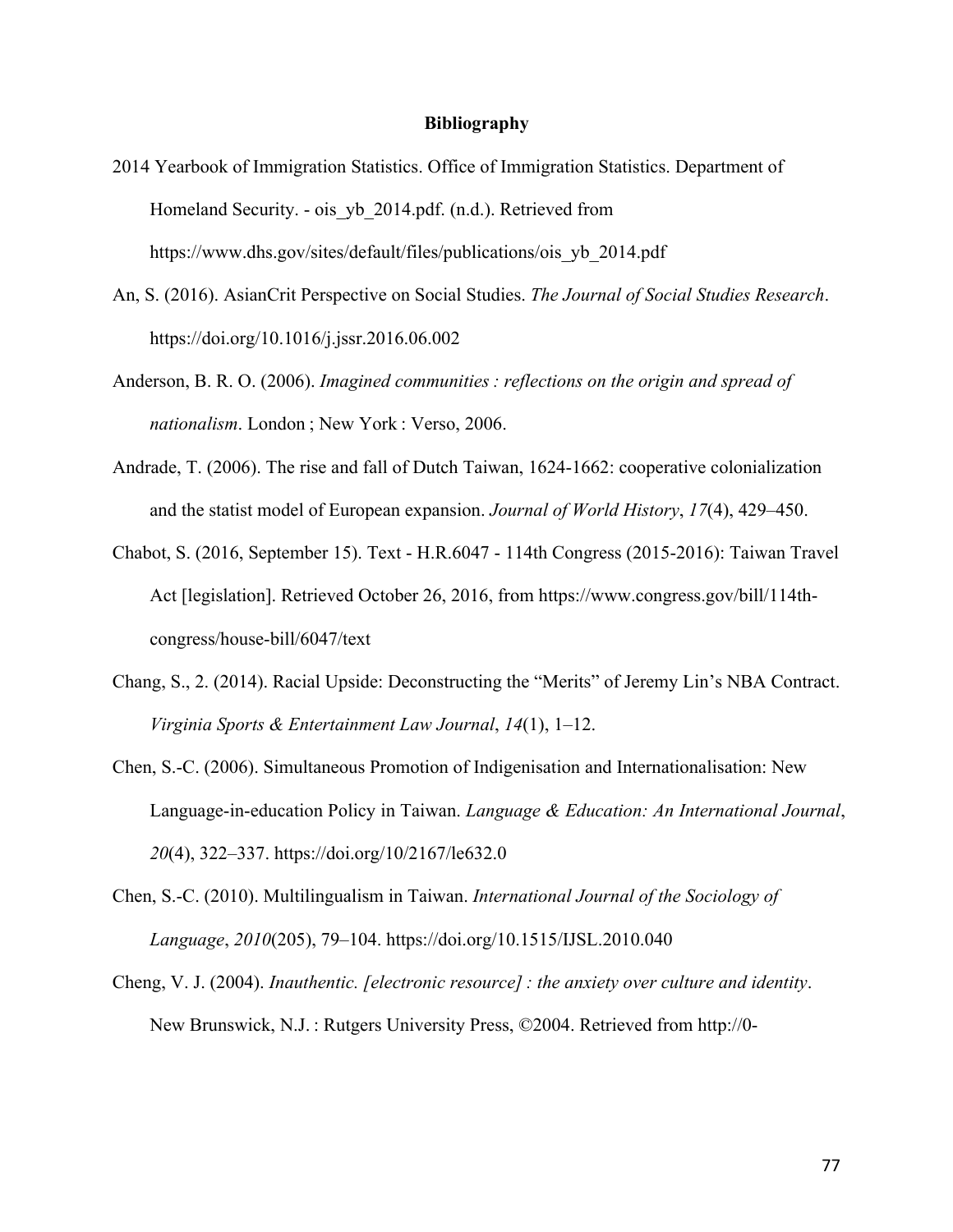search.ebscohost.com.ignacio.usfca.edu/login.aspx?direct=true&db=cat00548a&AN=iusf.b 2148310&site=eds-live&scope=site

Chiang, Y., & Chen, T. (2015). Adopting the diasporic son: Jeremy Lin and Taiwan sport nationalism: Fusion. Retrieved November 22, 2016, from http://0 eds.b.ebscohost.com.ignacio.usfca.edu/eds/detail/detail?vid=54&sid=f8262103-bad8-48b1- 9d2d-

6b5c1f745179%40sessionmgr107&hid=120&bdata=JnNpdGU9ZWRzLWxpdmUmc2Nvc GU9c2l0ZQ%3d%3d#AN=edselc.2-52.0-84940201896&db=edselc

- Ching, L. T. S. (2001). *Becoming "Japanese" : colonial Taiwan and the politics of identity formation*. Berkeley : University of California Press, 2001.
- Chow, K. (2016). Asian-Americans Continue To Drift Away From The GOP, But It's A Complicated Story. Retrieved October 13, 2016, from http://www.npr.org/sections/codeswitch/2016/10/12/497063888/asian-americans-continueto-drift-away-from-republicans-but-it-s-a-complicated-s
- Cohen, Z. (2015, December 16). U.S. sells \$1.83B of weapons to Taiwan over Chinese ire. Retrieved October 23, 2016, from http://www.cnn.com/2015/12/16/politics/u-s-taiwanarms-sales/index.html
- Combs, M. T., & Wasserstrom, J. N. (2013). The Guard's Three Bodies: Linsanity, Celebrity and National Identity. *International Journal of the History of Sport*, *30*(11), 1259.

Copper, J. F. (2003). *Taiwan : nation-state or province?* Boulder, Colo. : Westview Press, 2003.

Diplomatic Allies - Ministry of Foreign Affairs, Republic of China (Taiwan) 中華民國外交部 - 全球資訊網英文網. (n.d.). Retrieved October 27, 2016, from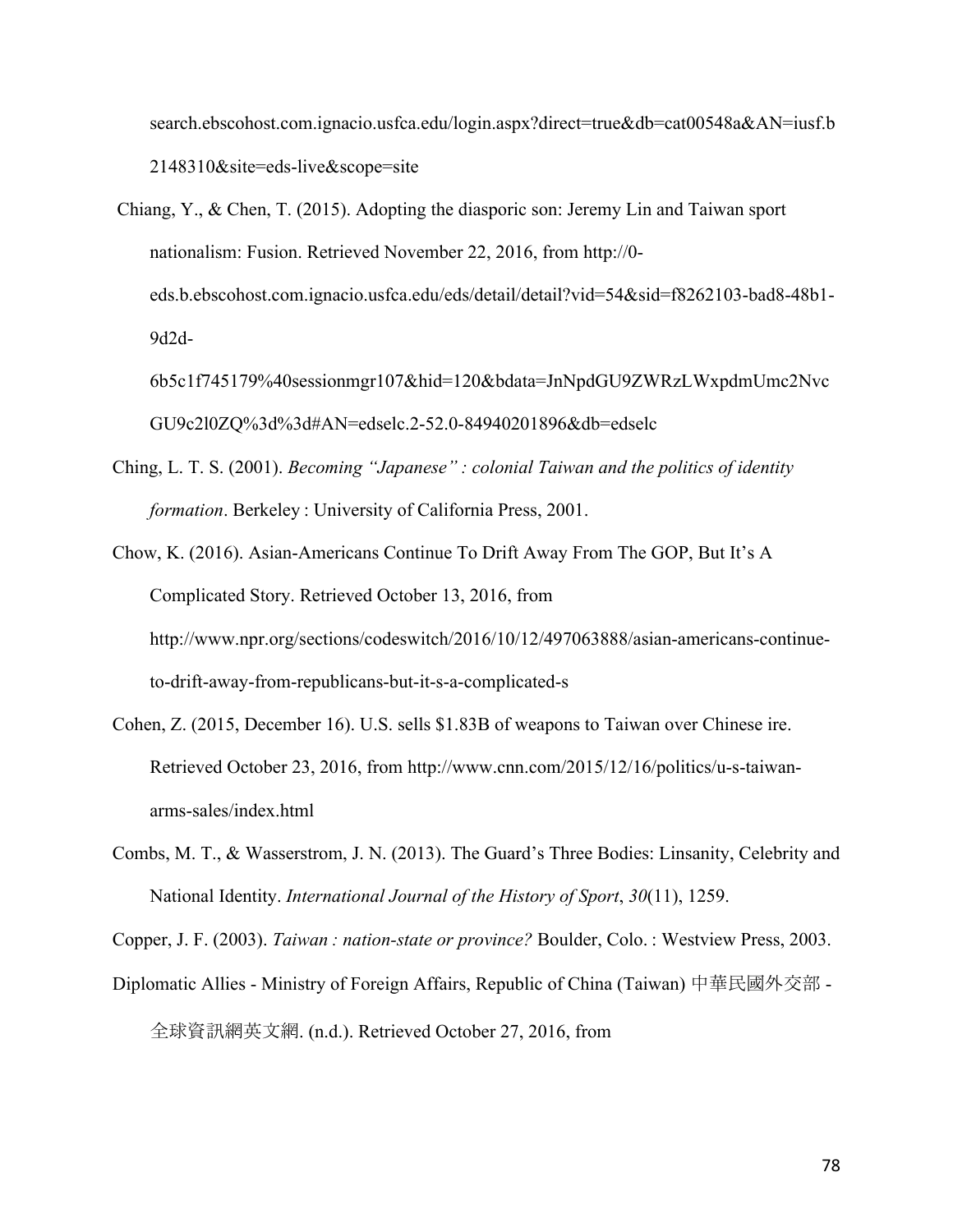http%3a%2f%2fwww.mofa.gov.tw%2fen%2fAlliesIndex.aspx%3fn%3dDF6F8F246049F8 D6%26sms%3dA76B7230ADF29736

- Dirlik, A., & Prazniak, R. (2011). The 1911 Revolution: An end and a beginning. *China Information*, *25*(3), 213.
- Dumbaugh, K. (2009). *Taiwan's Political Status: Historical Background and Ongoing Implications*. Congressional Research Service. Retrieved from http://archive.org/details/370851-taiwans-political-status-historical-background
- Dupré, J.-F. (2013). In search of linguistic identities in Taiwan: an empirical study. *Journal of Multilingual & Multicultural Development*, *34*(5), 431.
- Dupré, J.-F. (2014). The mother tongues as second languages: nationalism, democracy and multilingual education in Taiwan. *Current Issues in Language Planning*, *15*(4), 393.
- Fleischauer, S. (2007). The 228 Incident and the Taiwan independence movement's construction of a Taiwanese identity. *China Information*, *21*(3), 373–401.
- Fuchs, C. (2016, September 19). As UN Prepares to Convene, Taiwanese Rally for Inclusion. Retrieved October 27, 2016, from http://www.nbcnews.com/news/asian-america/unprepares-meet-taiwanese-rally-inclusion-n650531
- Gao, P. (2010). Informing the present: the publication of a new series of Ming and Qing dynastyera documents is fueling a renewed interest in the study of Taiwan's history. *Taiwan Review*, *60*(5), 48–53.

Gold, T. B. (1985). *State and society in the Taiwan miracle*. Armonk, N.Y. : M.E. Sharpe, [1985].

Griffiths, J. (2016, August 6). Olympics: Anger grows in Taiwan at having to compete as "Chinese Taipei." Retrieved November 4, 2016, from

http://edition.cnn.com/2016/08/05/sport/taiwan-olympics-chinese-taipei/index.html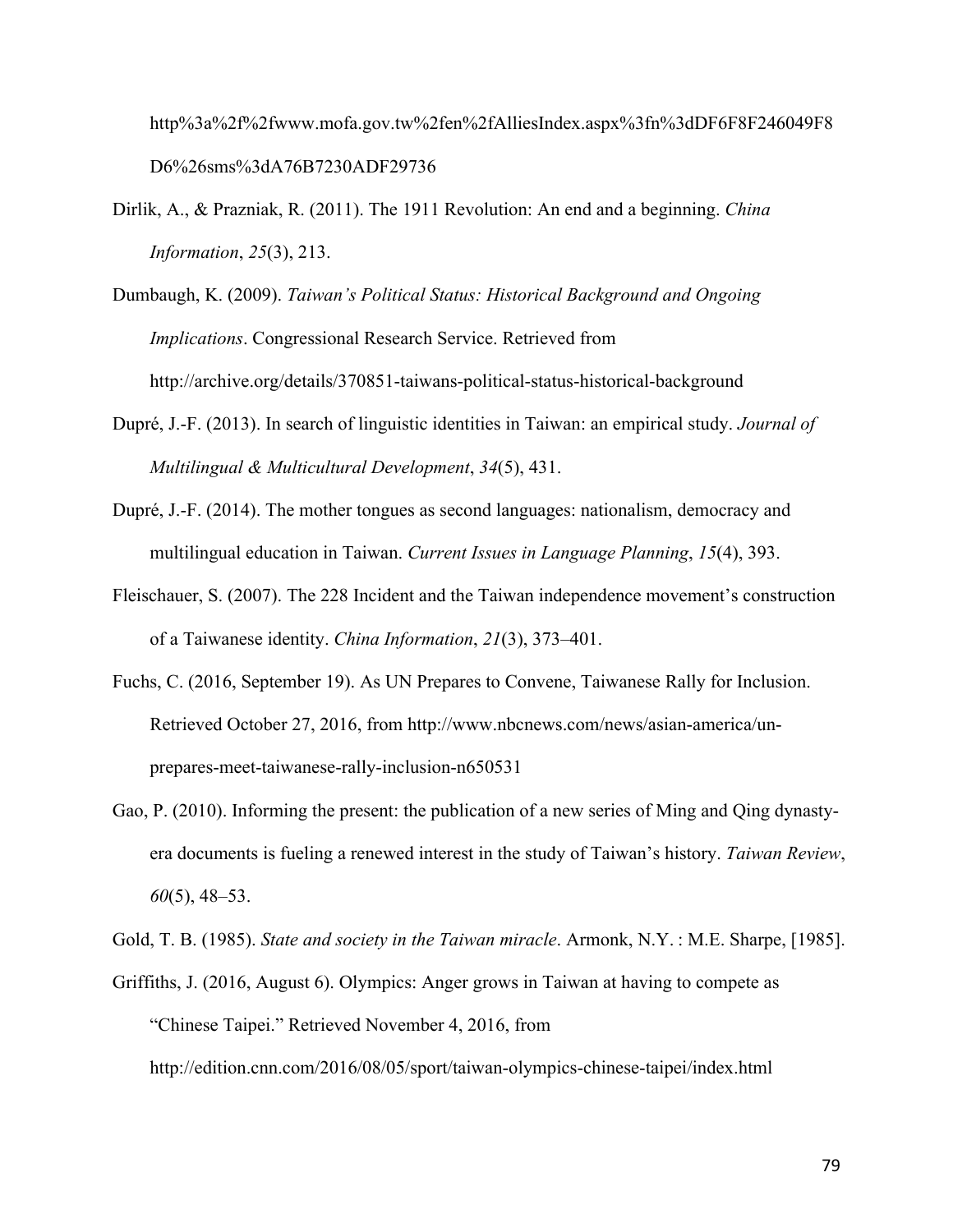- Hickey, D. V. (2013). U.S. Policy Toward Taiwan: Time For Change? *Asian Affairs: An American Review*, *40*(4), 175–198. https://doi.org/10.1080/00927678.2013.847747
- Ho, D. D. (2013). The Empire's Scorched Shore: Coastal China, 1633-1683. *Journal of Early Modern History*, *17*(1), 53–74.
- Hsiau, A. (1997). Language Ideology in Taiwan: The KMT's Language Policy, the Tai-yu Language Movement, and Ethnic Politics. *Journal of Multilingual and Multicultural Development*, *18*(4), 302–15.
- Hsu, J. Y. K. (2007). On Taiwan's United Nations Membership. *International Issues & Slovak Foreign Policy Affairs*, *16*(3), 39–43.
- Hsu, M. Y. (2012). The Disappearance of America's Cold War Chinese Refugees, 1948-1966. *Journal of American Ethnic History*, *31*(4), 12–33.
- Huang, L. (2016). The issues of islands governing in early Ming Dynasty. *Journal of Marine and Island Cultures*, *5*, 5–10. https://doi.org/10.1016/j.imic.2016.05.003
- Huang, Y.-L., & Wang, C.-H. (2013). Chinese Question in the Olympic Movement: From the Perspective of Taiwan. *International Journal of the History of Sport*, *30*(17), 2052–2068.
- Jimenez, T. R., & Horowitz, A. L. (2013). When white is just alright: how immigrants redefine achievement and reconfigure the ethnoracial hierarchy. *American Sociological Review*, (5), 849. https://doi.org/10.1177/0003122413497012
- Kaeding, M. P. (2015). Resisting Chinese influence: social movements in Hong Kong and Taiwan. *Current History*, *114*(773), 210–216.
- Kang, Y., & Yang, K. C. C. (2011). The Rhetoric of Ethnic Identity Construction Among Taiwanese Immigrants in the United States. *Howard Journal of Communications*, *22*(2), 163.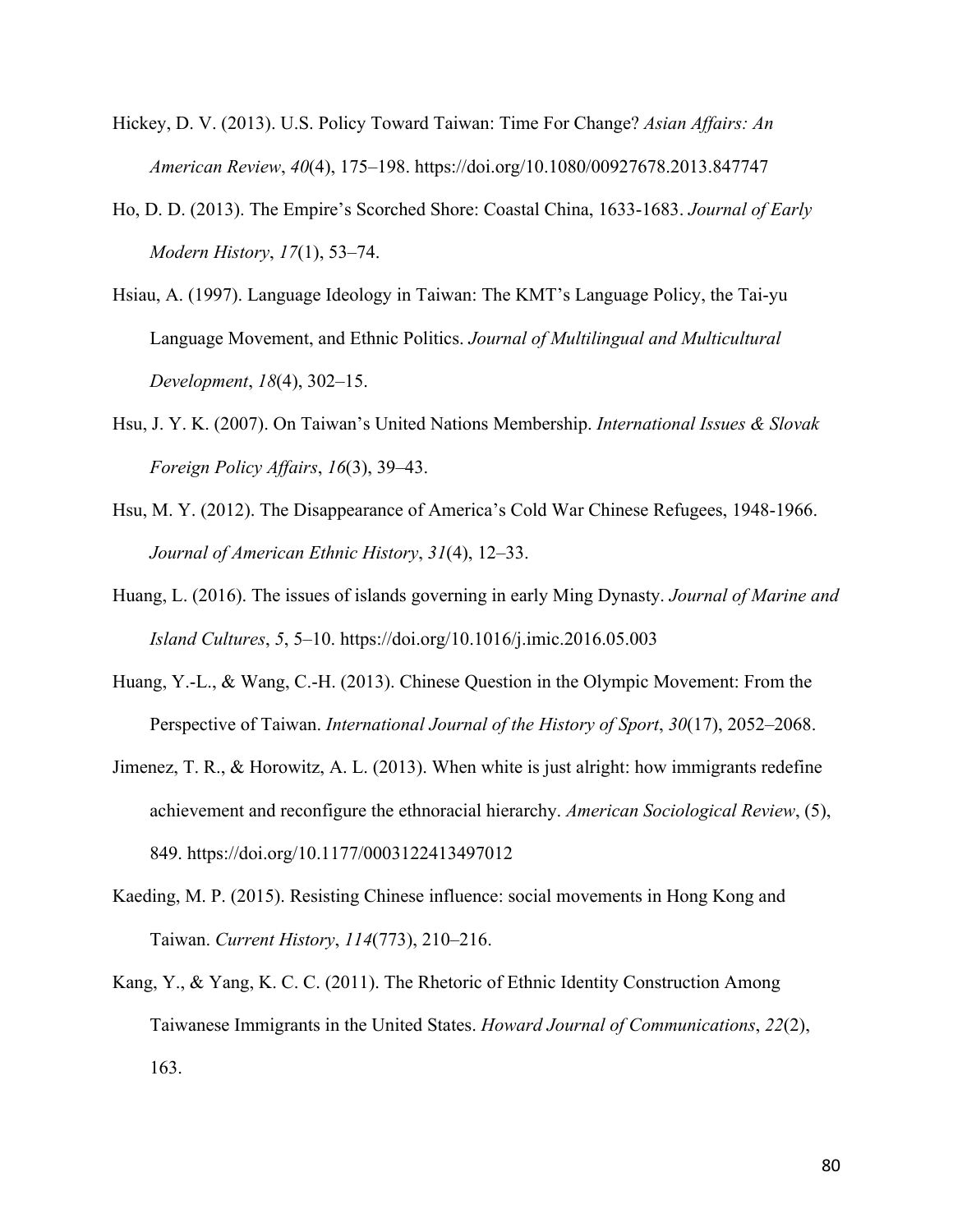Kerr, G. H. (1976). *Formosa betrayed*. New York: Da Capo Press.

- Kiang, L., Tseng, V., & Yip, T. (2016). Placing Asian American Child Development Within Historical Context. *Child Development*, (4), 995. https://doi.org/10.1111/cdev.12578
- Kil, S. H. (2012). Fearing yellow, imagining white: media analysis of the Chinese Exclusion Act of 1882. *Social Identities*, *18*(6), 663–677. https://doi.org/10.1080/13504630.2012.708995
- Kim, C. J. (1999). The racial triangulation of Asian Americans. *Politics and Society*, *27*(1), 105– 138.
- Lee, C. (2010). "Where the Danger Lies": Race, Gender, and Chinese and Japanese Exclusion in the United States, 1870–1924. *Sociological Forum*, *25*(2), 248–271. https://doi.org/10.1111/j.1573-7861.2010.01175.x
- Lee, E. (2002). Enforcing the Borders: Chinese Exclusion along the U.S. Borders with Canada and Mexico, 1882-1924. *The Journal of American History*, (1), 54.
- Lee, E. (2015). *The making of Asian America : a history*. New York : Simon & Schuster, 2015.
- Lee, J. H. X. (2015). *History of Asian Americans: Exploring Diverse Roots : Exploring Diverse Roots*. Santa Barbara, California: Greenwood. Retrieved from http://0 search.ebscohost.com.ignacio.usfca.edu/login.aspx?direct=true&db=nlebk&AN=936697&s ite=ehost-live&scope=site
- Liao, D.-C., Chen, B., & Huang, C. (2013). The decline of "Chinese identity" in Taiwan?! An analysis of survey data from 1992 to 2012. *East Asia: An International Quarterly*, *30*(4), 273–290.
- Lien, P.-T. (2014). Democratization and Citizenship Education Changing Identity Politics and Shifting Paradigms of Teaching and Learning in Taiwan. *Taiwan Journal of Democracy*, (2), 25.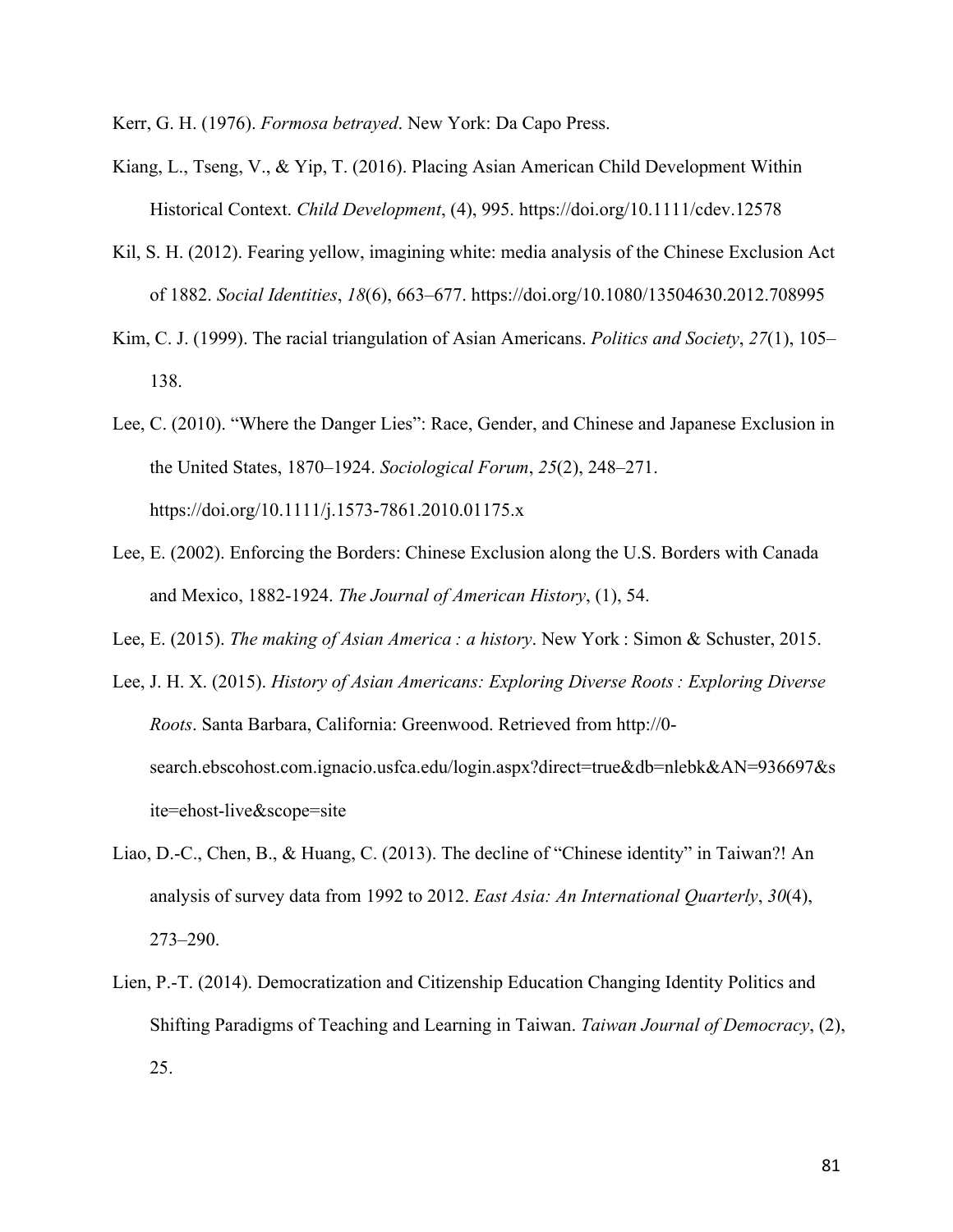- Lin, J. (2016a, September 27). U.S. Senator Calls For Lifting Of All Restrictions On High-Level Visits From Taiwan Including The President. Retrieved from http://fapa.org/wp/2016/09/us-senator-calls-for-lifting-of-all-restrictions-on-high-level-visits-from-taiwan-including-thepresident/
- Lin, J. (2016b, October 28). House Foreign Affairs Committee Chairman Ed Royce Urges Census Bureau To Add "Taiwanese" Check-Off Box In Census 2020 Form / 美國眾議院外 交委員會主席羅伊斯要求人口普查局在 2020 的人口普查表上將「台灣人」列入正式 選項 (October 28, 2016). Retrieved from http://fapa.org/wp/2016/10/house-foreign-affairscommittee-chairman-ed-royce-urges-census-bureau-to-add-taiwanese-check-off-box-incensus-2020-form-

%e7%be%8e%e5%9c%8b%e7%9c%be%e8%ad%b0%e9%99%a2%e5%a4%96%e4%ba% a4%e5%a7%94/

- Liu, R.-Y. (2012). Language Policy and Group Identification in Taiwan. *Mind, Brain & Education*, *6*(2), 108–116. https://doi.org/10.1111/j.1751-228X.2012.01143.x
- Lu, H. (2002). *The politics of locality : making a nation of communities in Taiwan*. New York : Routledge, 2002.
- Lynch, D. (2002). Taiwan's Democratization and the Rise of Taiwanese Nationalism as Socialization to Global Culture. *Pacific Affairs*, *75*(4), 557–574. https://doi.org/10.2307/4127346
- Lynch, D. C. (2008). Chapter 6: TAIWAN: DEMOCRATIZATION AS DE-SINIFICATION. In *Rising China & Asian Democratization* (pp. 150–180). Stanford University Press. Retrieved from http://0-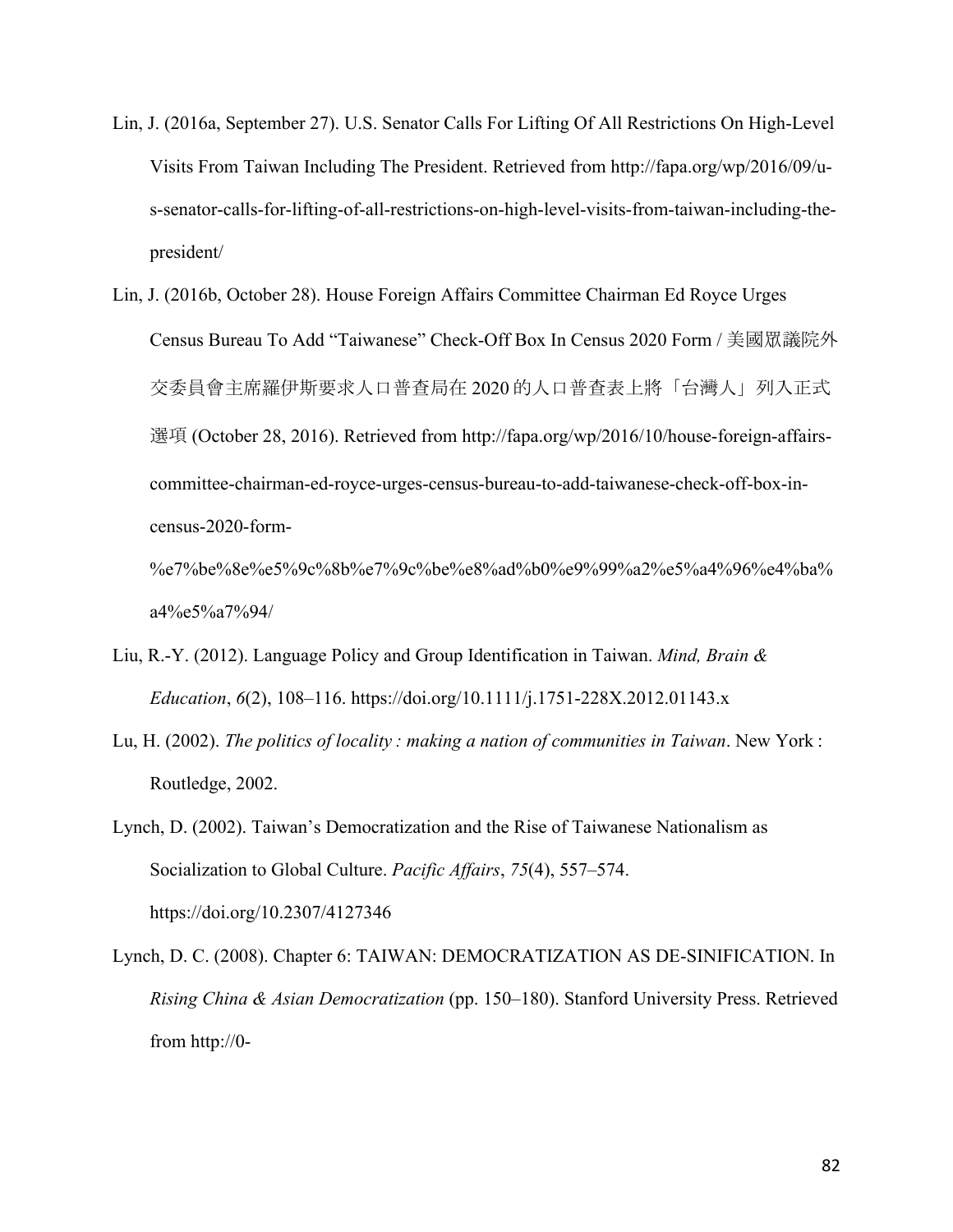search.ebscohost.com.ignacio.usfca.edu/login.aspx?direct=true&db=poh&AN=50339922& site=eds-live&scope=site

Magat, M. (2015). From rebounds to three-pointers: Linsanity, racial insults, and stereotypes in flux. *Journal of American Folklore*, (510), 438.

Makeham, J. (2005). *Cultural, ethnic, and political nationalism in contemporary Taiwan : bentuhua*. Basingstoke [u.a.]: Palgrave Macmillan.

- Massey, C. G. (2016). Immigration quotas and immigrant selection. *Explorations in Economic History*, *60*, 21–40. https://doi.org/10.1016/j.eeh.2015.11.001
- McCabe, K. (2012, January 31). Taiwanese Immigrants in the United States. Retrieved September 29, 2016, from http://www.migrationpolicy.org/article/taiwanese-immigrantsunited-states
- Ministry of the Interior of ROC 內政部-英譯法規內容(外部版). (n.d.). Retrieved October 27, 2016, from http://glrs.moi.gov.tw/EngLawContent.aspx?Type=E&id=271
- Model, S. (2015). "Falling Leaves Return To Their Roots": Taiwanese-Americans Consider Return Migration. *Population Space & Place*, *22*(8), 781.
- Ngai, M. M. (2004). *Impossible subjects : illegal aliens and the making of modern America*. Princeton, N.J. : Princeton University Press, [2004].
- Ngai, M. M. (2006). Asian American History—Reflections on the De-centering of the Field. *Journal of American Ethnic History*, *25*(4), 97–108.
- Nomura, H. (2010). Making the Japanese Empire: Nationality and Family Register in Taiwan, 1871-1899. *Japanese Studies*, *30*(1), 67.
- Open Doors | Institute of International Education. (n.d.). Retrieved November 14, 2016, from http://www.iie.org/Research-and-Publications/Open-Doors#.WCpNcNxvnfY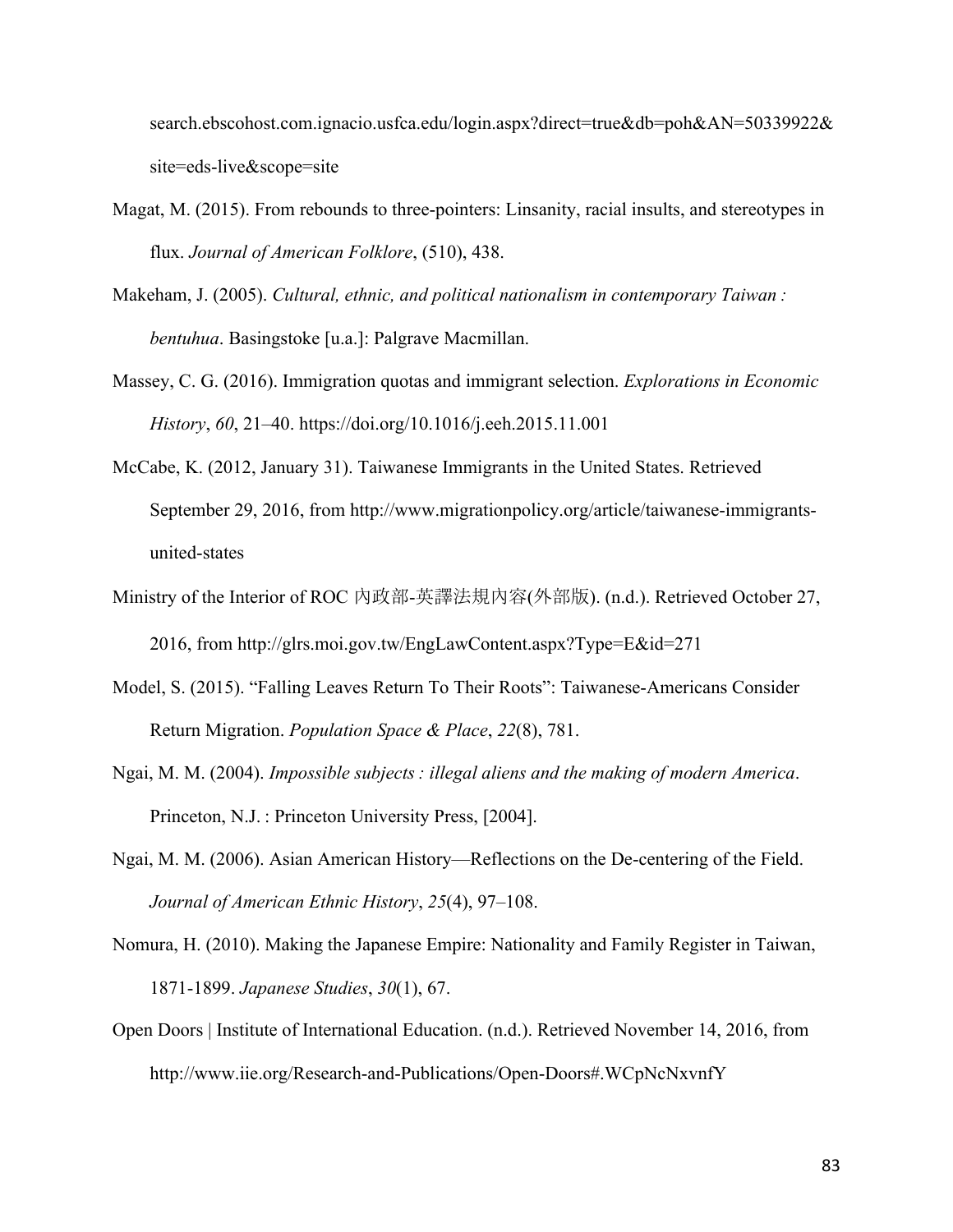Our Mission. (2016, October 13). Retrieved from http://fapa.org/wp/mission/

- Paletta, D., Lee, C. E., & Browne, A. (2016, December 3). Trump Spoke With Taiwan President in Break With Decades of U.S. Policy. *Wall Street Journal*. Retrieved from http://www.wsj.com/articles/donald-trump-spoke-with-taiwan-president-tsai-ing-wen-1480718423
- Petersen, W. (1966). Success story, Japanese-American style. *New York Times Magazine*, 20.
- Roberts, C. M. (1971, April 29). US Suggests 2 Chinas Try Direct Discussions. *Washington Post*.
- Rowen, I. (2015). Inside Taiwan's Sunflower Movement: Twenty-Four Days in a Student-Occupied Parliament, and the Future of the Region. *The Journal of Asian Studies*, *74*(1), 5– 21. https://doi.org/10.1017/S0021911814002174
- Royce, E. (2016, October 27). House Foreign Affairs Committee Chairman Ed Royce Urges Census Bureau To Add "Taiwanese" Check-Off Box In Census 2020 Form.

Schak, D. C. (2009). The development of civility in Taiwan. *Pacific Affairs*, *82*(3), 447–465.

- Simon, S. (2012). Politics and Headhunting among the Formosan Sejiq: Ethnohistorical Perspectives. *Oceania*, *82*(2), 164–185.
- Su, C. (2014). From perpetual foreigner to national hero: a narrative analysis of US and Taiwanese news coverage of Linsanity. *Asian Journal of Communication*, *24*(5), 474–489. https://doi.org/10.1080/01292986.2014.913640
- Su, H.-Y. (2008). What does it mean to be a girl with qizhi?:Refinement, gender and language ideologies in contemporary Taiwan. *Journal of Sociolinguistics*, (3), 334.
- *Taiwan relations act. [microform] : conference report to accompany H.R. 2479*. (1979). [Washington] : [U.S. Govt. Print. Off], [1979].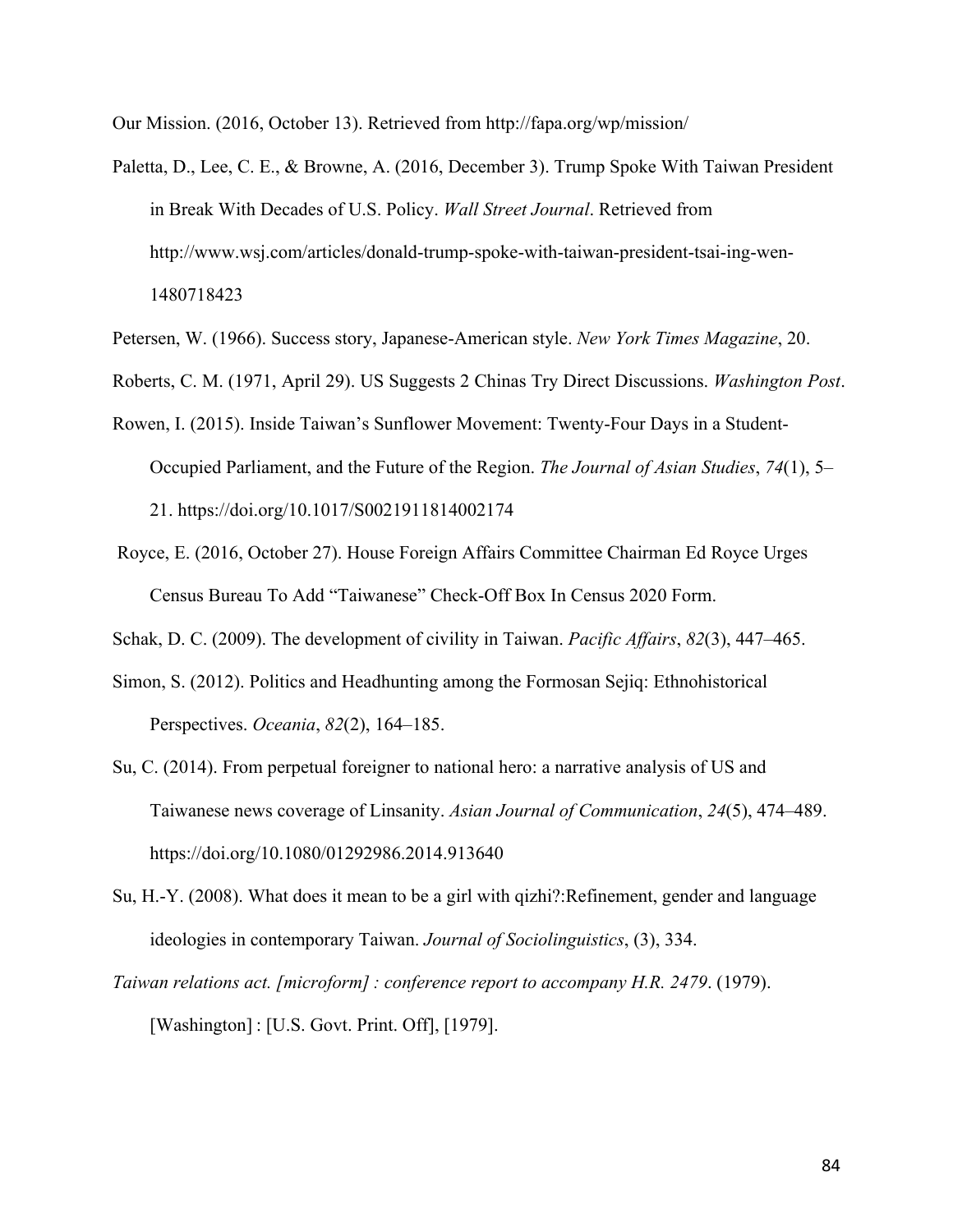- Thies, W. j., & Bratton, P. c. (2004). When governments collide in the Taiwan Strait. *Journal of Strategic Studies*, *27*(4), 556–584. https://doi.org/10.1080/1362369042000314510
- Tourism Statistics | Japan Tourism Marketing Co. (n.d.). Retrieved October 13, 2016, from http://www.tourism.jp/en/statistics/
- Truman Library Public Papers of the Presidents: Harry S. Truman. (1949). Retrieved September 28, 2016, from

https://www.trumanlibrary.org/publicpapers/index.php?pid=1352&st=&st1=

Truman Library - Public Papers of the Presidents: Harry S. Truman. (1950). Retrieved September 28, 2016, from

https://www.trumanlibrary.org/publicpapers/index.php?pid=800&st=formosa&st1=status

U. S. Census Bureau. (2015). American Community Survey 2015. Retrieved October 25, 2016, from

http://factfinder.census.gov/faces/tableservices/jsf/pages/productview.xhtml?pid=ACS\_15 1YR\_S0201&prodType=table

- U.S. Census Bureau. (2010). US Census Bureau 2010 Census. Retrieved November 22, 2016, from http://www.census.gov/2010census/data/
- United States. (1990). *The President's report on the U.S. military presence in East Asia: hearings before the Committee on Armed Services, United States Senate, One Hundred First Congress, second session, April 19, 1990.* Washington: U.S. G.P.O. : For sale by the Supt. of Docs., Congressional Sales Office, U.S. G.P.O. Retrieved from //catalog.hathitrust.org/Record/007602609
- Wang, C. (2013). *Transpacific articulations. [electronic resource] : student migration and the remaking of Asian America*. Honolulu : University of Hawaiʻi Press, 2013. Retrieved from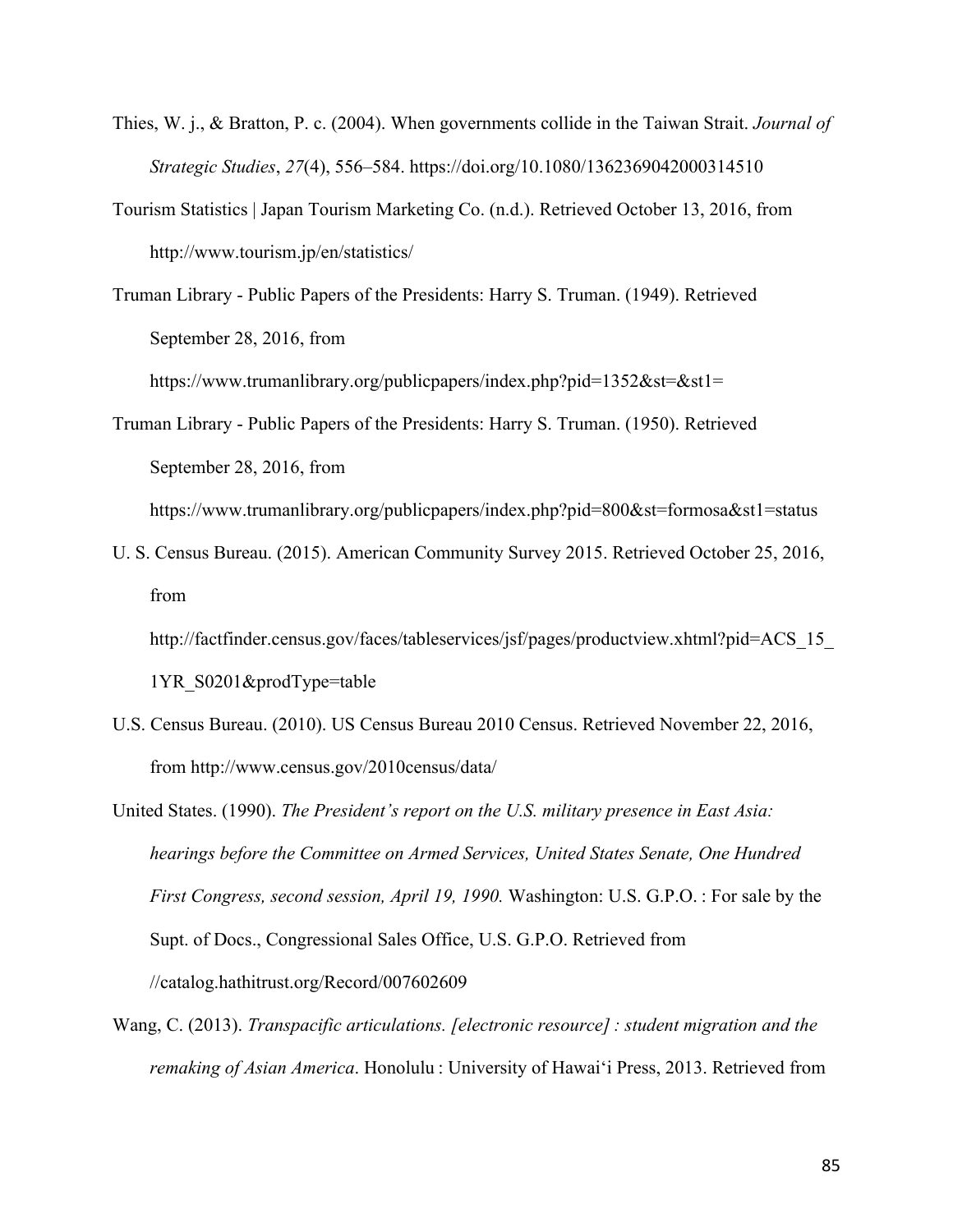http://0-

search.ebscohost.com.ignacio.usfca.edu/login.aspx?direct=true&db=cat00548a&AN=iusf.b 2534735&site=eds-live&scope=site

- Weis, L., & Dolby, N. (2012). *Social class and education. [electronic resource] : global perspectives*. New York : Routledge, 2012. Retrieved from http://0 search.ebscohost.com.ignacio.usfca.edu/login.aspx?direct=true&db=cat00548a&AN=iusf.b 2059257&site=eds-live&scope=site
- Weller, R. P. (2001). *Alternate civilities : democracy and culture in China and Taiwan*. Boulder, Colo. : Westview Press, 2001.
- Wilson, R. S. (2009). Making Hakka spaces: resisting multicultural nationalism in Taiwan. *Identities*, *16*(4), 414–437.
- Wu, M. (2009). Language Planning and Policy in Taiwan: Past, Present, and Future. *Working Papers in Educational Linguistics*, *24*(2), 99–118.
- Xu, X. (2006). Modernizing China in the Olympic spotlight: China's national identity and the 2008 Beijing Olympiad. *Sociological Review*, *54*, 90–107. https://doi.org/10.1111/j.1467- 954X.2006.00655.x
- Zhang Yanxian. (2009). Nation-state Building and the study of Taiwan's History Under Japanese Rule. *Chinese Studies in History*, *42*(4), 43–51.
- Zhong, Y. (2016). Explaining National Identity Shift in Taiwan. *Journal of Contemporary China*, *25*(99), 336–352. https://doi.org/10.1080/10670564.2015.1104866
- 公告:Taiwan Independence vs. Unification with the Mainland Trend Distribution in Taiwan(1992/06~2016/06) - Election Study Center, National Chengchi University. (2016). Retrieved November 19, 2016, from http://esc.nccu.edu.tw/course/news.php?Sn=167